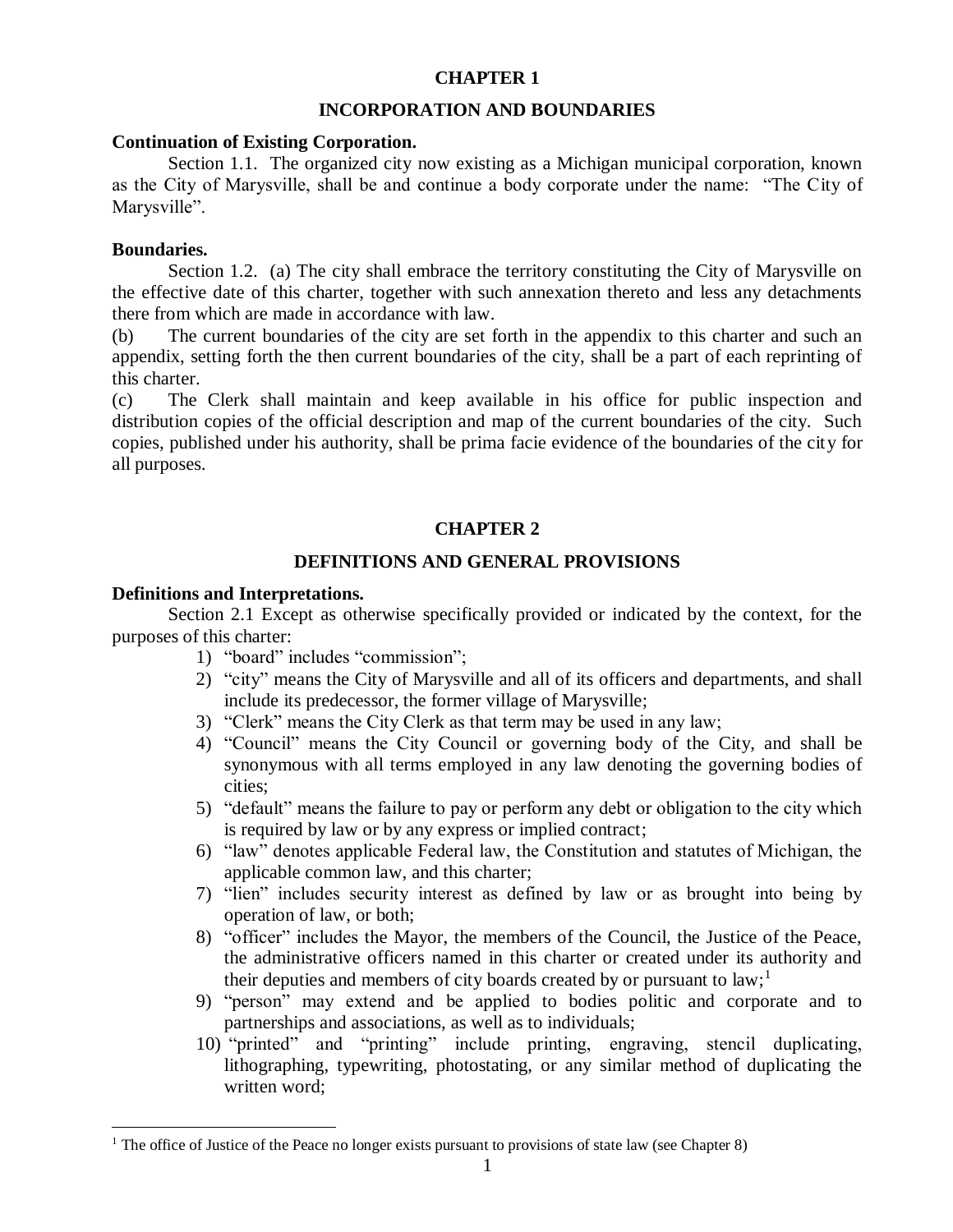- 11) "publish" or "published" include publication of any matter required to be published, in the manner provided by law, or, where there is no applicable law, at least once in one or more newspapers of the city qualified by law for the publication of legal notices, or, when such newspaper publication is not available, by posting in at least one public place in each election precinct;
- 12) "public utility" shall include all public and private common carriers, water, sewage disposal, electric light, gas, electric power, telephone and telegraph lines and systems, garbage collection, garbage disposal and reduction plants, and such other and different enterprises as the law or the Council may determine to be or designate as public utilities;
- 13) "Treasurer" means the City treasurer as that term may be used in any law;
- 14) "written" and "in writing" include hand written script, printing, typewriting, teletype and telegraphic communications, and other forms of graphic English language readable by the average literate person;
- 15) Words and phrases which are not herein defined shall be taken in their ordinary signification and import and, when there is doubt thereof, the meaning given in the latest edition of Webster's Standard Unabridged Dictionary, extant at the time the meaning is required, shall govern;
- 16) All words indicating the present tense shall not be limited to the time of the adoption of this charter, but shall extend to and include the time of the happening of any event or requirement to which the provision is applied;
- 17) The singular shall include the plural, the plural shall include the singular, and the masculine gender shall extend to and include the feminine gender and the neuter.

## **Records to be Public.**

Section 2.2. All papers, books, or other records of any matter pertaining to the conduct of the affairs of the city shall be public records unless otherwise provided by law, shall be kept in city offices, except when required for official reasons or for purposes of safekeeping to be elsewhere, and shall be available at city offices for inspection, copying, or reproduction at all reasonable times. Such records, or copies duly certified to be true copies by the Clerk, shall be prima facie evidence of their contents.

#### **Official Performance.**

Section 2.3 Whenever this charter requires the performance of any act by an officer, the act may also be performed by a deputy or by a subordinate under the officer's direction, unless provided or required by law.

### **Quorum, Effectiveness of Board Actions.**

Section 2.4. Except as otherwise expressly provided in this charter, a quorum of any board established by or under authority of this charter shall consist of a majority of the number of its members, as established by this charter or by the ordinance establishing such board. The concurring vote of a majority of such established number of members of each such board shall be necessary for official action by it. No action by any board of the city, except the Board of Review, shall be effective, until a copy of the minutes of the meeting in which such action was taken, showing such action, is filed with the Clerk. Such filing shall be made within fifteen days after the date of the meeting.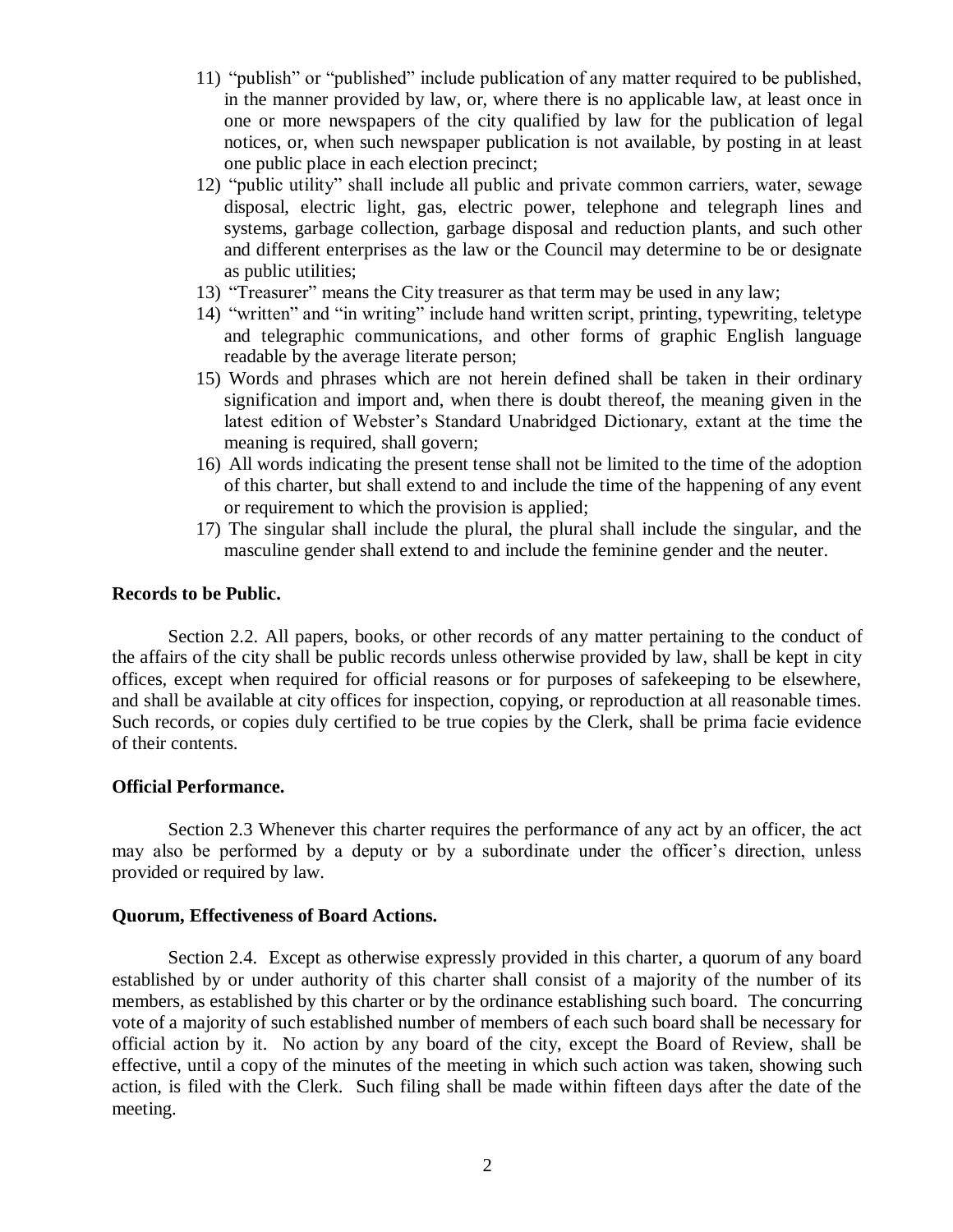### **Sundays and Holidays.**

Section 2.5. Except as otherwise expressly provided in this charter, whenever the date fixed by law or ordinance for the doing or completion of any act falls on a Sunday or legal holiday, such act shall be done or completed on the next succeeding day, which is not a Sunday or legal holiday.

## **Penalties for Violations of Charter.**

Section 2.6 Any person found guilty of any violation of this charter or of misconduct in office may be punished by a fine which, in addition to court costs, shall not exceed five hundred dollars, or imprisonment for not more than ninety days, or by both such fine and imprisonment in the discretion of the court. Imprisonment for violations of this charter may be in the City or the County jail, or in any correctional institution which is authorized by law to receive prisoners of the city. This section shall not operate to limit or prejudice the power to remove officers or discharge employees as provided in this charter.

## **Chapter and Section Headings.**

Section 2.7. The Chapter and section headings used in this charter are for convenience only, and shall not be considered as part of this charter.

### **Amendments.**

Section 2.8. This charter may be amended at any time in the manner provided by law. Should two or more amendments adopted at the same election have conflicting provisions, the amendment receiving the largest affirmative vote shall prevail as to those provisions.

#### **Severability of Charter Provisions.**

Section 2.9. If any provision, section, or clause of this charter, or the application thereof to any person or circumstances, is held invalid by any court of competent jurisdiction, such invalidity shall not affect any remaining portion or application of the charter, which can be given effect without the invalid portion or application, and, to this end, this charter is declared to be severable. This rule shall apply equally to ordinances of the city.

# **CHAPTER 3**

## **MUNICIPAL POWERS AND LIABILITIES**

## **General Powers.**

Section 3.1. (a) Unless otherwise provided or limited by law, the City of Marysville shall be vested with and possess all the powers, functions, privileges, and immunities expressed or implied, to which cities are, or hereafter may be, entitled under and in the spirit of Michigan law and the home rule traditions of the State, and may exercise all powers which are not prohibited by and are not in contravention with law. In the exercise of such powers, functions, and privileges, the city shall manage and control its finances, rights, interests, buildings, and property; enter into contracts; acquire by purchase, grant, lease, or condemnation, hold, and utilize any property, both within and without the limits of the city; acquire, own, and operate any utility, unless the power to do so is denied by law; adopt and enforce ordinances and do any other act to advance the interests,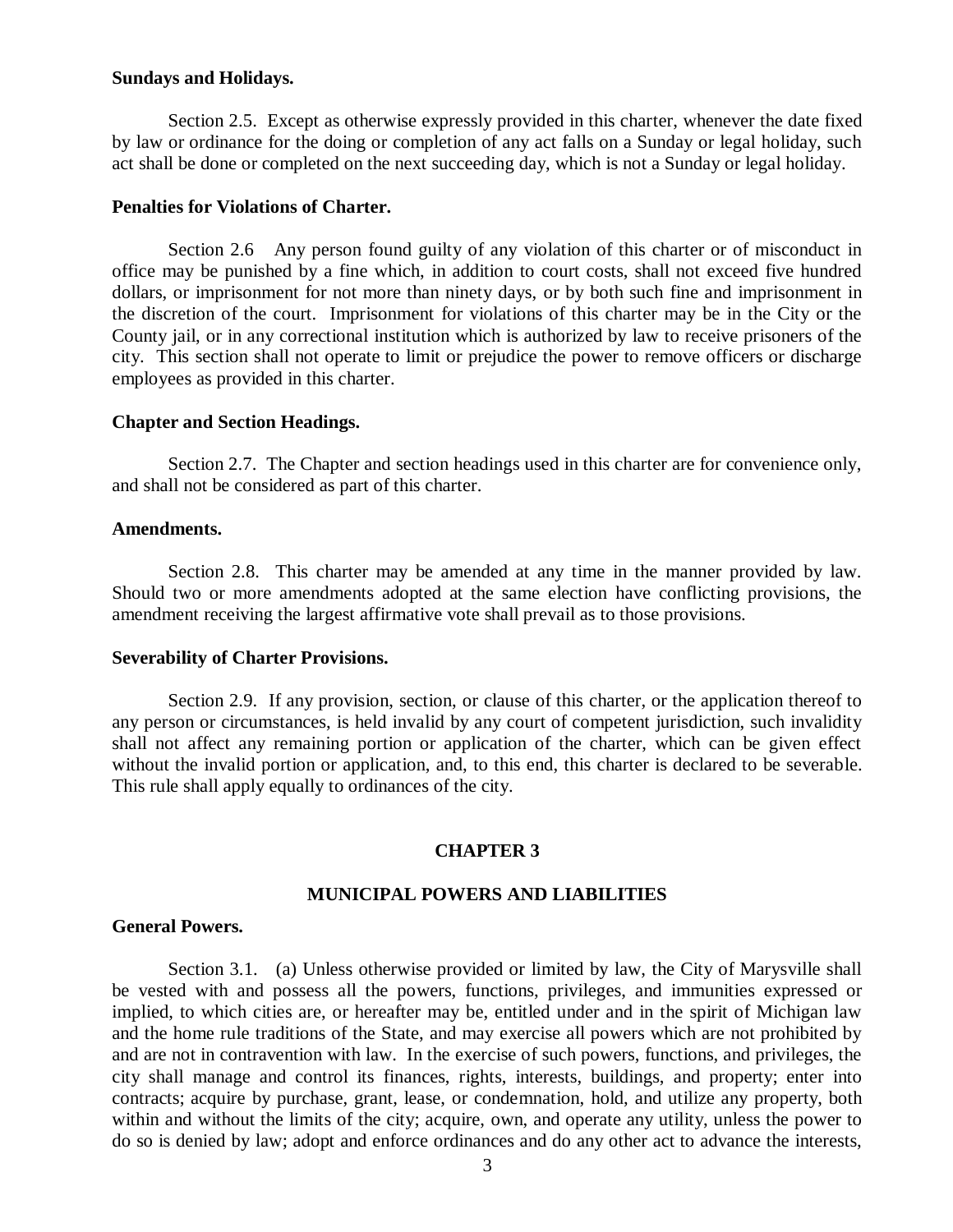good government, and prosperity of the city and its inhabitants, and protect and provide for the public peace, morals, health, and general welfare, and the safety of persons and property.

(b) The city may join any municipal corporation or with any other unit of government, or with any number or combination thereof, by contract, or otherwise as may be permitted by law, in the ownership, operation, or performance, jointly, or by one or more on behalf of all, of any property, facility, or service which each would have the power to own, operate, or perform separately. The city may also, as permitted by law, transfer any of its health powers or functions to the county in which it is located unless any such power or function is specifically provided to be executed and performed by the city.

(c) The enumeration of particular powers, privileges or immunities in this chapter or elsewhere in this charter shall not be held or interpreted to be exclusive.

(d) The powers of the city, from whatever source derived, shall be liberally construed in favor of the city.

# **Permitted and other Powers.**

Section 3.2. Under authority of Act No. 279 of the Public Acts of 1909, as amended, and other provisions or customs of law, it is hereby provided in this charter and the power of the city shall include, but shall not be limited, to the following:

- 1) To declare as a hazard or nuisance any act or condition, upon public or private property, or both, including, but not limited to, the accumulation of rubbish and the growing of noxious weeds, which is or may be dangerous to the health, safety, morals, or welfare of the inhabitants of the city and to the safety of property; to provide for the abatement thereof; and to provide that the costs of such abatement shall be charged as a special assessment against the real property on which the hazard or nuisance is located.
- 2) To provide for the public welfare by:
	- a) Regulating trades, occupations, and amusements within the city and prohibiting trades, occupations, and amusements which are detrimental to the safety, health, morals, or welfare of its inhabitants;
	- b) Regulating the preparation, storage, transportation, and sale of foods, drugs, and beverages for human consumption;
	- c) Collecting and disposing of garbage and rubbish;
	- d) Regulating and restricting the locations of oil and gasoline stations;
	- e) Licensing and regulating the number of vehicles which carry persons or property for hire, fixing the rates of fare and charges, and determining the locating of stands for such vehicles;
	- f) Licensing, regulating, restricting, and limiting the number of billboards and advertising signs and the locations thereof;
	- g) Regulating the construction, erection, alteration, equipment, repair, moving, removal, and demolition of buildings and structures and their appurtenances and service equipment;
	- h) Establishing zones within the city and regulating therein the use and occupancy of lands or structures; the height, area, size, and location of buildings, and the density of population;
	- i) Regulating, limiting, and prohibiting the construction and use of buildings and lands in order to promote the public health and safety and to prevent fires;
	- j) Regulating and controlling the use of streams, water, and water courses within the city in any manner not in conflict with provisions of law.
- 3) To establish and reasonably control streets, alleys, and public places, and the space above and beneath them, and the use thereof by:
	- a) Creating and vacating the same and acquiring and disposing of land, or any interest in land, required therefore, including any surplus land which may be incidental to or necessary for the purchase of land require;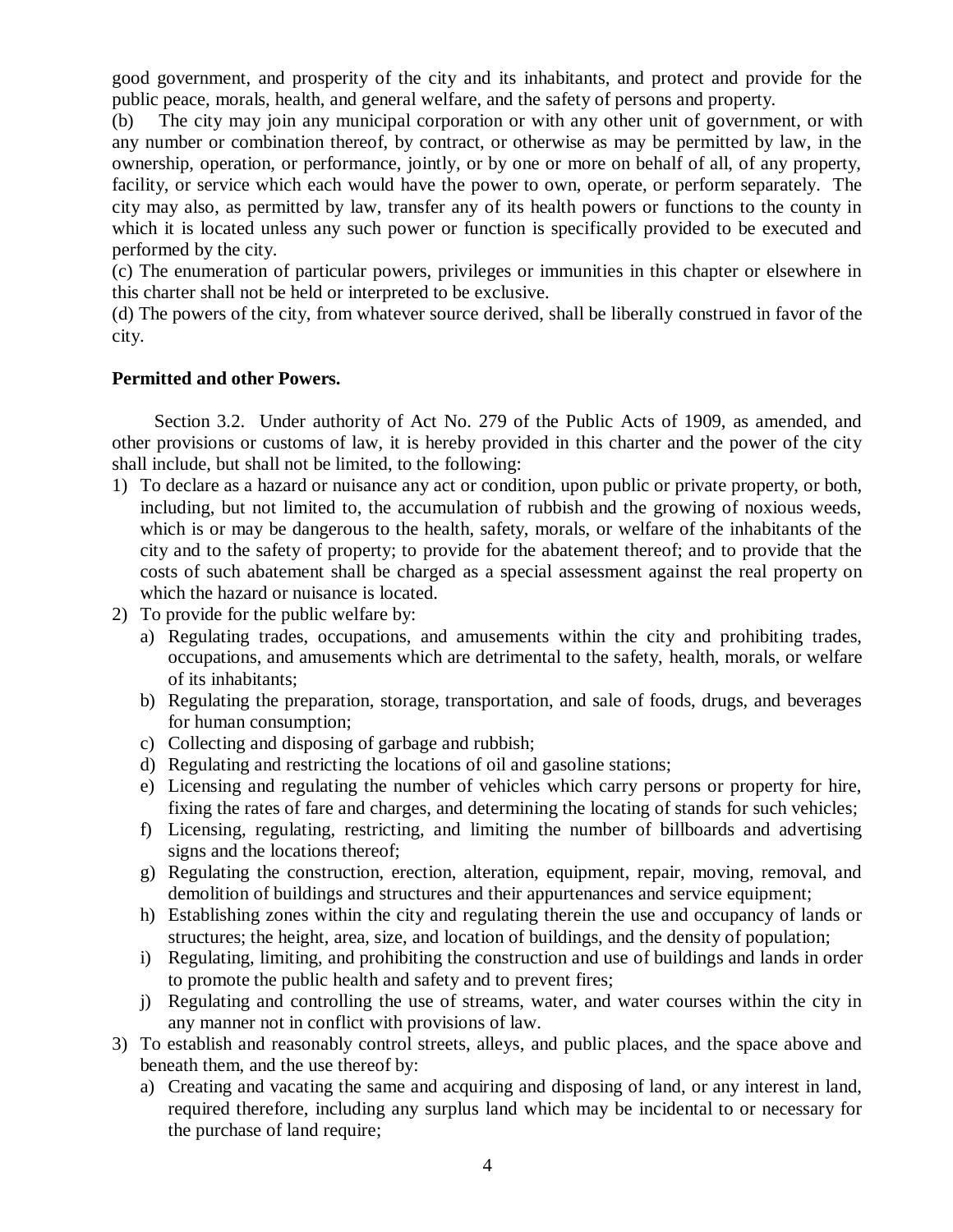- b) Providing a plan of streets and alleys within and for a distance of not more than three miles beyond the limits of the city;
- c) Requiring the owners of real property to build and maintain public sidewalks in the area of street immediately adjacent to such property, and, upon the failure of any owner to do so, constructing and maintaining such sidewalks and assessing the cost thereof against such property as a special assessment;
- d) Compelling all persons to care for the untraveled portions of streets lying between the curbs and property lines which abut upon premises owned, controlled, or occupied by them, and to keep the same free from weeds and from objects which are offensive or hazardous to public health and safety, and, upon the failure to do so, cutting and removing such weeds and removing such objects and assessing the cost thereof against such property as a special assessment;
- e) Compelling all persons to keep sidewalks which are in the area of streets immediately adjacent to the premises owned, controlled, or occupied by them, free from snow, ice, dirt, wood, weeds, shrubbery, or any other object which obstructs such sidewalks, or which makes the same offensive or hazardous to the public health or safety, and upon failure to do so, to cut and remove such weeds and remove such objects and assess the cost thereof against such property as a special assessment;
- f) Providing for the grade of streets and requiring public utility users of the streets to conform thereto;
- g) Regulating the speed of vehicles, trains, and locomotives upon or across the streets and the stopping and parking of the same upon the streets and at street crossings, within the provisions and limitations of law;
- h) Providing for and regulating the lighting of streets and alleys, whether such lights be located on public or private property;
- i) Preventing and abating the encumbering of streets and alleys or any part thereof;
- j) Regulating the location of buildings and structures and of trees and shrubbery at and near street corners and street intersections with alleys, so as to provide for the public safety and welfare in the use of streets and alleys;
- k) Providing for and regulating the numbering of buildings upon property abutting the streets and alleys and compelling the owner and occupants thereof to affix numbers thereto;
- l) Providing for the use by other than the owner, of property located in, above, or under the streets, alleys, and public places, in the operation of a utility, upon the payment of a reasonable compensation therefore to the owner thereof;
- m) Providing for the planting and general care and protection of trees and shrubbery within the streets and public places of the city and preventing the cutting of limbs and branches for the placing and maintenance of utility wires without the consent of the designated officer or agency of the city.
- 4) To undertake any public work or make any public improvement or any repair or replacement thereof, either directly through its own departments and personnel, or by contract with public bodies or private persons; and to participate in any public work or public improvement under any lawful plan by which the whole or partial support of such work or improvement is provided by another governmental unit or agency;
- 5) To construct, provide, maintain, extend, operate, and improve.
	- a) Within the city: a city hall, city office buildings, community building, police stations, fire stations, civic auditoriums, public libraries, and polling places; and
	- b) Either within or without the corporate limits of the city or St. Clair County: public parks, recreation grounds and stadiums, municipal camps, public grounds, zoological gardens, museums, airports and landing fields, cemeteries, public wharves and landings upon navigable waters, levees, embankments, and structures for flood control and other purposes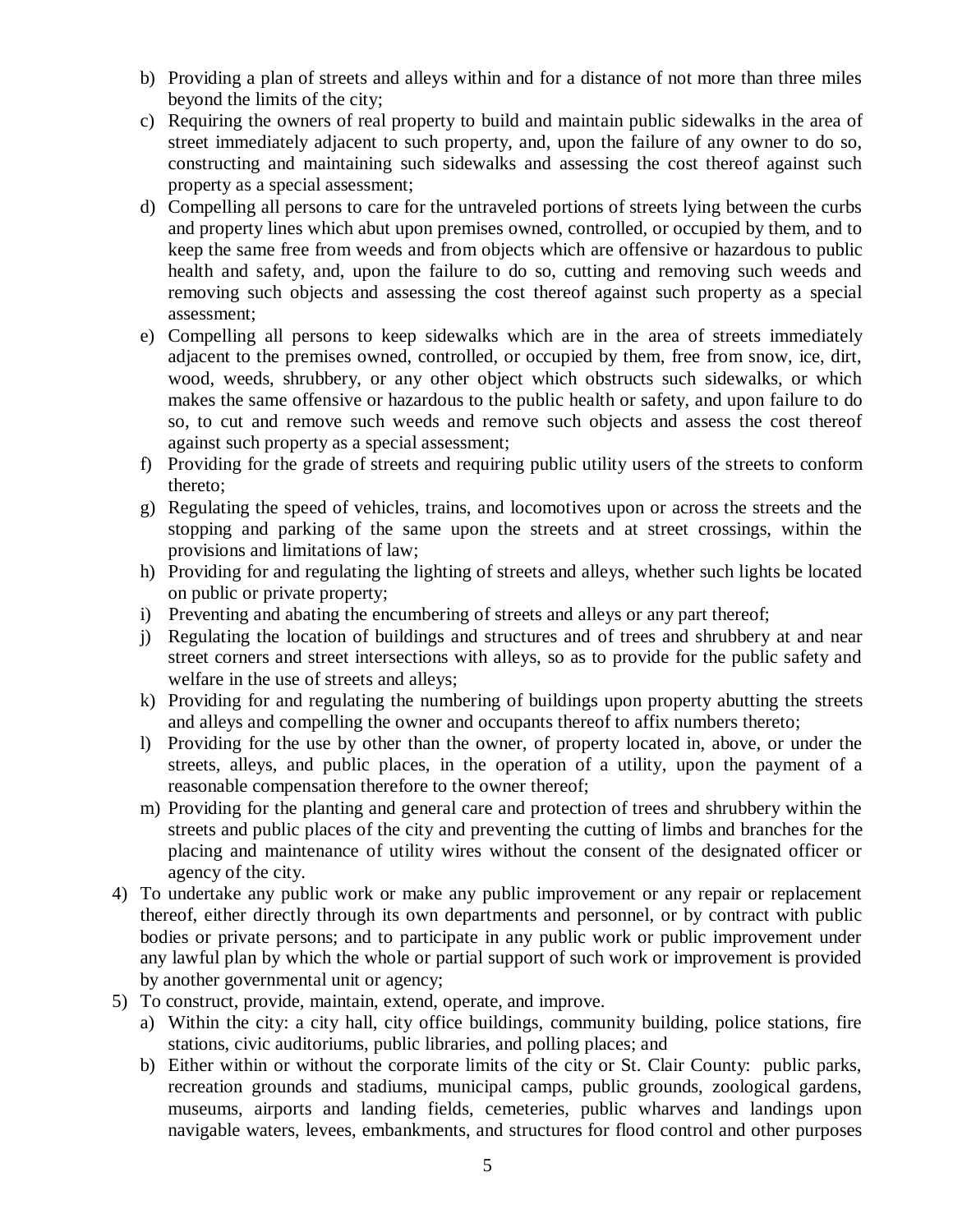related to the public health, safety, and welfare, electric light and power plants and systems, public heating plants and systems, water works and water treatment plants and systems, sewage disposal plants and systems, storm sewers, garbage collection and disposal facilities, refuse and rubbish collection and disposal facilities, market houses and market places, public transportation facilities, facilities for the storage and parking of vehicles, hospitals, facilities for the landing of helicopters, and air vehicles having like landing characteristics; and any other structures or facility which is devoted to or intended for public purposes within the scope of the powers of the city.

- 6) Acquiring by purchase, gift, condemnation, lease, or otherwise, real and personal property, and interest in property, either within or without the corporate limits of the city or of St. Clair County, for any public use or purpose within the scope of its powers, including, but not by way of limitation, the uses and purposes set forth in this section.
- 7) Receiving and holding any property, whether real, personal, or intangible, in trust for city hospital, library, park, cemetery, or any other municipal purposes and apply the same to the execution of such trust, subject only to the cy pres doctrine.

### **CHAPTER 4**

#### **OFFICERS AND PERSONNEL OF THE CITY OF MARYSVILLE**

### **City Officers.**

 $\overline{a}$ 

Section 4.1 (a) The elective officers of the city shall be the Mayor, the six Councilmen, and the Justice or Justices of the Peace.<sup>2</sup>

(b) The appointive officers shall be those named in or created under authority of Section 7.2, and the members of the several boards created by or under authority of this charter.

# **Eligibility for City Office – General Qualifications.**

Section 4.2 (a) Except as otherwise provided in this charter a person is eligible for election or appointment to an elective city office if he has been a resident of the city, or of territory annexed to the city, for a total of two years or more immediately preceding his election or appointment and is a registered elector of the city at the time he files his nominating petition for the office he seeks or on the date he is appointed to fill a vacancy in an elective office.

(b) In making appointments of administrative officers, first consideration shall at all times be given to electors of the city. If the appointing authority shall find that no competent person is available for appointment to any such office, the requirement that a person be an elector of the city may be waived by the Council by a vote of five or more of its members.

 Except in the case of the City Attorney or any other office requiring professional education for ability to perform the duties of the office, if such qualification is so waived, any such appointment shall be provisional during a period fixed by the Council, but not to exceed eight months, during which period a person so appointed shall become a registered elector of the city. With the approval given by a vote of five or more members of the Council prior to his appointment, a person need not be a registered elector of the city to be eligible for appointment or to hold the office of City Attorney, City Engineer, Health Officer, or any office requiring professional education for eligibility for and ability to perform the duties of the office.<sup>3</sup>

 $2$  The office of Justice of the Peace no longer exists pursuant to provisions of state law (See Chapter 8).

<sup>3</sup> State law, MCL #15.602, limits a public employer from requiring residence as a condition of employment with exceptions.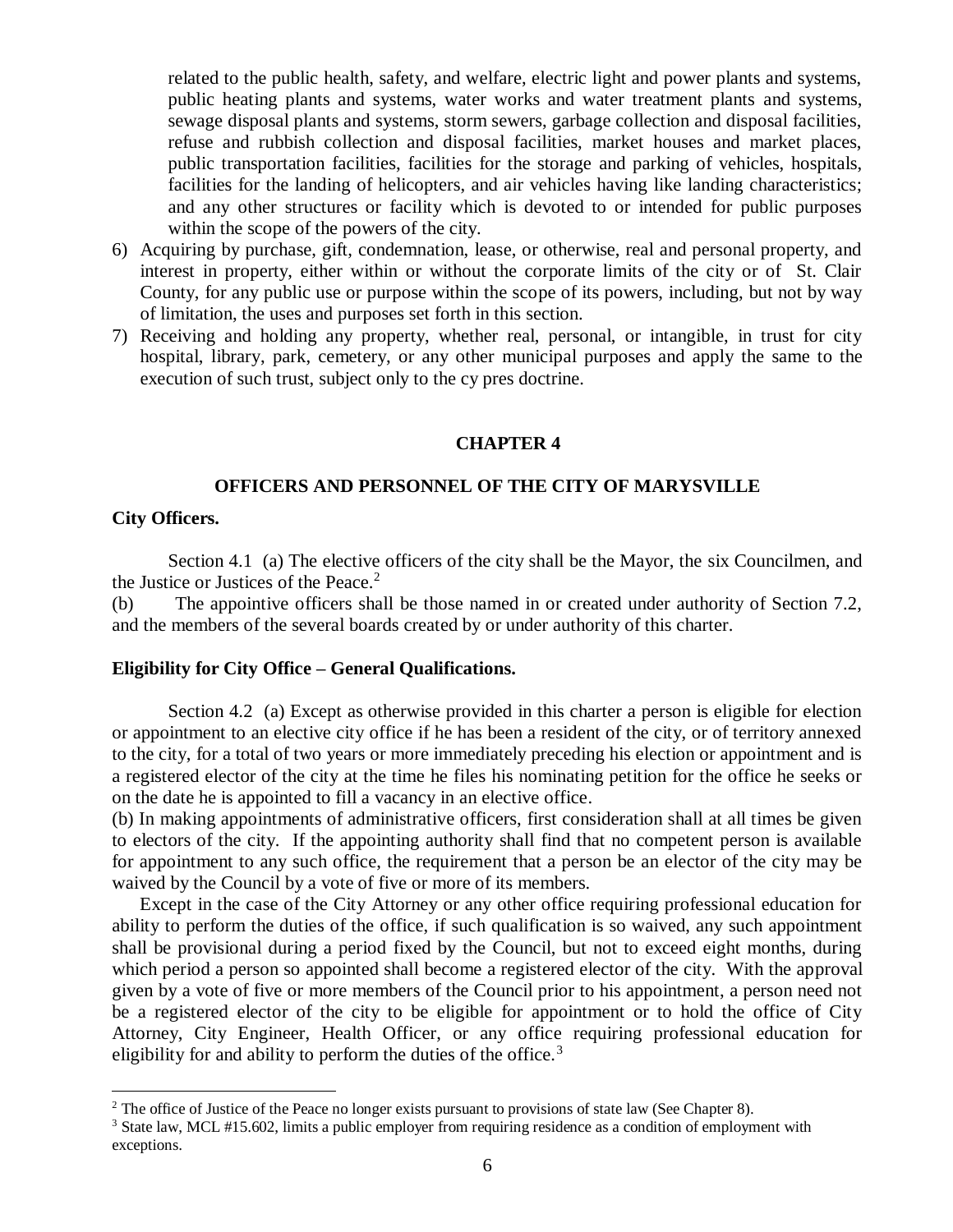(c) To be eligible for appointment to and to hold office as a member of a city board established by or under authority of law, a person shall possess the qualifications required for eligibility to hold an elective city office.

# **Certain Persons Ineligible for City Office or Employment.**

Section 4.3. (a) A person who is in default to the city shall not be eligible to hold any city office or employment.

(b) A person who holds or has held an elective city office shall not be eligible for appointment to an administrative office or a position of employment for which compensation is paid by the city, until two years have elapsed following the term for which he was elected, or appointed in the case of filling a vacancy.

# **Terms of Office.**

Section 4.4 (a) The terms of office of the Mayor shall be for two years and of the members of the Council and the Justice or Justices of the Peace shall be for four years, unless otherwise provided by law.<sup>4</sup>

(b) Each appointive officer, except members of boards, shall serve for an indefinite term.

(c) Unless otherwise required by law, members of city boards shall be appointed or chosen during the month of May before the time they are to assume the duties of the office to which appointed, and the term of office of each board member shall commence on and date from the first day of July of the calendar year in which his appointment is made.

(d) With the consent of the Council, and for so long as the Council shall permit, an officer may continue, provisionally, in the office held by him, after the expiration of his term, until his successor has qualified for the office.

# **Notice of Election or Appointment.**

Section 4.5. Within five days after a person has been elected to office or a choice or an appointment has been made to any office, the Clerk shall mail to the person elected or appointed a certificate of such election or appointment.

# **Compensation of Officers.**

 $\overline{a}$ 

Section 4.6. (a) Members of the several boards shall serve without compensation, except as otherwise provided in this charter. The compensation for all other officers shall be fixed by the appointing authority within budget allowances therefore and any pay plan adopted by the Council, except as otherwise provided by law. They shall receive no other compensation from the city. The Council shall not act to change the compensation of any elective officer after the thirtieth day preceeding the last day for filing nominating petitions for that office, unless such change is required by law. The Council may provide for the reimbursement to officers and employees of reasonable expenses which are actually incurred on behalf of the city when the claim therefore has been audited by the Finance Director and approved by the Council.

(b) The respective salaries and compensation of officers and employees as fixed by, or pursuant to this charter shall be in full for all official services of such officers or employees and shall be in lieu of all fees, commissions, and other compensation receivable by such officers or employees for their services to the city.

<sup>&</sup>lt;sup>4</sup> The office of Justice of the Peace no longer exists pursuant to provisions of state law (See Chapter 8).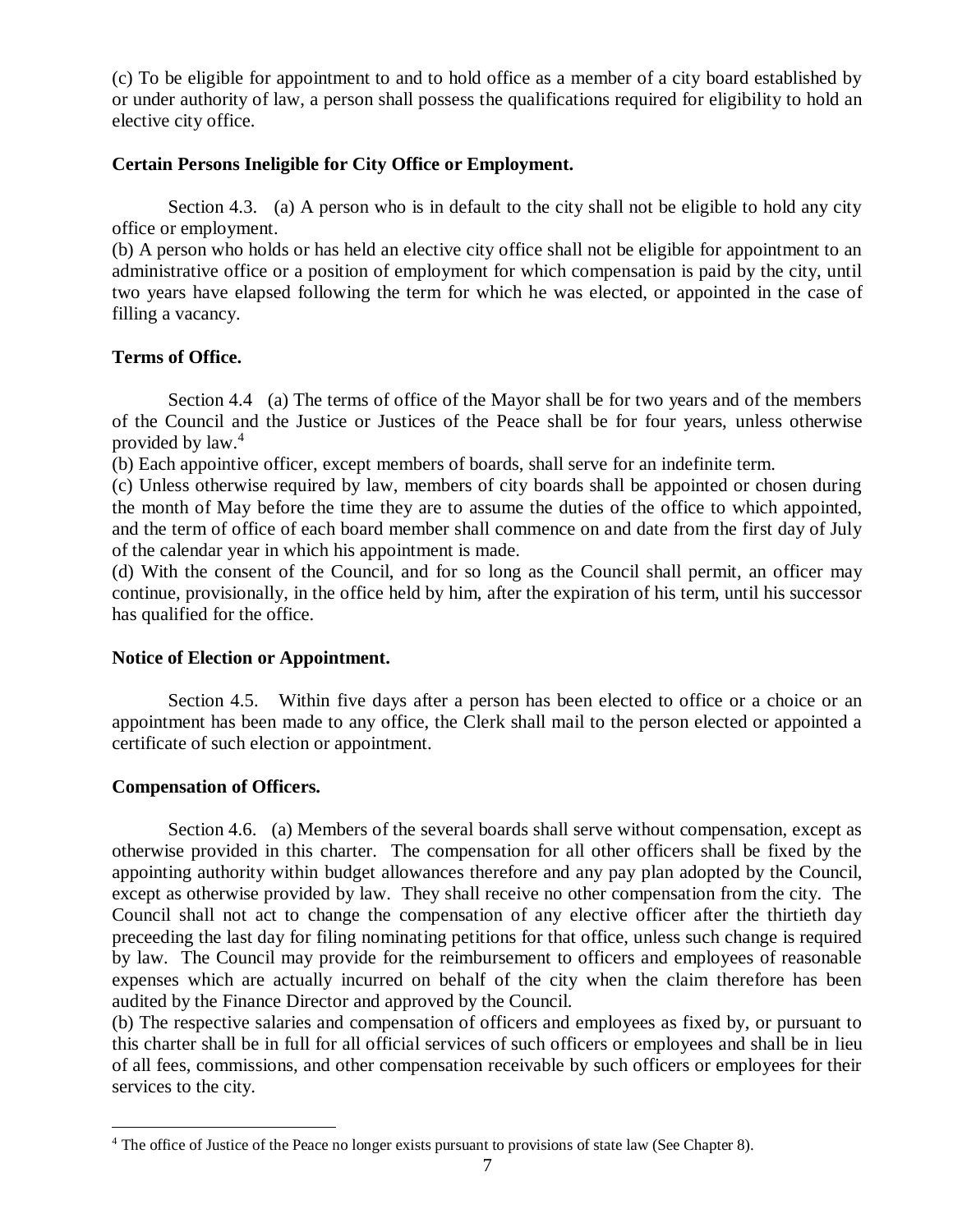(c) All fees, commissions, and compensation received by officers and employees of the City which are received by them in the performance of their duties as city officers and employees shall belong to the city and shall be collected and accounted for by such officers and employees and be paid into the city treasury and a statement thereof filed thirty days after receiving with the accounting officer of the city. The provisions of paragraph (b) of this section shall not apply to fees, commissions or other compensation paid by the County of St. Clair to any officer or employee serving as a city representative on the Board of Supervisors.

# **Oath of Office.**

Section 4.7. Every officer, before entering upon his duties, and all employees designated by the Council, before entering upon their employment, shall take the oath prescribed by Section I of Article XI of the Michigan Constitution, and shall file the same with the Clerk. The Clerk shall not administer or accept the oath of office of any elective officer until such officer has filed with him a duplicate original copy of any statement of election expenses required by law to be filed with the County Clerk. In case of a person who is elected or appointed to a city office fails to comply with the requirements of this section and of Section 4.8 within ten days after his election or appointment, such person shall be deemed to have declined the office and such office shall thereupon become vacant, unless the Council shall, by resolution, extend the time in which such person may so comply. No such extension shall exceed sixty days.

## **Surety Bonds.**

Section 4.8. In order to protect the city and the public, the Council shall require appropriate surety bonds of officers and employees and specify the conditions thereof. The terms of surety bonds shall not exceed three years, unless the term of the officer or employee covered thereby exceeds three years, in which case the term of the bond therefore shall be for the term of the officer, or officers covered thereby. No bond shall be renewed upon its expiration. The premium of such bonds shall be paid by the city. Blanket bonds covering two or more officers or employees, or both may be substituted for individual bonds.

# **Giving of Surety by Officers and Employees Forbidden.**

Section 4.9. No officer or employee shall give or furnish any bail or recognizance, nor shall he be the agent of any bondsman or insurer in connection with any bond or insurance, (except for the city, itself, in which case he shall be governed by Section 4.18 of this charter), which may be required by law, ordinance of this city, or by the Council relative to any city function, or which requires the approval of the Council.

# **Vacancies in Elective Office: Removal from Office.**

Section 4.10. Any elective city office shall be declared vacant by the Council upon the occurrence of any of the following events before the expiration of the term of such office:

- 1) For any reason specified by law as creating a vacancy in office;
- 2) If no person is elected to, or qualifies for, the office at the election at which such office is to be filled;
- 3) If the officer shall be found guilty by a competent tribunal of any act constituting misconduct in office under the provisions of this charter;
- 4) If the officer shall absent himself continuously from the city for more than forty-five consecutive days in any one year without the permission of the Council; which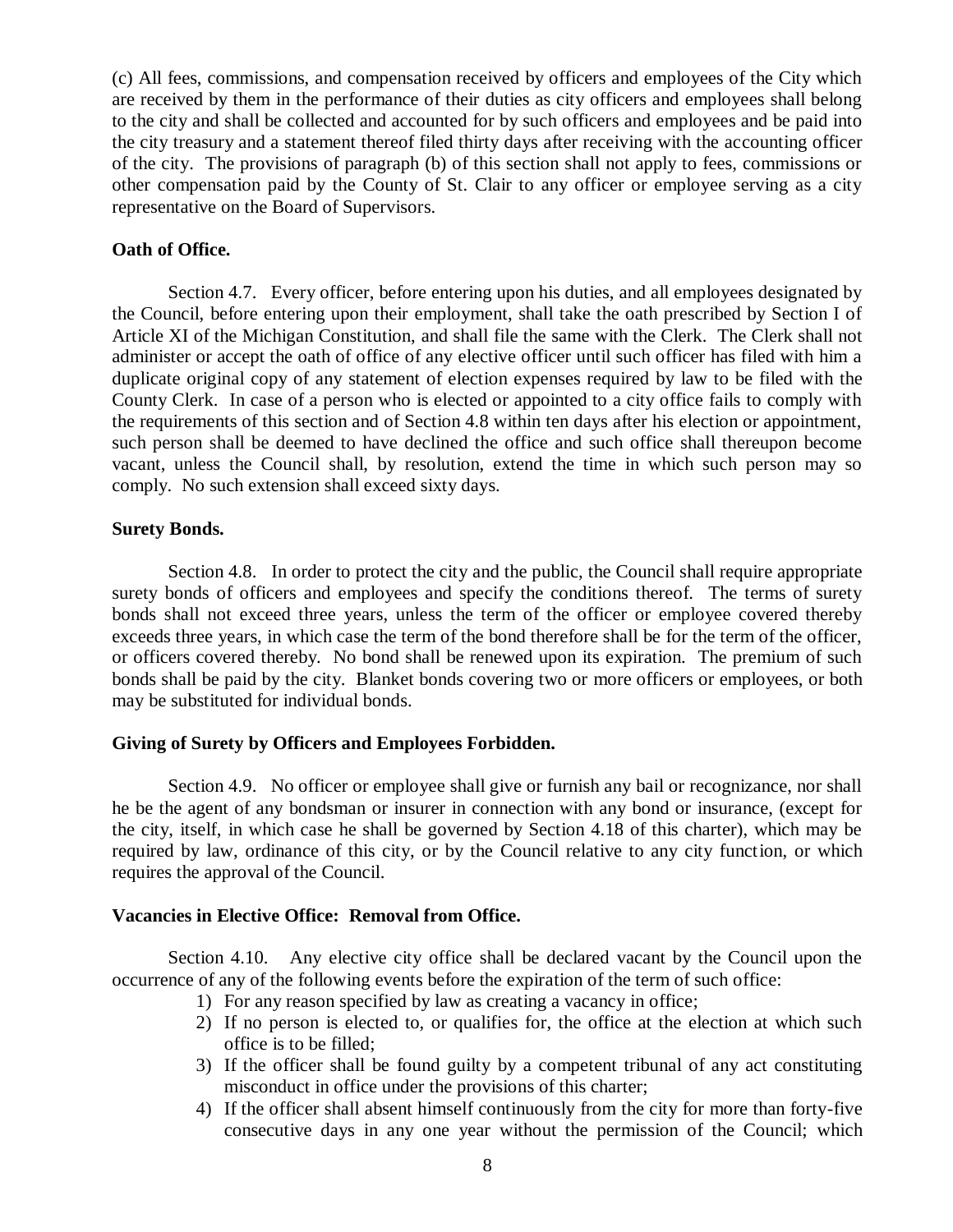permission may be rescinded at any time after such officer shall have been absent from the city for more than sixty days;

- 5) In the case of members of the Council, if such officer shall miss four consecutive regular meetings of the Council or twenty-five percent of such meetings in any fiscal year of the city, unless such absences shall be excused by the Council and the reason therefor entered in the proceedings of the Council at the time of each absence;
- 6) If the officer is removed from office by the Council in accordance with the provisions of Section 4.12.

#### **Vacancies in Boards and Commissions.**

Section 4.11. The office of any member of any board created by, or pursuant to, this charter shall be declared vacant by the Council before the expiration of the term of such office:

- 1) For any reason specified by law as creating a vacancy in office;
- 2) If the board member shall be found guilty by a competent tribunal of any act constituting misconduct in office under the provisions of this charter;
- 3) If such officer shall miss four consecutive regular meetings of such board or twentyfive per cent of such meetings in any fiscal year of the city, unless such absence shall be excused by such board and the reason therefor entered in the proceedings of the meeting at which such absence was excused;
- 4) If the officer is removed from office by the Council in accordance with the provisions of Section 4.12.

### **Removals from Office.**

Section 4.12. Removals by the Council of elective officers or of members of boards shall be made for either of the following reasons: (1) for any reason specified by law for removal of city officers by the Governor, (2) for any act declared by this charter to constitute misconduct in office. Any such removal by the Council shall be made by procedures corresponding to the procedure for the removal of city officers by the Governor, as established by law, where under the Council shall act in the place of the Governor. In case of procedures for the removal from office of a member of the Council, such Councilman shall not vote upon the question of his removal.

## **Resignation.**

Section 4.13. Resignation of elective officers and of members of boards shall be made in writing and filed with the Clerk and shall be acted upon by the Council at its next regular meeting following receipt thereof by the Clerk. Resignation of appointive officers shall be made in writing to the appointing authority and shall be acted upon immediately.

#### **Filling Vacancies in Elective Office.**

Section 4.14. (a) Any vacancy which occurs in the council more than one hundred twenty days before the next regular city election shall be filled within sixty days by a majority vote of the remaining members of the Council, said appointee to hold office until the Monday following such election, at which election such vacancy shall be filled as provided in Section 5.5 for any balance of the unexpired original term.

(b) Vacancies in the office of Justice of the Peace shall be filled by appointment by the Council for a term expiring on the Monday following the next regular city election. At such election such vacancy shall be filled for the unexpired term of office through the regular election procedure as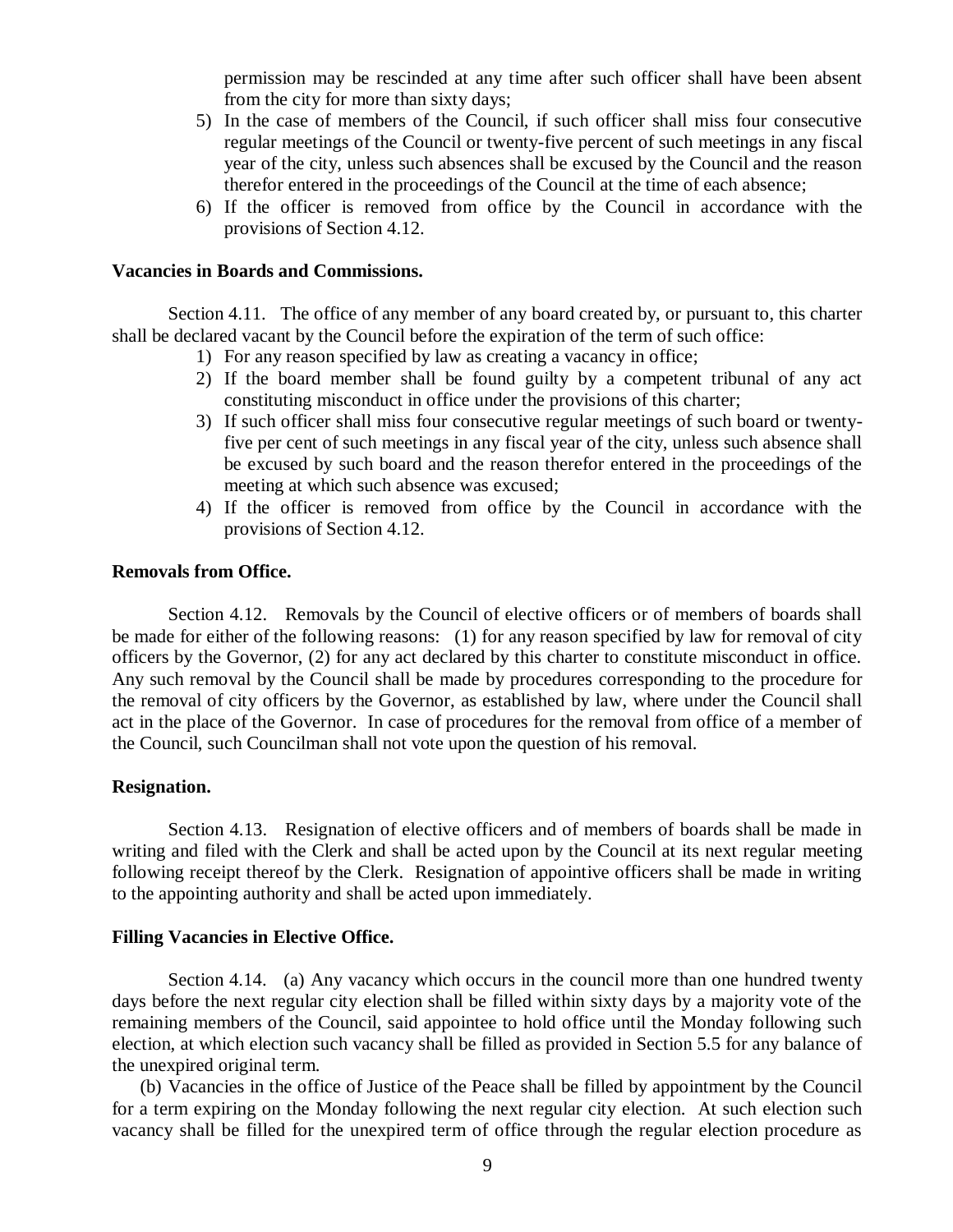provided in Chapter 5, and the Justice of the Peace so elected shall take office on the Monday following such election. $5$ 

(c) Any vacancy which occurs in the Council one hundred twenty days or less before the next regular city election may not be filled, except by election thereat.

(d) If any vacancy in the office of Councilman, which the Council is authorized to fill is not so filled within sixty days after such vacancy occurs, or if four or more vacancies exist simultaneously in the office of Councilman such vacancies shall be filled for the respective unexpired terms at a special election. In connection with any special election to fill a vacancy or vacancies in any elective office no primary election shall be held; candidates shall be nominated by petitions in a manner identical to that provided in Section 5.10 to 5.13 inclusive; the names of all qualified candidates who file sufficient valid nominating petitions thirty days before such special election shall be certified to the Election Commission and placed on the ballot; and all other provisions of the charter, not inconsistent with this section shall govern.

## **Filling Vacancies in Appointive Offices.**

Section 4.15. Vacancies in administrative offices shall be filled in the manner provided for making the original appointment. In the case of members of boards appointed for a definite term, such appointments shall be for the unexpired term.

## **Change in Term of Office or Compensation.**

Section 4.16. (a) Except by procedures provided in this charter, the terms of office of the elective officers and of members of boards appointed for a definite term shall not be shortened. The terms of elective officers shall not be extended beyond the period for which any such officer was elected except that an elective officer may, after his term has expired, continue to hold office as provided and permitted by Section 4.4 (d).

(b) The Council shall not grant or authorize extra compensation to any officer or employee after his service has been rendered.

# **Delivery of Office.**

Section 4.17. Whenever any officer or employee shall cease to hold such office or employment for any reason whatsoever, he shall, within five days, or sooner on demand, deliver to his successor in office or to his superior all the books, papers, money, and effects in his custody as such officer or employee.

Any officer violating this provision may be proceeded against in the same manner as public officers generally for a like offense under law. Any employee found guilty of violating this provision by a competent tribunal may be punished by a fine not to exceed five hundred dollars or imprisonment for not to exceed ninety days, or both, in the discretion of the court.

# **Financial Interest Prohibited.**

 $\overline{a}$ 

Section 4.18. (a) Except as otherwise permitted by this section, no contract or purchase involving an amount in excess of one hundred dollars shall be made by the city in which any member of the Council, the Manager or Purchasing Agent of the city or any member of his family has any financial interest, direct or indirect. For the purposes of this section, the term 'contract' shall include any arrangement or agreement pursuant to which any material, service, or other thing of value is to be furnished to the city for a valuable consideration to be paid by the City or sold or

<sup>&</sup>lt;sup>5</sup> The office of Justice of the Peace no longer exists pursuant to provisions of state law (See Chapter 8).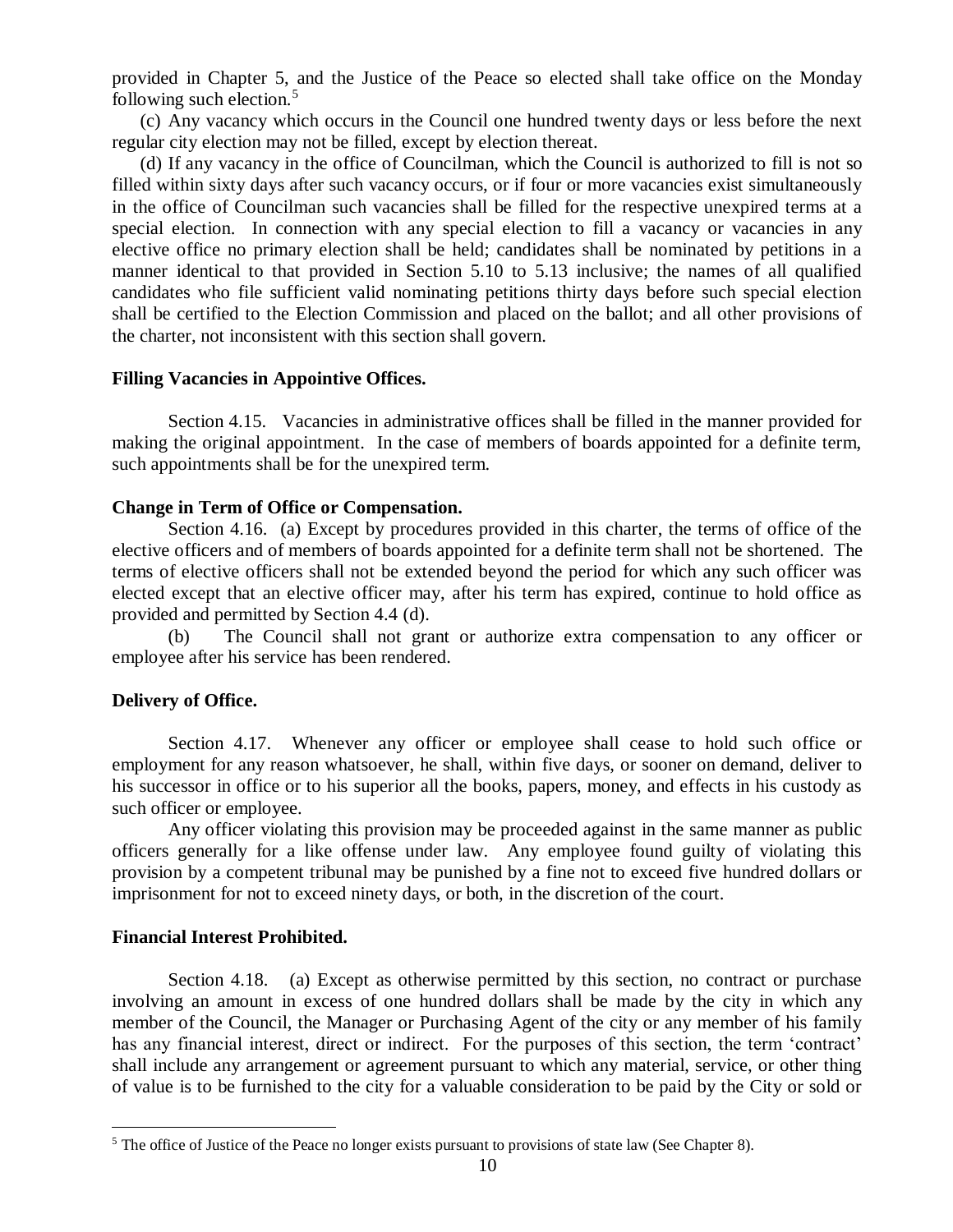transferred by the city, except the furnishing of personal services as an officer or employee of the city. The term "member of his family" shall include only the spouse, child, father and mother of such officer and the spouse of any of them.

(b) Without limiting the generality of paragraph (a) of this section, an officer shall be deemed to have a financial interest in a contract if he or any member of his family is an employee, partner, officer, director, or sales representative of the person, firm, or corporation with which such contract is made or of a sales representative of such person, firm or corporation. Ownership, individually or in a fiduciary capacity by an officer or member of his family, of securities, or of any beneficial interest in securities, of any corporation with which a contract is made or which is a sales representative of any person, firm, or corporation with which such contract is made, shall not be deemed to create a financial interest in such contract unless the aggregate amount of such securities, or interest in such securities, so owned by such officer and the members of his family, shall amount to ten per cent of any class of the securities of such corporation then outstanding.

(c) A contract in which an officer or member of his family has a financial interest may be made by the city if the member of the Council in office at the time having no such interest shall unanimously determine that the best interests of the city will be served by the making of such contract and if either such contract is made after comparative prices are obtained or if the members of the Council having no interest shall unanimously determine that the obtaining of comparative prices is not feasible in such particular case. Any Council member may evidence his participation in either determination required by this paragraph by notice given at a Council meeting or by written instrument filed with the Clerk.

(d) Any officer who knowingly permits the city to enter into any contract in which he has a financial interest without disclosing such interest to the Council prior to the action of the Council in authorizing such contract, shall be guilty of misconduct in office. Except in the instances specified in paragraph (c) of this section, the unanimous determination (by vote or written instrument) of all members of the Council that in a particular case an officer or member of his family will not have a financial interest in any contract or purchase to be entered into by the city shall be final and conclusive in the absence of fraud or misrepresentation.

## **Insurance Benefits.**

Section 4.19. The council shall have the power to make available to the administrative officers and employees of the city and its department and boards any recognized standard plan of group life, hospital, health, or accident insurance, either independent of or, as a supplement to, any retirement plan provided for officers and employees.

## **Nepotism.**

Section 4.20. The following relatives and their spouses (1) of any elective official or of his spouse, or (2) of the city Manager or of his spouse, are disqualified from holding any appointive office or employment during the term for which said elective official was elected or during the tenure of office of the City Manager, respectively; child, parent, brother, and sister. All relationships shall include those arising from adoption. This section shall in no way disqualify such relatives or their spouses who are bona fide appointive officers or employees of the city at the time of the election of said elective official or the appointment of said City Manager.

#### **Appointment and Employment; Civil Service.**

Section 4.21. Appointments, removals, promotions, and demotions of officers and employees of the city shall be based upon the qualifications of the officers and employees and upon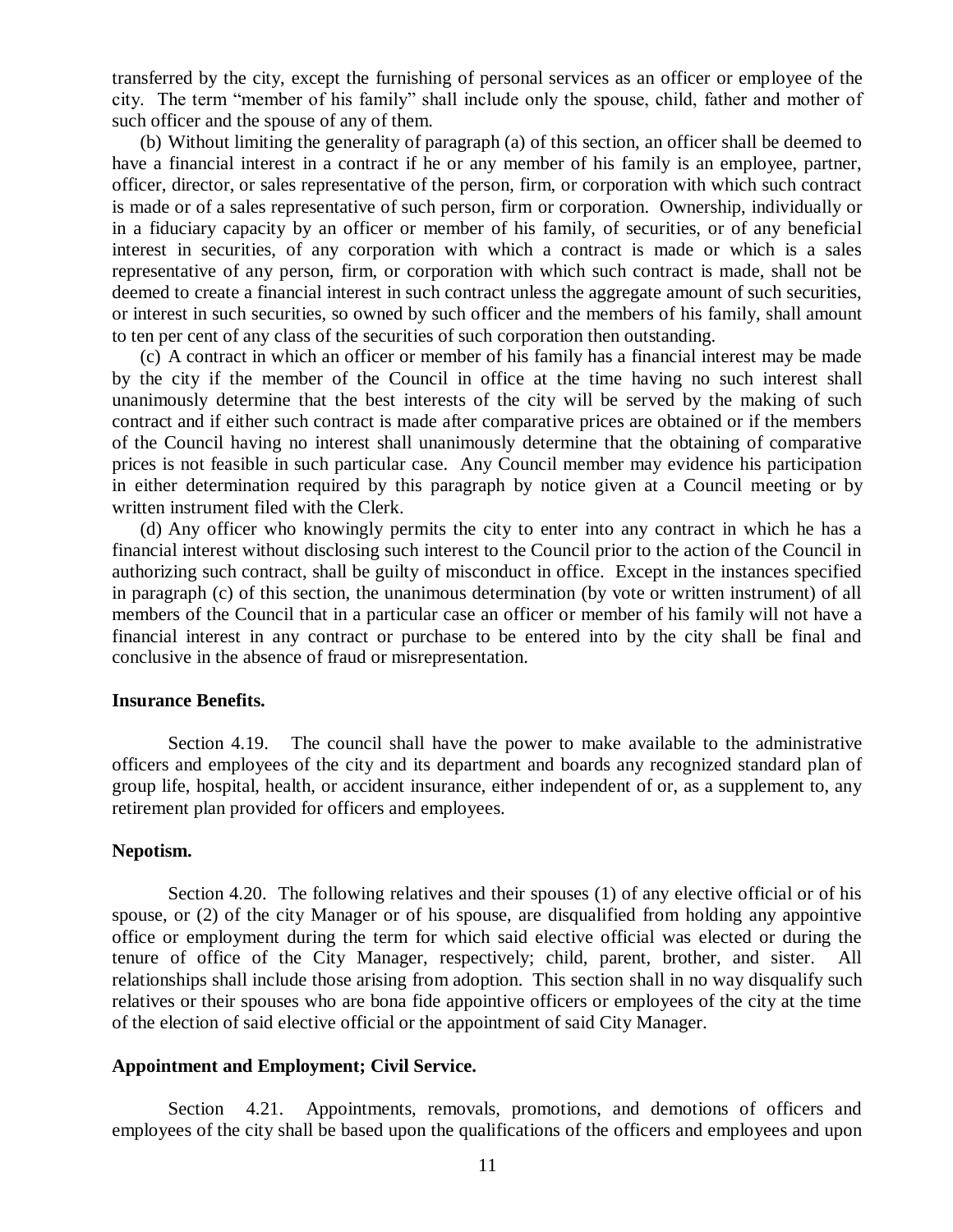their performance of duties without any references to their political or religious preferences. The Council may provide for a merit or civil service system for city employees.<sup>6</sup>

## **CHAPTER 5**

# **ELECTIONS**

## **Qualification of Electors.**

Section 5.1. The residents of the city having the qualifications of electors in the State of Michigan shall be electors of the city.

### **Election Procedure.**

Section 5.2. The election of all city officers shall be nonpartisan. The general election laws shall apply to and control, as near as may be, all procedures relating to registration and city elections except as such laws relate to political parties or partisan procedure and except as otherwise provided in this charter.

### **Wards and Precincts.**

Section 5.3. The City of Marysville shall consist of one ward. The Election Commission shall from time to time establish convenient election precincts. The precincts into which the city is divided on the effective date of this charter shall be the precincts of the city until otherwise required by law.

#### **Election Date.**

 $\overline{a}$ 

Section 5.4. A regular city election shall be held on the first Monday in April of 1967 and of each odd number year thereafter.<sup>7</sup>

#### **Elective Officers and Terms of Office.**

Section 5.5. (a) At each regular city election there shall be elected a Mayor. The term of office of Mayor shall start at 7:30 P.M. on the Monday next following the regular city election at which he was elected.<sup>8</sup>

(b) At each regular city election there shall be elected three Councilmen for a four year term and such additional number as may be required to fill vacancies pursuant to the provisions of Section 4.14. The terms of office of Councilmen shall commence at 7:30 P.M. on the Monday next following the regular city election at which they are elected.<sup>9</sup>

<sup>&</sup>lt;sup>6</sup> The non-discrimination provisions concerning appointment and employment within the City have been supplemented with additional requirements under state law. See MCL #37.2202.

<sup>&</sup>lt;sup>7</sup> The election date for regular city elections is governed by state law, MCL #168.644c, and is the first Tuesday in November after the first Monday of each odd numbered year.

<sup>8</sup> Commencement of the term of the Mayor and Councilpersons is governed by Article I, Chapter 8 of the City of Marysville Code of Ordinance. Time changed from 8 P.M. to 7:30 P.M. with the adoption of Ordinance 143 on March 22, 1971.

<sup>&</sup>lt;sup>9</sup> Commencement of the term of the Mayor and Councilpersons is governed by Article I, Chapter 8 of the City of Marysville Code of Ordinance. Time changed from 8 P.M. to 7:30 P.M. with the adoption of Ordinance 143 on March 22, 1971.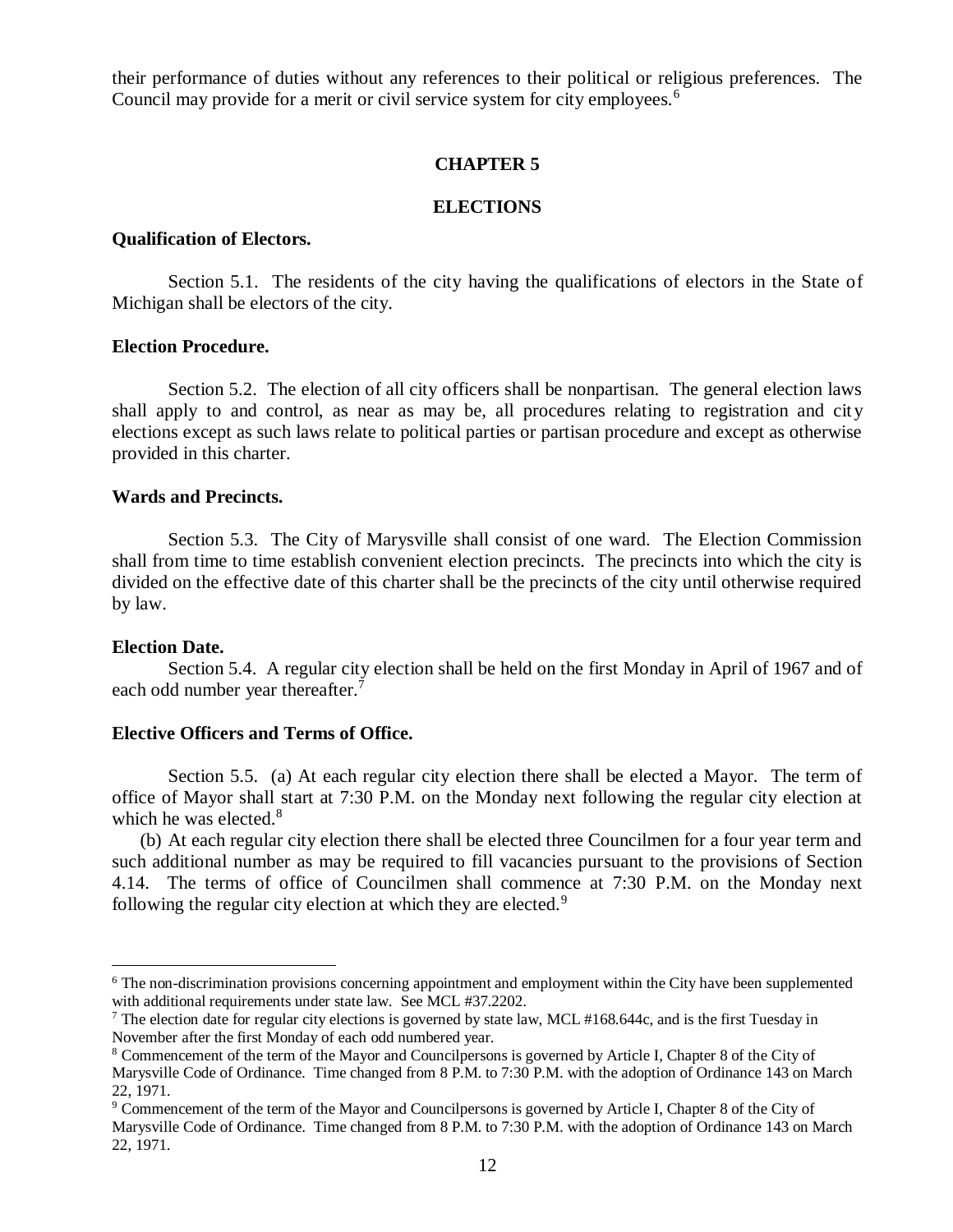(c) At the regular City Election held in the year l967, and every fourth year thereafter there shall be elected one Justice of the Peace for a term of four years commencing on the fourth day of July next following his election. Should the term of office of the Justice of the Peace be changed by law, the adjustment in the sequence of electing Justice of the Peace of the city shall be made by the Council without necessity of amending this section.<sup>10</sup>

### **Special Elections.**

Section 5.6. Special city elections shall be held when called by resolution of the Council at least forty-five days in advance of such election, or when required by law. Any resolution calling a special election shall set forth the purpose of such election. No more special city elections shall be called in any one year than the number permitted by law.

### **Notice of Elections.**

Section 5.7. Notice of the time and place of holding any city election and of the officers to be nominated or elected and the questions to be voted upon shall, except as herein otherwise provided, be given by the Clerk in the same manner and at the same time as provided by law for the giving of election notices by city clerks.

## **Voting Hours.**

Section 5.8. The polls of all elections shall be opened and closed at the time prescribed by law for the opening and closing of polls at state elections.

### **Non-Partisan Primary Election.**

Section 5.9. (a) A non-partisan city primary election shall be held on the third Monday in February of each year in which a regular city election is to be held.<sup>11</sup>

(b) If, upon the expiration of the time for filing nominating petitions for any elective city office, valid and sufficient petitions have been filed for no more than twice the number of candidates for such office to be elected at the following regular city election, then no primary election shall be held in respect to such office, and the Clerk shall publish notice of this fact as part of, or at the time provided for, the publication of notices for such primary election. Candidates, equal in number to twice the number of persons to be elected to each city office at the following regular city election, who received the highest number of votes at any such primary election shall be declared the nominees for election to the respective offices for which they have filed nominating petitions. The names of such nominees, together with the names of the persons for whom petitions have been filed for offices with respect to which no primary election was held, shall be certified by the Clerk to the Election Commission to be placed upon the ballot for the next subsequent regular city election.

## **Nominations.**

 $\overline{a}$ 

Section 5.10. (a) The method of nomination of all candidates for the city primary elections shall be by petition. Petitions for each candidate shall be signed by not less than twenty-five nor more than fifty registered electors of the city. No person shall sign his name to a greater number of petitions for any one office than there are persons to be elected to the office at the following regular

 $10$  The office of Justice of the Peace no longer exists pursuant to provisions of state law (See Chapter 8).

 $11$  The election date for city primary elections is governed by state law, MCL #168.644b and is the Tuesday following the first Monday in August of each odd numbered year.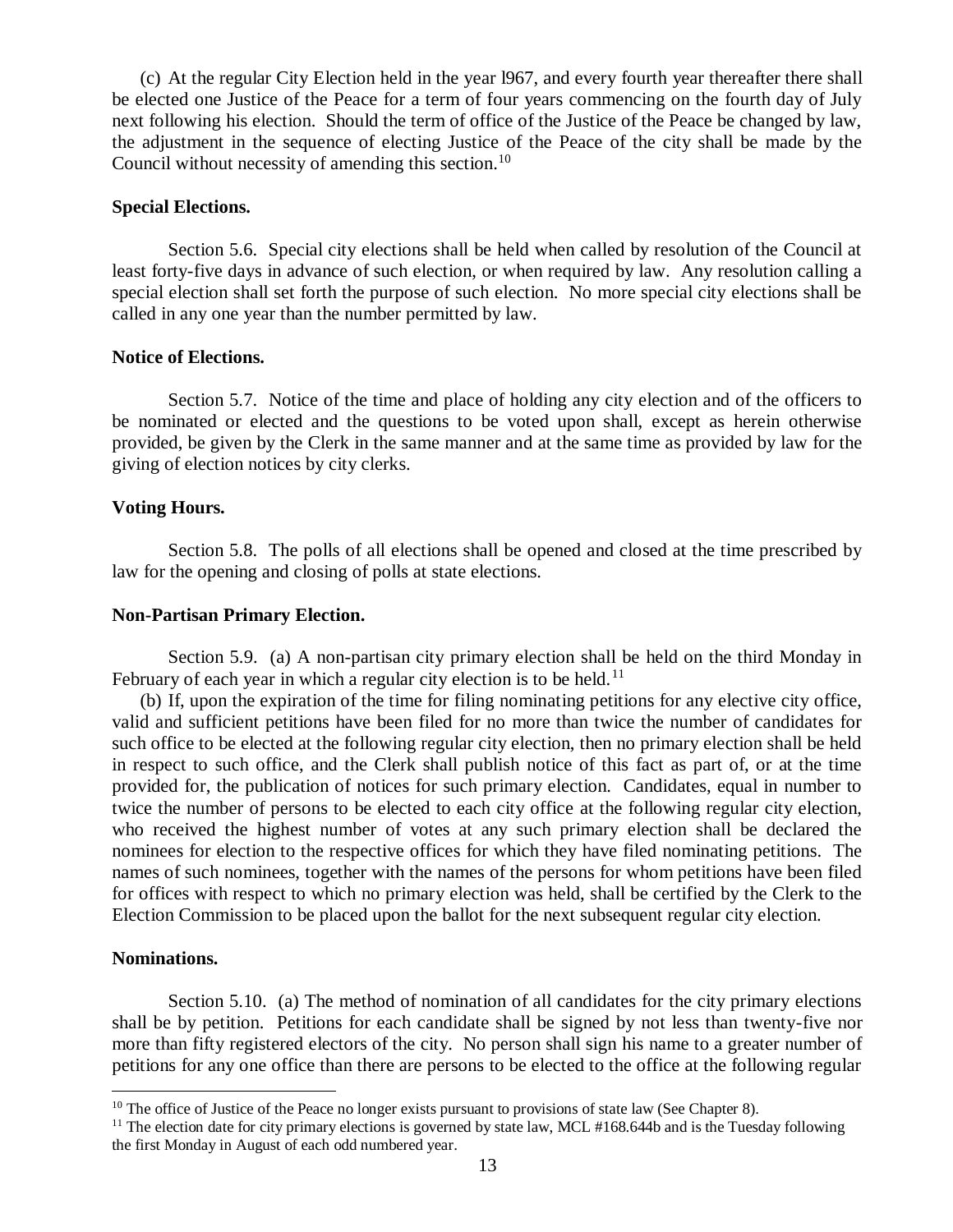city election. Where the signature of any individual appears on more petitions than he is so permitted to sign, such signatures shall be counted only to the extent he is permitted to sign in the order of the respective dates and hour of filing the petitions containing such signature.

(b) Nominating petitions shall be filed with the Clerk between the thirty-fifth day preceding such election and twelve o'clock, noon, on the fourth Saturday preceding the regular city primary election or any special election for the filling of vacancies created under authority of Section 4.12 of this charter.

(c) The Clerk shall, prior to every primary election, publish notice of the last day permitted for filing nominating petitions and of the number of persons to be nominated or elected to each office at least one week and not more than three weeks before such day.

### **Forms of Petitions.**

Section 5.11. The form of petitions shall be substantially as that required by the Michigan Election law for the nomination of non-partisan judicial officers. A supply of official petition forms shall be provided and maintained by the Clerk.

#### **Approval of Petition.**

Section 5.12. (a) The Clerk shall accept only nominating petitions which conform with the forms provided and maintained by him, and which, considered together, contain the required number of valid signatures for candidates having those qualifications required for the respective elective city offices by this charter. All petitions shall be accompanied by the affidavit of qualifications provided for in Section 4.2, which is signed by said person or by some other person having knowledge of his qualifications for holding the office named in the petition.

The Clerk shall, forthwith after the filing of a petition, notify in writing any candidate whose petition is then known not to meet the requirements of this section, but the failure to so notify any candidate shall in no way prevent a final determination that the petition does not meet such requirements. Within three days after the last date for filing petitions, the Clerk shall make his final determinations as to the validity and sufficiency of each nominating petition and whether or not the candidate has the qualifications required for his respective elective city office by this charter and shall write his determination thereof, on the face of the petition. No petition shall be determined to be valid unless the affidavit of qualifications provided for in Section 4.2 shall be filed with such petition.

(b) The Clerk shall immediately notify in writing the candidate whose name appears thereon of his determinations. Such notice to any candidate whose petitions are found invalid or insufficient or who is found not to be qualified shall be delivered by personal messenger if possible. Any candidate whose petition is so found invalid or insufficient shall be allowed to file supplementary or replacement petitions before 4:00 P.M. of the fifth day after the last filing date for filing original petitions; thereafter no further petitions may be filed.

#### **Public Inspection of Petitions.**

Section 5.13. All nominating petitions filed shall be open to public inspection in the office of the Clerk.

#### **Election Commission.**

Section 5.14. An Election Commission is hereby created, consisting of the Clerk, the City Attorney, and the Assessor, who shall not be city candidates or nominees for elective city office.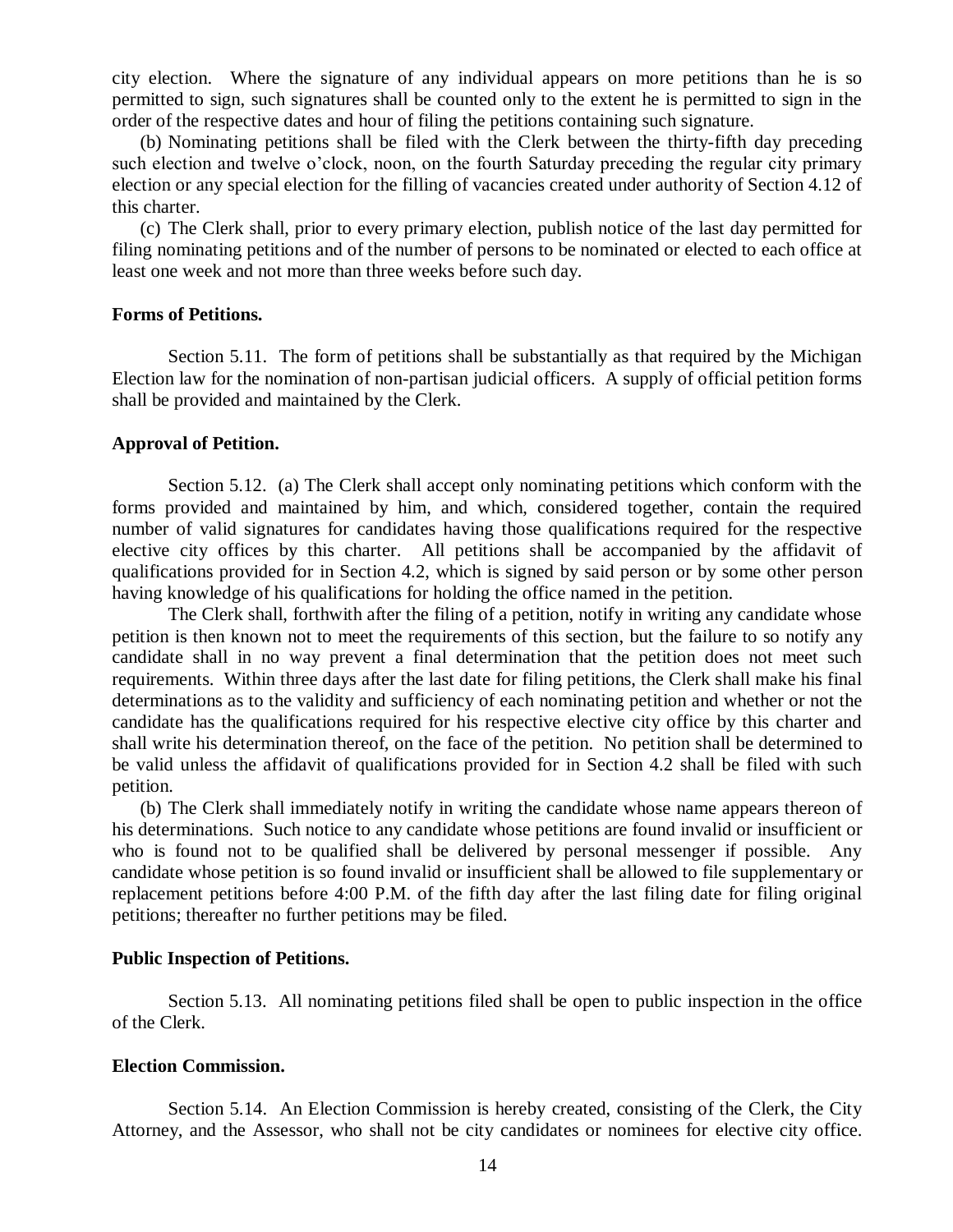The Clerk shall be chairman. The Election Commission shall appoint the Board of Election Inspectors for each precinct and have charge of all activities and duties required of it by law relating to the conduct of elections in the city. Two members of the Commission shall constitute a quorum. The Compensation of election personnel, including election commissioners, shall be determined in advance by the Council. In any case where election procedure is in doubt, the Election Commission shall prescribe the procedure to be followed. Should only one of said officers be in attendance at any meeting of the Commission, he shall appoint a registered elector of the city to act to make a quorum, until there is a quorum present of the designated officers.

#### **Form of Ballot.**

Section 5.15. (a) The form, printing, and numbering of ballots or the preparation of the voting machines used in any city election shall conform as nearly as may be to the provisions of law, except that no party designation or emblem shall appear. In all city elections, the names of qualified candidates or nominees for each office shall be listed under a separate heading and shall be rotated systematically in the manner prescribed by law.

(b) If two or more candidates or nominees for the same office have the same or similar surnames, the Election Commission shall print the occupation and residence address under their respective names of each of such candidates or nominees on the ballots (or on labels or slips to be placed on voting machines when used); Provided, That for any of such candidates who is an incumbent of such office, the occupation shall be designated as "Incumbent".

(c) Except as provided in this section, there shall be no supplementary identification of candidates or nominees on the ballot.

### **Canvass of Votes.**

Section 5.16. (a) All votes cast at city primaries and elections shall be canvassed as provided by law by a city board of canvassers established in accordance with Chapter II of the Michigan Election Law.<sup>12</sup>

(b) The board of canvassers shall convene on the day following each city election at the usual time and place of meeting of the Council and determine the results of the city election upon each question and proposition voted upon and what persons are duly nominated or elected to the several officers respectively at said election, and shall notify, in writing, the successful candidates or nominees of their nomination or election. If said board of canvassers shall fail or refuse to declare the result of any city primary or election as required by law, the Clerk shall declare the result thereof at 2:00 o'clock, p.m., on the Monday following such election and the declaration of the Clerk shall stand, unless reversed by said board of canvassers.

(c) The Clerk shall make, under the corporate seal of the city, duplicate certificates of the determinations of the board and shall file one certificate with the Council Clerk and the other in his own office.

## **The Vote.**

 $\overline{a}$ 

Section 5.17. If at any city primary or election there shall be no choice between candidates because two or more persons received an equal number of votes, the Election Commission shall name a place and time for the appearance of such persons for the purpose of determining the result of the primary or election by lot. Should any person fail or refuse to appear, in person or by representative, at the place and time named, such determination shall be made by lot in his absence,

<sup>&</sup>lt;sup>12</sup> The County Board of Commissioners presently has authority to canvass the vote under Michigan Election law.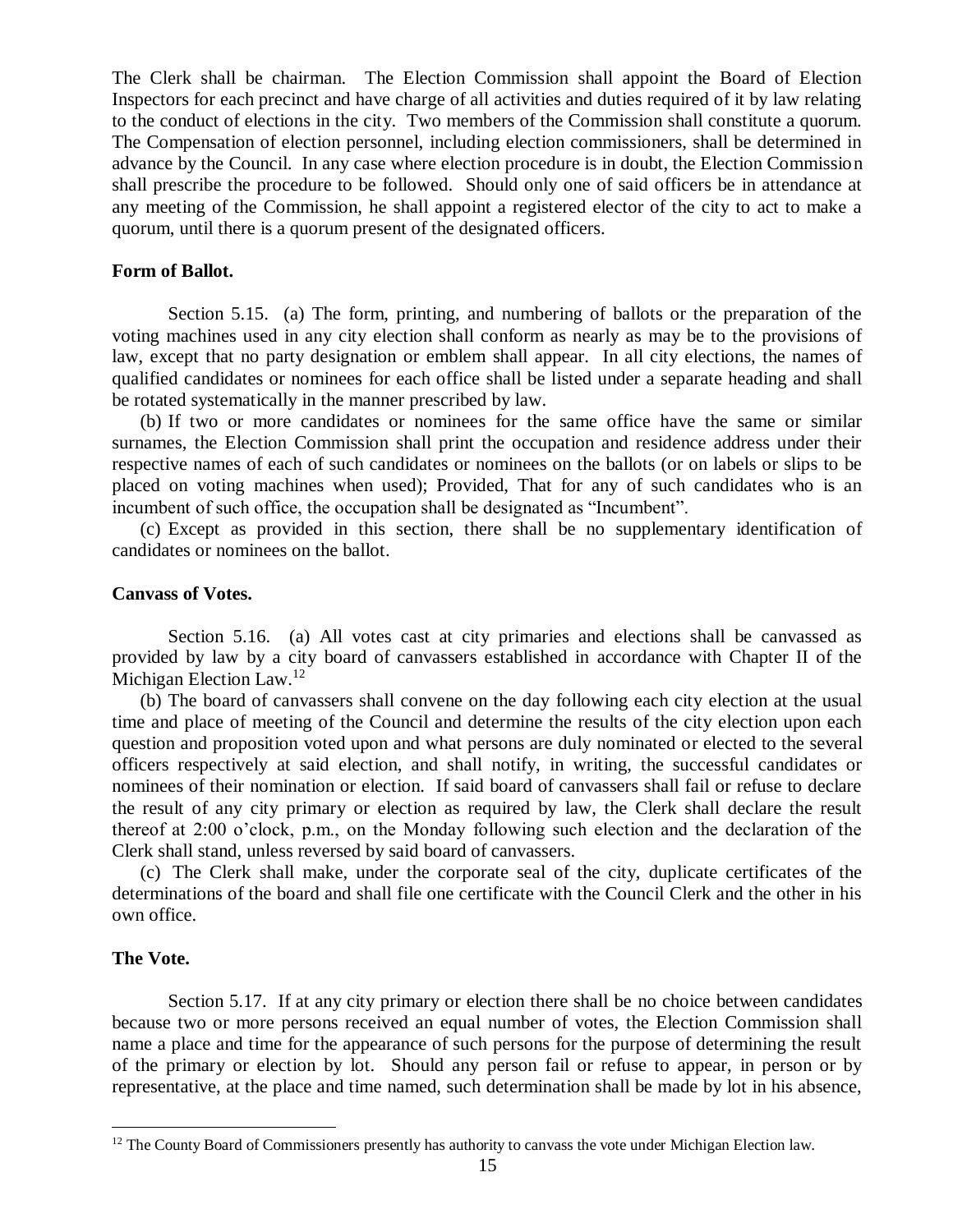at the direction and under the supervision of the Election Commission. All determinations of tie votes as herein provided, shall be final.

### **Recount.**

Section 5.18. A recount of the votes cast at any city election for any office or upon any proposition may be had in accordance with the provisions of law.

## **Recall.**

Section 5.19. Any elected official may be recalled from office by the electors of the city in the manner provided by law. A vacancy created by such recall shall be filled in the manner prescribed by law.

#### **CHAPTER 6**

#### **THE COUNCIL**

#### **The Council.**

Section 6.1 (a) The government of the city, and all the powers thereof, except the judicial powers, shall be vested in the Council, to be comprised of the six Councilmen and the Mayor. The Council shall exercise such powers in the manner and through the agencies provided by law; shall exercise the management and control of all municipal property and the administration of the municipal government whether or not such powers be expressly enumerated in this charter. It shall pass upon and secure the performance of any act necessary to advance the interests of the city, the good government of the municipality and its inhabitants, the health and welfare of its inhabitants and the safety of persons and property and shall pass all laws and ordinances which may be necessary and proper for carrying into execution the powers granted to the city by law.

(b) Each member of the council shall be compensated in the amount of five hundred dollars annually. The Mayor shall receive three hundred dollars annually in addition to his compensation as a member of the Council. Such compensation shall be the only compensation to which such officers shall be entitled for services rendered to the city by them. However, such officers may be reimbursed for necessary and bona fide expenses actually incurred by them on behalf of the city when the incurring of such expenses is authorized by the Council and itemized.<sup>13</sup>

(c) The attendance of a majority of the members of the Council holding office at the time shall be required for the presence of a quorum of the Council at any regular or special meeting thereof and the affirmative vote of the members of the Council equal to that required to constitute a quorum at any meeting shall be required for any official act of the Council at that meeting.

(d) The Council shall be the sole judge of the eligibility and qualification of its own members, subject only to review by courts of competent jurisdiction concerning the interpretation of applicable law.

### **The Mayor and Mayor Pro-Tempore.**

 $\overline{a}$ 

<sup>&</sup>lt;sup>13</sup> The compensation of the Mayor and Council members is now established by a Compensation Commission established pursuant to Chapter 11, Title l, of the City Code of Ordinances.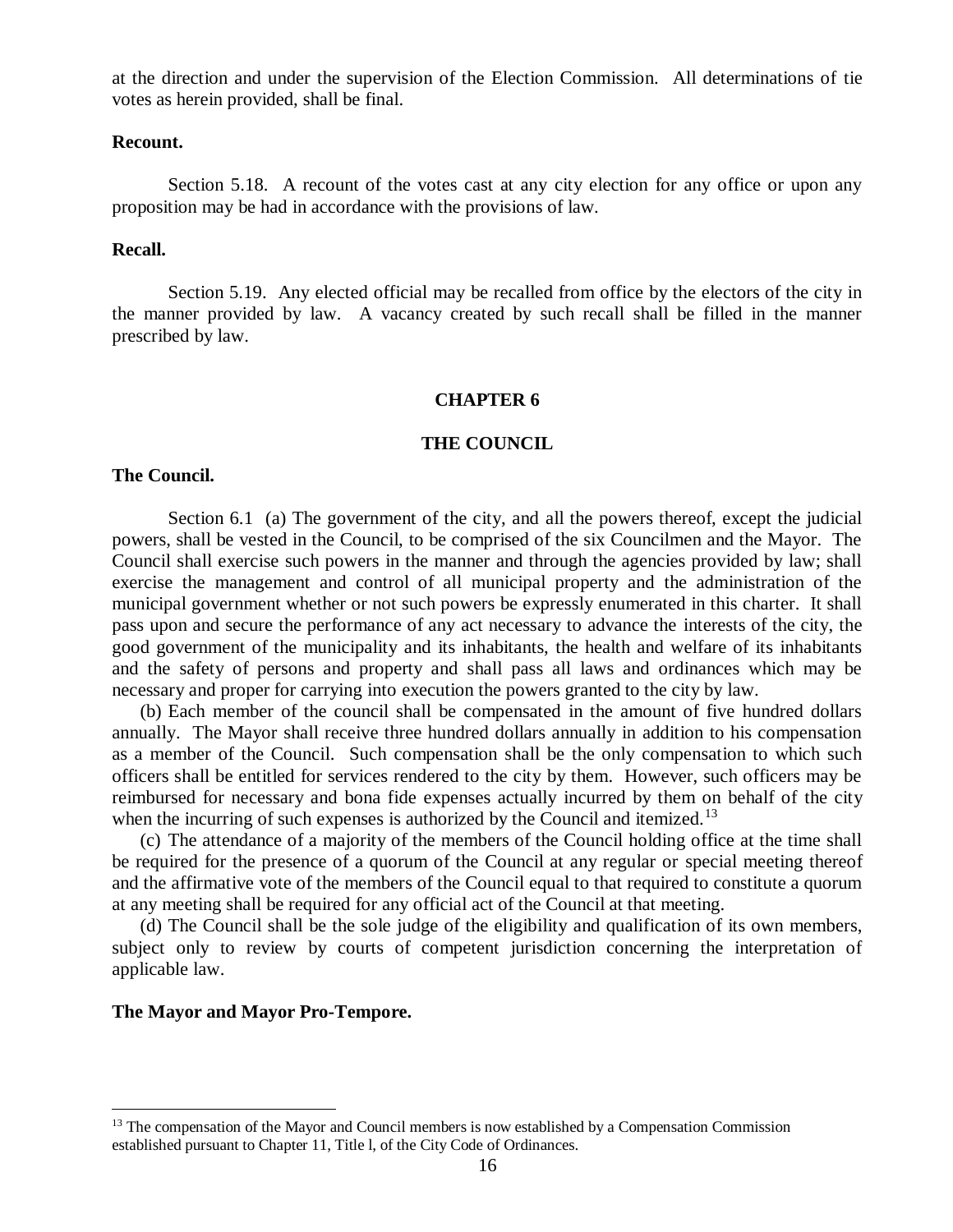Section 6.2 (a) At the organization meeting provided to be held by Section 6.3, the Council shall meet and elect one of its members as Mayor pro-tempore, who shall hold office until the next succeeding organization meeting. Such election shall be by paper ballot.

(b) Insofar as it is required by law, and for all ceremonial purposes, and for the purposes of military law and service of legal process upon the city, the Mayor shall be chief executive of the city.

(c) He shall preside at meetings of the Council and shall have a voice and vote in its proceedings. He shall not have the power to veto any act of the Council.

(d) He shall be a conservator of the peace and may exercise, within the city, the powers conferred upon sheriffs to suppress disorder and to maintain order in times of emergency or disaster.<sup>14</sup>

(e) He shall authenticate, by this signature, such instruments as require such action by law or ordinance.

(f) The Mayor pro-tempore shall perform the duties of the Mayor during the absence or disability of the Mayor. In the absence of both the Mayor and Mayor pro-tempore, the Council shall select one of its members to act in the stead of the Mayor.

(g) The Council may provide, by ordinance, for the continuity of the functions of the Council and of other officers and agencies of the city in the event of disaster or other event which may reduce the membership to less than a quorum or impair the ability of the city to normally conduct its affairs.

## **Regular Meetings.**

Section 6.3. (a) The council shall provide by resolution for the time and place of its regular meetings and shall hold at least two regular meetings in each month.

(b) An organizational meeting shall be held at 7:00 P.M. on the Monday following each regular city election.

## **Special Meetings.**

Section 6.4. Special meetings shall be called by the Clerk on the written request of the Mayor, the City Manager or any two members of the Council on at least six hours written notice to each member of the Council served personally or left at his usual place of residence; but a special meeting may be held on shorter notice if all members of the Council are present or have, in writing, waived notice thereof in writing. Such waiver of notice may be made either before or after the holding of the meeting. All such waivers shall be attached to the minutes of the meeting to which they pertain.<sup>15</sup>

## **Business of Special Meetings.**

Section 6.5. No business shall be transacted at any special meeting of the Council unless the same has been stated in the notice of such meeting.

## **Meetings to be Public.**

 $\overline{a}$ 

<sup>&</sup>lt;sup>14</sup> State law, MCL #10.31 has superceded Section 6.2(d) and provides the Mayor may make application to the Governor to declare a state of emergency.

<sup>&</sup>lt;sup>15</sup> The Michigan Open Meetings Act, MCL #15.265, has superceded this provision and requires 18 hours notice for a special meeting.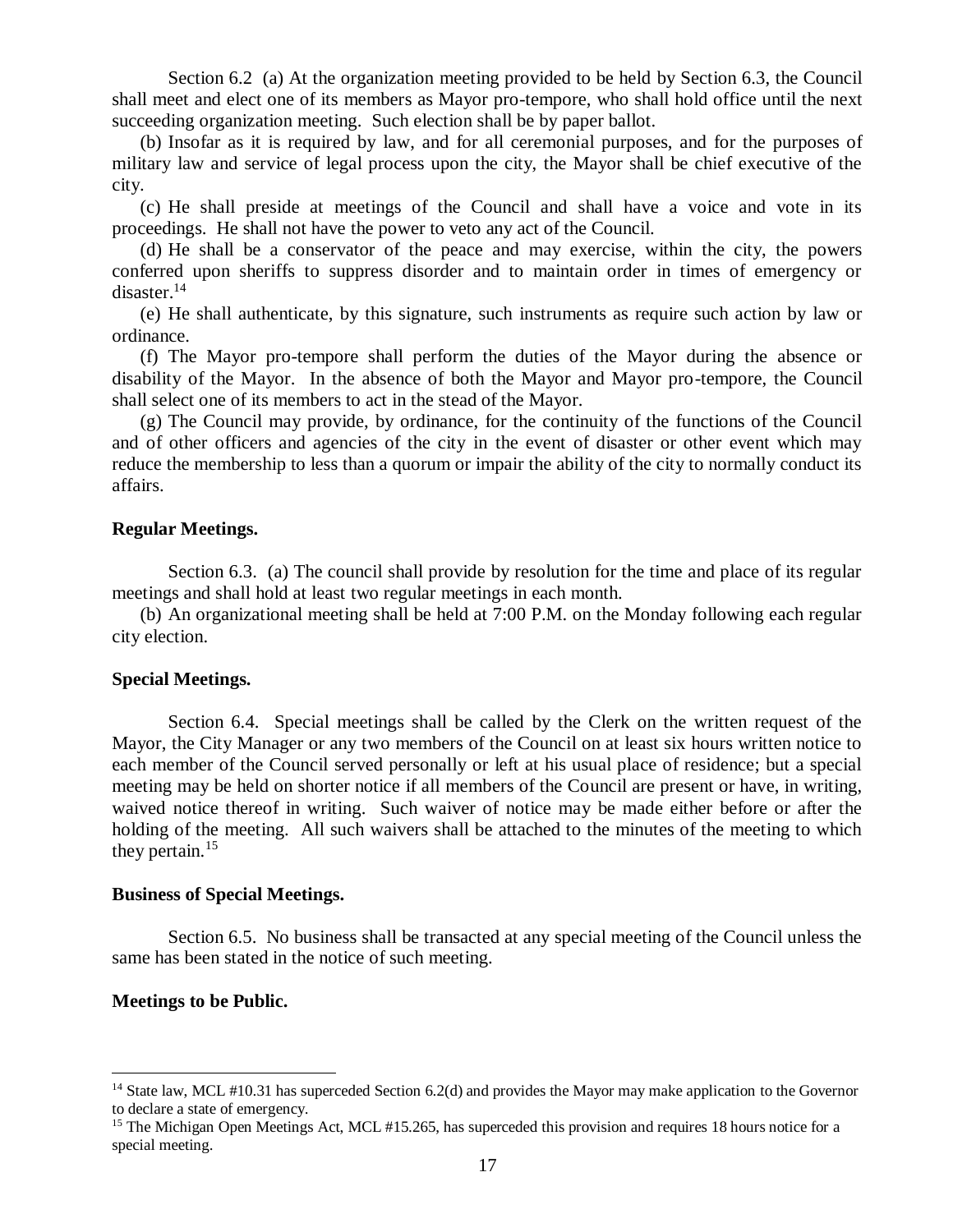Section 6.6. All regular and special meetings of the Council shall be open to the public and shall be held within the corporate limits of the city, and citizens shall have a reasonable opportunity to be heard under such rules as the Council may prescribe.

# **Quorum; Adjournment of Meetings.**

Section 6.7. A majority of the members of the Council in office at the time shall be a quorum for the transaction of business at all Council meetings, but, in the absence of a quorum, a lesser number may adjourn any meeting to a later time or date. In the absence of all members, the Clerk may adjourn any meeting for not longer than one week.

## **Compulsory Attendance and Conduct at Meetings.**

Section 6.8. (a) Any three or more members of the Council may, by vote, either request or compel the attendance of its members and other officers of the city at any meeting of the Council. Any member of the Council or other officer who, when notified of such request for his attendance, fails to attend such meeting for reasons other than confining illness or absence from St. Clair County shall be deemed guilty of misconduct in office, unless excused by the Council. The presiding officer shall enforce orderly conduct at meetings and any member of the Council or other officer who shall fail to conduct himself in an orderly manner at any meeting shall be deemed guilty of misconduct in office.

(b) Any police officer of the city designated by the presiding officer of the meeting shall serve as the Sergeant-at-arms of the Council in the enforcement of the provisions of this section.

## **Organization and Rules of the Council.**

Section 6.9. The Council shall determine its own organization, rules, and order of business subject to the following provisions:

- 1) A journal of the proceedings of each meeting shall be kept in the English language by the Clerk and shall be signed by the presiding officer and clerk of the meeting;
- 2) A vote upon all matters before the Council shall be taken by a "Yes" and "No" vote and entered upon the records, except that, where the vote is unanimous, it shall only be necessary to so state;
- 3) No member of the Council shall vote on any question in which he has a financial interest, other than the common public interest, or on any question concerning his own conduct, but on all other questions each member who is present shall vote when his name is called, unless excused by the unanimous consent of the remaining members present;
- 4) In all roll call votes the names of the members of the Council shall be called in alphabetical order and the name to be called first shall be advanced one position alphabetically in each successive roll call vote;
- 5) Any member refusing to vote, except when not so required under authority of paragraph (3), shall be guilty of misconduct in office;
- 6) The proceedings of the Council or a brief summary thereof, prepared by the Clerk and approved by the Council showing the substance of each separate proceeding of the Council shall be published within five days after approval.
- 7) There shall be no standing committees of the Council.

# **Investigations.**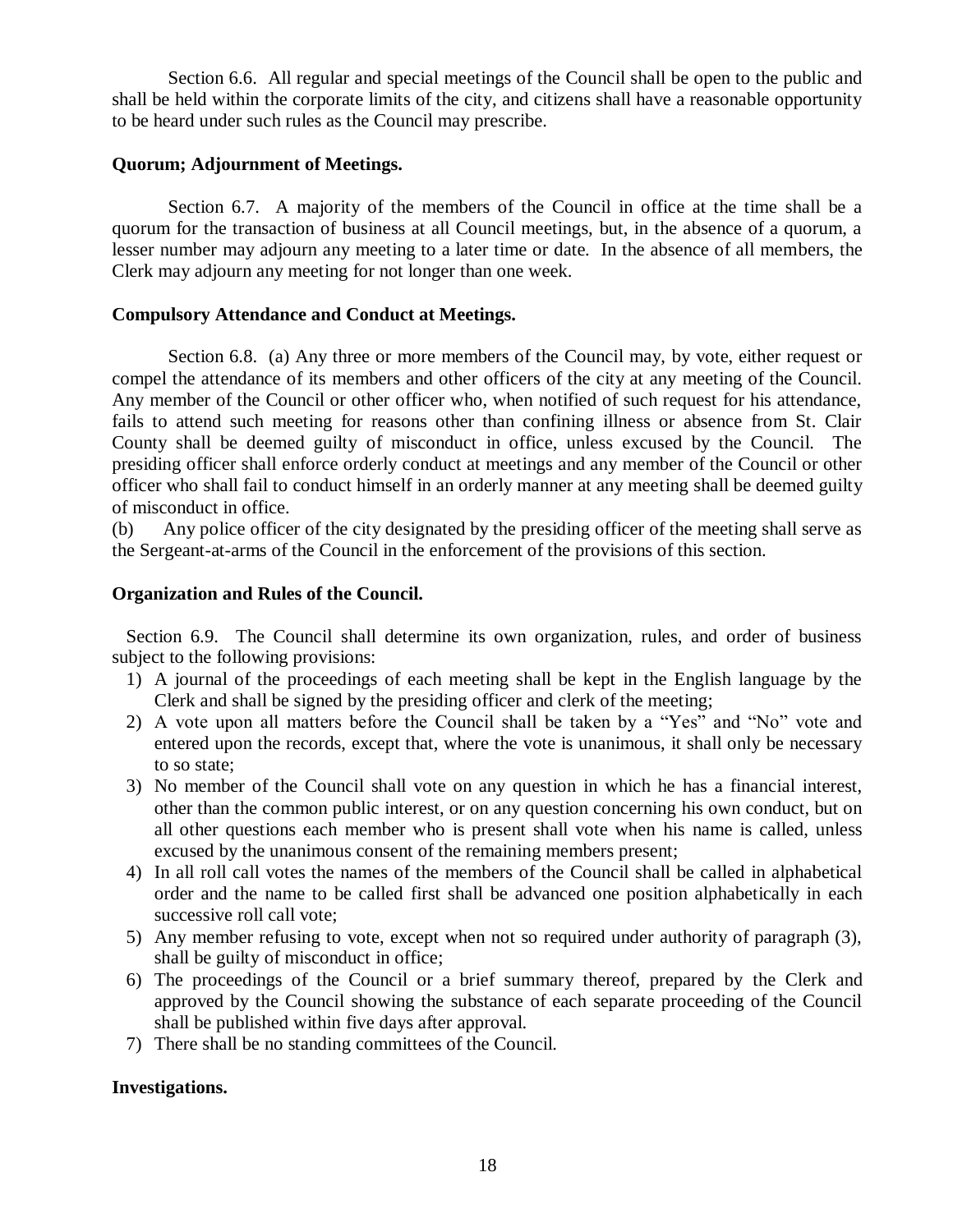Section 6.10. (a) The Council, or any person or committee authorized by it for the purpose, shall have power in inquire into the conduct of any department, office, or officer and to make investigations as to matters in which the municipality has an interest. The Council, for the purposes stated herein, may summon witnesses, administer oaths, and compel the attendance of witnesses and the production of books, papers, and other evidence, which could be compelled to be produced in a court by a subpoena duces tecum.

(b) Failure on the part of any officer to obey such summons or to produce books, papers, and other evidence as ordered under the provisions of this section shall constitute misconduct in office. Failure on the part of any employee or other person to obey such summons or to produce books, papers, or other evidence as ordered under the provisions of this section shall constitute a violation of this charter and such person when found guilty of such violation by a competent tribunal may be punished by a fine of not to exceed five hundred dollars or imprisonment for not to exceed ninety days, or both, in the discretion of the court.

(c) In case of failure on the part of any person to obey such summons or to produce such books, papers, and other evidence as so ordered, the Council may invoke the aid of the Circuit Court of St. Clair County in requiring obeyance of such summons or production of such books, papers and other evidence. The Circuit Court of St. Clair County, in case of contumacy or refusal to obey such summons or to produce such books, papers, and other evidence, may issue an order requiring such person to obey such summons or to produce such books, papers, and other evidence and to give evidence touching the matter in question, and any failure to obey such order of the Court may be punished by such Court as contempt thereof.

### **Providing for Public Health and Safety.**

Section 6.11. The Council shall provide for the public peace and health, and for the safety of persons and property. The Council shall constitute the Board of Health of the city, and it and its officers shall possess all powers, privileges, and immunities granted to boards of health by law.<sup>16</sup>

#### **Limitations on Council Actions.**

Section 6.12. No member or combination of members of the Council shall direct or demand the appointment of any person to, his promotion within, or his removal from, any office or employment in the city government. Except for purposes of inquiry authorized by it, the Council and its members shall deal with the administrative officers and employees of the city solely through the City Manager concerning matters relating to the performance of their several official duties and employments. No action contrary hereto shall be valid or binding upon the City Manager or any officer or employee of the city. Any violation of this section shall constitute misconduct in office and shall be punishable as such.

### **CHAPTER 7**

## **THE ADMINISTRATIVE SERVICE**

#### **Council – Manager Government.**

 $\overline{a}$ 

Section 7.1. The intent of this charter is to provide for the Council-Manager form of government. Under this form of government the City Manager shall be the chief administrative

<sup>&</sup>lt;sup>16</sup> St. Clair County now maintains a County Board of Health with jurisdiction over health matters within the County.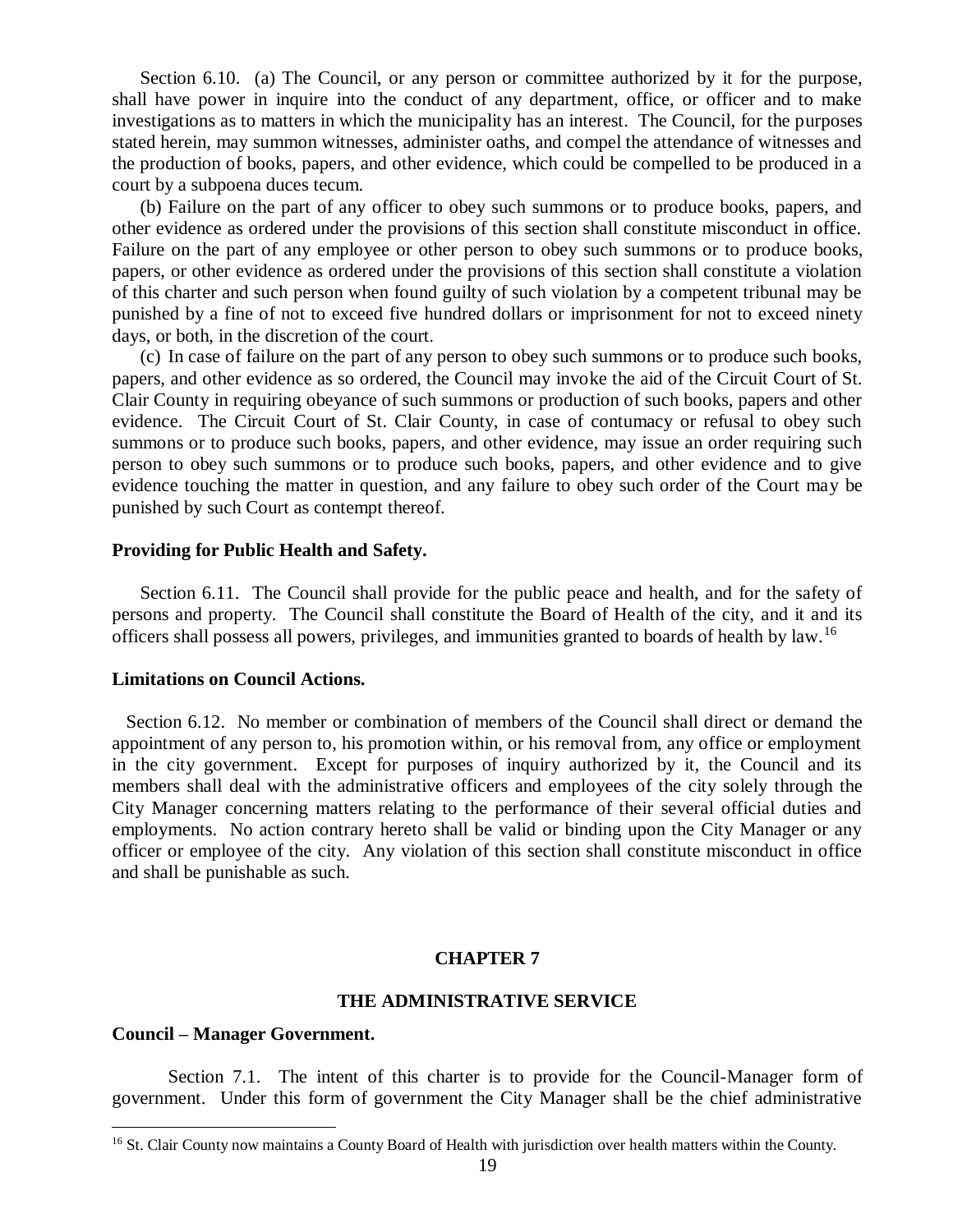officer of the city; shall be vested with all the administrative powers of the city delegated to him by this charter; and shall be responsible to the Council at all times for the performance of the duties of his office.

#### **Administrative Officer.**

Section 7.2 (a) The administrative officers of the city shall be the City Manager, City Attorney, Clerk, Treasurer, Assessor, City Engineer, Police Chief, Fire Chief, Superintendent of Public Works, Superintendent of Filtration Plant, and if the Council deems necessary, a Health Officer and a Harbor Master. The council may, by ordinance, create additional administrative offices and may so combine any administrative offices in any manner not in contravention of law which it deems necessary or advisable for the proper and efficient operation of the City, but the Council may not diminish the duties or responsibilities of the office of the City Manager.

(b) Each such officer shall be selected for appointment subject to Section 4.2 (b) of this charter and upon the basis of his ability to fulfill the duties of the office to which he is appointed and the good of the administrative service.

#### **The Administrative Service – General.**

Section 7.3. (a) The City Manager and Attorney shall be appointed by the Council for indefinite terms of office, shall be responsible to and serve at the pleasure of the Council and shall have their compensation fixed by the Council. Except as otherwise provided by law, all administrative officers of the city, except the City Manager and Attorney, shall be appointed by the City Manager for indefinite terms of office, subject to confirmation by the Council. All officers appointed by the City Manager shall be responsible to the City Manager, shall have their compensation fixed by the City Manager in accordance with budget appropriations and any pay plan adopted by the Council, and may be removed from office by the City Manager with confirmation by the Council. The City Manager may, however, relieve any administrative officer of the duties of his office for reasons of malfeasance in office, which action by the City Manager shall constitute a removal from office when confirmed by the Council.

(b) Except as may be otherwise required by law, the Council shall establish, by ordinance, such departments of the city as it deems necessary or advisable and shall prescribe therein the functions of each department and the duties, authorities, and responsibilities of the officers of each such department. Each such officer shall be responsible to the City Manager for the performance of such duties and responsibilities.

(c) The City Manager may prescribe such duties and responsibilities of the officers of those departments responsible to him, which are not prescribed by the Council under (b) and are not inconsistent with this charter or with any ordinance or resolution of the Council.

(d) All personnel employed by the city who are not elected officers of the city or declared to be administrative officers, assistant administrative officers, or deputies, by or under the authority of, this charter, shall be deemed to be employees of the city. The head of each department shall have the power to hire, suspend, discharge or take other appropriate disciplinary action against the employees of his department with confirmation by the City Manager and subject to any civil service or merit service plan adopted by the Council.

(e) Any administrative officer or employee who has been removed from office or discharged may, within twenty days thereafter petition the Council to hear the facts regarding such discharge, and in such case the Council may, in its sole discretion hold a hearing and inquire into such facts and may make such decision in the matter as it considers proper.

### **City Manager – Appointment and Qualifications.**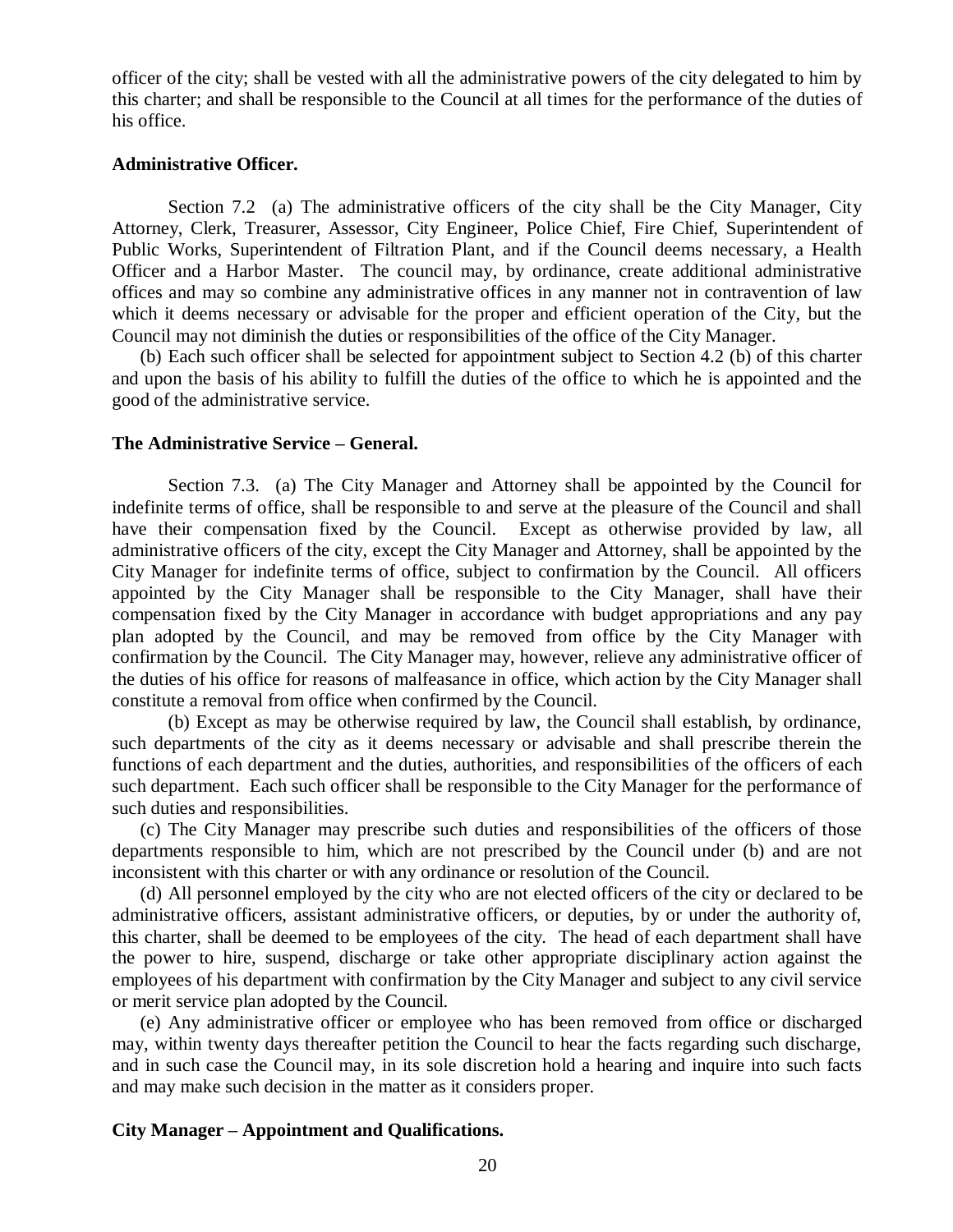Section 7.4. The Council shall appoint a City Manager within ninety days after any vacancy exists in such position. The City Manager shall hold office at the pleasure of a majority of the Council but he shall not be removed from office during a period of thirty days following any city election, except by the affirmative vote of five members of the Council. He shall be selected on the basis of Section 4.2 (b) of this charter and his executive and administrative qualifications with special reference to his training and experience, without regard to his political or religious preferences. If he is not a resident of the city at the time of his appointment, he shall become a resident and elector of the city within the time set by Section 4.2 (b) and shall so remain throughout his tenure in office.

## **City Manager – Functions and Duties.**

Section 7.5. The City Manager shall be the chief administrative officer of the city. His functions and duties shall be:

- 1) To be responsible to the Council for the efficient administration of all administrative departments of the city government except the City Attorney's department;
- 2) To see that all laws and ordinances are enforced;
- 3) Supervise and coordinate the personnel policies of the city, subject to any civil service or merit service plan adopted by the Council;
- 4) To appoint and remove the heads of the several city departments in the manner specified in Section 7.3;
- 5) To see that all terms and conditions imposed in favor of the city or its inhabitants in any public utility franchise, or in any contract, are faithfully kept and performed;
- 6) To recommend all annual budgets to the Council and to administer the budget as finally adopted under the policies formulated by the Council and to keep the Council fully advised at all times as to the financial condition and needs of the city;
- 7) To recommend to the Council for adoption such measures as he may deem necessary or expedient; and to attend Council meetings with the right to take part in discussions but not to vote;
- 8) In case of conflict of authority between any officers or city departments, or both, or in case of absence of administrative authority, occasioned by inadequacy of charter or ordinance provisions to resolve the conflict, making a full report to the Council at its next meeting;
- 9) To exercise and perform all administrative functions of the city that are not imposed by law or ordinance upon some other official;
- 10) To perform such other duties as may be prescribed by law or as may be required of him by ordinance or by direction of Council.

## **Acting City Manager.**

Section 7.6. The Council may appoint or designate an Acting City Manager during the period of a vacancy in the office or during the absence of the City Manager from the city and shall fix his compensation. Such Acting City Manager shall, while he is in such office, have all the responsibilities, duties, functions, and authority of the City Manager.

#### **Clerk – Functions and Duties.**

Section 7.7. (a) The Clerk shall be the Clerk of the Council and shall attend all meetings of the council and shall keep a permanent journal, in the English language, of its proceedings.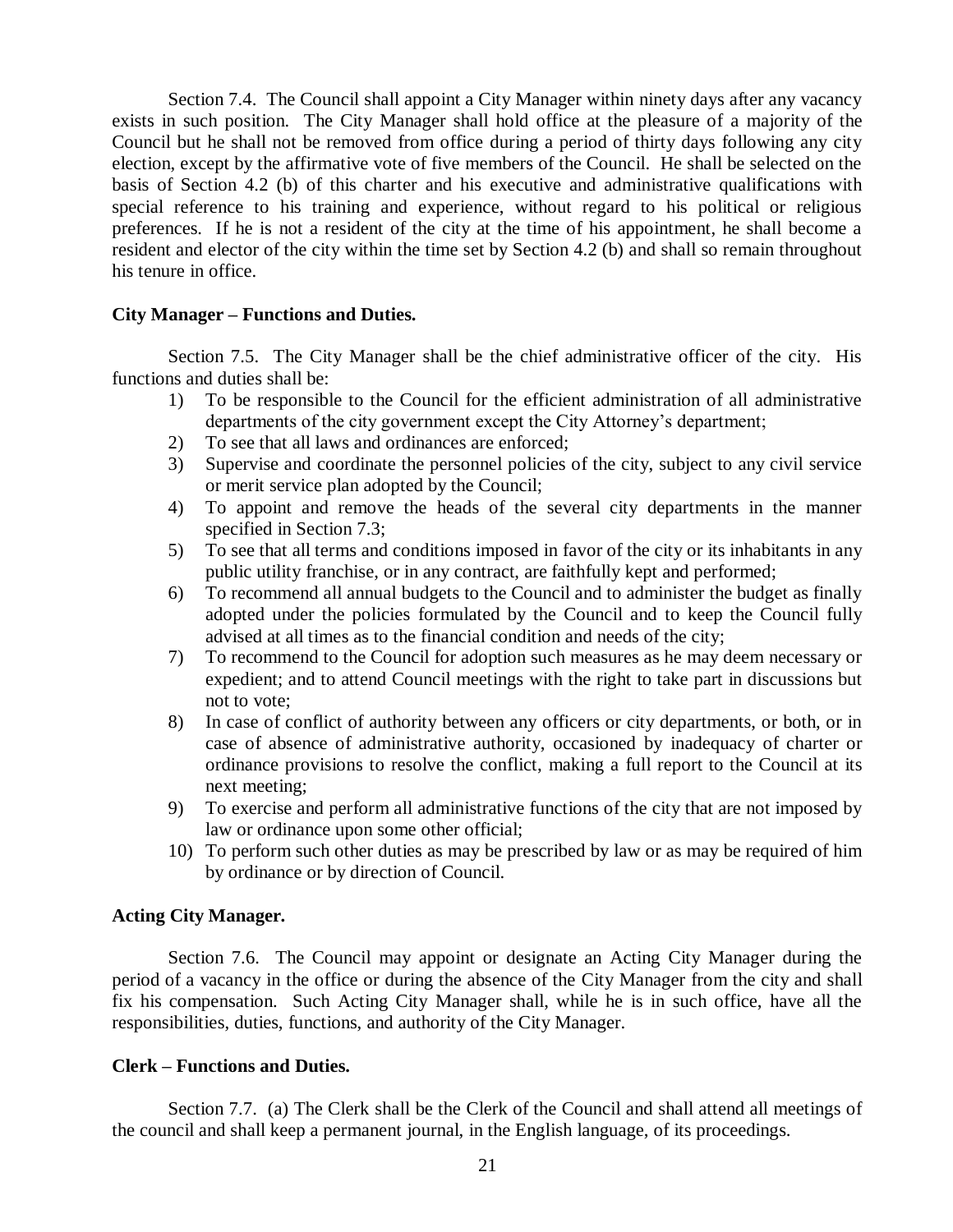(b) The Clerk shall be custodian of the city seal, and shall affix it to all documents and instruments requiring the seal, and shall attest the same. He shall also be custodian of all papers, documents, and records, pertaining to the city the custody of which is not otherwise provided for.

(c) The Clerk shall certify all ordinances and resolutions enacted or passed by the Council.

(d) The Clerk shall provide and maintain in his office a supply of forms for all petitions required to be filed for any purpose by the provisions of law.

(e) Unless otherwise provided by ordinance, the Clerk shall be the accounting officer of the city and shall make such periodic reports concerning the financial status of the city as the Council and the City Manager shall require. The accounts so kept and the records of the Treasurer shall be checked at least semi-annually.

(f) The Clerk shall give to the proper department or officials ample notice of the expiration or termination of any franchises, contracts, or agreements, and to elected officers, notice of the termination of the office held by them at least thirty days before the last day for filing nominating petitions for election to offices.

(g) The Clerk shall have power to administer oaths of office.

(h) The Clerk shall perform such other duties in connection with his office as may be prescribed for him by law, by the Council, or by the City Manager.

# **Treasurer – Functions and Duties.**

Section 7.8. (a) The Treasurer shall have the custody of all moneys of the city, and bond pertaining solely to the Clerk, and all evidence of indebtedness belonging to the city or held in trust by the city.

(b) The Treasurer shall collect all moneys of the city the collection of which is not provided for elsewhere by law or by ordinance. He shall receive from other officers and employees of the city all money belonging to and receivable by the city that may be collected by such officers and employees, including fines, license fees, taxes, assessments, and all other fees and charges. All money shall be turned over to the Treasurer after collection or receipt, and he shall in all cases give a receipt therefore.

(c) The Treasurer shall keep and deposit all moneys or funds in such manner and only in such places as the Council may determine and shall report the same in detail to the accounting officer of the city.

(d) The Treasurer shall disburse all city funds in accordance with the provisions of law and procedures to be established by the Council.

(e) The Treasurer shall have such powers, duties, and prerogatives in regard to the collection and custody of state, county, school district, and city taxes as are conferred by law upon township treasurers in connection with state, county, township, and school district taxes upon real and personal property.

(f) The Treasurer shall perform such other duties in connection with his office as may be prescribed for him by law, by the Council, or by the City Manager.

# **Assessor – Functions and Duties.**

Section 7.9. The Assessor shall possess all the powers vested in, and shall be charged with all the duties imposed upon assessing officers by law. He shall prepare all regular and special assessment rolls in the manner prescribed by this chapter, by ordinance, and by law. He shall perform such other duties in connection with his office as may be prescribed for him by this charter, by the Council, or by the City Manager.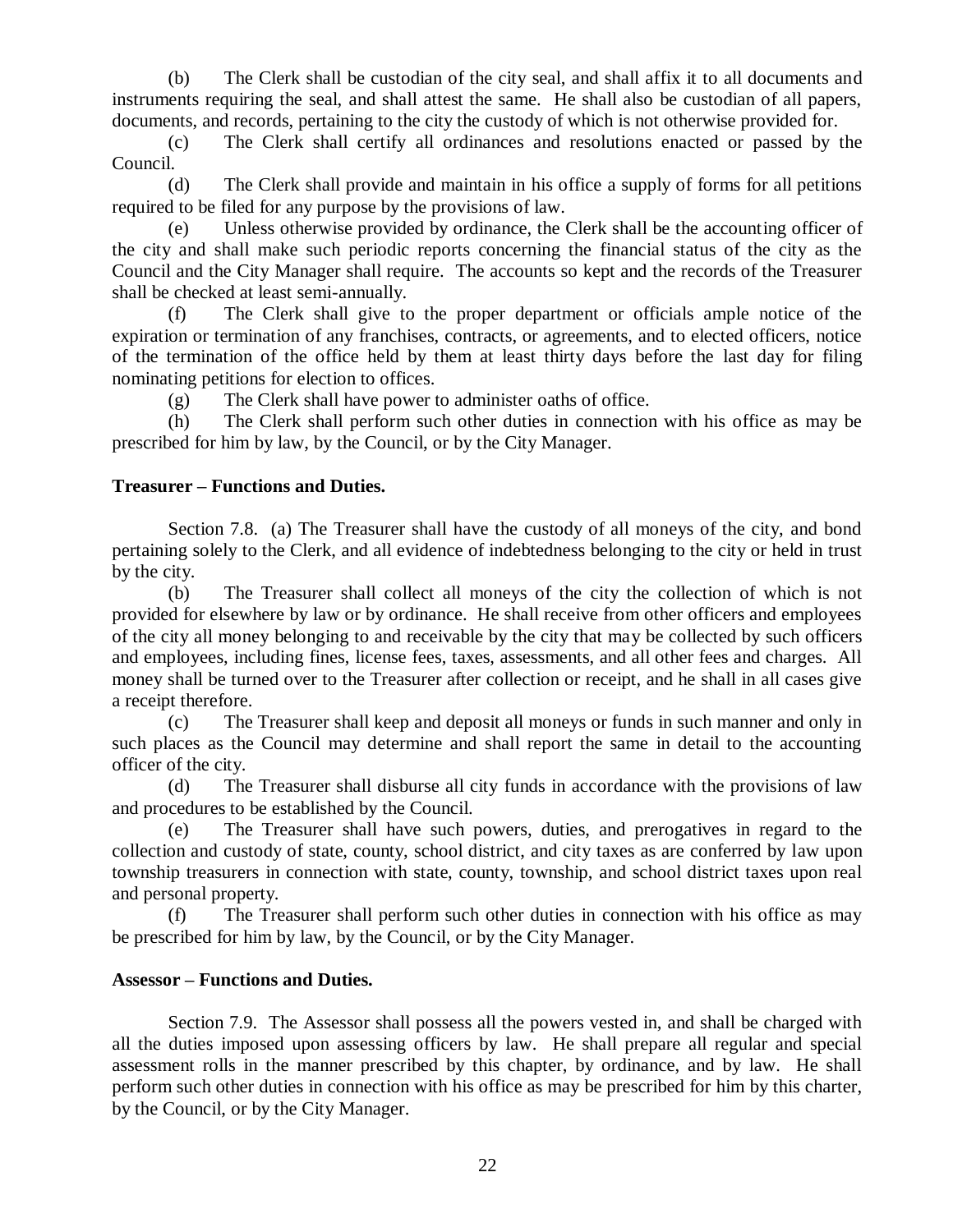### **Attorney – Functions and Duties.**

Section 7.10. (a) The Attorney shall act as legal advisor to, and be attorney and counsel for, the Council and shall be responsible solely to the Council. He shall advise any officer or department head of the city in matters relating to his official duties when so requested and shall file with the Clerk a copy of all written opinions given by him.

(b) The Attorney shall prosecute ordinance violations, and he shall conduct for the city such cases in court and before other legally constituted tribunals as the Council may request. He shall file with the Clerk copies of records and files relating to such prosecutions as the Council may direct.

(c) The Attorney shall prepare or review all ordinances, contracts, bonds, and other written instruments, which are submitted to him by the Council and shall promptly give his opinion as to the legality thereof.

(d) The Attorney shall call to the attention of the Council all matters of law, and changes or developments therein, affecting the city.

(e) The Attorney shall perform such other duties as may be prescribed of him by this charter or by the Council.

(f) Upon the recommendation of the Attorney, or upon its own initiative, the Council may retain special legal counsel to handle any matter, in which the city has an interest, or to assist or counsel with the attorney therein.

## **Compensation of Attorney and Special Counsel.**

Section 7.11. The compensation set by the Council for the Attorney shall be in contemplation of the normal duties of that office. Special compensation may be provided at the discretion of the Council for appeals to or litigation commenced in, Federal Court, Circuit Court, or State Appellate Courts; for work requiring extensive hearings before quasi-judicial or administrative tribunals; for legal work in connection with the issuance of bonds of the city; for condemnation proceedings; or for other matters outside the scope of his normal duties. No such special compensation, nor any compensation to assistant or special legal counsel, shall be paid, except in accordance with an agreement between the Council and the Attorney or special counsel made before the service for which such compensation is to be paid has been rendered.

## **Deputy Administrative Officers.**

Section 7.12. The Clerk and Treasurer may appoint their own deputies, subject to the written confirmation of the City Manager, and may terminate the status of their deputies at their pleasure, upon written notice to the City Manager. Such deputies shall, in each case, possess all the powers and authorities of their superior officers except, as the same may be from time to time limited by their superiors or by the City Manager.

## **Boards and Commissions.**

Section 7.13. The Council may not create any board, other than those provided for in this charter, to administer any activity, department, or agency of the city government except (1) a municipal hospital, (2) recreation, or (3) any activity, which, by law, is required to be so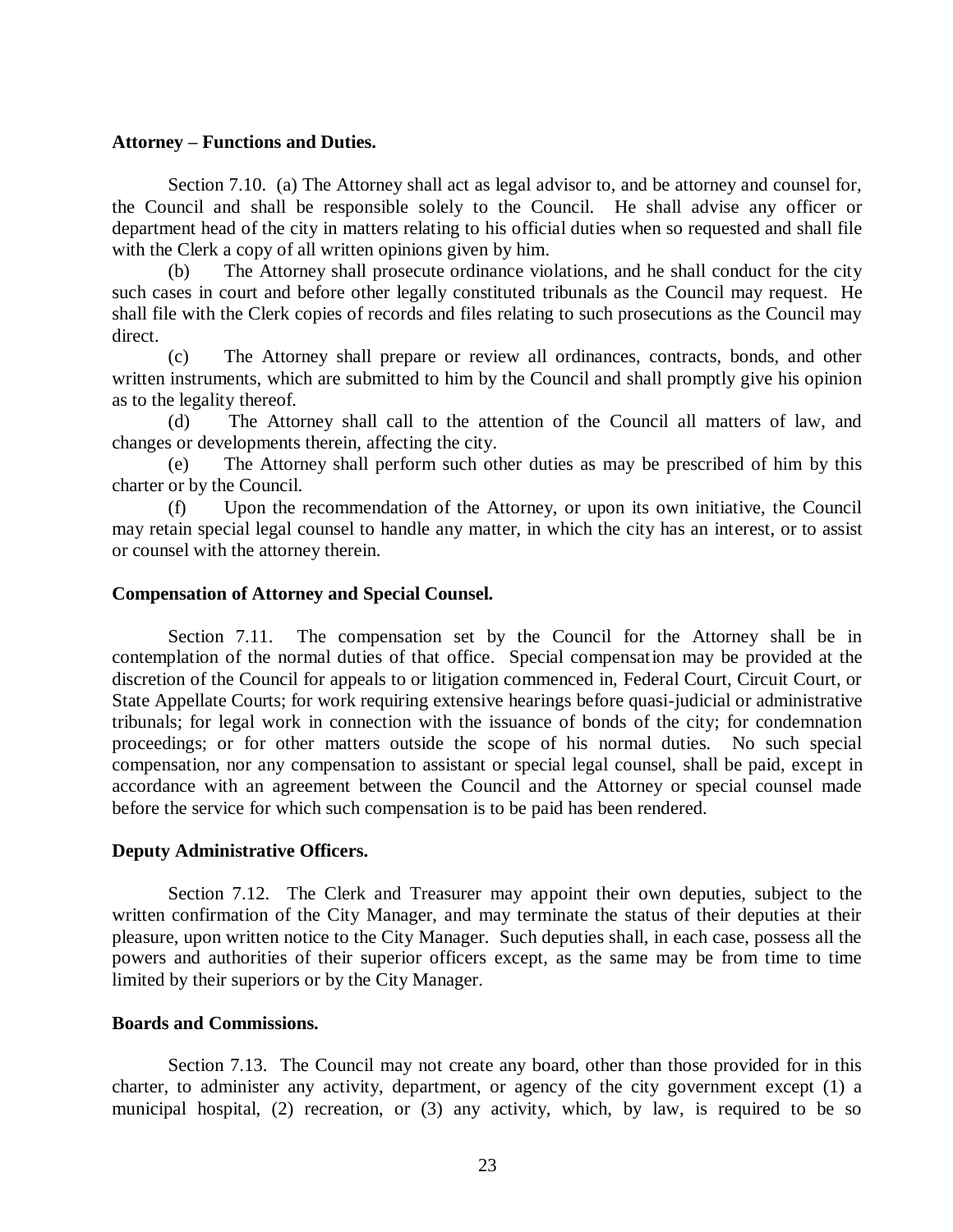administered. The Council may, however, establish (1) quasi-judicial appeal boards and (2) boards to service solely in an advisory capacity.<sup>17</sup>

# **Planning and Zoning.**

Section 7.14. (a) The Council shall maintain a city planning commission in accordance with and having all the powers and duties granted by the provisions of law relating to such commission.

(b) The Council shall maintain a zoning ordinance in accordance with the provisions of law relating to such ordinances. Insofar as may be, such ordinance shall provide that zoning be coordinated with the work of the city planning commission.

## **Police Department.**

Section 7.15. (a) The Police Department shall be in the charge of the Police Chief who except as otherwise provided by law, shall be responsible to the City Manager.

(b) The Police Chief shall perform and be responsible for the performance of all duties and acts required to be performed by him or the police department by law and shall account for any pay over to the proper agencies all moneys received by him or the police department in the performance of such duties and acts.

(c) Police officers of the city shall have all the powers, immunities, and privileges granted to peace officers by law for the making of arrests, the preservation of order, and the safety of persons and property in the city and on lands and premises owned by the city outside its corporation limits. Any person arrested shall be taken before the proper magistrate or court, as required by law, or, in lieu thereof, be given notice to appear before such a magistrate or court. Police officers may make and sign complaints to or before the proper magistrates concerning violations of this charter and the ordinances of the city. For purposes of making arrests, violations of this charter and of city ordinances shall be governed by the provisions of law relating to arrests for misdemeanors.

# **Fire Department.**

Section 7.16. (a) The Fire Department shall be in the charge of the Fire Chief, who, except as otherwise provided by law, shall be responsible to the City Manager.

(b) The Fire Department shall be responsible for the prevention and extinguishment of fires and the protection of persons and property against damage and accident resulting there from. The Fire Chief shall be responsible for the use, care, and management of the city's fire fighting apparatus and property. He shall conduct supervisory and educational programs to diminish the risk of fires within the city. He, or any of his authorized subordinates, may command any person present at a fire to aid in the extinguishment thereof and to assist in the protection of life or property. If any person willfully disobeys any such lawful requirement, he shall be deemed guilty of a violation of this charter.

(c) The Fire Chief or any of his authorized subordinates may cause any building to be pulled down or destroyed when deemed necessary in order to arrest the progress of a fire. In such case no action shall be maintained against the city or any person therefore. If any person having an interest in such a building shall apply to the Council, within three months after the fire, for damages or compensation for such building, the Council may pay him such compensation as it may deem just. The Council may ascertain the amount of such damages or compensation by agreement with the

<sup>&</sup>lt;sup>17</sup> Amended to authorize the creation of a commission to administer the municipal golf course (voted and passed by the electorate at specialelection of April 9, 1968.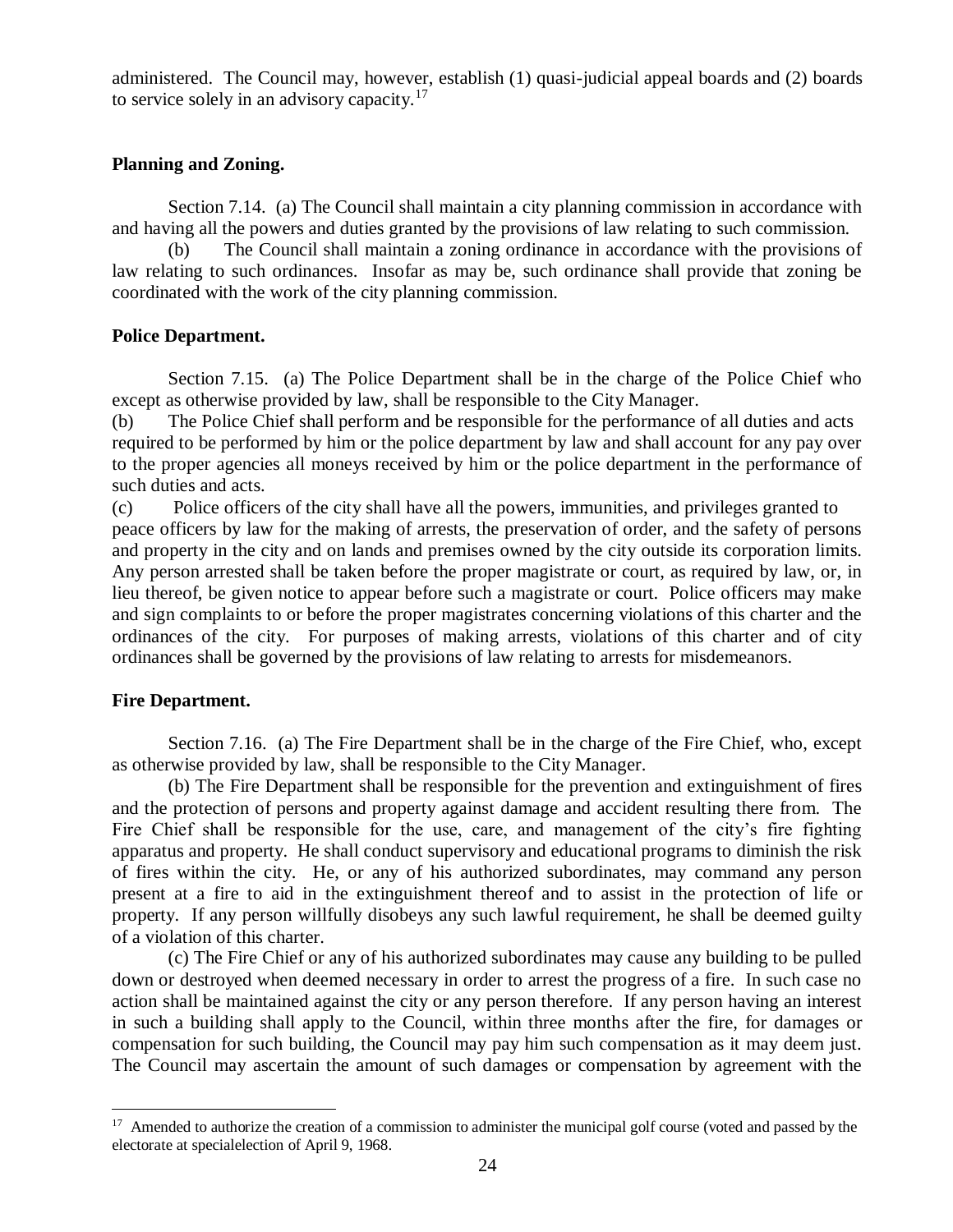owner of the property or by the appraisal of a jury selected in the same manner as in the case of juries selected to appraise damages for the taking of property for public use. No compensation shall be paid by the city on account of any loss which would probably have occurred to a building by or on account of fire, if it has not been pulled down or destroyed under authority of this section. In making any award under authority of this section, the Council or the jury, as the case may be, shall credit against the damages arising out of the pulling down or destruction of the building any insurance recoverable by persons having an interest in the property.

### **City Engineering Services.**

Section 7.17. (a) The council shall provide for engineering services for the city by retaining as City Engineer a legally qualified Engineer or engineering firm whose work shall be coordinated by the City Manager respecting public works and public improvements of the city and copies of all drawings, plans, specifications, surveys, and reports necessary to such work shall be filed with the city. Engineering services so provided shall include those of official surveyor of the city.

(b) The Council shall provide office and filing space for the work of the City Engineer or engineering firm in which shall be preserved the engineering and surveying records of the city, including the boundaries of the city, the location of streets, alleys, easements and other interests in real estate, and public places; the location of all utility and sewer mains, lines, conduits, manholes, valves, junctions, public works and improvements, and appurtenances thereof located on, above or under streets, alleys, and easements of the city; and may provide facilities for performing such drafting and engineering work as shall be required to be done thereat.

(c) The Council shall have the power to employ the engineering services of any qualified Engineer or engineering firm, in connection with any specific engineering work. Such services may be performed in conjunction with, or independently of, the regularly retained City Engineer or engineering firm. A copy of all final plans and specifications provided by such Engineer or engineering firm shall be filed with the city.

## **Additional Administrative Powers and Duties.**

Section 7.18. From time to time, the Council may prescribe additional powers and duties or diminish any powers and duties in a manner not inconsistent with law, to be exercised and administered by appropriate officers and departments of the city.

### **Citizens Committees.**

Section 7.19. The Council may create citizens committees for the purpose of studying specific problems or needs of any department, function, or interest of the city. Each such committee shall conduct, its study in cooperation with the City Manager and his subordinates and submit its findings and recommendations to the Council. Each such committee shall render its report to the Council within one year after its creation and shall then cease to exist, unless the work of the committee is extended thereafter by the Council for a period not exceeding one year.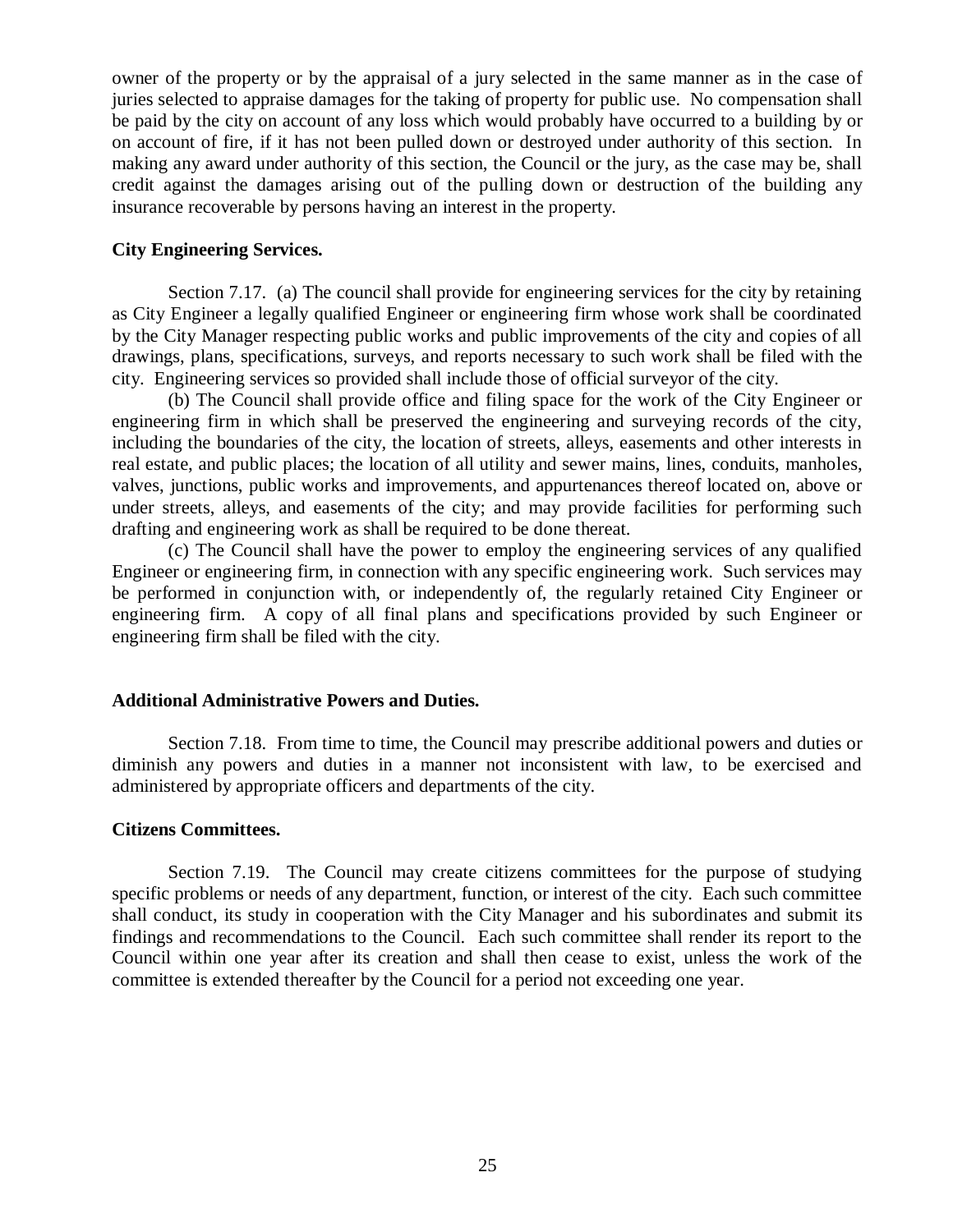## **CHAPTER 8**

## **JUSTICE COURT<sup>18</sup>**

## **Continuation of Court.**

Section 8.1. The Justice court of the City of Marysville is hereby continued subject to the provisions of law.

## **Justice of the Peace.**

Section 8.2. The Justice of the Peace in office at the time of the adoption of this charter shall remain in office until the expiration of the term for which he was elected.

## **Compensation and Bond of the Justice.**

Section 8.3. (a) The Justice of the Peace shall receive as his compensation the usual fees of this office as provided by law. In the event that the compensation of justices of the peace shall cease to be provided by law, the Council shall provide therefore in accordance with law. The Council may, by ordinance, whenever it deems that the best interests of the city will be served thereby, provide that the Justices of the Peace be paid an annual salary. Any such salary provided shall be in lieu of all fees, costs, and charges to which such Justice would be entitled but for the provision of this section, except those for the performance of marriage ceremonies and the notarization of instruments.

(b) The Justice of the Peace, before entering upon the duties of his office, shall give bonds to the County of St. Clair in such sum as is provided by law and the City of Marysville in like amount. Such bonds shall be subject to the provisions of Section 4.8 of this charter.

## **Power and Jurisdiction – General.**

 $\overline{a}$ 

Section 8.4. The Justice of the Peace of the city shall have and exercise therein and within the county the same jurisdiction, powers, and duties as are or may be conferred upon or required of justices of the peace in townships by law and shall be subject to the general laws with respect to such justices, except as otherwise provided in this charter. He shall have concurrent jurisdiction with other justices in the County of St. Clair as to all crimes, offenses, and misdemeanors when alleged to have been committed within the County of St. Clair, whether within or without the city.

## **Jurisdiction in Charter and Ordinance Cases.**

Section 8.5. The Justice of the Peace shall have authority to hear, try, and determine all suits and prosecutions for the recovery and enforcing of fines, penalties, and forfeitures imposed by this

<sup>&</sup>lt;sup>18</sup> The Justice Court and office of Justice of the Peace was abolished by the adoption of Article 6 Section 26 of the Michigan Constitution of 1963.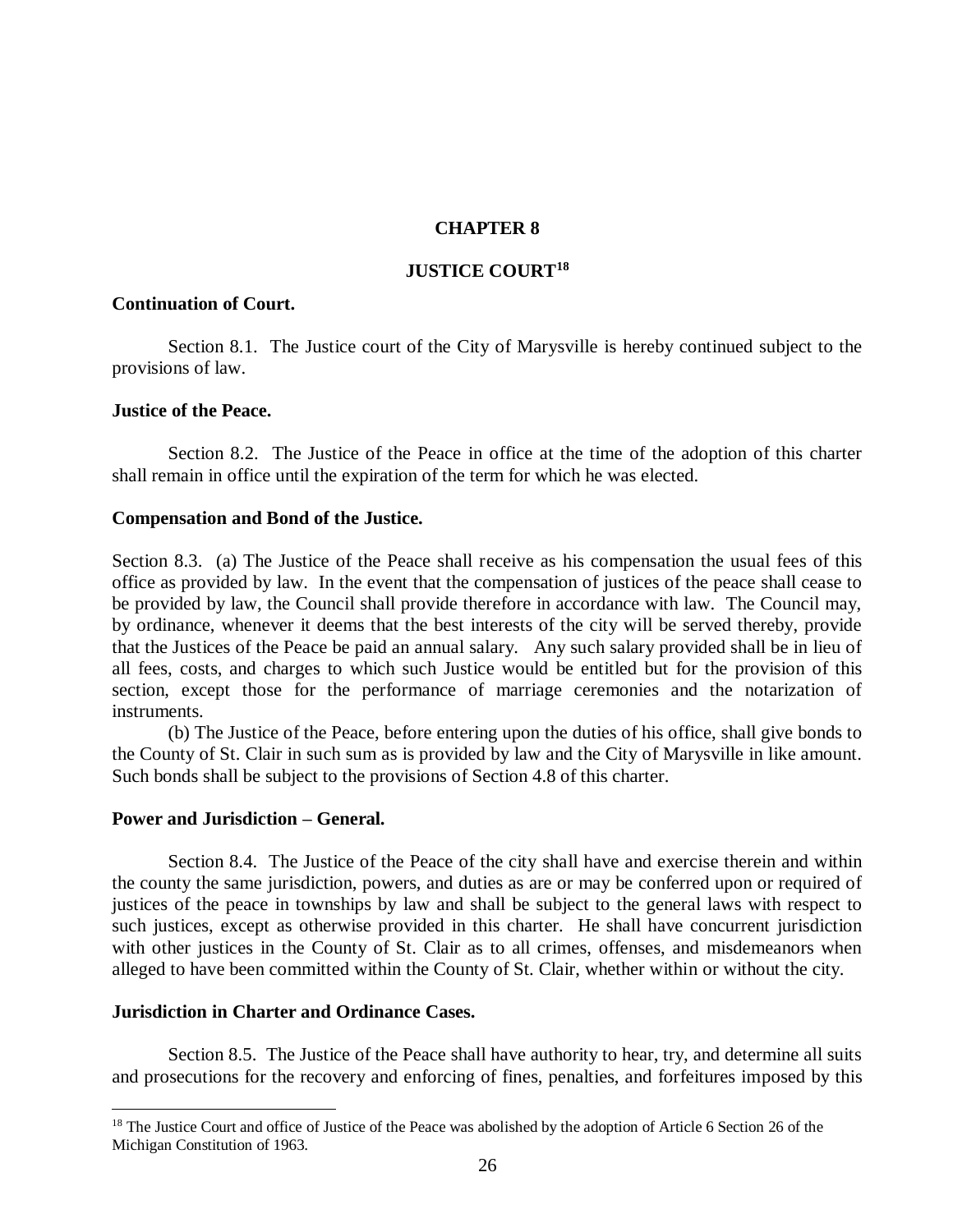charter and the ordinances of the city and to punish offenders for the violation of this charter and the ordinances as is prescribed and directed.

## **Extended Jurisdiction.**

Section 8.6. The Justice of the Peace shall also have: (1) Jurisdiction to the amount of five hundred dollars in all civil matters ex contractu and ex delicto with such exceptions and restrictions as are provided by law, (2) Such power and authority as can, under Public Act 279 of 1909, as amended, be conferred by this charter to set aside the verdict or judgment in any civil cause and grant a new trial therein, to be exercised in such manner and on such conditions as provided in said act, which powers are hereby adopted as though expressly set forth herein. (3) Such additional powers and authority as may or hereafter be conferred upon city Justices of the Peace by statute. (4) The filing of a motion for a new trial or to set aside a verdict of judgment and the effect thereof shall be as provided in Section 28 of Act 279, P.A. 1909 as amended.

## **Procedure in Justice Court.**

Section 8.7. The proceedings in all suits and actions before the Justice and in the exercise of the powers and duties conferred upon and required of the Justice, shall, except as otherwise provided by law be according to and governed by the laws applicable to justice courts and to the proceedings before such court.

## **Place and Conduct of Courts.**

Section 8.8. The Council shall furnish necessary supplies and a suitable place for the conducting of court by the Justice. It may regulate the hours of court of the Justice and may make other necessary and proper rules and regulations for the conduct of the business of the court, which are not inconsistent with law.

# **Transfer of Cases.**

Section 8.9. In the case of the absence, disability, or disqualification of the Justice, any other Justice of the Peace or Municipal Judge of the County of St. Clair shall be qualified to act in the place of and for the Justice in the performance of any duties imposed upon him by law.

## **Fees, Fines and Penalties; Prosecution of State Penal Cases.**

Section 8.10. (a) All fees and fines, penalties, forfeitures, and moneys collected or received by the Justice for any violation of the city charter or ordinances shall be paid over to the Treasurer on or before the  $10<sup>th</sup>$  day of the next month after the collection or receipt thereof; and the Justice shall take the receipt of the Treasurer therefore and file the same with the Clerk. Failure of the Justice to comply with the foregoing provision shall constitute misconduct in office.

(b) If the Justice be paid an annual salary, all fees, and all fines, penalties, forfeitures, and moneys collected in city ordinance and charter cases shall be credited to the general fund of the city.

(c) All costs and fines recovered for violations of the penal laws of the State, when collected by the Justice of the Peace, shall be disposed of as provided by law.

(d) The expenses of prosecution before the Justice for violation of the penal laws of the State, and of punishing the offenders, shall be paid by the County of St. Clair.

## **Docket.**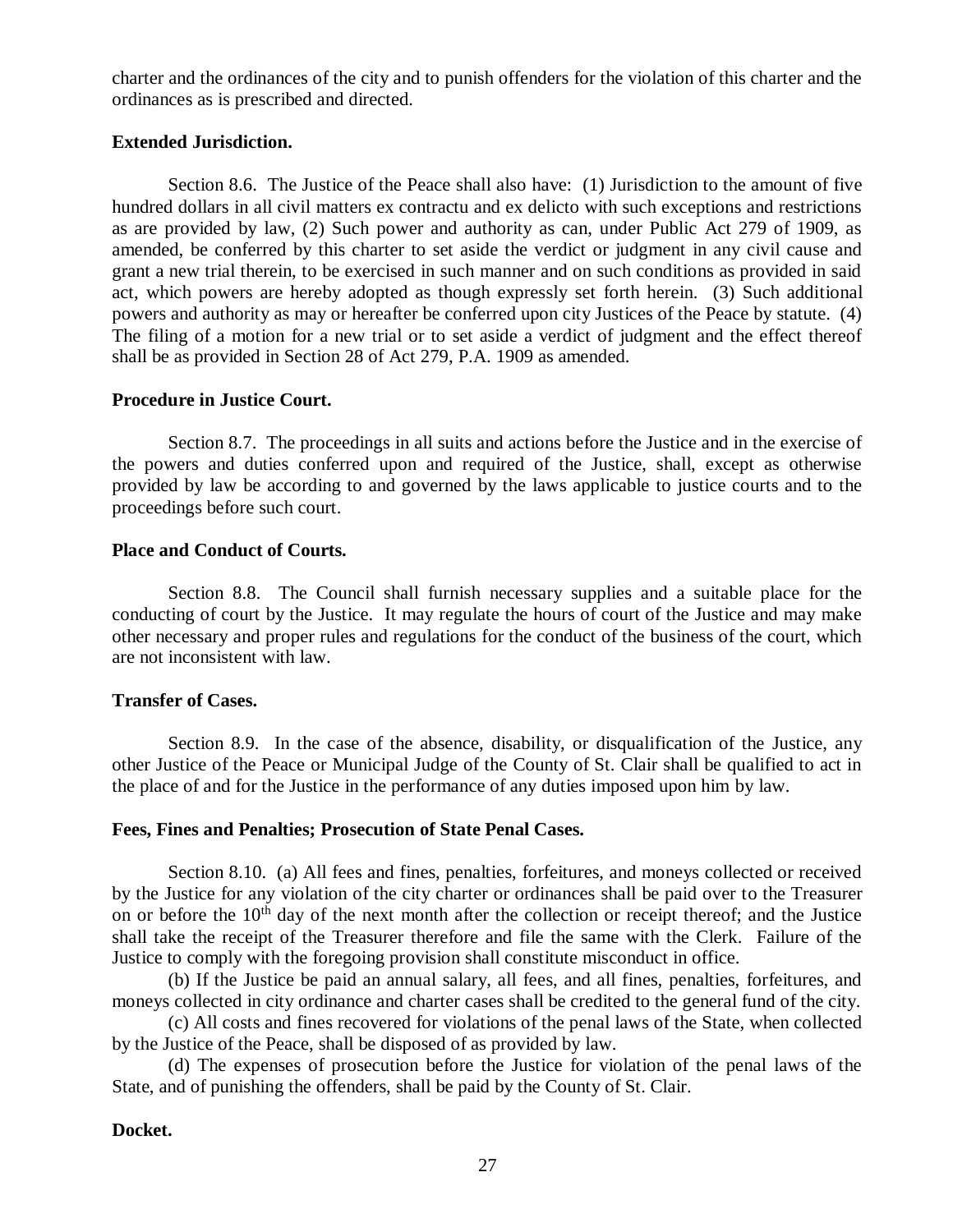Section 8.11. The Justice of the Peace shall keep, at the place of holding court, a docket in the manner required by law. Failure to comply with the requirements of this section shall constitute misconduct in office.

### **Constables.**

Section 8.12. The Council shall appoint one or more citizens of the city as constables for a term of one year commencing January  $1<sup>st</sup>$  of each year. Such constables shall have like powers and authority in matters of civil and criminal nature, and in the relation of service of process, civil and criminal as are conferred by law on constables in townships. They shall have the power also to serve all process issued for breaches of ordinances of the city. The bond of the constable shall be that required of constables in townships. A constable shall receive as compensation the usual fees of the office of constable usually provided by law, unless the Council, by ordinance, shall otherwise prescribe.

### **Violations Bureau.**

Section 8.13. The Council shall have power and authority to establish, by ordinance, a violations bureau within the Court for the handling of such violations of ordinances and regulations of the city, or parts thereof, as prescribed in the ordinance establishing such bureau. Any person who has received any notice to appear to a charge of violating any such ordinance may, within the time specified in the notice of such charge, answer at the violations bureau to the charges set forth in such notice in writing pleading guilty to the charge, by paying a fine, waiving a hearing in court, and giving power of attorney to make such a plea and pay such a fine in court. Acceptance of the prescribed fine and power of attorney by the bureau shall be deemed to be complete satisfaction for the violation, and the violator shall be given a receipt, which so states. The creation of such bureau shall not operate so as to deprive any person of a full and impartial hearing in Court should a person so choose.

#### **Transfer of Justice of Peace Jurisdiction Under State Constitution.**

Section 8.14. (a) When a new system for courts of lower jurisdiction is adopted by law, as required by Article VI, Section 26 of the State constitution, which affects the justice court established by this chapter, the Council shall have the power to adopt, by ordinance, whatever system of courts is substituted by law. Such ordinance shall have the same force and effect as if its provisions were written into this charter.

(b) The Council shall also have the power to provide for a Municipal Court, by ordinance, if, in its judgment, such a Court is deemed advisable and necessary for the City of Marysville. Such Municipal Court shall have all the powers and jurisdiction conferred upon such courts by law. Subject to law, should such court be established, it shall be presided over by a Municipal Judge who shall be an attorney licensed to practice law in the State of Michigan. The Council shall determine the salary for the office of Municipal Judge not less than thirty days before the last day for filing nominating petitions for election to that office.

## **CHAPTER 9**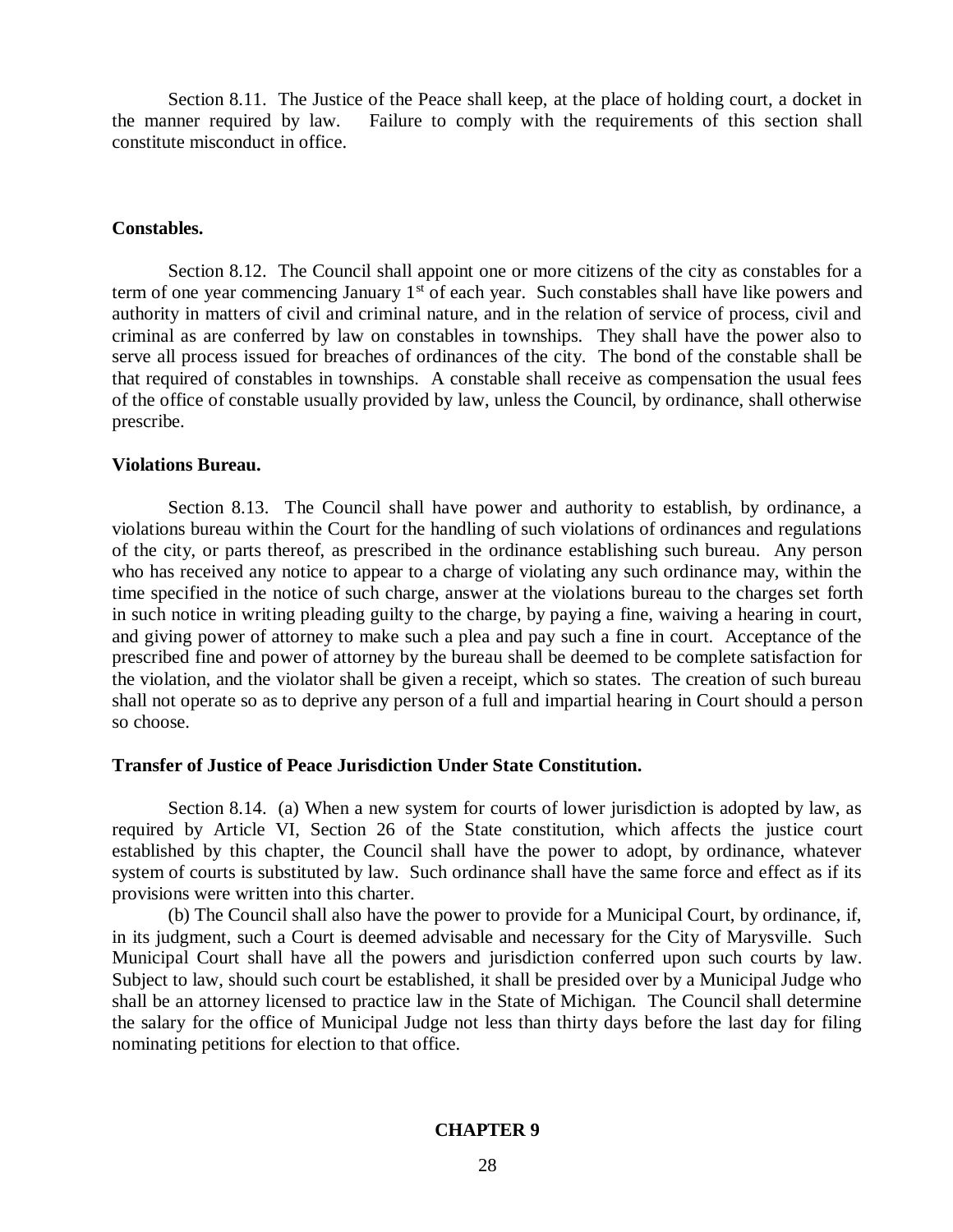#### **LEGISLATION**

## **Prior City Legislation.**

Section 9.1. (a) All valid bylaws, ordinances, resolutions, rules, and regulations of the city which are not inconsistent with this charter and which are in force and effect at the time of the effective date of this charter shall continue in full force and effect, until repealed or amended. If any such ordinance, resolution, rule, or regulation provides for the appointment of any officers or any members of any board or commission by the Mayor, such officers or members of any board or commission shall, after the effective date of this charter, be appointed by the Council, except as otherwise required by law.

(b) Those provisions of any effective valid bylaw, ordinance, resolution, rule, or regulation, which are inconsistent with this charter, are hereby repealed.

#### **Ordinances and Resolutions.**

Section 9.2. (a) All official action of the Council shall be by ordinance, resolution, motion, or order. Action by resolution, motion, or order shall be limited to matters required or permitted to be so done by law, or which pertain to the internal affairs or concerns of the city government. All other acts of the Council, and all acts carrying a penalty for the violation thereof, shall be by ordinance. Each ordinance shall be identified by a short title and by a number and by a code section number as soon as the codification of ordinances is completed.

(b) Each proposed ordinance shall be introduced in written or printed form. The style of all ordinances shall be: "The City of Marysville ordains".

### **Enactment, Amendment, Repeal, and Effective Date of Ordinances.**

Section 9.3. (a) Subject to the exceptions which follow hereafter, (1) ordinances may be enacted by the affirmative vote of not less than four members of the Council, (2) no ordinance shall be amended or repealed, except by an ordinance adopted as aforesaid, (3) no ordinance shall be enacted at the meeting at which it is introduced nor until after publication of the proceedings or summary thereof of such meeting which proceedings or summary shall include a statement of its title and purpose, and (4) the effective date of all ordinances shall be prescribed therein, but the effective date shall not be earlier than ten days after enactment nor before publication thereof.

(b) Notwithstanding subsection (a), an ordinance which is declared therein to be an emergency ordinance which is immediately necessary for the preservation of the public peace, health, or safety, may be enacted at the meeting at which it is introduced or before publication of the proceedings of the meeting at which it is introduced, or may be given earlier effect than ten days after its enactment, or all three, by six affirmative votes, if six or seven members of the Council are present at the meeting at which it is enacted or by four affirmative votes if four or five members of the Council are present at the meeting at which it is enacted.

(c) In case an ordinance is given effect earlier than ten days after is enactment, the requirements for publication before such ordinance becomes operative may be met by posting copies thereof in conspicuous locations in three public places in the city, other provisions of this charter notwithstanding; and the Clerk shall, immediately after such posting, enter in the Ordinance Book under the record of the ordinance a certificate under his hand stating the time and place of such publication by posting, which certificate shall be prima facie evidence of such publication by posting of the ordinance, but the failure to so record and authenticate such ordinance shall not invalidate it or suspend its operation. Such ordinance shall also be published in accordance with Section 9.4 of this chapter.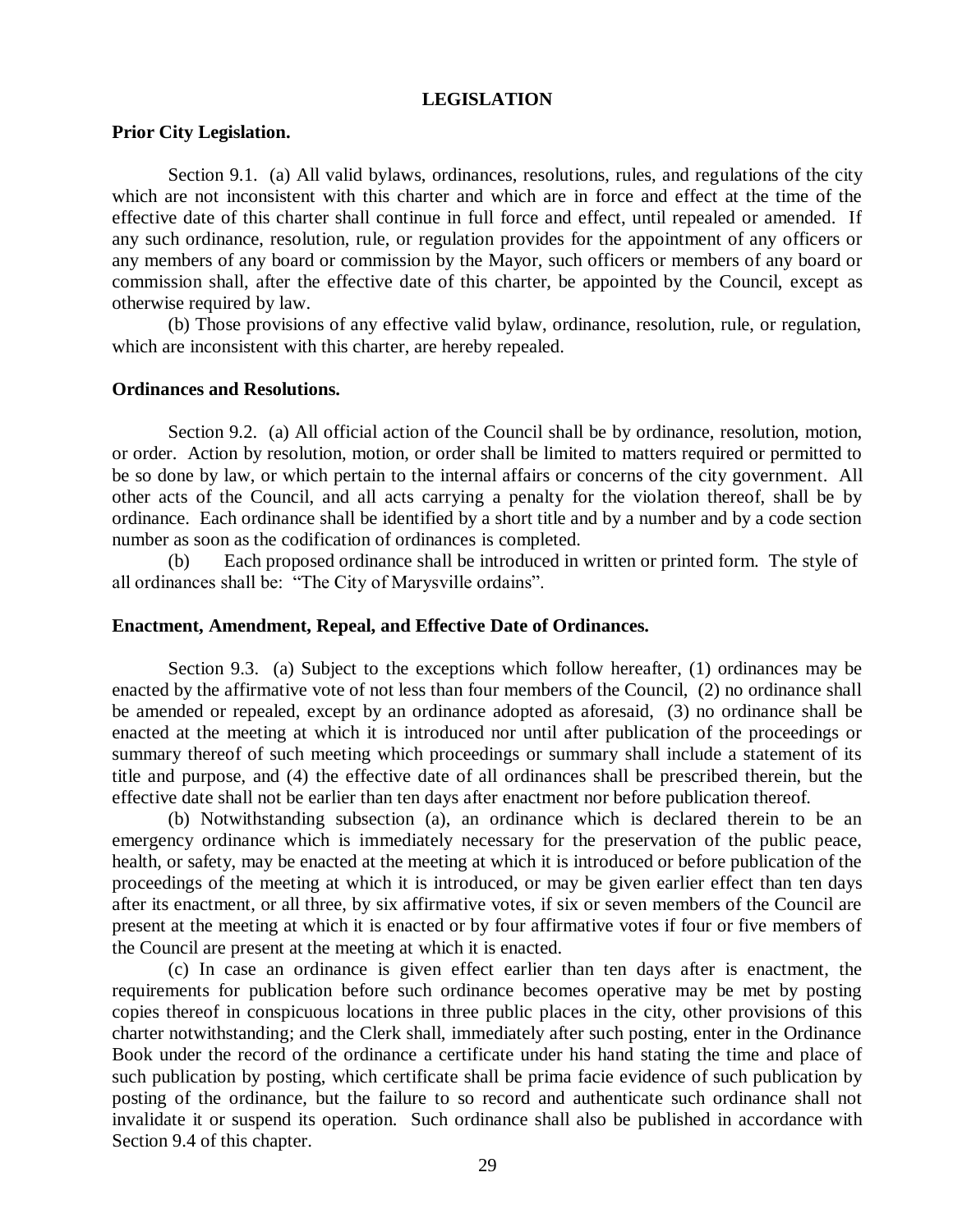(d) No ordinance granting any public utility franchise shall be enacted except in accordance with the provisions of Section 16.2.

(e) No ordinance shall be amended by reference to its title only, but the revised sections of the ordinance, as amended, shall be re-enacted and published in full. An ordinance or section thereof may be repealed by reference to its title and ordinance or code number only.

## **Publication and Recording of Ordinance.**

Section 9.4. (a) Unless a later date is set by the Council, each ordinance shall be published within fifteen days after its enactment by one of the following two methods: (1) The full text thereof may be published in a newspaper defined in Section 2.1 (ll) either separately or as part of the published Council proceedings, or summary thereof, or (2) in cases or ordinances over five hundred words in length, a digest, summary, or statement of purpose of the ordinance, approved by the Council may be published in a newspaper as defined in Section 2.1 (11) including any such newspaper publication a notice that printed copies of the full text of the ordinance are available for inspection by and distribution to the public at the office of the Clerk. If method (2) is used, then printed copies shall promptly be so made available as stated in such notice.

(b) All ordinances shall be recorded by the Clerk in a book to be called "The Ordinance Book," and it shall be the duty of the Mayor and Clerk to authenticate such records by their official signatures thereon, but the failure to so record and authenticate such ordinance shall not invalidate it or suspend its operation.

### **Penalties for Violations of Ordinances.**

Section 9.5. Any ordinance may provide for the punishment of those who violate its provisions. The punishment for the violation of any ordinance shall not exceed a fine of five hundred dollars or imprisonment for ninety days, or both, in the discretion of the court.

## **Special Requirements for Certain Council Actions.**

Section 9.6. (a) Action to vacate, discontinue, or abolish any highway, street, lane, alley, or other public place, or part thereof, shall be by resolution. After the introduction of such resolution and before its final adoption, the Council shall hold a public hearing thereon and shall publish notices of such hearing at least one week prior thereto.

(b) The following actions shall require the affirmative vote of four members of the Council for the effectiveness thereof;

- 1) Vacating, discontinuing, or abolishing any highway, street, lane, alley, or other public place or part thereof;
- 2) Purchasing, selling, or leasing of any real estate or interest therein;
- 3) Authorizing the condemning of private property for public use;
- 4) Creating or abolishing any office;
- 5) Appropriating any money;
- 6) Imposing any tax or assessment;
- 7) Reconsidering or rescinding any vote of the Council.

(c) The Council shall not have power to engage in any business enterprise requiring any investment of money in excess of the amount permitted to be so invested by law or to sell any park, cemetery or any part thereof, except where such park is not required under any official master plan of the city, unless approved by a three-fifths vote of the electors voting thereon at any general or special election.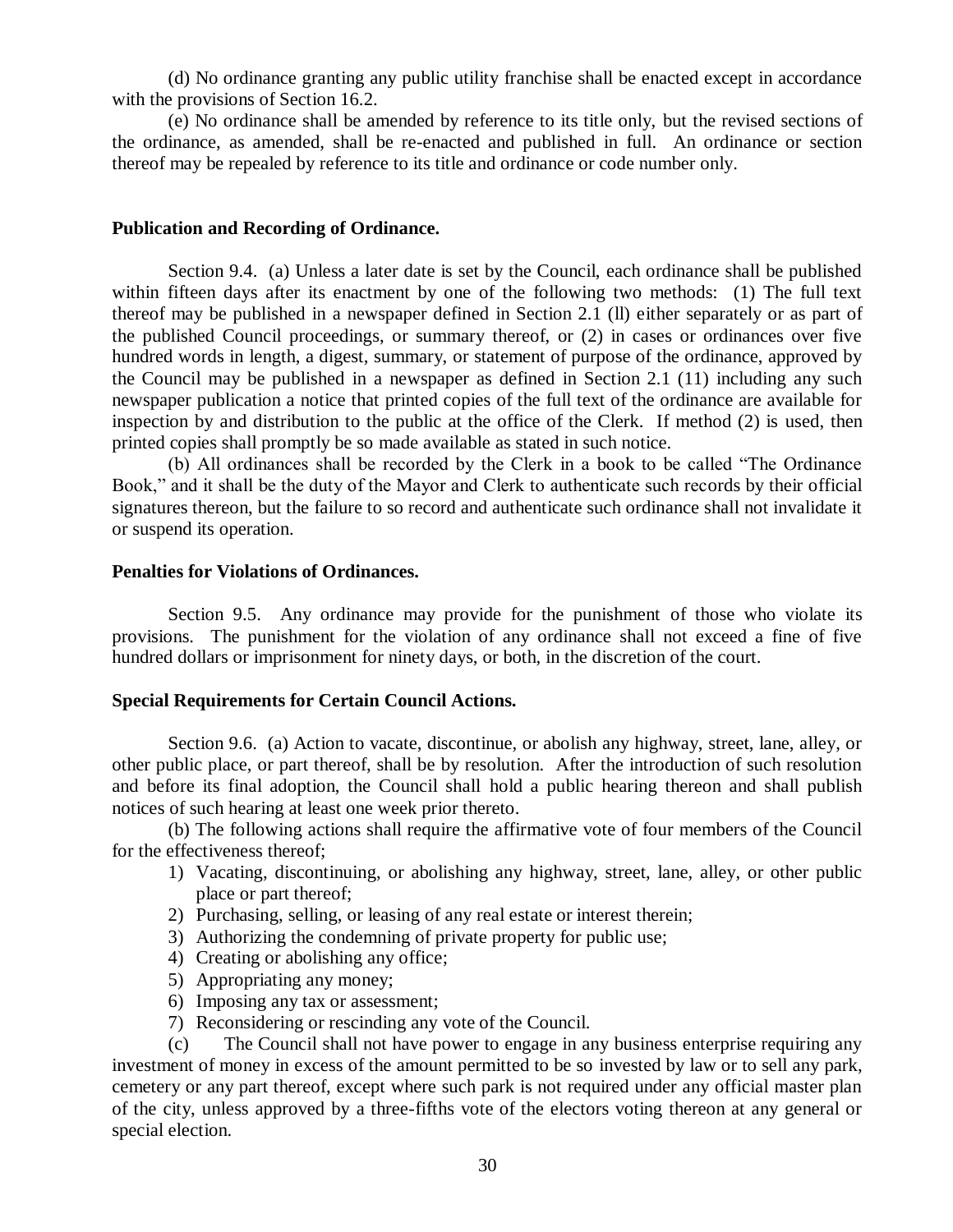#### **Technical Codes Adopted by Reference.**

Section 9.7. Subject to the provisions of this section, there may be adopted as a city ordinance or code, by reference thereto in an adopting ordinance, in whole or part, provisions of (1) any Michigan law, or (2) any detailed technical regulations promulgated or enacted by any state or federal agency, any municipality, or any organization or association which has developed a recognized standard code or set of such technical regulations. Such adopting ordinances shall clearly identify and state the purpose of the provisions or regulations to be adopted. Where any ordinance or code, or amendment thereto, adopting provisions by reference is enacted, all requirements for its publication may be met, other provisions of this charter notwithstanding, by (1) publishing the ordinances referring to such provisions in the manner provided by this charter for the publication of other ordinances, and including as part of such publication a notice that printed copies of the provisions so referred to are available for inspection by and distribution to the public at the office of the Clerk and (2) so making copies available for public inspection and for distribution to the public at a reasonable charge.

### **Codification of Ordinances.**

Section 9.8. (a) Within one year after the effective date of this charter the Council shall direct the codification of all ordinances of the city in printed loose-leaf form and shall cause such codification to be maintained thereafter in current form. Such codification shall be completed within one year thereafter. Such codification may originally include provisions not previously contained in ordinances of the city.

(b) The Council shall provide for making copies of the codification available for public inspection and for distribution to the public at a reasonable charge therefore and shall publish notice of the printing and availability of such codification before the effective date thereof. Such printing and making available of the codification and notice thereof shall constitute publication of any such codification, other provisions of this charter for publication notwithstanding.

(c) Copies of the ordinances and of the codification thereof, and of provisions adopted by reference in accordance with Section 9.7 may be certified by the Clerk and, when so certified, shall be competent evidence in all courts and other legally established tribunals as to the matter contained therein.

### **Initiative and Referendum.**

Section 9.9. An ordinance may be initiated by petition, or a referendum on an enacted ordinance may be had by petition, as hereinafter provided.

## **Initiatory and Referendary Petitions.**

Section 9.10. (a) An initiatory or a referendary petition shall be signed by not less than ten percent of the registered electors of the city, as of the date of the last regular city election, and all signatures on said petition shall be obtained within sixty days before the date of filing the petition with the Clerk. Any such petition shall be addressed to the Council and may be the aggregate of two or more petition papers which are identical as to contents except for the signatures thereon and simultaneously filed by one person. An initiatory petition shall set forth in full the ordinance it proposes to initiate, and no petition shall propose to initiate more than one ordinance. A referendary petition shall identity the ordinance or part thereof, or code sections it proposes to have repealed.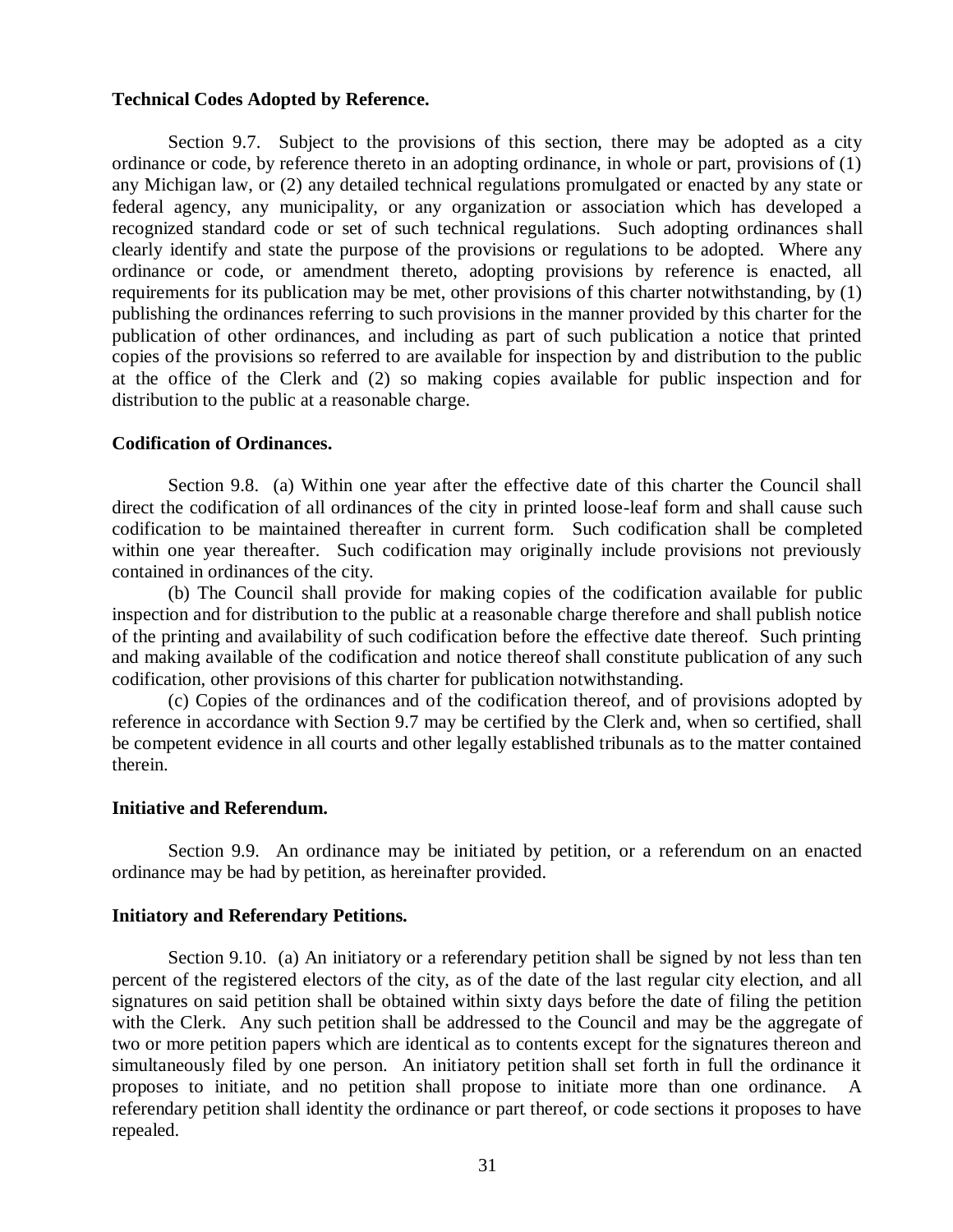(b) Each signer of a petition shall sign his name, and shall, himself, place thereon, after his name, the date and his place of residence by street and number, or by other customary designation. To each petition paper there shall be attached a sworn affidavit by the circulator thereof, stating the number of signers thereof and that each signature thereon is the genuine signature of the person whose name it purports to be, and that it was made in the presence of the affiant. Such petition shall be filed with the Clerk who shall, within fifteen days, canvass the signatures thereon. If the petition does not contain a sufficient number of signatures of registered electors of the city, the Clerk shall notify forthwith the person filing such petition and fifteen days from such notification shall be allowed for the filing of supplemental petition papers. When a petition with sufficient signatures is filed within the time allowed by this section, the Clerk shall present the petition to the Council at its next regular meeting.

### **Council Procedure on Initiatory and Referendary Petitions.**

Section 9.11. Upon the presentation to the Council of an initiatory or referendary petition by the Clerk, the Council shall, within thirty days, unless otherwise provided by law, either;

- 1) Adopt the ordinance as submitted by the initiatory petition;
- 2) Repeal the ordinance, or part thereof, referred to by the referendary petition; or
- 3) Determine to submit the proposal provided for in the petition to the electors.

#### **Submission of Initiatory and Referendary Ordinances to Electors.**

Section 9.12. Should the Council decide to submit the proposal to the electors, it shall be submitted at the next election held in the city for any other purpose or, at the discretion of the Council, at a special election called for that specific purpose. In the case of an initiatory petition, if no election is to be held in the city for any other purpose within one hundred fifty days from the time the petition is presented to the Council and the Council does not enact the ordinance, then the Council shall call a special election within sixty days from such date of presentation for the submission of the initiative proposal, if such an election may be legally held in that time; otherwise as soon thereafter as the legal limitation ceases. The result of all elections held under the provisions of this section shall be determined by a majority vote of the electors voting thereon, except in cases where otherwise required by law.

#### **Miscellaneous Provisions on Initiatory and Referendary Petitions.**

Section 9.13. (a) An ordinance adopted by the electorate through initiatory proceedings may not be amended or repealed for a period of one year after the date of the election at which it was adopted, and an ordinance repealed by the electorate may not be re-enacted for a period of two years after the date of the election at which it was repealed. Any ordinance may be adopted, amended, or repealed at any time by appropriate initiatory or referendary procedure, in accordance with the foregoing provisions of this chapter or, if submitted to the electorate by the Council on its own motion.

(b) If two or more ordinances, adopted at the same election, shall have conflicting provisions, the provisions in the ordinance receiving the highest number of affirmative votes shall govern.

### **CHAPTER 10**

### **GENERAL FINANCE – BUDGET – AUDIT**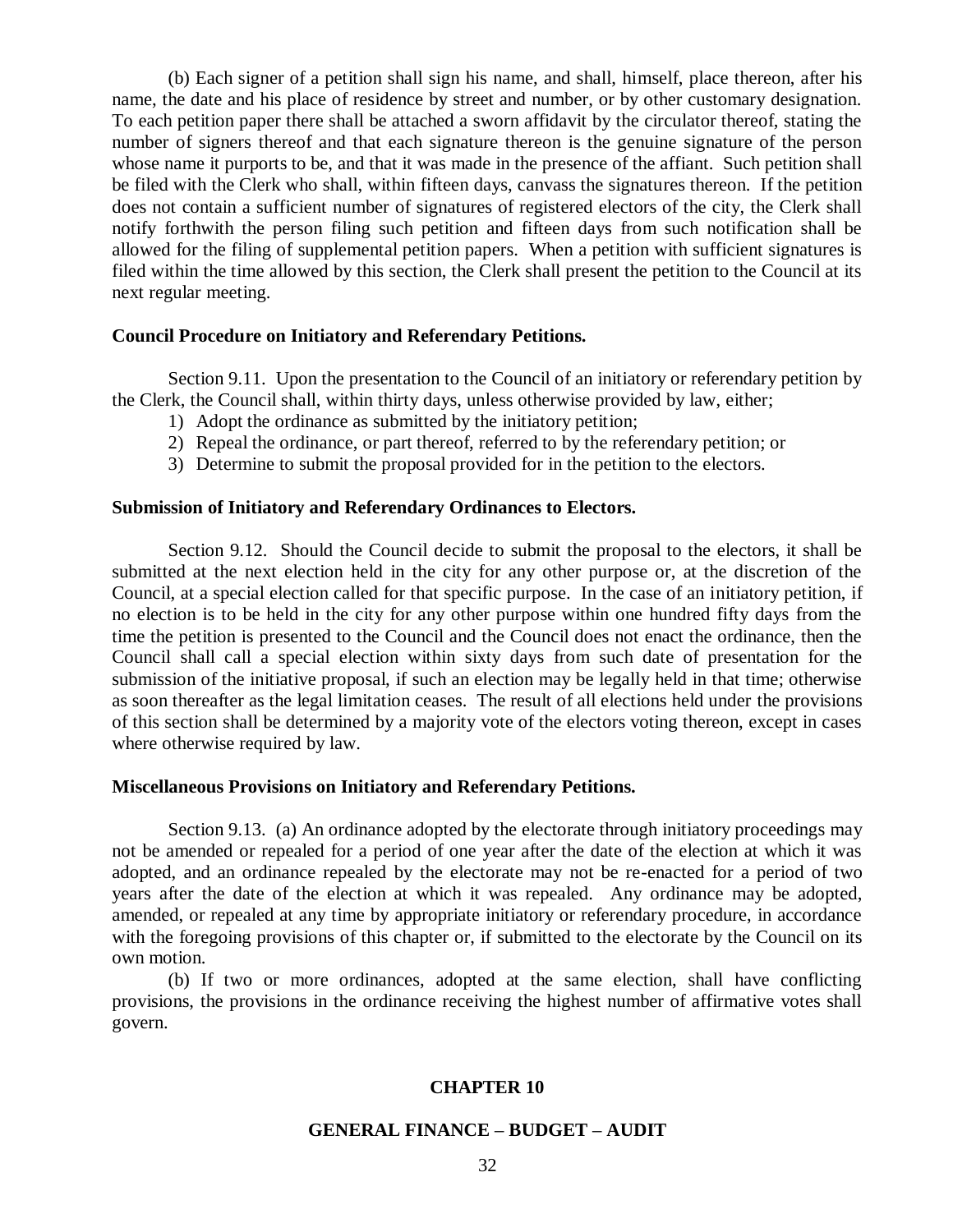## **Fiscal Year.**

Section 10.1. The fiscal year of the city and of all its agencies shall begin on the first day of July of each year and end on the thirtieth day of June of the following year.

## **Budget Procedures.**

Section 10.2. The City Manager shall prepare and submit to the Council on or before the first regular meeting in April of each year a recommended budget covering the next fiscal year, and shall include therein at least the following information:

(1) Detailed estimates with his supporting explanations of all proposed expenditures for each department, office, and agency of the city, including those for the retirement system, showing the expenditures for corresponding items for the last preceding fiscal year in full, and for the current fiscal year to February first, and estimated expenditures for the balance of the current fiscal year;

(2) Statements of the bonded and other indebtedness of the city, showing the debt redemption and interest requirements, the debt authorized and unissued, and the condition of sinking funds, if any;

(3) Detailed estimates of all anticipated revenues of the city from sources other than taxes, with a comparative statement of the amounts received by the city from each of the same or similar sources for the last preceding fiscal year in full, and for the current fiscal year to February first, and estimated revenues for the balance of the current fiscal year;

(4) A statement of the estimated balance or deficit at the end of the current fiscal year;

(5) An estimate of the amount of money to be raised from current and delinquent taxes, and the amount to be raised from bond issues which, together with any available unappropriated surplus and any revenues from other sources, will be necessary to meet the proposed expenditures;

(6) Such other supporting information as the Council may request.

## **Schedule of Capital Outlay; Public Improvement Fund.**

Section 10.3. Simultaneously with his recommended budget, the City Manager shall submit to the Council a schedule showing all recommended capital outlay expenditures during the following five years. The City manager shall prepare this schedule after consulting with the City Planning Commission. This schedule shall list separately each proposed acquisition of capital equipment or facility and each proposed capital expenditure program, with estimates of cost as accurate as may be made without detailed plans and specifications. It shall also include proposed capital expenditures by the public school, library, or any other organization financed in whole or in part by property taxes. This schedule shall be for the guidance of the Council in adoption of the regular annual budget and the Council may delete items or make such revision as is deemed appropriate and may arrange items in the order or priority for acquisition or construction. After making any desired corrections or additions, the Council shall adopt the capital outlay program at the same meeting as it adopts the regular annual budget. Such adoption shall be only for the purpose of setting up a guide for future capital expenditures and in no way shall obligate the city to carry out the programs listed nor to include any of the items in future budgets nor to appropriate funds for any of the items or programs. In the preparation of the annual budget, neither the City Manager nor the Council shall include or appropriate funds for any capital expenditure unless the item was included in the capital outlay program adopted the previous year or is included in the capital outlay program submitted with the budget. In the event funds are appropriated by the Council under such capital outlay program, they shall be credited to a Public Improvement Fund,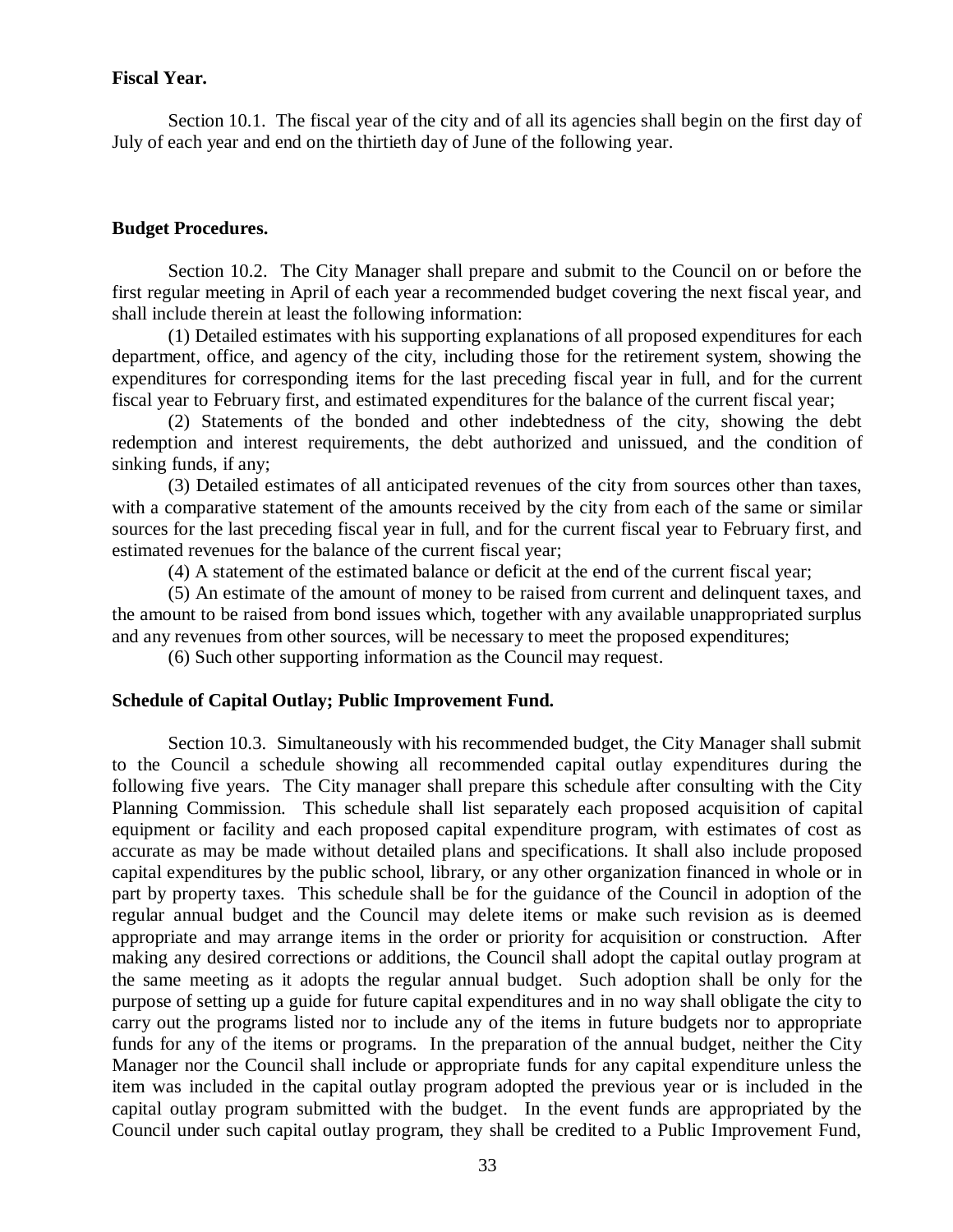which is hereby created and established and shall be administered according to the provisions and under the authority of Public Act 177 of 1943, as amended.

# **Budget Hearing.**

Section 10.4. A public hearing on the proposed budget shall be held before its final adoption at such time and place as the Council shall direct. Notice of such public hearing, a summary of the proposed budget and notice that the proposed budget is on file in the office of the Clerk shall be published at least six days in advance of the hearing. The complete proposed budget shall be on file for public inspection during office hours at such office for a period of not less than one week prior to such hearing.

## **Adoption of Budget.**

Section 10.5. (a) Not later than the first Monday in June, the Council shall, by resolution, adopt a budget for the next fiscal year, shall appropriate the money needed for municipal purposes during the next fiscal year of the city, and shall provide for a levy of the amount necessary to be raised by taxes upon real and personal property for municipal purposes subject of the limitations contained in Section 11.1 of this charter.

(b) In the event that the Council shall not adopt a budget for any fiscal year by the second Monday in June, the budget proposal presented to the Council by the City Manager shall be deemed to be the budget for the ensuing fiscal year and there shall be an appropriation therefore without the necessity of Council action.

## **Budget Control.**

Section 10.6. (a) Except for purposes which are to be financed by the issuance of bonds or by special assessment, or for other purposes not chargeable to a budget appropriation, no money shall be drawn from the treasury of the city, except in accordance with an appropriation thereof for such specific purpose, nor shall any obligation for the expenditure of money be incurred without an appropriation covering all payments which will be due under such obligation in the current fiscal year. The Council, by resolution, may transfer any unencumbered appropriation balance, or any portion thereof from one account, department, agency, or fund, excepting from the public improvement fund and moneys appropriated for the payment of debt obligations, to another.

(b) The Council may make additional appropriations during the fiscal year for unanticipated expenditures required of the city, but such additional appropriations shall not exceed the amount provided for such purpose in a contingency fund and by which actual and anticipated revenues of the year are exceeding the revenues as estimated in the budget, unless the appropriations are necessary to relieve an emergency endangering the public health, peace, or safety.

(c) Except in those cases where there is no other logical account to which an expenditure can be charged, expenditures shall not be charged directly to any contingency fund (or other similar fund). Instead, the necessary part of the appropriations for the contingency fund (or other similar fund) shall be transferred to the logical account and the expenditure than charged to such account.

(d) At the beginning of each quarterly period during the fiscal year, and more often if required by the Council, the City Manager shall submit to the Council data showing the relation between the estimated and actual revenues and expenditures to date; and, if it shall appear that the revenues are less than anticipated, the Council may reduce appropriations, except amounts required for debt and interest charges, to such a degree as may be necessary to keep expenditures within the revenues.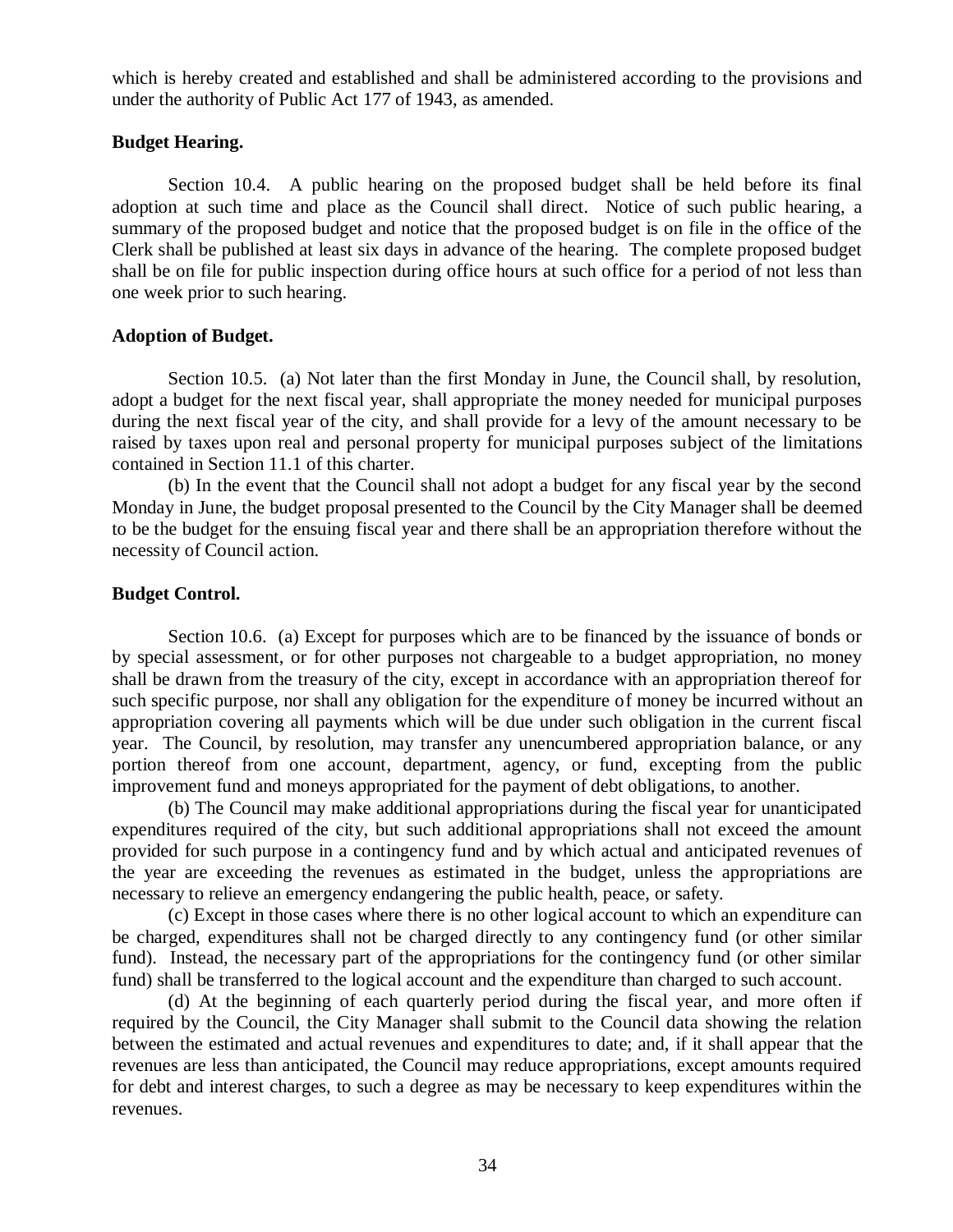(e) The Balance in any budget appropriation, other than to the public improvement fund, which has not been encumbered at the end of the fiscal year, shall revert to the general fund.

### **Depository.**

Section 10.7. The Council shall designate depositories for city funds and shall provide for the regular deposit of all city moneys. The Council shall provide for such security for city deposits as is authorized or permitted by statute, except that personal surety bonds shall not be deemed proper security.

### **Claims Against City.**

Section 10.8. Procedures for the examination and payment of claims against the city shall be as prescribed by law. In the absence of any such law, the Council shall prescribe such procedures by ordinance.

### **Withdrawal of City Funds.**

Section 10.9. (a) Unless otherwise provided by law or by ordinance, all funds drawn from the treasury shall be drawn pursuant to the authority of the Council. The City Manager, where necessary to expedite operating procedures, may authorize, in writing, other officers and employees of the city to make minor disbursements from petty cash accounts, which disbursements shall be accounted for and shall be audited by the Clerk.

(b) Checks may be issued prior to authorization by the Council for such purposes and up to such amounts as the Council shall provide by ordinance.

(c) Checks for the disbursement of city funds may be signed by the Treasurer only, when the disbursement is authorized by the Council, or by a retirement system Board of Trustees respecting disbursements which it may authorize under authority of Chapters 18 and 19 of this charter. The Council may, however, provide by ordinance that checks shall also be countersigned by the Clerk. Signatures may be by facsimile, when and as authorized by the Council.

### **System of Accounting.**

Section 10.10. The accounting system or methods of the city shall be governed by law. If no such law exists, and to the extent that such law does not apply to any accounting requirement of the city, the Council shall provide therefore by resolution. Any such system or details of accounting so provided shall conform to generally accepted principles and practices of municipal accounting.

## **Independent Audit – Annual Report.**

Section 10.11. (a) An independent audit shall be made of all city accounts at least annually, and more frequently if deemed necessary by the Council. Such audit shall be made by Certified Public Accountants, experienced in municipal accounting, selected by the Council.

(b) The City Manager shall prepare an annual report of the affairs of the city, including a financial report.

(c) Copies of such audit and annual report shall be made available for public inspection at the office of the City Manager.

## **CHAPTER 11**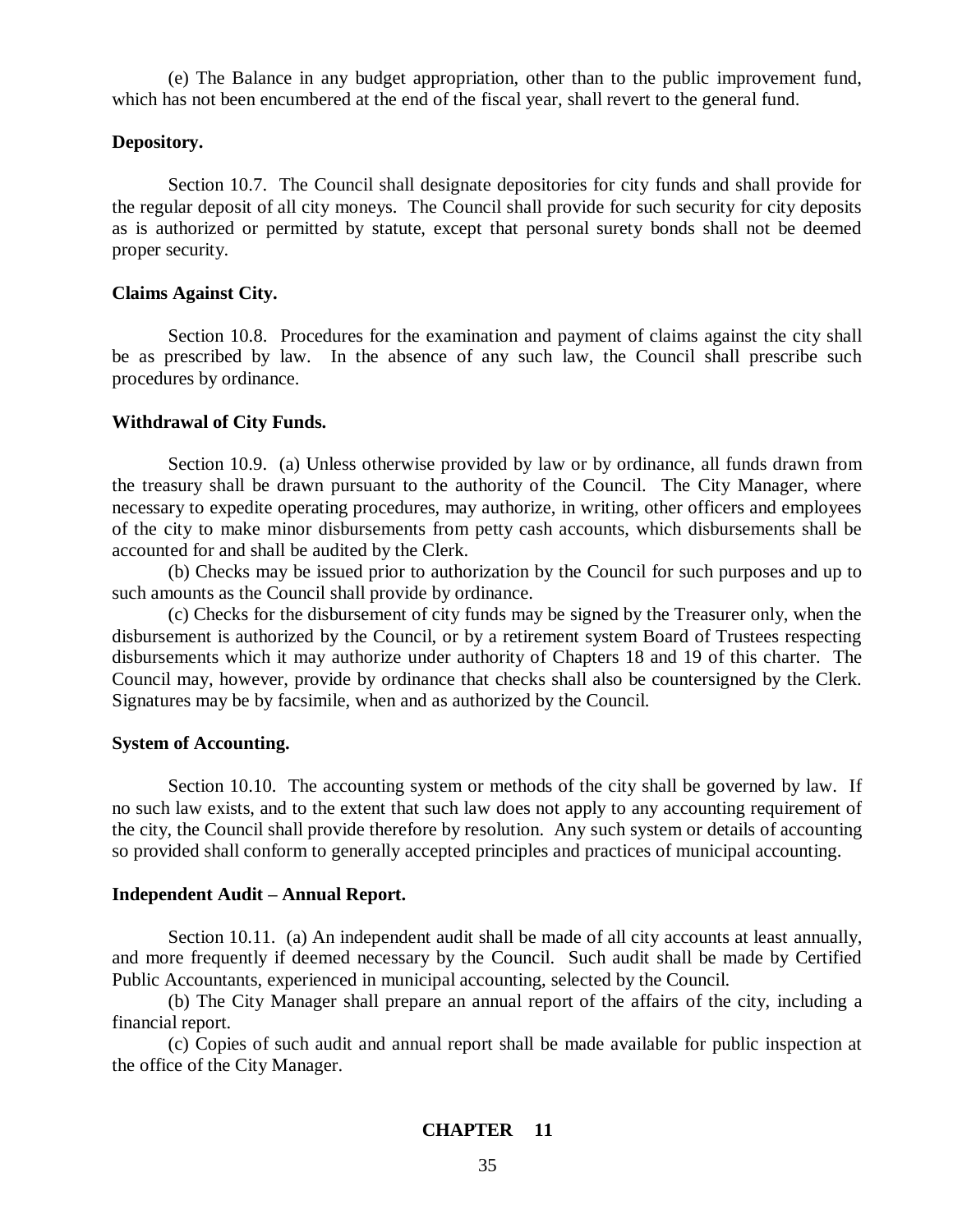#### **TAXATION**

#### **Power to Tax and Tax Limits.**

Section 11.1. (a) The city shall have the power to annually levy and collect ad valorem taxes, rents, tolls, and excises for municipal purposes.

(b) The subjects of ad valorem taxation for municipal purposes shall be the same as for State, county, and school purposes under the general law. Except as otherwise provided by this charter, city taxes shall be levied, collected, and returned in the manner provided by law.

(c) Exclusive of any levy for the payment of principal of and interest on outstanding general obligation bonds and exclusive of any other levies authorized by law to be made beyond charter tax rate limitations, the levy of ad valorem taxes for general municipal purposes shall not exceed two percent of (twenty mills on) the assessed value of all real and personal property in the city.

## **Tax Day.**

Section 11.2. Subject to the exceptions provided or permitted by statute, the taxable status of persons and property shall be determined as of the thirty-first day of December of each year, or such other day as may be provided by law, which shall be deemed to be the tax day as defined by state law for all taxes levied in the city during the ensuing calendar year.

#### **Preparation of the Assessment Roll.**

Section 11.3. (a) On or before the first Monday in March in each year, the Assessor shall prepare and certify an assessment roll of all property in the city, in the manner and form required by law. Values of all property listed on such assessment roll shall be estimated according to recognized methods of systematic assessment which are uniform for comparable properties. On or before the first Monday in March in each year, the Assessor shall give notice of any change in the assessed value of any property on, or of the addition of any property to, the assessment roll, as compared with the assessment roll for the previous year. Such notice shall be given to the owner thereof, as shown by such assessment roll and other records of the assessor's office, by first class mail. The failure of the owner to receive any such notice shall not invalidate any assessment roll or any assessment or levy of taxes thereon.

(b) No exemption from taxation shall be allowed, except as expressly required or permitted by law.

#### **Board of Review.**

Section 11.4. (a) A Board of Review is hereby created, composed of three members who have the qualifications for holding elective city office as set forth in this charter and who are freeholders of property assessed for taxes in the city. The Council shall set the compensation of the members of the Board of Review. Such compensation shall be on a per diem basis.

(b) The members of the Board of Review shall be appointed by the Mayor, subject to confirmation by the Council, and may be removed for reasons of non-feasance or misfeasance by a vote of five or more members of the Council. The first members shall be appointed during the month of January, 1966, for terms which shall be such that the term of one of the members will expire in the month of January of each year. Thereafter, one member shall be appointed in the month of January of each year, for a term of three years, commencing upon his appointment.

(c) Members of the Board of Review shall not hold any other city office or employment during their term of office, nor shall any member of the Board be a candidate for any elective city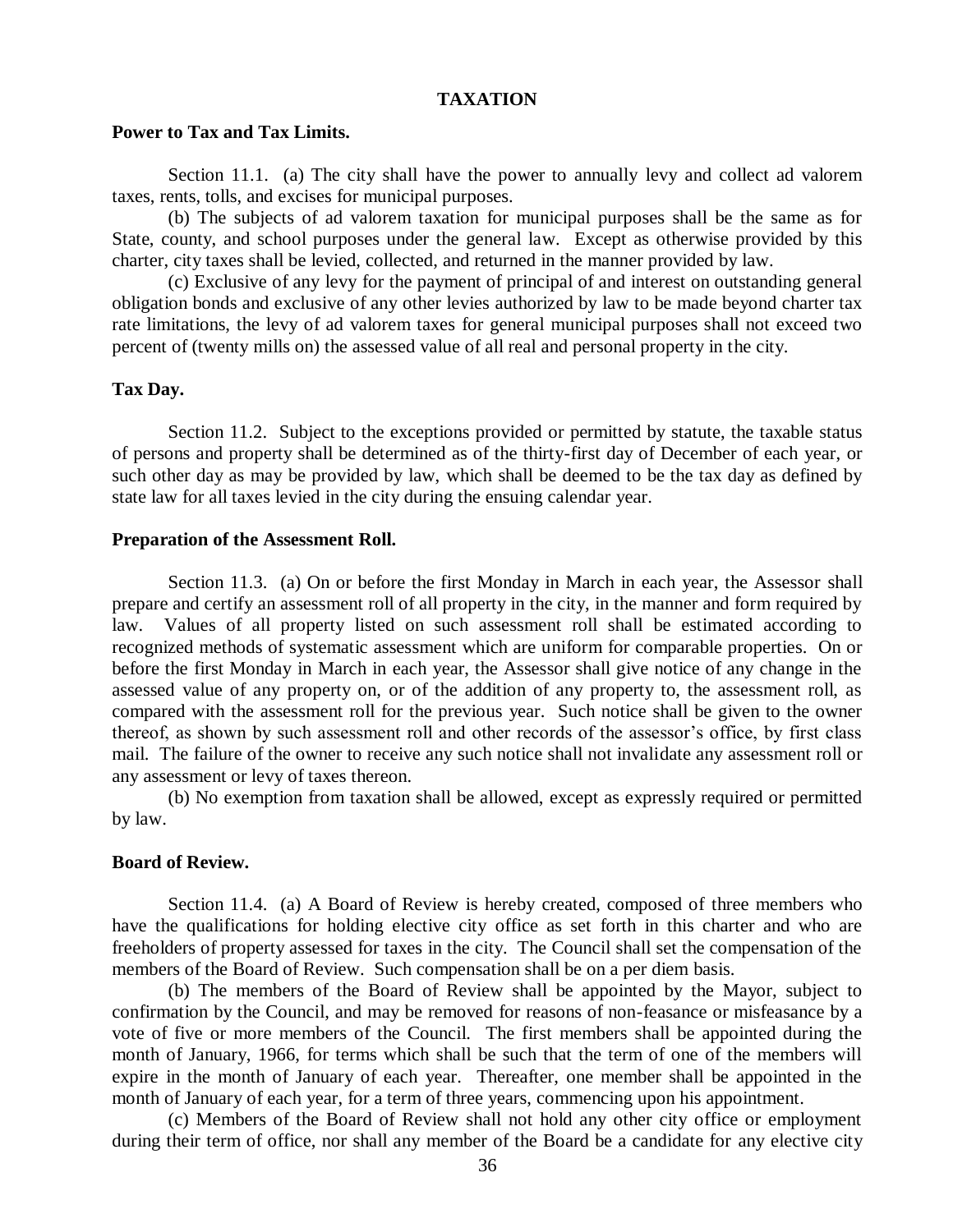office. Any such candidacy, whether voluntary or not, shall vacate the office held by him, immediately upon the expiration of the last day for withdrawing his candidacy.

(d) The Board shall, annually on the first day of its meeting, select one of its members chairman for the ensuing year. The Assessor shall be the Clerk of the Board, and shall be entitled to be heard at its sessions, but shall have no vote on any proposition or question.

## **Duties and Functions of Board of Review.**

Section 11.5. For the purpose of revising and correcting assessments, the Board of Review shall have the same powers and perform like duties in all respects as are, by law, conferred upon and required of boards of review in townships, except as otherwise provided in this charter. At the time, and in the manner provided in the following section, it shall hear the complaints of all persons considering themselves aggrieved by assessments. If it shall appear that any person or property has been wrongfully assessed or omitted from the roll, the Board shall correct the roll in such manner as it deems just. Except as otherwise provided by law, no person, other than the Board of Review, shall make any change upon, or addition or correction to, the assessment roll. The assessor shall make a permanent record of all proceedings of the Board and enter therein all resolutions and decisions of the Board. Such record shall be filed with the Clerk on or before the first day of May following the meeting of the Board of Review.

#### **Meetings of Board of Review.**

Section 11.6. The Board of Review shall convene in its first session on the second Monday in March of each year and in its second session on the fourth Monday in March at such place and time of day as shall be designated by the Council or as is prescribed by law. The Board shall be in session on the first day of its first session for at least eight hours and for such times as may be required by law on other days of its sessions. The Council may require that the Board be in session between the hours of 7:00 o'clock p.m. and 9:00 o'clock p.m. on the first day of its meeting in each year. The Assessor shall secure the publication of the place and time of the meetings of the Board of Review not less than one week before it convenes for its first session in each year. The Assessor shall provide printed copies of the statutory law pertaining to board of review to each member of the Board and to the public at the meeting place of the Board while it is in session.

#### **Endorsement of Roll.**

Section 11.7. After the board of Review has completed its review of the assessment roll, and not later than the first Monday in April, a majority of its members shall endorse thereon and sign a statement to the effect that the same is the assessment roll of the city for the year in which it has been prepared. The omission of such endorsement or statement shall not affect the validity of such roll. In the event that the Board of Review shall fail or refuse to so review the assessment roll of the city, such roll, as prepared and presented to the Board of Review by the Assessor, shall be the assessment roll for the year for which it was prepared and shall stand as though it had been certified by the Board of Review and the amounts required to be certified by Section 11.9 shall be spread thereon by the Assessor and collected by the Treasurer.

### **Validity of Assessment Roll.**

Section 11.8. Upon the completion of the assessment roll, and from and after midnight ending the last day of the meeting of the Board of Review, it shall be the assessment roll of the city for county, school, and city taxes, and for other taxes on real and personal property that may be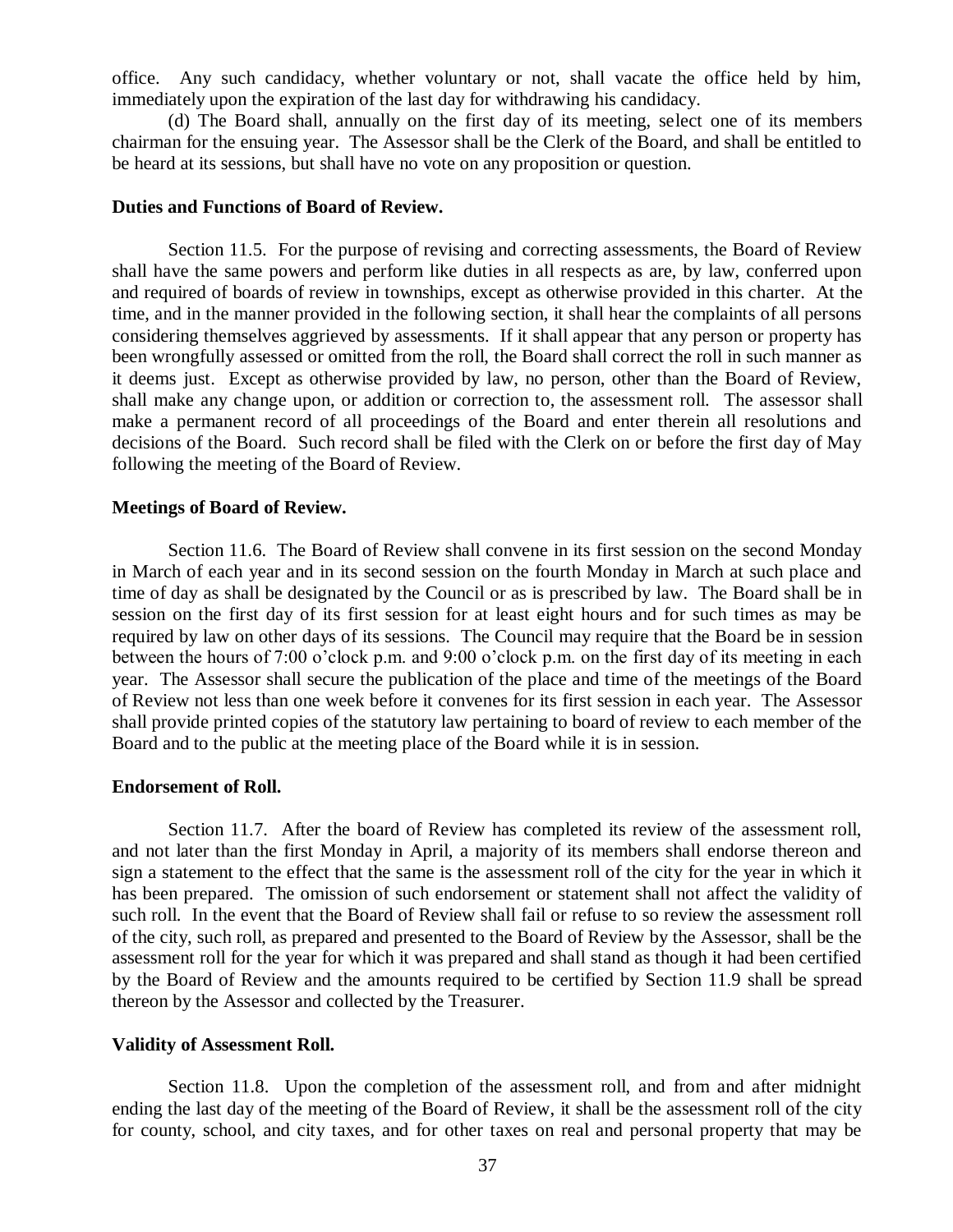authorized by law. It shall be presumed by all courts and tribunals to be valid, and shall not be set aside, except for cause set forth by law.

## **Clerk to Certify Tax Levy.**

Section 11.9. Within three days after the Council has adopted the budget for the ensuing fiscal year of the city, the Clerk shall certify to the Assessor the total amount which the Council has determined shall be raised by general tax. He shall also certify all amounts of current or delinquent special assessments and all other amounts, which the Council requires to be assessed, reassessed, or charged upon such roll upon any property or against any person.

## **City Tax Roll.**

Section 11.10. After the Board of Review has completed its review of the assessment roll, the Assessor shall prepare the city tax roll. Such city tax roll may be either a copy of the assessment roll with the authorized city taxes, assessments, and charges spread thereon, or may be a combined tax roll upon which county, school, and other taxes may be spread for collection under the general property tax act, in addition to city taxes, assessments, and charges, as determined by the Council. Upon receiving the certification of the several amounts to be raised, or to be assessed, reassessed, or charges as provided in Section 11.9, the Assessor shall spread upon said tax roll the several amounts determined by the Council to be raised, charged, assessed, or reassessed against persons and property. He shall spread the amount to be raised by general city tax, according to and in proportion to the several valuations set forth in said roll as required by law. To avoid fractions in computation on any tax roll, the Assessor may add to the amount of the several taxes to be raised thereon not more than the amount prescribed or permitted by law. Any excess created thereby on any tax roll, for the levy and collection of taxes in the city, shall belong to the city.

## **Tax Roll Certified for Collection.**

Section 11.11. After spreading the city taxes and any assessments, reassessments, and charges, the Assessor shall certify the tax roll and shall annex his warrant thereto, directing and requiring the Treasurer to collect from the persons named in said roll the several sums mentioned therein opposite their respective names, as a tax, assessment, reassessment, or charge, and granting to him, for the purpose of collecting of taxes, assessments, and charges on such roll, all of the statutory powers and immunities possessed by township treasurers for the collecting of taxes. On or before July  $10^{th19}$ , the city tax roll shall be delivered to the Treasurer for the collection of the taxes, assessments, reassessments, and charges set forth thereon.

## **Taxes a Debt and Lien.**

 $\overline{a}$ 

Section 11.12. (a) The taxes on real and personal property shall become a debt to the city from the owner or person otherwise to be assessed, on the tax day provided by law. The amounts assessed on any interest in real property shall become a lien upon such real property on the first day of August following the same tax day and the lien for such amounts, and for all interest and charges thereon shall continue until payment thereof. All personal property taxes shall be a first lien, prior,

<sup>&</sup>lt;sup>19</sup> Changed from July to June after Special Election of August 5, 1986 – Ordinance 110.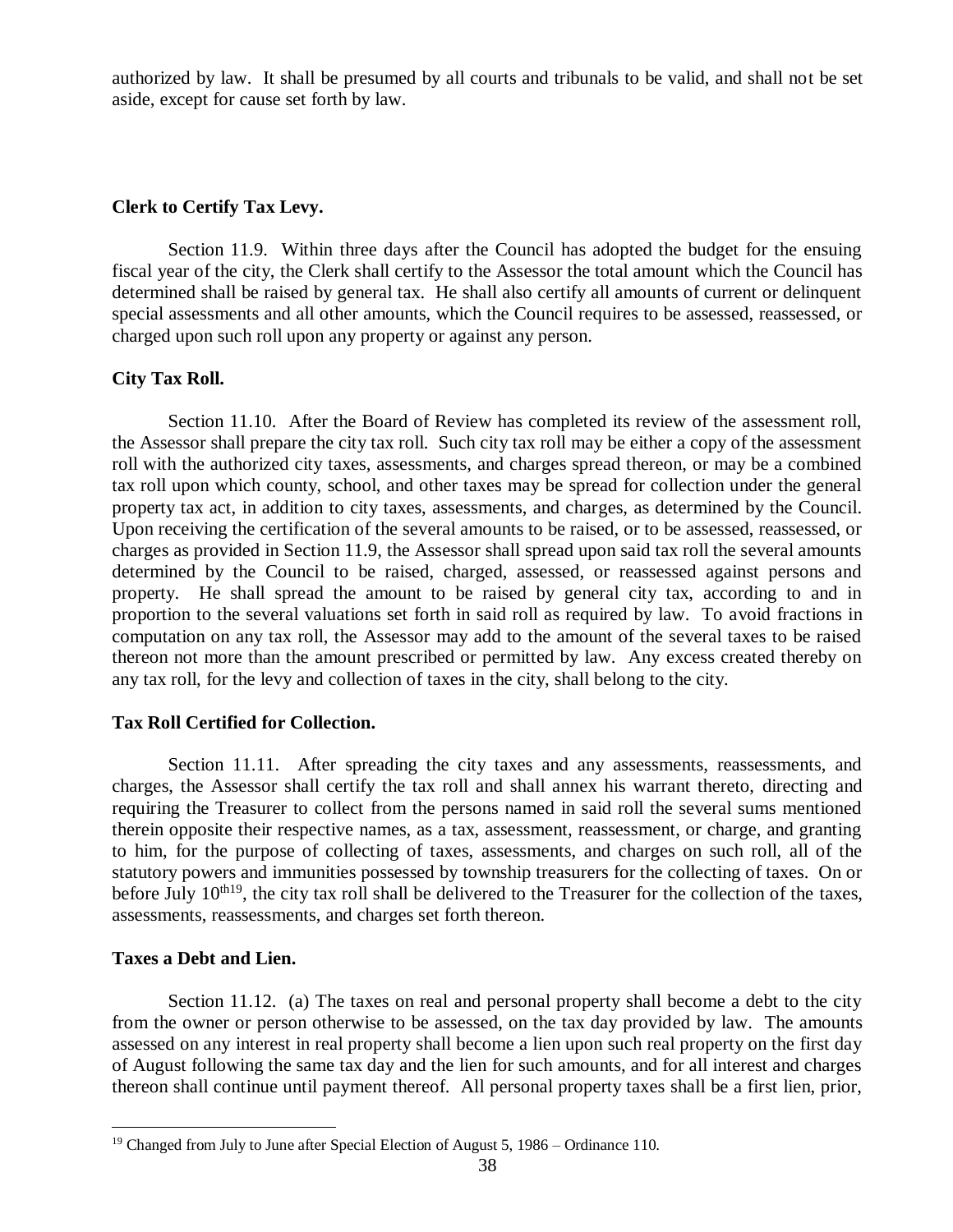superior, and paramount, on all personal property of persons so assessed from and after the first day of August following the said tax day, unless such lien shall come into being against any such property at an earlier time as provided by law, and shall so remain until paid. Said tax liens on personal property shall take precedence over all other claims, encumbrances, security interests, and liens upon said personal property whatsoever, whether created by chattel mortgage, title retaining contract, execution, or upon any other final process of a court, attachment, replevin, judgment, or otherwise. No transfer of personal property assessed for taxes shall operate to divest or destroy such lien, except where such property is actually sold in the regular course of retail trade.

#### **Personal Property – Jeopardy Assessment.**

Section 11.13. If the Treasurer finds or reasonably believes that any person who is, or may be, liable for taxes upon personal property, the taxable status of which was in the city on tax day, intends to depart or has departed from the city; or to remove or has removed there from personal property which is or may be, liable for taxation; or to conceal or conceals himself or his property; or does any other act tending to prejudice, or to render wholly or partly ineffectual the proceedings to collect such tax, he shall proceed to collect the same as a jeopardy assessment in the manner provided therefore by law.

## **Taxes Due and Notification Thereof.**

Section 11.14. (a) City taxes shall be due for payment on the first day of August<sup>20</sup> of the year when levied and shall be payable as stated in the warrant of the Assessor annexed to said roll.

(b) The Treasurer shall not be required to call upon the persons named in the city tax roll, nor to make personal demand for the payment of taxes, but he shall give notice to the taxpayer of the city, at least six days prior to the first day of August<sup>21</sup> in each year, of the time when said taxes will be due for collection, by publication, at least once, in one or more of the newspapers published or circulated in the city. He shall also send a tax statement by first class mail, addressed to the owners of the property upon which taxes are assessed, according to the name of such owners and their addresses as indicated on the tax roll. Said notice and tax statement shall be deemed sufficient to require the payment of all taxes on said tax roll. Failure on the part of the Treasurer to give said notice and send any tax statement shall not invalidate the taxes on said tax roll nor release any person or property assessed thereon from any penalty provided for the non-payment or late payment of city taxes, assessments, or charges appearing on the tax roll.

#### **Tax Payment Schedule.**

 $\overline{a}$ 

Section 11.15. The Council shall provide, by ordinance, a tax payment schedule. Such schedule shall state the amount of collection charges and interest to be added to taxes, charges, assessments, and reassessments on the city tax roll and when such charges and interest shall be added. Under such schedule, no city taxes on any roll shall be collected by the city after the last day of February following the date on which such taxes became due for payment, except as delinquent taxes under procedures established by law or under authority of Section 11.17 for the collection of such taxes.

## **Failure or Refusal to Pay Personal Property Taxes.**

<sup>&</sup>lt;sup>20</sup> Changed from August to July after Special Election on August 5, 1986 – Ordinance 110.

<sup>&</sup>lt;sup>21</sup> Changed from August to July after Special Election on August 5, 1986 – Ordinance 110.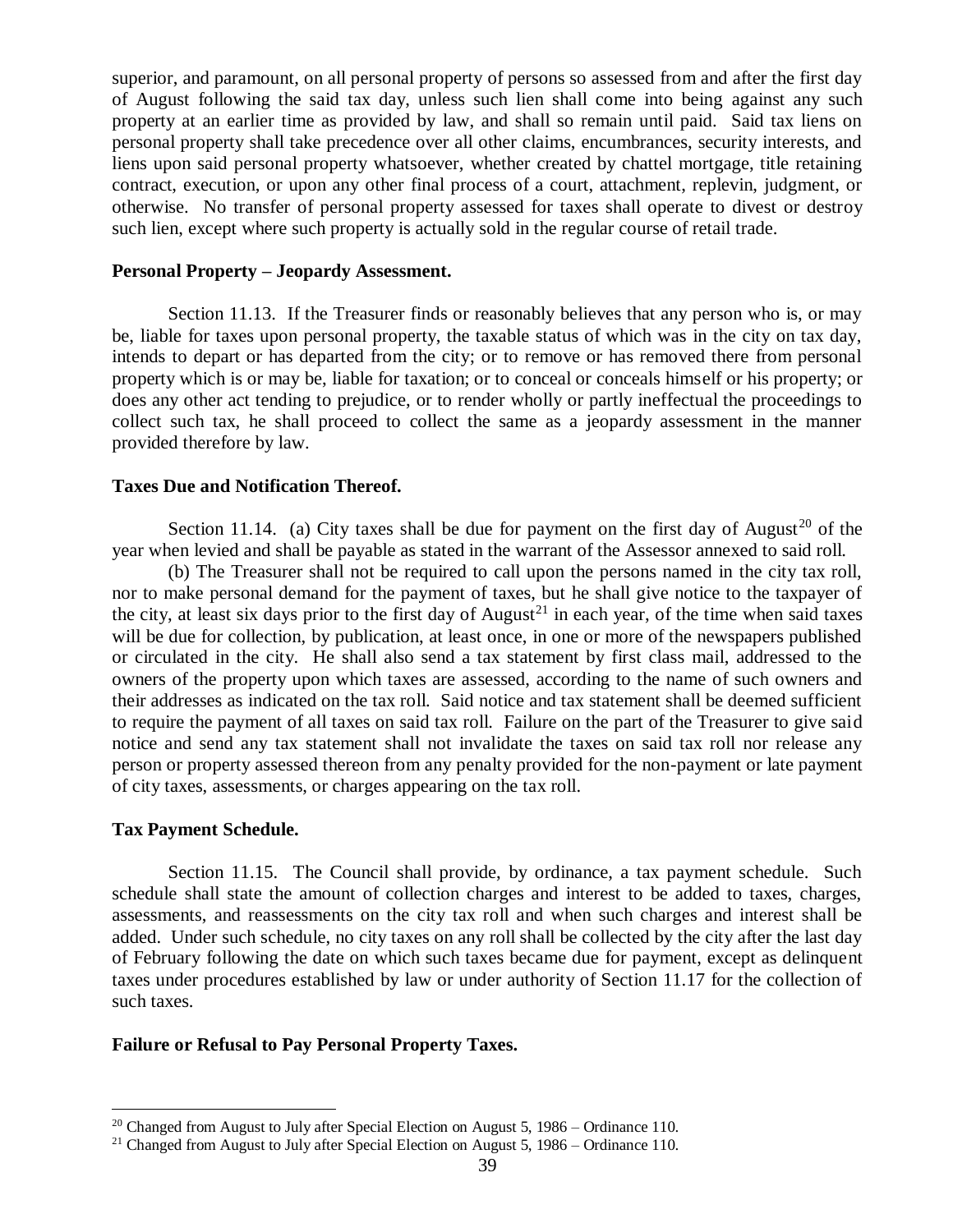Section 11.16. If any person shall neglect or refuse to pay any city tax on personal property assessed to him, the Treasurer shall collect the same by seizing any personal property of such person, wherever it may be found in the State of Michigan, to an amount sufficient to pay such tax, and charges and interest added thereto. No personal property shall be exempt from such seizure. He may sell the property seized, to an amount sufficient to pay such tax, together with all charges, fees, penalties, and interest added thereto, in accordance with statutory provisions. The Treasurer may also sue the person to whom a personal property tax is assessed, in accordance with the powers granted him by law.

#### **Collection of Delinquent Taxes.**

Section 11.17. All city taxes, assessments, and charges upon real property on the tax roll, together with collection charges and interest added thereto, remaining uncollected by the Treasurer on the first day of March following the date when the roll was received by him shall be subject to one of the following procedures:

(1) The real property against which such taxes, assessments, and charges are assessed shall be subject to disposition, sale, and redemption for the enforcement and collection of the lien against the same in the method and manner, which may be provided by ordinance. The Council may provide by ordinance the procedure for the sale and redemption of real property for such unpaid taxes, assessments, and charges, together with collection charges and interest added thereto, by judicial sale on petition filed in behalf of the city. Such procedure shall correspond substantially to the procedure provided by law for the sale by the State of tax delinquent real property and redemption there from, except that the acts performed by state and county officers shall be performed by appropriate city officers and that city tax sales shall be held not less than thirty nor more than ninety days prior to the dates of corresponding tax sales under the general law.

(2) If no ordinance is in effect pursuant to sub-section (1) of this section, such taxes, assessments, and charges, together with any collection charges and interest added thereto, shall be returned to the County Treasurer, to the extent and in the same manner and with like effect as provided by law for returns by township treasurers of township, school, and county taxes. The taxes, assessments, and charges, together with any collection charges and interest added thereto (which collection charges and interest shall be treated and collected in the same manner as taxes returned to the county treasurer are collected in accordance with law) shall be and remain a lien upon the property against which they are assessed until paid.

### **Protection of City Lien.**

Section 11.l8. The city shall have power to acquire, by purchase, any premises within the city at any tax or other public sale, or by direct purchase from the State of Michigan or the fee owner, when such purchase is necessary to protect the lien of the city for taxes, or special assessments, or both, on said premises and the lien for other charges, collection charges, and interest, and may hold, lease, or sell the same for purpose of securing there from the amount of such taxes, special assessments, charges, collection charges, and interest, together with any incidental expense incurred in connection with the exercise of this power. Any such procedure exercised by the city in the protection of its such liens shall be deemed to be for public purpose.

#### **State, County, and School Taxes.**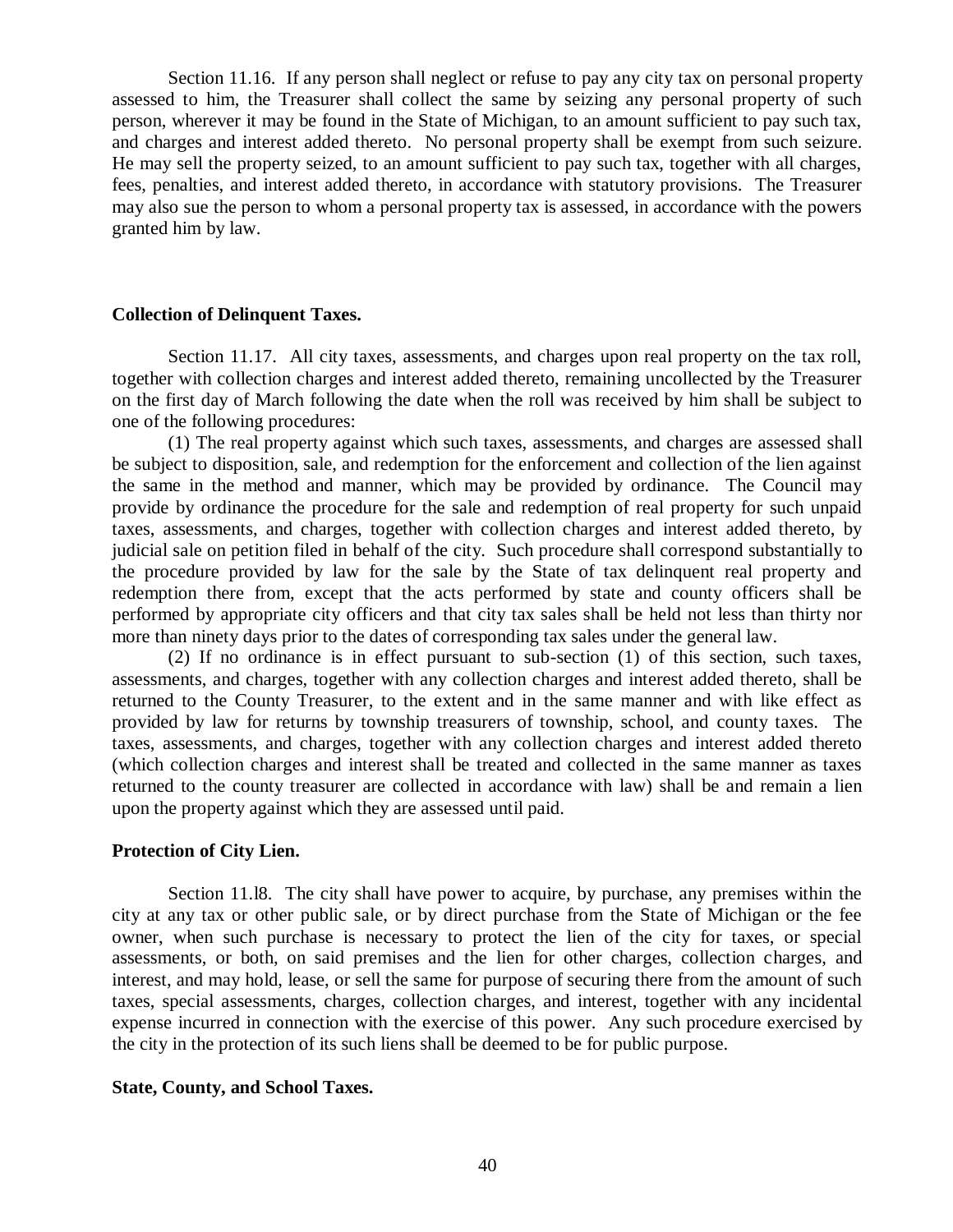Section 11.19. For the purpose of assessing and collecting the taxes for the state, county, and school purposes, the city shall be considered the same as a township, and all provisions of State Law relative to the collection of and accounting for such taxes shall apply. For these purposes the Treasurer shall perform the same duties and have the same powers as township treasurers under State Law.

## **Disposition of Real Property Held by the City.**

Section ll.20. When the city has acquired any interest in property to protect the city's tax lien thereon, the owner of any interest therein, by fee title, as mortgagee, or as vendor or vendee under a land contract shall have the right to purchase the city's interest therein upon payment to the city of the amount of money which the city has invested therein in the form of taxes, special assessments, charges, fees, penalties, interest, and costs, paid by the city to perfect its title in such property. After the lapse of ninety days after the date that the city acquired title to any such property, the Council may remove the same from the market by determining that such property is needed for and should be devoted to public purposes, naming such purposes, or may sell the same at a price which shall be not less than its market value, as determined and certified to the Council by the assessor and qualified appraisers appointed by the Council.

## **State, County, and School Taxes.**

Section 11.21. For the purpose of assessing and collecting State, county, and school taxes, the city shall be considered the same as a township, and all provisions of law relative to the collection of, and accounting for such taxes and the penalties and interest thereon shall apply.

## **CHAPTER 12**

# **SPECIAL ASSESSMENTS<sup>22</sup>**

### **General Power Relative to Special Assessments.**

Section 12.1. The council shall have the power to make public improvements within the city. As to public improvements which are of such a nature as to benefit especially any property or properties within a district, the Council shall have the power to determine, by resolution, that the whole or any part of the expense of any such public improvement shall be defrayed by special assessment upon such property, in proportion to the benefits derived or to be derived.

#### **Detailed Procedure to be Fixed by Ordinance.**

Section 12.2. (a) The Council shall prescribe, by ordinance, the complete special assessment procedure governing the initiation of public improvement projects; the preparation of plans and cost estimates; the creation of special assessment districts; notices and hearing, making of special assessment rolls; the correction of error in such rolls, the confirming of special assessment roll; the number of installments in which special assessments may be paid; the collection of special assessments; the making of additional assessments where the original special assessment roll proves insufficient to pay the cost of the improvement or the cost of the repayment of the principal of and

 $\overline{a}$ 

<sup>22</sup> See Ordinance 108.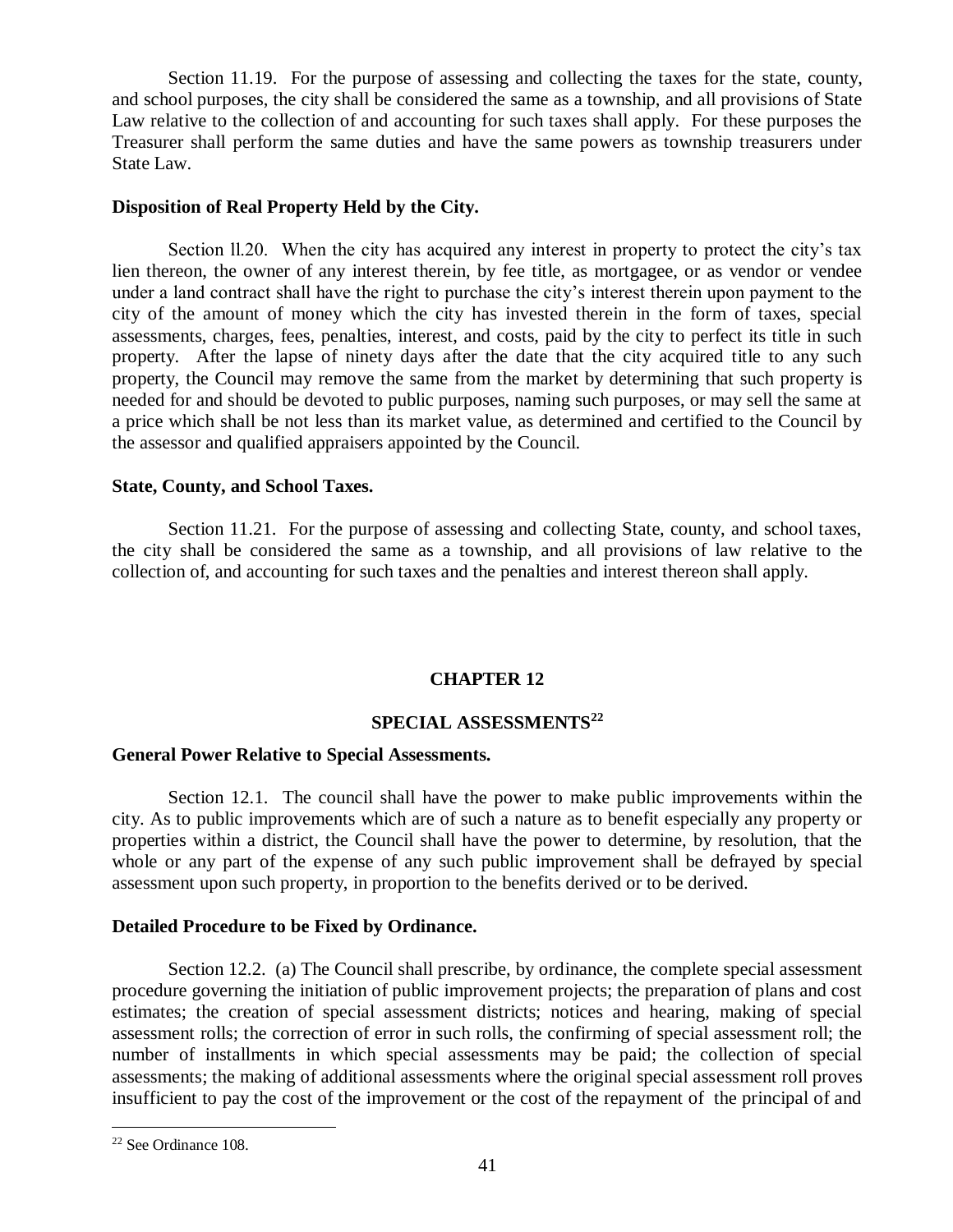interest on money borrowed to pay for such improvement; refunds of excessive assessments; Provided, That, when such excess is less than five percent of the total amount of the assessment roll, the excess may be placed in the general fund, and any other matters concerning the making and financing of improvements by the special assessment method. Such ordinance shall include provisions for the following:

- (1) The procedure for filing petitions for public improvement;
- (2) A survey and report by the City Manager concerning the need for, desirable extent of, and probable cost of such proposed public improvement;
- (3) A public hearing by the Council on the necessity of the making of such public improvement, with a publication of notice of such hearing: Provided, That no such public hearing shall be required when a petition for a public improvement is signed by all of the owners of property to be assessed therefore;
- (4) A resolution of the Council determining to proceed or not to proceed with the proposed public improvement;
- (5) A public hearing by the Council on the special assessment roll for the project with a publication of notice of such hearing;
- (6) A resolution of the Council confirming the special assessment roll for public improvements and stating the date upon which the special assessment therefore, or the first installment thereof if installment payments be allowed, shall be due and payable, the number of annual installments, if allowed, in which the special assessment may be paid, and the rate of interest to be charged upon such deferred installments;
- (7) That no additional assessment for any public improvement shall be made, unless such additional assessment be reviewed at a meeting of the Council, for which meeting notices shall be published as provided in the case of review of the original special assessment roll;
- (8) That, in any case when the main purpose of a sidewalk is to provide travel convenience to and from a school, factory or other institution, public or private, and not for the benefit of the property in a district, except incidentally, the city shall pay not less than one-half of the cost of such sidewalk.
- (9) If under item (4) above, the determination is to proceed, determining the probable life of the improvement, finally fixing the special assessment district therefor, and ordering the Assessor to prepare a special assessment roll therefore: Provided, That, if prior to the adoption of the resolution to proceed with the making of the public improvement, written objections thereto have been filed by the owners of property in the district, which, according to the City Manager's report will be required to bear more than fifty percent of the cost thereof, or by a majority of the owners of property to be assessed, no resolution determining to proceed with the improvement shall be adopted while such objections remain, except by the affirmative vote of five members of the Council;
- (10) Publication of notices required by this section shall be given in a newspaper published in the city not less than seven days prior to the hearing to which it applies. Notice of all hearings in special assessment proceedings shall also be given by first class mail to the persons in the manner provided in Act 162, P.A., 1962.
- (11) In the event that funds are on hand or a revolving fund exists to defray the expense of any public improvement prior to the completion thereof, the special assessment roll therefore may be made within sixty days after the improvement is completed and shall be based upon the actual cost thereof.

(b) When the city may, by law, participate in intergovernmental improvements, the cost of which may be defrayed in whole or in part by special assessments, the procedure therefore shall be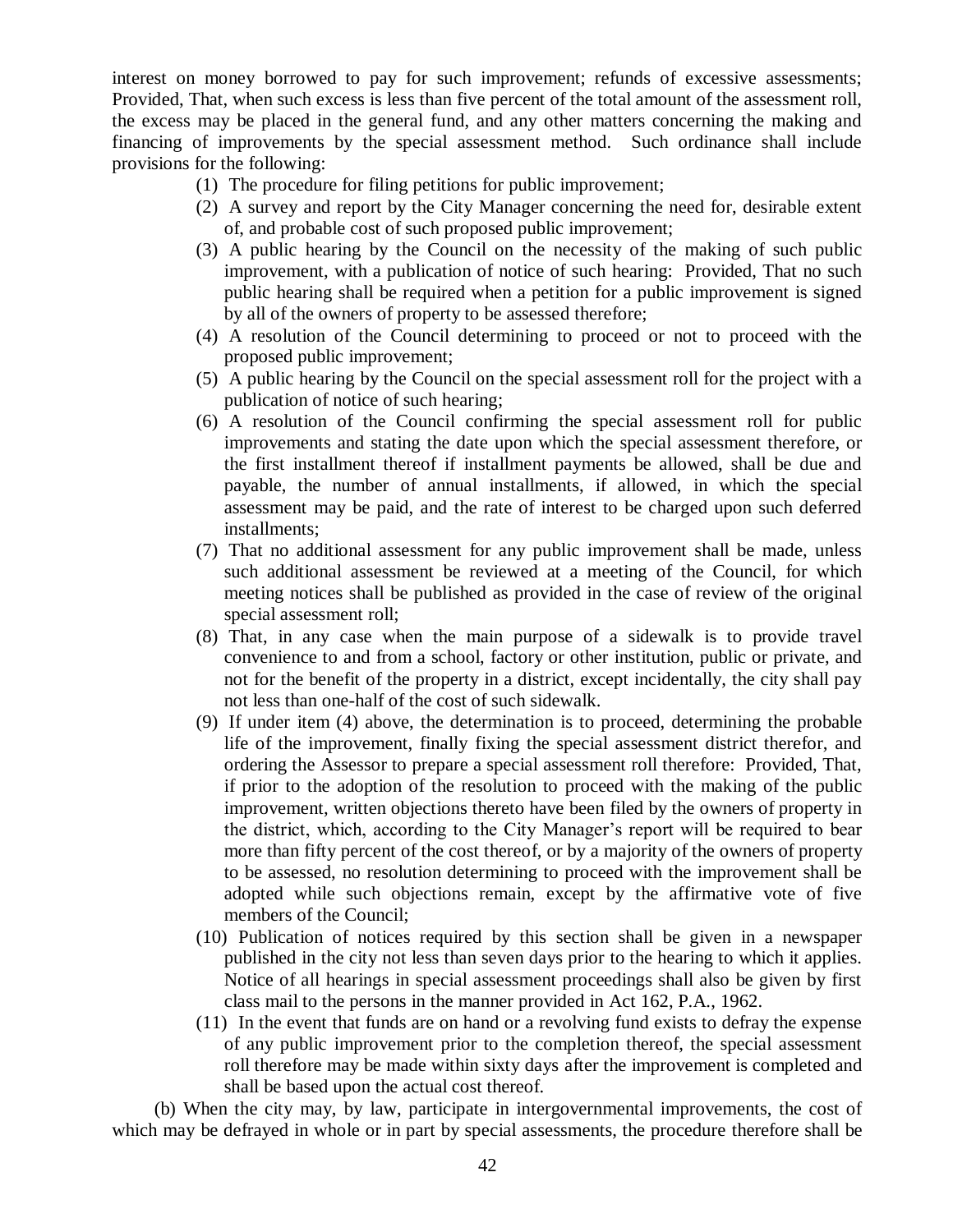as provided by the law permitting the same. If such procedure is not so provided, the procedure established by and under authority of this chapter shall govern.

#### **Reconsideration of Petitions.**

Section 12.3. In the event that the Council shall fail to make any public improvement petitioned for under the provisions of the special assessment ordinance during the calendar year during which any petition is filed, such petition shall be reconsidered by the Council prior to the first day of March of the succeeding calendar year for the purpose of determining whether such improvement should be made during such calendar year.

### **Condemnation Costs.**

Section 12.4. The cost of condemning or otherwise acquiring property needed for any public improvement, shall constitute a part of the cost of the improvement, but in no case shall the amount of such cost which is included in any special assessment for any public improvement cause the assessment to exceed the amount of the benefit received by any property assessed therefore through the making of the improvement.

### **Limitation on Suits and Actions.**

Section 12.5. No suit or action of any kind shall be instituted or maintained for the purpose of contesting or enjoining the collection of any special assessment or additional special assessment, (1) unless, within thirty days after the confirmation of the special assessment roll, written notice be filed with the Clerk of intention to file such suit or action, stating the grounds on which it is claimed such assessment is illegal, and (2) unless such suit or action shall be commenced within sixty days after the confirmation of the roll.

### **Lien for and Collection of Special Assessments.**

Section 12.6. (a) Upon the confirmation of each special assessment roll, the special assessments thereon shall, until paid, constitute a personal obligation to the city of the owner of the property against which it is assessed and shall be and continue to be a lien upon the property assessed for the amount of such assessments and all interest and collection charges which may accrue thereon. Such lien shall be of the same character and effect as that which is created by the charter for city taxes. Such special assessments or the installments thereof, as the case may be, shall be charged against the owners of the property assessed, according to the records of the assessor's office at the time the special assessment or installment thereof, as the case may be, is due for payment. All special assessments, or installments thereof, made in any calendar year which remain unpaid on the first day of March of the succeeding calendar year, together with the collection charges and interest which have accrued thereto, shall be placed upon the delinquent tax roll of the city as required in Chapter 11 of this charter and shall be collected, or the collection thereof enforced, in the same manner as are delinquent taxes on the city. For this purpose, the word "assessments" used in Chapter 11 shall include special assessments authorized by this chapter.

(b) In addition to the procedures established in sub-section (a) hereof for the collection of special assessments levied against property, the city may recover them in a suit in any court of competent jurisdiction. In any such suit, the confirmed special assessment roll upon which the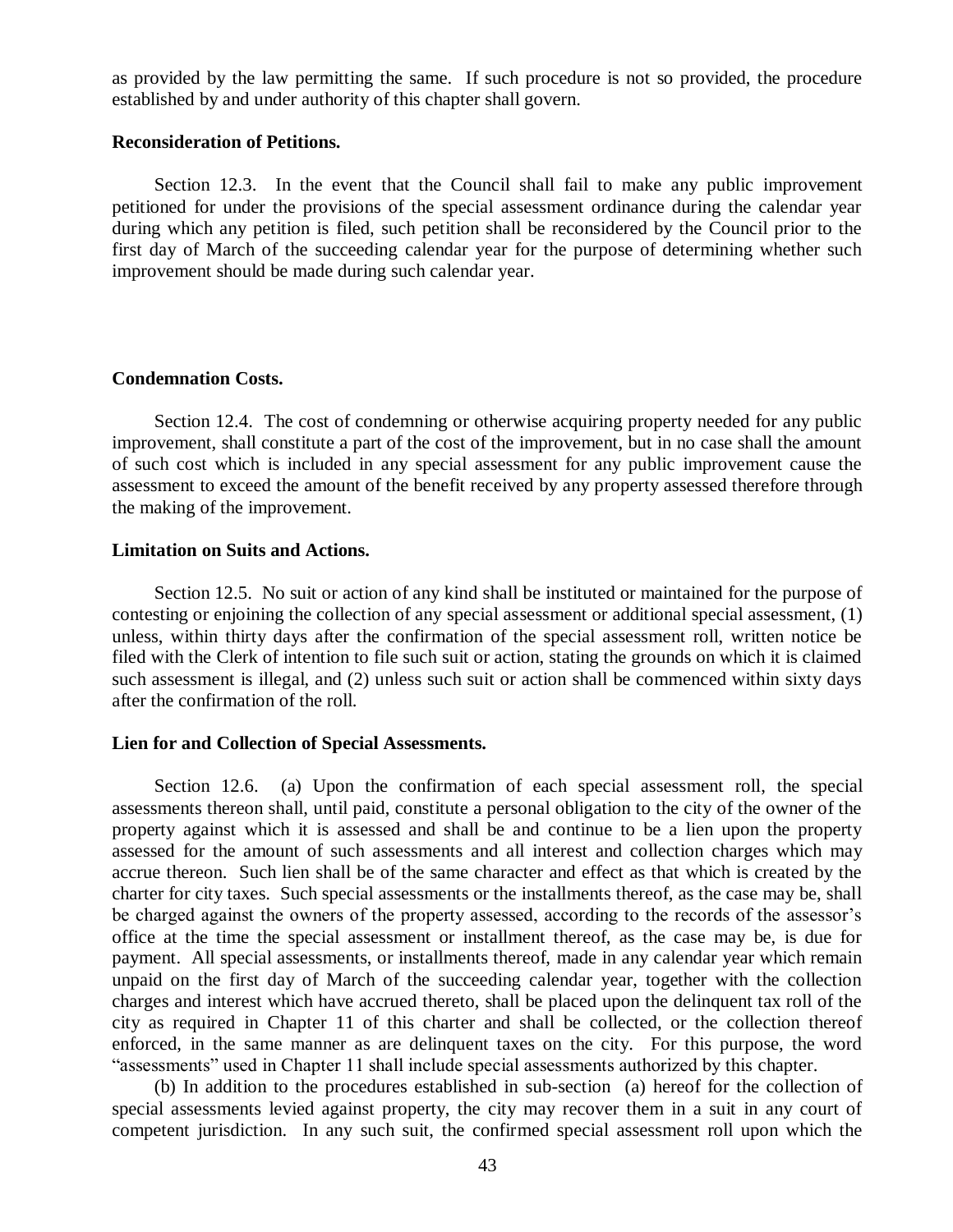special assessment concerned appears shall be prima facie evidence of the existence of the special assessment, of the regularity of the proceedings in making the special assessment, and of the right of the city to recover judgment therefore.

## **Hazards and Nuisances.**

Section 12.7. When any lot, or premises, building, or structure within the city, because of age or dilapidation, the accumulation of refuse or debris, the uncontrolled growing of noxious weeds or because of any other condition or happening becomes, in the opinion of the Council, a public nuisance, or hazard which is dangerous to the health, safety, or welfare of the inhabitants of the city or of those residing or habitually going near such lot or premises, or such building, or structure, the Council may, after investigation, give notice to the owner or owners of the land upon which such nuisance or hazard exists or to the owner or occupant of the land or the building or structure itself, by posting notice upon the premises, by personal service, or by registered or certified mail addressed to the address set forth in the current assessment roll of the city, or the records of the assessor, specifying the nature of the nuisance or hazard and requiring such owner or occupant to alter, repair, tear down, abate, or remove the nuisance or hazard within a time to be specified by the Council which shall be commensurate with the nature of the nuisance or hazard. If at the expiration of the time limit in said notice, the owner has not complied with the requirements thereof, or in any case where the owner of the land or of the building or structure itself is not known or cannot be found, the Council may order such nuisance or hazard to be abated by the proper department or agency of the city which is qualified to do the work required, or may do the work by contract or by hire, and the cost of such abatement may be assessed against the lot, premises, or description of real property upon which such nuisance or hazard is located, by special assessment.

## **Boulevard Lighting.**

Section 12.8. The Council may provide a system of boulevard lighting for the city or any part or parts thereof, and may assess the cost thereof on any street for which such lighting is provided against the lands abutting thereon if the property owners of a majority of the frontage on such streets, or part thereof so to be improved, shall petition therefore.

### **All Real Property Liable for Special Assessments.**

Section 12.9. All real property, including such as is exempt from taxation by law, shall be liable for the cost of public improvements benefiting such property, unless specifically exempted from special assessments by law.

#### **Special Assessment Accounts.**

Section 12.10. Moneys raised by special assessment for any public improvement shall be credited to a special assessment account, and shall be used to pay the special assessment portion of the cost of the improvement for which the assessment was levied and of expense incidental thereto, including the repayment of the principal of and interest on money borrowed therefore, and to refund excessive assessments, if refunds be authorized.

#### **Certain Postponements of Payments.**

Section 12.11. The Council may provide that any person who, in the opinion of the assessor and Council, by reason of poverty is unable to contribute toward the cost of the making of a public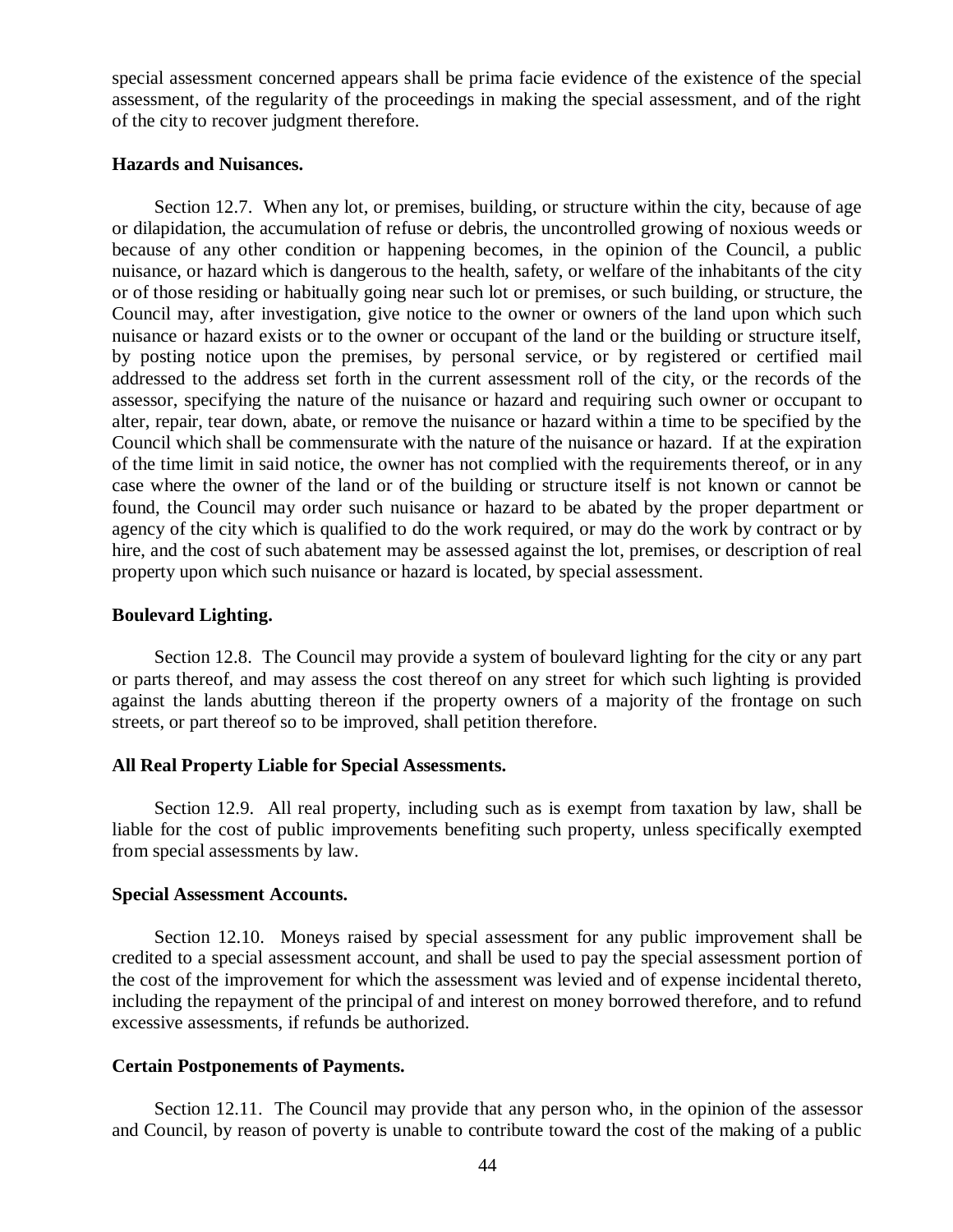improvement, by special assessment, may execute to the city an instrument creating a lien for the benefit of the city on all or any part of the real property owned by him and benefited by any public improvement, which lien will mature and be effective from and after the execution of such instrument, shall be recorded with the Register of Deeds of St. Clair County, and shall not be discharged or released until the terms thereof are met in full. The Council shall establish the procedure for making this section effective.

## **CHAPTER 13**

### **BORROWING POWER**

### **Municipal Borrowing Power.**

Section 13.1. (a) Subject to the applicable provisions of law, the city may borrow money for any purpose within the scope of its powers or which may be permitted by law, and may issue bonds or other evidences of indebtedness thereof. Such bonds or other evidence of indebtedness shall include, but not be limited to the following types;

- (1) General obligation bonds for the payment of which the full faith and credit of the city is pledged;
- (2) Special assessment bonds which are issued in anticipation of the payment of special assessments for the purpose of defraying the cost of any one or more public improvements, which bonds shall be both an obligation of the special assessment district and a general obligation of the city;
- (3) Revenue bonds, as authorized by law;
- (4) Tax anticipation notes, which may be issued in anticipation of the collection of taxes for the current or next succeeding fiscal years of the city, or any other year permitted by law, in the manner and subject to any limitations provided by law;
- (5) Mortgage bonds, as authorized by law, for the acquiring, owning, purchasing, constructing, improving, or operating of any public utility which the city is authorized by law to finance in this manner;
- (6) Bonds issued in anticipation of future payments from the Motor Vehicle Highway Fund, or any other fund of the State, which the city may be permitted by law to pledge for the payment of the principal and interests thereof, which bonds, if the law so permits, may also be a general obligation of the city;
- (7) Water main extension bonds, in any amount not to exceed one per cent of the assessed valuation of all real and personal property in the city, for the payment of which the full faith and credit of the city are pledged, for the refunding from time to time of moneys advanced or paid on special assessments imposed for water main extensions as buildings are connected to such extensions, which bonds shall be payable in not more than thirty years, with interest thereon at a rate which shall not exceed six percent per annum;
- (8) Calamity bonds, issued in case of fire, flood, or other calamity for the relief of the inhabitants of the city and for the preservation of municipal property, in a sum not to exceed three-eights of one per cent of the assessed value of the real and personal property in the city, which shall become due in not more than five years.

(b) Whenever any portion of public improvements shall be assessed by or charged to the city at-large and the balance of such cost assessed against the property benefited, the Council may provide for the payment of the city's portion of such cost in installments. In such case, bonds may be issued in anticipation of the payment of the amount assessed against the city at-large, the same as they may be issued in anticipation of the payment of the amount assessed against the benefited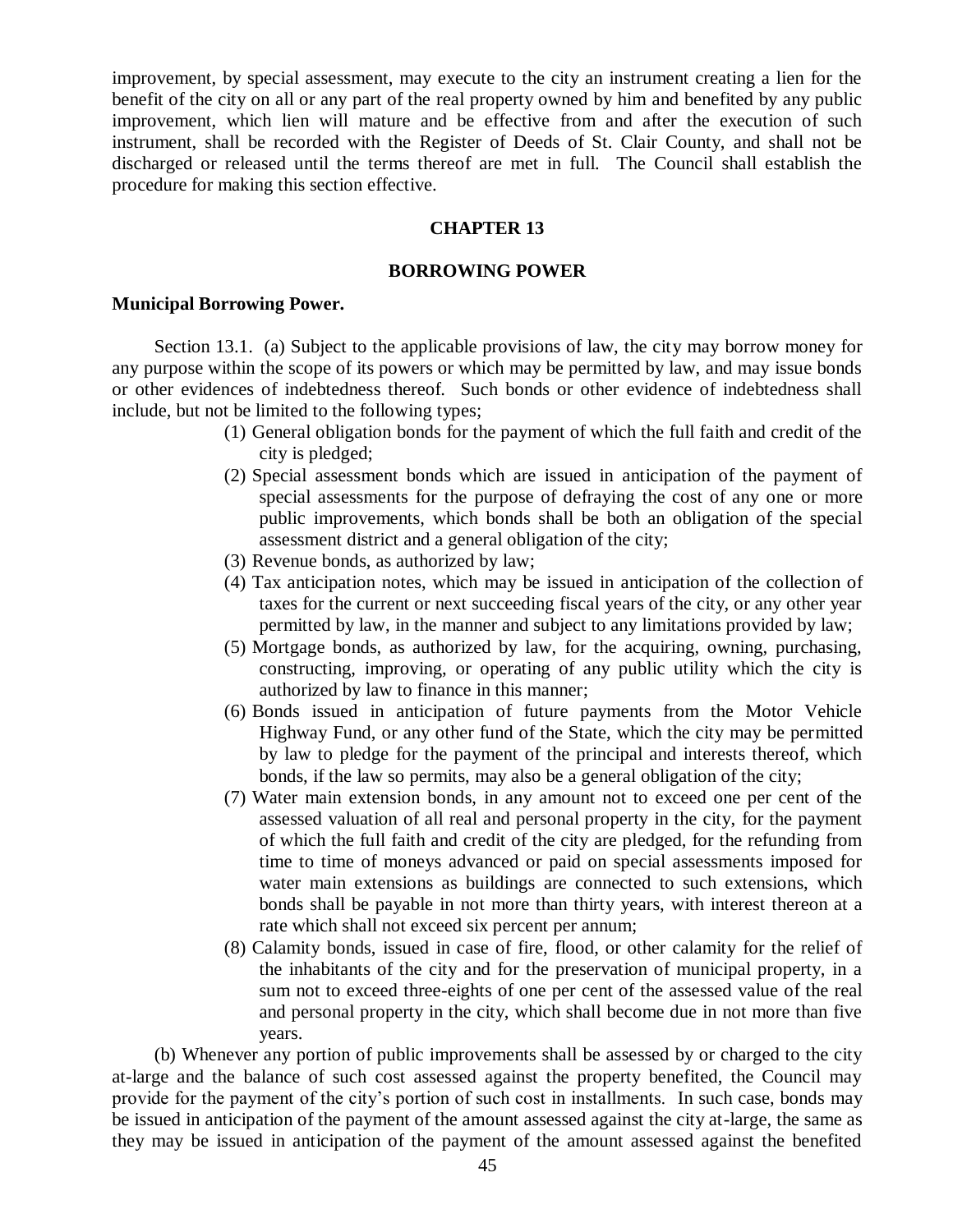property. In such case, the Council shall appropriate in each fiscal year an amount which is sufficient to pay the principal of and interest on such bonds which are required to be paid during that year. Such bonds may be included as a part of a total issue of bonds for the public improvement to which they apply and need not be separated from bonds issued in anticipation of the payment of special assessments assessed against the benefited property.

(c) Bonds may be issued in anticipation of the collection of special assessments levied with respect to two or more public improvements, but no special assessment district shall be required to pay the obligation of any other special assessment district and the ordinance or resolution authorizing such bond issue shall so provide.

(d) All collections on special assessment rolls or on any combination of such rolls shall be set apart in a separate fund and shall be used for the purpose for which levied, and for the payment of the principal of and interest on bonds issued in anticipation of such special assessments. If there is any deficiency in any special assessment fund to meet the payment of the principal or interest to be paid there from, moneys shall be advanced from the general funds of the city to meet such deficiency, and shall be re-placed in the general funds when the special assessment fund shall be sufficient therefore.

(e) Each bond or other evidence of indebtedness shall contain on its face a statement specifying the purpose for which the same is issued, and the proceeds thereof shall not be used for any other purpose, except that, whenever the proceeds of any bond issue, or a part thereof, remain unexpended and unencumbered for the purpose for which said bond issue was made, the Council may, by the confirming vote of not less than five members, authorize the use of such unexpended and unencumbered funds:

- (1) For the retirement of such bond issue, or
- (2) If such bond issue has been fully retired, then for the retirement of other bonds or obligations of the city provided for by this section: Provided, That in the case of special assessment bonds, such funds shall be refunded to the owners of property against which special assessments therefore were made, or placed in the general fund of the city in accordance with the provisions of Section 12.2 of this charter, and
- (3) For such other purposes as may be permitted by law; subject to the proviso in paragraph (2) above; or
- (4) If such funds cannot be so used, then in any manner approved by the vote of not less than five members of the Council.

(f) No bond or other evidences of indebtedness, regardless of type or purpose, shall bear interest at a rate exceeding that fixed by law.

(g) All bonds and other evidences of indebtedness shall be signed by the Mayor and countersigned by the Clerk, under the seal of the city. Interest coupons may be executed with the facsimile signatures of the Treasurer. A complete and detailed record of all bonds and other evidence of indebtedness shall be kept by the Treasurer. Upon the payment of any bond or other evidence of indebtedness, the same shall be marked "Cancelled" or otherwise defaced by the Treasurer to indicate payment. After all of the bonds of any issue have been paid, they may be destroyed by cremation, with a proper certificate of such destruction filed in the office of the Clerk.

### **Limitations Upon Borrowing Power.**

Section 13.2. (a) The net bonded indebtedness incurred for all public purposes shall not at any time exceed ten per cent of the assessed value of all the real and personal property in the city: Provided, That, in computing such net bonded indebtedness, there shall be excluded money borrowed under the provisions of Section 13.1 (a) clause (2), (3), and (4) of this chapter, and any other bonds which are not, by law, subject to the debt limitation of the city. The resources of any debt retirement or sinking fund pledged for the retirement of any outstanding bonds which are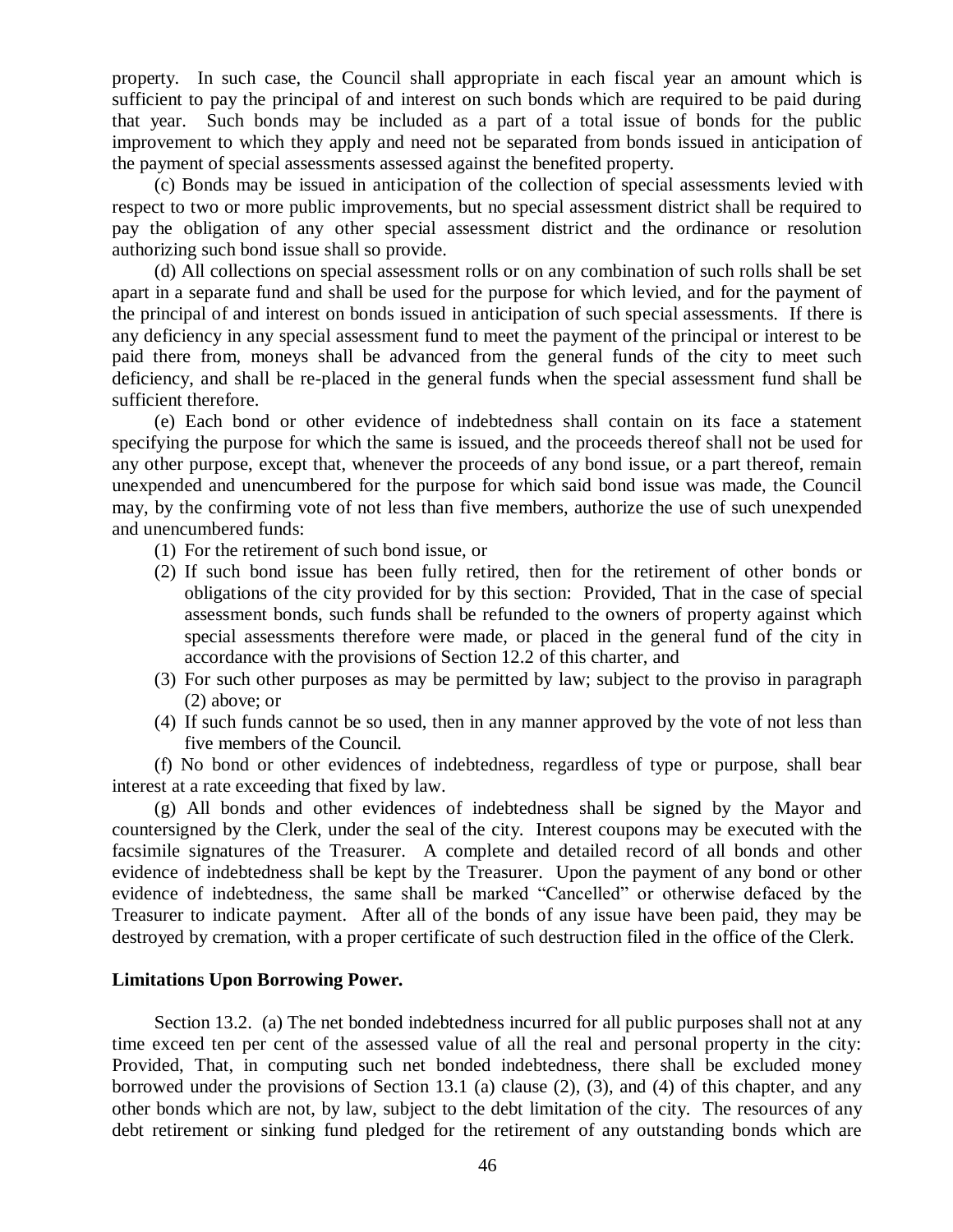subject to the debt limitation herein established, shall also be deducted from the amount of the bonded indebtedness.

(b) No bonds shall be sold to obtain funds for any purpose other than that for which they were specifically authorized, and, if such bonds are not sold within two years after authorization, such authorization shall be null and void, except when delay is caused by litigation or when a bond issue has been authorized to be issued in two or more parts or series. In case of litigation, the two-year period shall start at the time of filing of the final judgment or decree. In case of bonds authorized to be issued in two or more parts or series, the first part or series shall be sold within two years after authorization and the final part or series shall be sold within ten years after authorization.

## **CHAPTER 14**

## **PURCHASING – CONTRACTS – LEASES**

## **Purchase and Sale of Property.**

 $\overline{a}$ 

Section 14.1. (a) The City Manager shall be responsible for the purchase and sale of all city property. Comparative prices shall be obtained for the purchase or sale, in the amount not in excess of fifteen hundred dollars<sup>23</sup>, of all materials, supplies, and public improvements except  $(1)$  in the employment of professional services and (2) when the City Manager (or the Council as hereinafter provided) shall determine that no advantage to the city would result.

(b) In all sales or purchases in excess of fifteen hundred dollars,  $^{24}$  (1) the sale or purchase shall be approved by the Council, (2) sealed bids shall be obtained, unless the Council, by unanimous resolution of those present at the meeting, based upon the written recommendations of the City Manager, determines that no advantage to the city would result from competitive bidding, and (3) there be compliance with the requirements of Section 14.2. No sale or purchase shall be divided for the purpose of circumventing the dollar value limitation contained in this section. The Council may authorize the making of public improvements or the performance of any other city work by any city agency without competitive bidding.

(c) All purchases and sales shall be evidenced by written contract or purchase order.

(d) The city may not purchase, sell, or lease any real estate or any interest therein except by the affirmative vote of four or more members of the Council. In the case of the sale of real property, such sale shall not be authorized at the same meeting of the Council at which the resolution therefore is introduced.

(e) The purchase and sale of all city property shall be subject to the provisions of Section 4.18 of this charter.

(f) Purchase shall be made from the lowest competent bidder meeting specifications unless the Council shall determine that the public interest will be better served by accepting a higher bid. Sales shall be made to the bidder who bid is most advantageous to the city. The city shall reserve right to accept or reject any or all bids.

(g) Detailed purchasing, sale, and contract procedures shall be established by ordinance.

<sup>&</sup>lt;sup>23</sup> The amount of fifteen hundred dollars was changed to three thousand dollars by Charter Amendment in September 1980.

<sup>&</sup>lt;sup>24</sup> The amount of fifteen hundred dollars was changed to three thousand dollars by Charter Amendment in September 1980.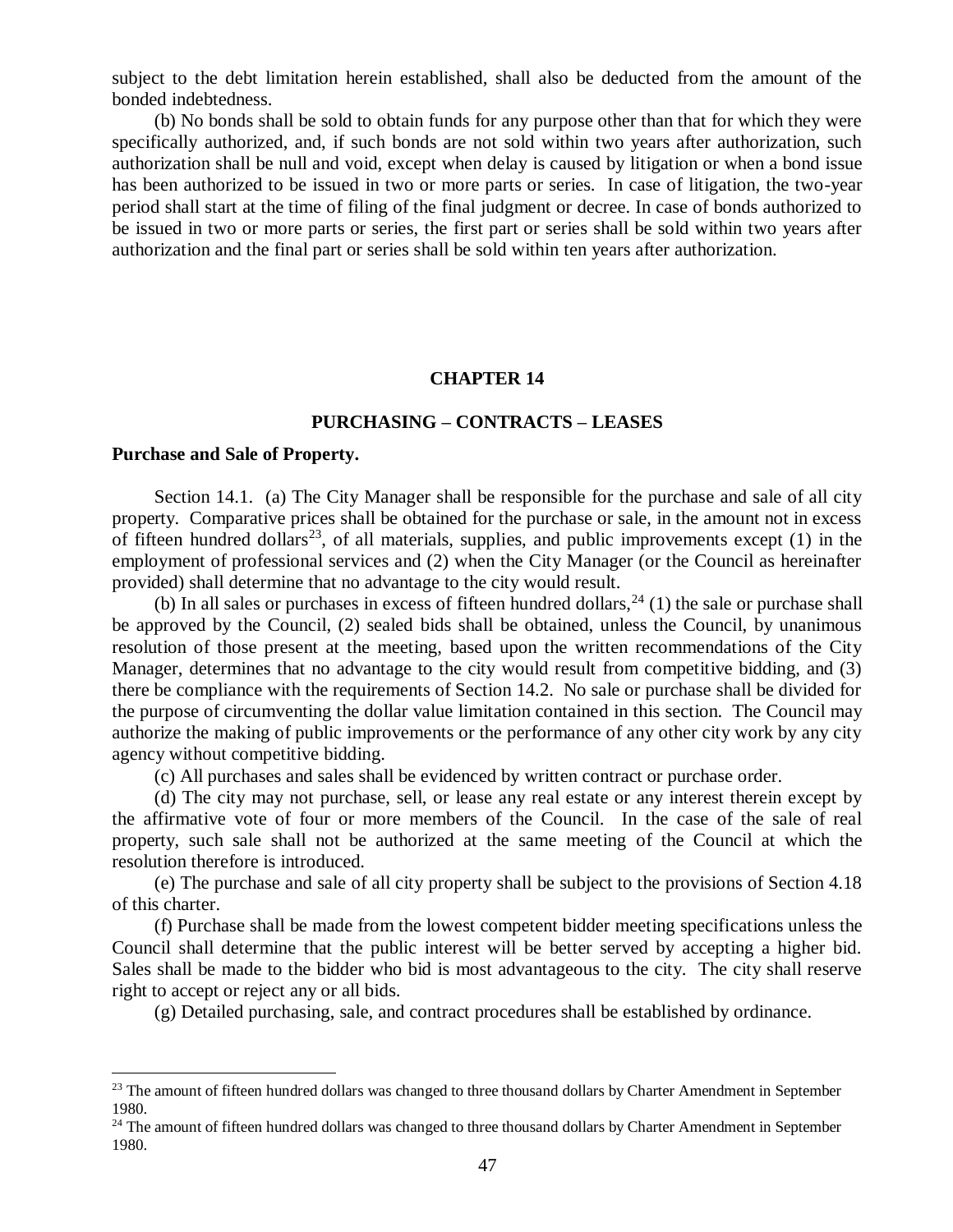### **Contracts.**

Section 14.2. (a) All contracts and leases to which the city is a party when this charter becomes effective shall remain in full force and effect.

(b) The authority to contract on behalf of the city is vested in the Council and shall be exercised in accordance with the provisions of law: Provided, That purchases and sales may be made by the City Manager, subject to the provisions of Section 14.1.

(c) Any contract or agreement in an amount of fifteen hundred dollars or more, made with form or terms other than the standard city purchase order forms, shall, before execution, be submitted to the City Attorney and his opinion obtained with respect to its form and legality. A copy of all contracts or agreements requiring such opinion shall be filed in the office of the Clerk, together with a copy of the opinion.

(d) Before any contract, agreement, or purchase order obligating the city to pay an amount of fifteen hundred dollars or more is executed, the accounting officer of the city shall first have certified that an appropriation has been made for the payment thereof, or that sufficient funds will be available if it be for a purpose being financed by the issuance of bonds or by special assessments or for some other purpose not chargeable to a budget appropriation. In the case of a contract agreement obligating the city for periodic payments in future fiscal years, such certificate need not cover those payments which will be due in future fiscal years, but this exception shall not apply to a contract for the purchase or construction of a public improvement. Certification by the accounting officer of the city shall be endorsed on each contract, agreement, or purchase order requiring same or shall be filed as an attachment thereto.

(e) No contract or purchase order shall be subdivided for the purpose of circumventing the dollar value limitations contained in this section.

(f) No contract shall be amended after the same has been made, except upon the authority of the Council: Provided, That the City Manager may amend contracts for those purchases and sales made by him under the authority of Section 14.1.

(g) No compensation shall be paid to any contractor, except in accordance with the terms of the contract and no extra compensation shall be paid to any contractor after the service has been rendered or the contract entered into.

(h) No contract shall be made with any person, firm, or corporation in default to the city.

(i) An individual agreement of employment shall not be deemed a contract requiring opinion by the Attorney or certification by the Accountant.

## **Restriction on Powers to Lease Property.**

Section 14.3. (a) Any agreement or contract for the renting or leasing of public property to any person for a period longer than three years shall be subject to the same referendum procedure as is provided in the case or ordinances passed by the Council. Any petition for such referendum must be filed within thirty days after publication of the proceedings of the meeting of the Council at which such agreement or contract is authorized.

(b) The transfer or assignment of any agreement or contract for such renting or leasing of public property may be made only upon approval of the Council but approval of such transfer shall not be subject to referendum.

(c) Rentals and leases and renewals thereof shall be for a fair consideration as determined by the Council.

## **CHAPTER 15**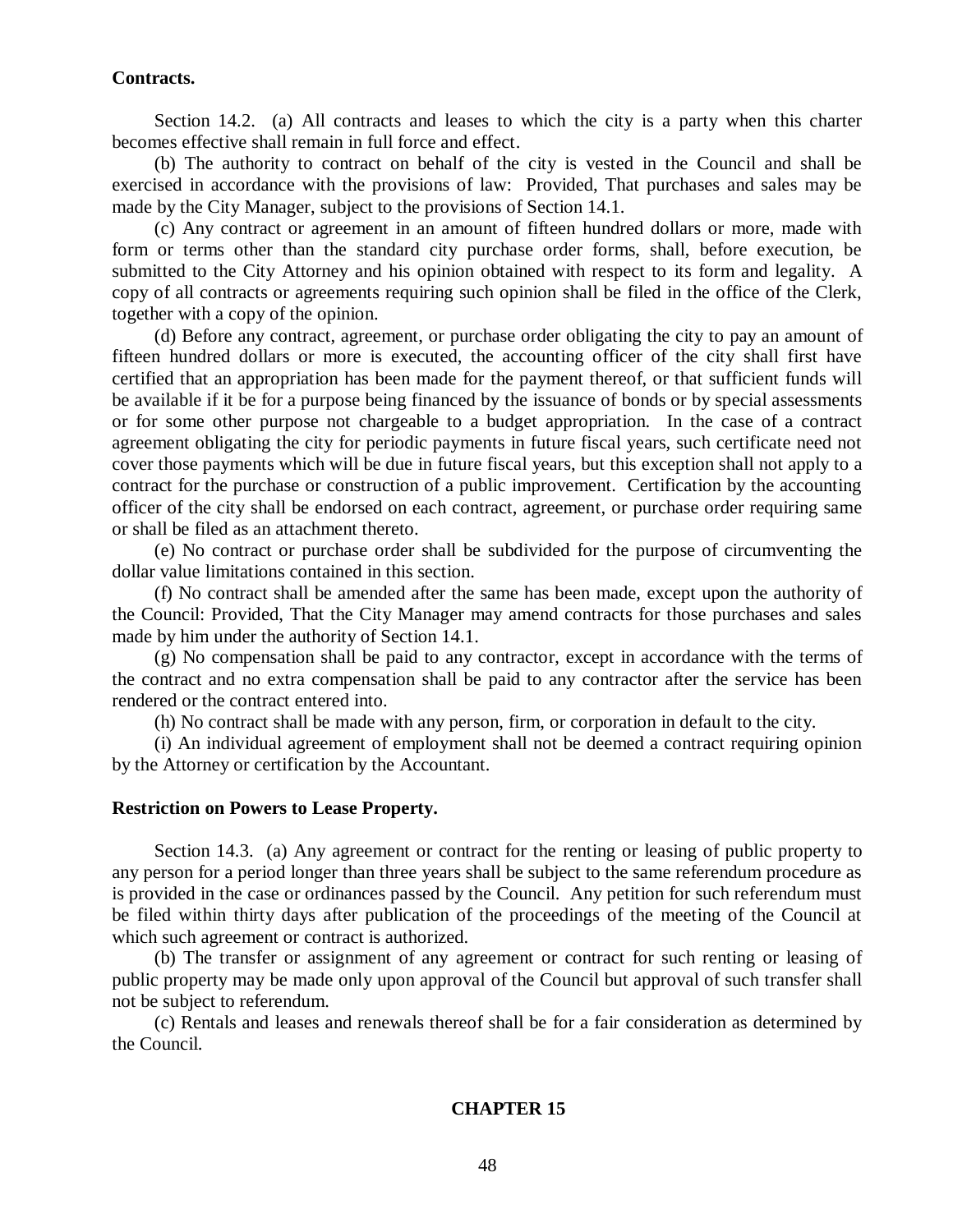## **MUNICIPAL UTILITIES**

### **General Powers Respecting Utilities.**

Section 15.1 The city shall possess and hereby reserve to itself all the powers granted to cities by law to acquire, construct, own, operate, improve, enlarge, extend, repair, and maintain, either within or without its corporate limits, including, but not by the way of limitation, public utilities for supplying water, light, heat, power, gas, sewage treatment, and garbage disposal facilities, or any of them, to the municipality and the inhabitants thereof; and also to sell and deliver, water, light, heat, power, gas, and other public utility services without is corporate limits to an amount not to exceed the limitations set by law or in accordance with law.

## **Management of Municipal Utilities.**

Section 15.2. Each municipally owned or operated utility shall be administered as a regular department of the city government, under the management and supervision of the City Manager.

## **Rates.**

Section 15.3. The Council shall fix, from time to time, such just and reasonable rates and other charges as may be deemed advisable for supplying the inhabitants of the city and others with such public utility services as the city may provide. There shall be no discrimination in such rates within any classification of users thereof, nor shall free services be permitted. Higher rates may be charged for service outside the corporate limits of the city.

### **Utility Rates and Charges – Collection.**

Section 15.4. (a) The Council shall provide, by ordinance, for the collection of all public utility rates and charges of the city. Such ordinance shall provide at least:

(1) That the city shall have as security for the collection of such utility rates and charges a lien upon the real property supplied by such utility, which lien shall become effective immediately upon the supplying of such utility service and shall be enforced in the manner provided in such ordinance;

(2) The terms and conditions under which utility services may be discontinued in case of delinquency in paying such rates or charges;

(3) That suit may be instituted by the city in any competent tribunal for the collection of such rates or charges;

(b) With respect to the collection of rates charged for utility services the city shall have all the powers granted to cities by Act 178 of the Public Acts of 1939, and by Act 94, or the Public Acts of 1933.

## **Disposal of Utility Plants and Property.**

Section 15.5. Unless approved by the affirmative vote of three-fifths of the electors voting thereon at a regular or special election, the city shall not sell, exchange, lease, or in any way dispose of any property, easements, equipment, privilege, or asset belonging to and appertaining to any municipally owned public utility which is needed to continue operating such utility. All contracts, negotiations, licenses, grants, leases, or other forms of transfer in violation of this section shall be void and of no effect as against the city. The restrictions of this section shall not apply to the sale or exchange of any articles of machinery or equipment of any city owned public utility which are worn out or useless or which have been, or could, with advantage to the service, be replaced by new and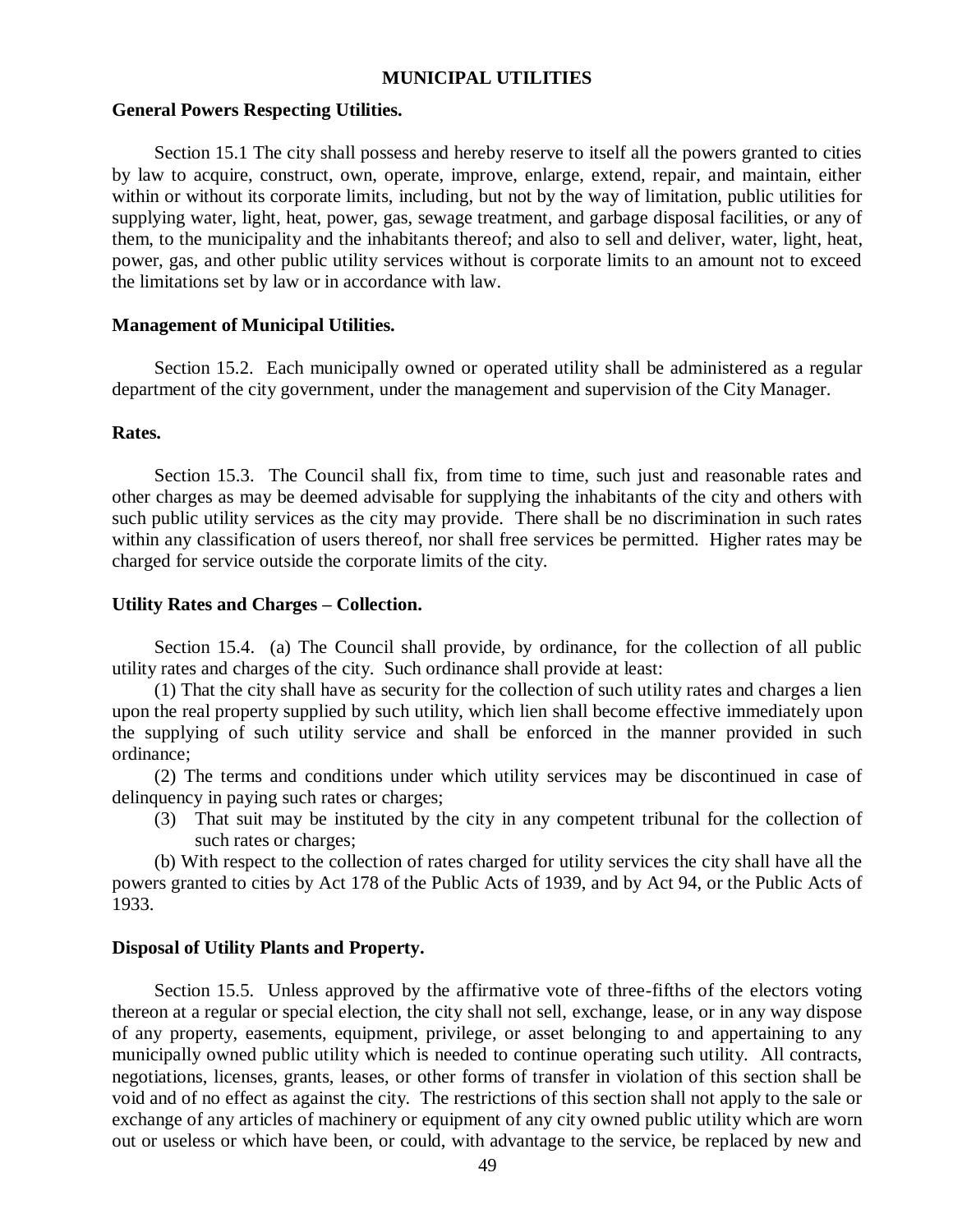improved machinery or equipment, to the leasing of property not necessary for the operation of the utility, or to the exchange of property or easements for other needed property or easements.

### **Utility Finances.**

Section 15.6. (a) The rates and charges for any municipal public utility for the furnishing of water, light, heat, power, or gas shall be so fixed as to at least meet all the costs of such utility, including depreciation.

(b) Transactions pertaining to the ownership and operation by the city of each public utility shall be recorded in a separate group of accounts under an appropriate fund caption, which accounts shall be classified in accordance with generally accepted utility accounting practice and that required under authority of law. Charges for all services furnished to, or rendered by, other city departments or agencies shall be recorded. An annual report shall be prepared to fairly show the financial position of each utility and the results of its operation, which report shall be made available for public inspection at the office of the Clerk.

### **CHAPTER 16**

#### **FRANCHISES**

## **Franchises Remain in Effect.**

Section 16.1. All franchises to which the city is a party when this charter becomes effective shall remain in full force and effect in accordance with their respective terms and conditions.

#### **Granting of Franchises.**

Section 16.2. (a) Franchises, and all renewals and extensions thereof and amendments thereto, shall be granted by ordinance only, or under authority of an ordinance pertaining thereto. No exclusive franchise shall ever be granted. No franchise shall be granted for a longer period than thirty years.

(b) A franchise which is not subject to revocation at the will of the Council shall be not enacted nor become operative until the same shall have first been referred to the people at a regular or special election and received the affirmative vote of three-fifths of the electors voting thereon. No such franchise ordinance shall be approved by the Council for referral to the electorate before thirty days after application therefore has been filed with the Council nor until a public hearing has been held thereon, nor until the grantee named therein has filed with the Clerk his unconditional acceptance of all terms of such franchise. A special election for such purpose shall not be ordered, unless the expense of holding such election, as determined by the Council, shall have first been paid to the Treasurer by the grantee.

(c) A franchise ordinance, or an ordinance for the renewal or extension thereof or amendment thereto, which is subject to revocation at the will of the Council may be enacted by the Council without referral to the voters, but shall not be enacted unless it shall have been complete in the form in which it is finally enacted and shall have so been on file in the office of the Clerk for public inspection for at least four weeks after publication of a notice that such ordinance is so on file.

### **Conditions of Public Utility Franchises.**

Section 16.3. All public utility franchises granted after the adoption of this charter, whether it be so provided in the granting ordinance or not, shall be subject to the following rights of the city,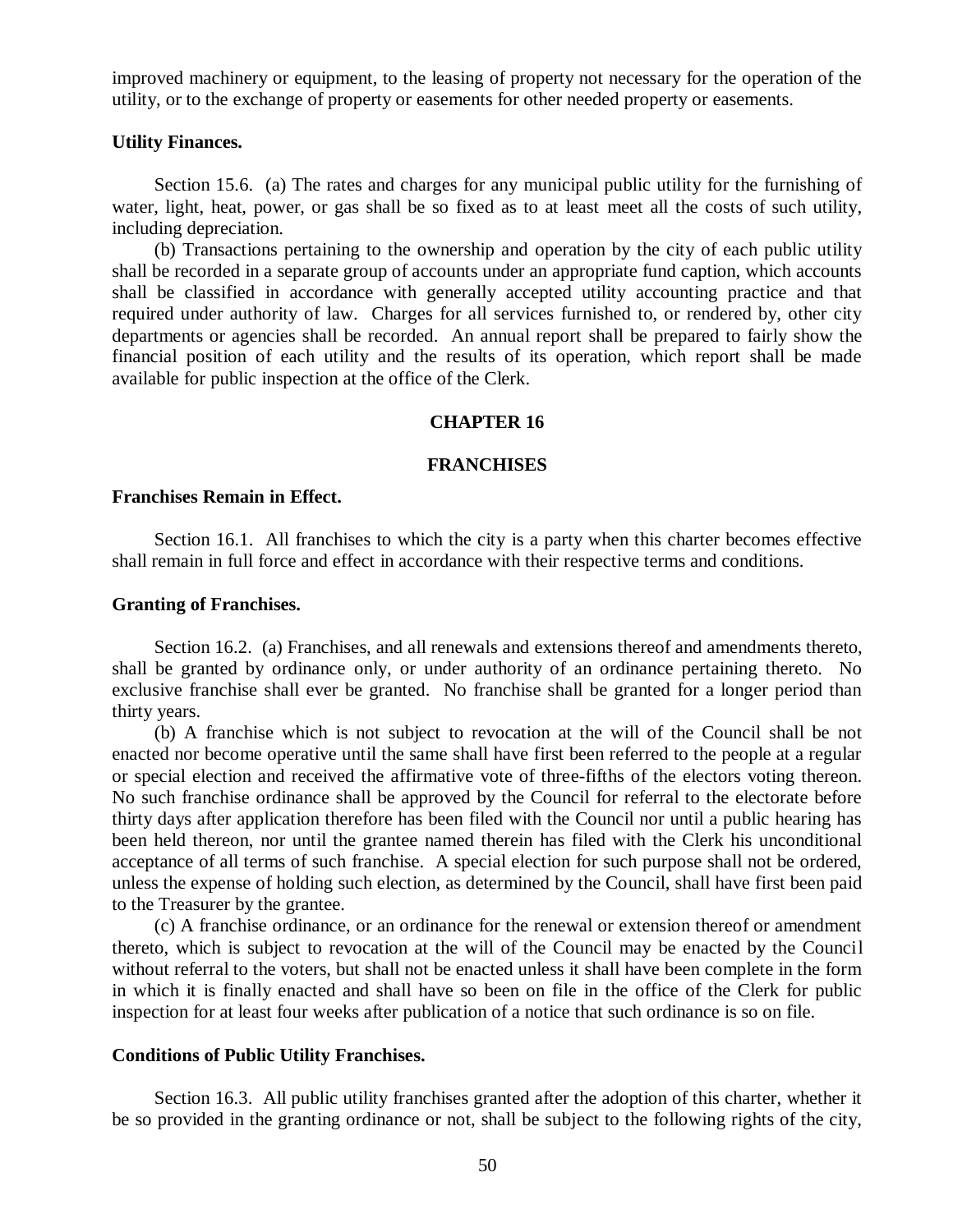but this enumeration shall not be exclusive or impair the right of the Council to insert in such franchise any provision within the power of the city to impose or require:

- (1) To repeal the same for misuse, non-use, or failure to comply with the provisions thereof;
- (2) To require proper and adequate extension of plant and service and maintenance thereof at the highest practicable standard of efficiency;
- (3) To establish reasonable standards of service and quality of products and prevent unjust discrimination in service or rates;
- (4) To require continuous and uninterrupted service to the public in accordance with the terms of the franchise throughout the entire period thereof;
- (5) To use, control, and regulate the use of its streets, alleys, bridges, and other public places and the spaces above and beneath them;
- (6) To impose such other regulations as may be determined by the Council to be conducive to the safety, welfare, and accommodation of the public;
- (7) To require that drawings showing the location of all utility facilities located in the streets, alley, or public places of the city, or the space above or beneath them, be filed in the office of the City Engineer.

## **Regulation of Rates.**

Section 16.4. All public utility franchises shall make provision therein for fixing rates, fares, and charges and may provide for readjustments thereof at periodic intervals. The value of the property of the utility used as a basis for fixing such rates, fares, and charges shall in no event include a value predicated upon the franchise, goodwill, or prospective profits.

## **Use of Public Places by Utilities.**

Section 16.5. Every public utility, whether it has a franchise or not, shall pay such part of the cost of improvement or maintenance of streets, alleys, bridges, and other public places as shall arise from its use thereof and shall protect and save the city harmless from all damages arising from said use. Every such public utility may be required by the city to permit joint use of its property and appurtenances located in the street, alleys, and other public places of the city by the city and by other utilities insofar as such joint use may be reasonably practicable and upon payment of reasonable rental therefore. In the absence of agreement, and upon application by any public utility, the Council shall provide for arbitration of the terms and conditions of such joint use and the compensation to be paid therefore, and the arbitration award shall be final.

# **CHAPTER 17**

# **SUPERVISORS<sup>25</sup>**

## **Number of Supervisors.**

Section 17.1. The city shall have the maximum number of representatives on the County Board of Supervisors to which it is entitled by law. Until otherwise provided or permitted by law, such number shall be four.

## **Selection of Supervisors.**

 $\overline{a}$ <sup>25</sup> The County no longer operates under a County Board of Supervisors and this Chapter is now obsolete.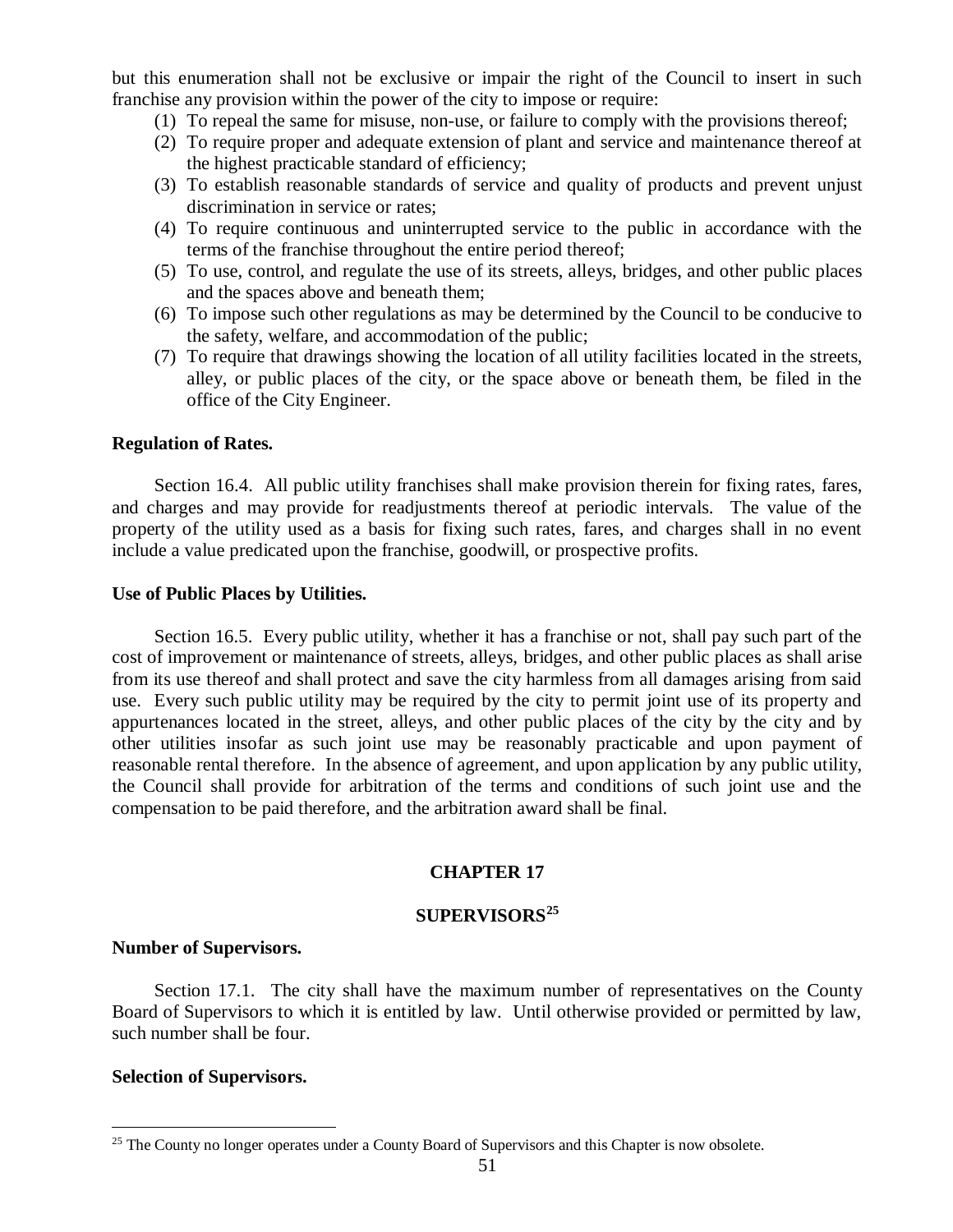Section 17.2. The representatives on the Board of Supervisors shall be appointed by the Council to serve at the pleasure of the Council. They shall be qualified electors of the city, and shall have been residents of the city for at least two years immediately prior to their appointment. The Council may appoint city officers, including Councilmen, or city employees as Supervisors, as well as qualified electors of the city. In case any representative of the city on the Board of Supervisors shall be unable to attend any meeting of the board for any reason, the Mayor may, in writing, appoint a qualified person to discharge the duties of such office during his inability to attend.

#### **Duties of Supervisors.**

Section 17.3. Except as otherwise provided in this charter, the representatives of the city on the Board of Supervisors shall perform the statutory duties of Supervisors. In the performance of his duties each Supervisor shall represent the city, its inhabitants, and its government to the best of his ability.

#### **Compensation of Supervisors.**

Section 17.4. Representatives of the city on the Board of Supervisors shall be entitled to retain any compensation and expense allowances paid to them by the county as members of the Board of Supervisors, but shall receive no compensation from the city for their services as Supervisors.

### **CHAPTER 18**

# **GENERAL CITY EMPLOYEE RETIREMENT SYSTEM<sup>26</sup>**

## **Name and Establishment.**

Section 18.1. The City of Marysville Employees Retirement System established in the year, 1945, and made effective on July 1, of that year for the purpose of providing retirement allowances for the Officers and employees of the City of Marysville, and certain benefits for their dependents, is hereby continued as in this chapter provided.

#### **Definitions.**

 $\overline{a}$ 

Section 18.2. The following words and phrases as used in this chapter, unless a different meaning is plainly required by the context, shall have the following meanings:

- (1) "Board of Trustees" or "Board" means the Board of Trustees provided for in this chapter;
- (2) "Retirement system" or "system" means the City of Marysville employees retirement system established under this chapter;
- (3) "Employee" shall include officers of the city;
- (4) "Member" means any person who is included in the membership of the retirement system;
- (5) "Retirant" means any member who retires with a retirement allowance payable by the retirement system;
- (6) "Beneficiary" means any person, except a retirant, who is in receipt of, or who has entitlement to, a retirement allowance or other benefit payable by the retirement system;

<sup>&</sup>lt;sup>26</sup> The General City Retirement System is presently governed by ordinance, Title I, Chapter 9 of the City of Marysville Code of Ordinances.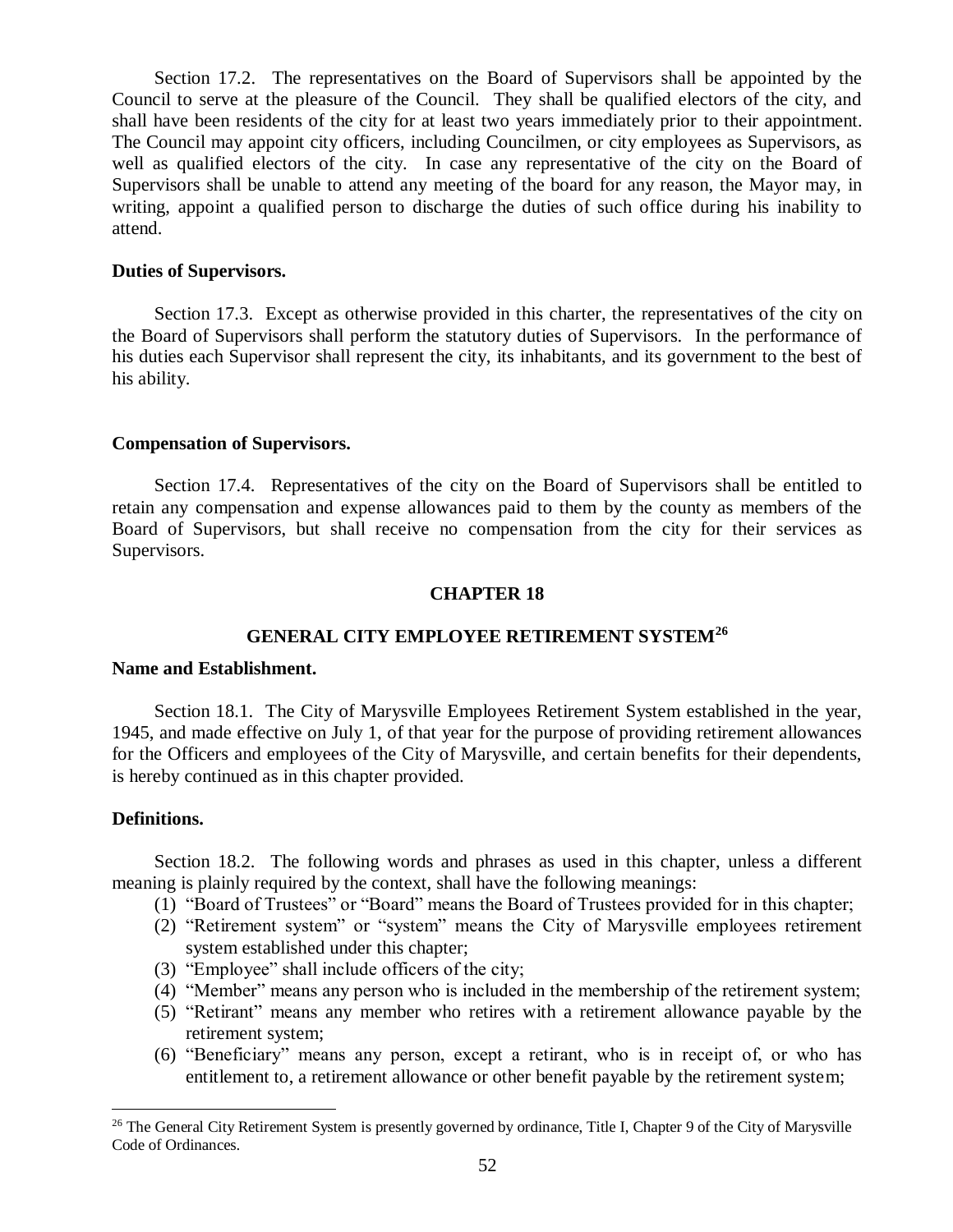- (7) "Prior service" means personal service rendered to the city or its predecessor village prior to July1, l945, by an employee of the city: Provided, That a member's prior service shall not include service rendered prior to the date he last entered city employment prior to July1, l945;
- (8) "Membership service" means personal service rendered to the city after June 30, 1945 by a member of the retirement system;
- (9) "Credited service" means the sum of the prior service and membership service standing to the credit of a member;
- (10)"Regular interest" means such rate or rates of interest per annum, compounded annually, as the Board shall from time to time adopt;
- (11)"Accumulated contributions" means the sum of all amounts deducted from the compensations of a member and credited to his individual account in the annuity savings fund, together with regular interest as credited;
- (12)"Compensation" means a member's salary or wages paid by the city for personal services rendered by him to the city: Provided, That, in case a member's remuneration includes lodging and meals, the Council shall fix the value of the lodging and meals;
- (13)"Final average salary" means the average of the highest annual compensations paid a member during any period of five consecutive years of credited service contained in his ten years of credited service immediately preceding the date of his employment with the city last terminates: Provided, That, if he has less than five years of credited service, his final average salary shall be the average of his annual rates of compensation for his total period of credited service;
- (14)"Final compensation" means a member's annual rate of compensation as of the date his employment with the city last terminates;
- (15)"Annuity" means an annual amount to be paid in equal monthly installments, derived from the accumulated contributions of a member, payable throughout the future life of a person, or for a temporary period, as provided in this chapter;
- (16)"Pension" means an annual amount to be paid in equal monthly installments, derived from money provided by the city, payable throughout the future life of a person, or for a temporary period, as provided in this chapter;
- (17)"Retirement allowance" means the sum of the annuity and the pension;
- (18)"Annuity reserve" means the present value of all payments to be made on account of any annuity, and shall be computed upon the basis of such mortality tables, and regular interest, as the Board shall, from time to time adopt;
- (19)"Pension reserve" means the present value of all payments to be made on account of any pension and shall be computed upon the basis of such mortality and other tables of experience and regular interest, as the Board shall from time to time adopt;
- (20)"Retirement" means a member's withdrawal from the employ of the city with a retirement allowance payable by the retirement system;
- (21)The definitions and rules of construction set forth in Section 2.1 of this charter shall apply to words and phrases used in this chapter.

## **Board of Trustees.**

Section 18.3. There is hereby created a Board of Trustees in whom is vested the general administration, management, and responsibility for the proper operation of the retirement system and for construing and making effective the provisions of this chapter. The Board shall consist of five trustees, as follows:

- (1) The Mayor, to serve by virtue of his office;
- (2) A councilman to be selected by the Council, to serve at the pleasure of the Council;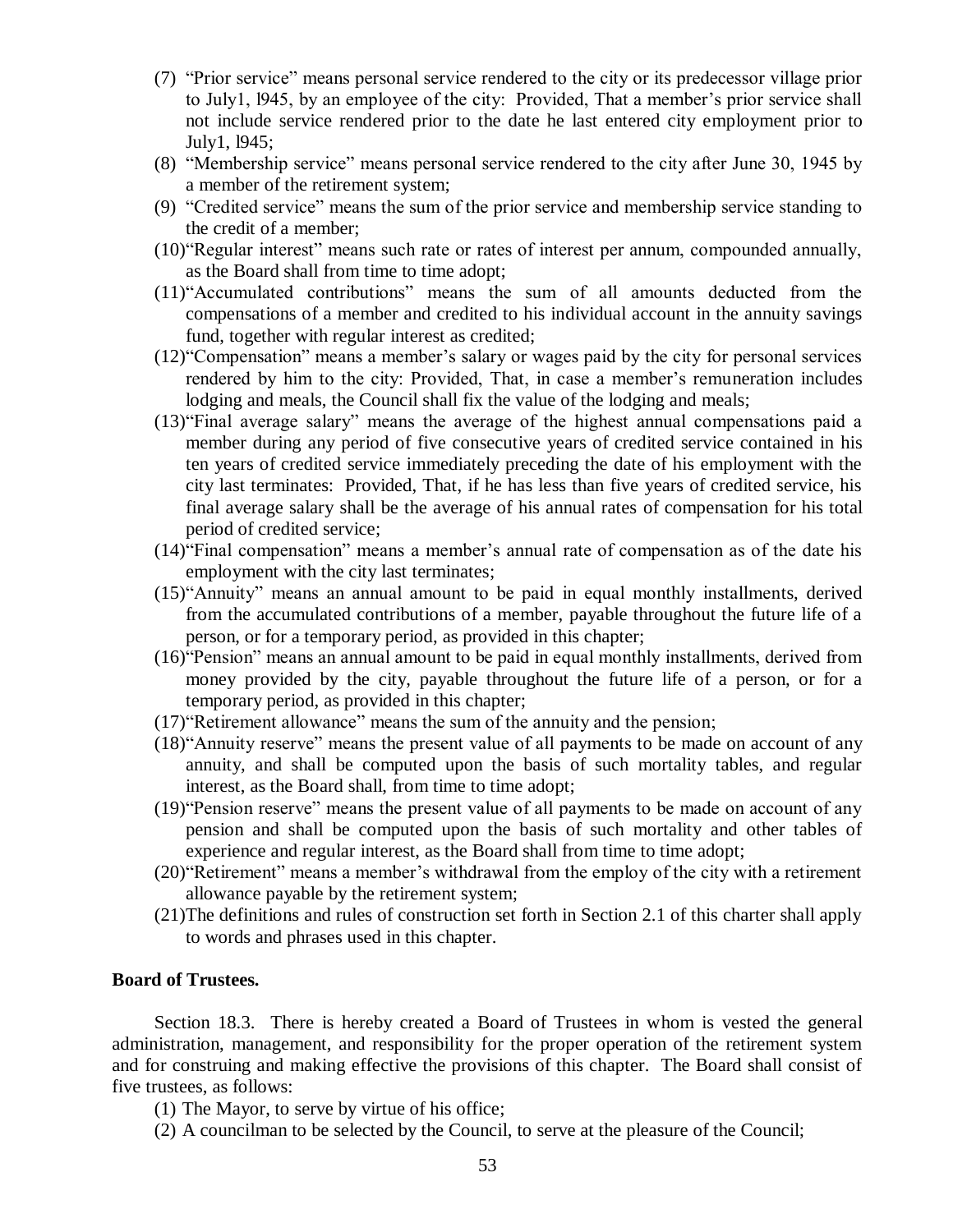- (3) The City Manager, to serve by virtue of his office;
- (4) Two members of the retirement system to be elected by the members of the system under such rules and regulations as the Board shall from time to time adopt: Provided, That no more than one such trustee shall be from any one city department.

#### **Trustees' Terms of Office; Oath of Office.**

Section 18.4. The term of office of trustees, provided for in Section 18.3 (4) hereof, shall be four years; one such term to expire each two years. Each trustee shall take an oath of office to be administered by the Clerk.

### **Board Vacancy.**

Section 18.5. In the event a trustee provided for in Section 18.3 (3) and (4) hereof fails to attend three consecutive meetings of the Board of Trustees, unless in each case excused for cause by the remaining trustees attending such meetings, or in the event a trustee leaves the employ of the city, he shall be considered to have resigned from the board and the board shall, by resolution, declare his office of trustee vacated as of the time of adoption of such resolution. If a vacancy occurs in the office of trustee the vacancy shall be filled, within ninety days after the date of the vacancy, for the unexpired portion of the term, in the same manner as the office was previously filled.

### **Meetings of the Board.**

Section 18.6. The Board shall hold meetings regularly, at least quarterly, and shall designate the time and place thereof. Four trustees shall constitute a quorum at any meeting of the Board. Each trustee shall be entitled to one vote on each question before the Board and at least four concurring votes shall be necessary for a decision by the trustees. The Board shall keep a record of its proceedings and shall adopt is own rules of procedure. All meetings of the Board shall be public. The trustees shall serve without additional compensation for their services as trustees.

## **Chairman of Board – Officers.**

Section 18.7. (a) The Board shall elect from its own number a Chairman and Vice-chairman.

(b) The Clerk shall be secretary of the Board and he shall serve as the administrative officer of the retirement system.

(c) The Treasurer shall be treasurer of the retirement system and the custodian of its funds. All payments from funds of the system shall be made by the Treasurer subject to Section 10.9 of this charter upon evidence of a specific or continuing resolution adopted by the Board authorizing such payment or payments. No authority of the Council shall be required for making such payments.

(d) The City Attorney shall be the legal advisor to the Board.

(e) The Board shall appoint an actuary who shall be technical advisor to the Board on matters regarding the operation of the retirement system and who shall perform such other duties as are required of him under the provision of this chapter.

(f) The Board shall appoint as medical director a physician who is not eligible to participate in the retirement system as a member, retirant, or beneficiary. He shall be directly responsible to and shall hold office at the pleasure of the Board. He shall arrange for and pass upon all medical examinations required under this chapter, he shall investigate all essential statements and certificates of a medical nature furnished by or on behalf of a member, retirant, or beneficiary in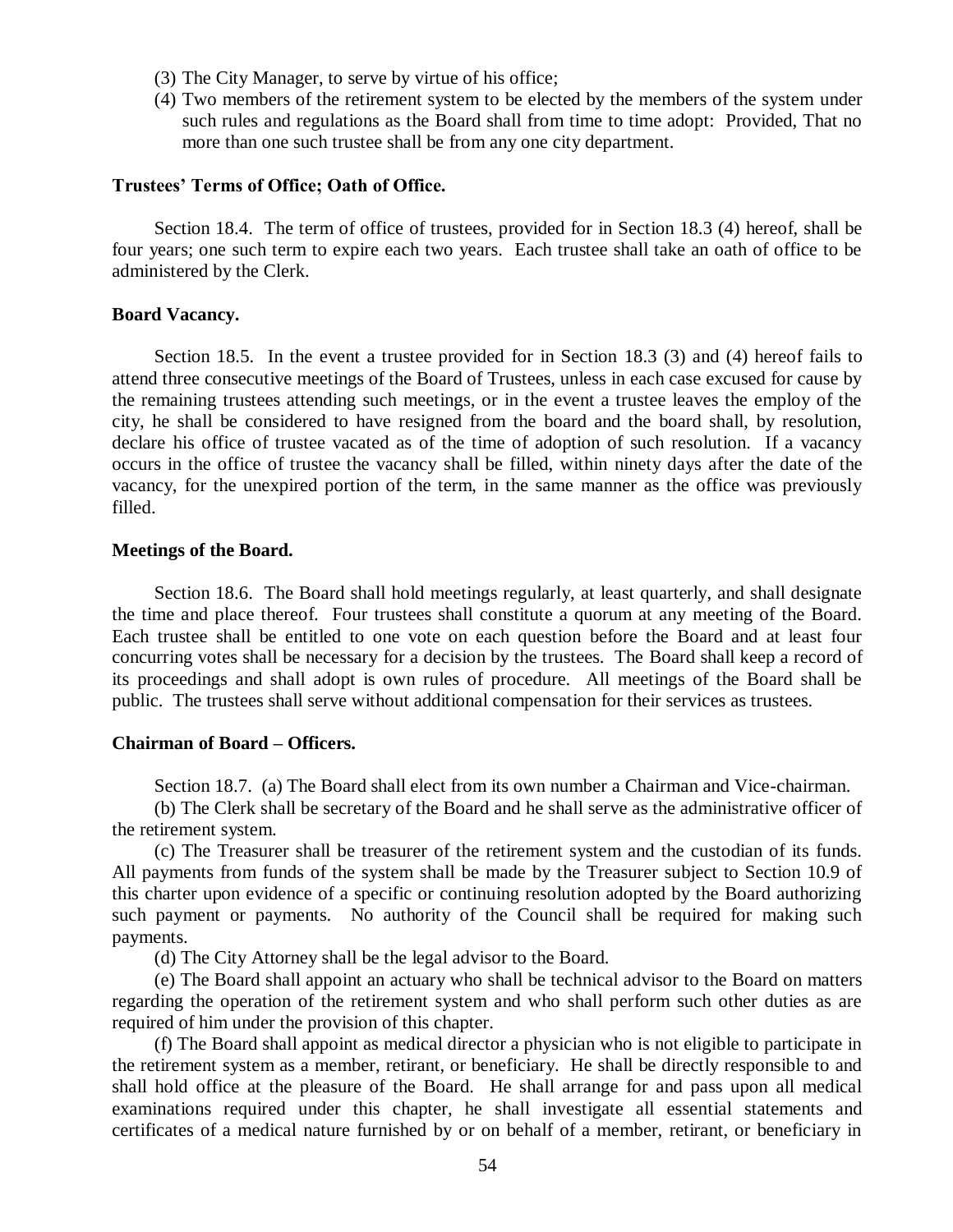connection with an application for disability retirement or death in line of duty benefits. He shall report to the Board his conclusions on medical matters referred to him by the Board.

#### **Records of Retirement System – Annual Report.**

Section 18.8. The Clerk shall keep or cause to be kept such data as shall be necessary for an actuarial valuation of the retirement system. The Board shall render a report to the Council, on or before the first day of November of each year, showing the fiscal transactions of the system for the year ended the preceding June 30, and the last balance sheet showing the financial condition of the system by means of an actuarial valuation of its assets and liabilities.

#### **Mortality Tables.**

Section 18.9. The Board shall from time to time adopt such mortality and other tables of experience, and a rate or rates of regular interest, as are required in the operation of the retirement system on an actuarial basis.

#### **Membership in Retirement System.**

Section 18.10. (a) The membership of the retirement system shall include all officers and employees of the city, and all persons who become officers or employees of the city, except as provided in subsection (b) of this section.

(b) The membership of the retirement system shall not include (1) any person who is employed in a position normally requiring less than 600 hours of work per annum; nor (2) any person whose services are compensated for wholly on a fee basis; nor (3) the medical director nor the actuary; nor (4) elective officers of the city who do not devote full time in the employ of the city; nor (5) policemen and firemen who are members of another retirement system provided for in this charter.

(c) In any case of doubt as to who is a member of the retirement system, the Council shall decide the question.

### **Membership Termination.**

Section 18.ll. Should any member no longer be employed by the city, except to become a retirant or his death, he shall thereupon cease to be a member and his credited service at that time shall be forfeited by him. If he is re-employed by the city he shall again become a member. Should his re-employment occur within a period of four years from and after the date his city employment last terminated his credited service last forfeited by him shall be restored to his credit; Provided, That he returns to the annuity savings fund the amount, if any, he withdrew there from, together with regular interest form the date of withdrawal to the date of repayment. Upon a member's retirement or death, he shall thereupon cease to be a member.

### **Service Creditable.**

Section 18.12. The Board shall determine by appropriate rules and regulations the amount of service to be credited a member in any calendar year, but in no case shall less than ten days of service rendered in any calendar month be credited as a month of service, nor shall less than ten months of service rendered in any calendar year be credited as a year of service; nor shall more than one year of service be credited any member for all service rendered by him in any calendar year.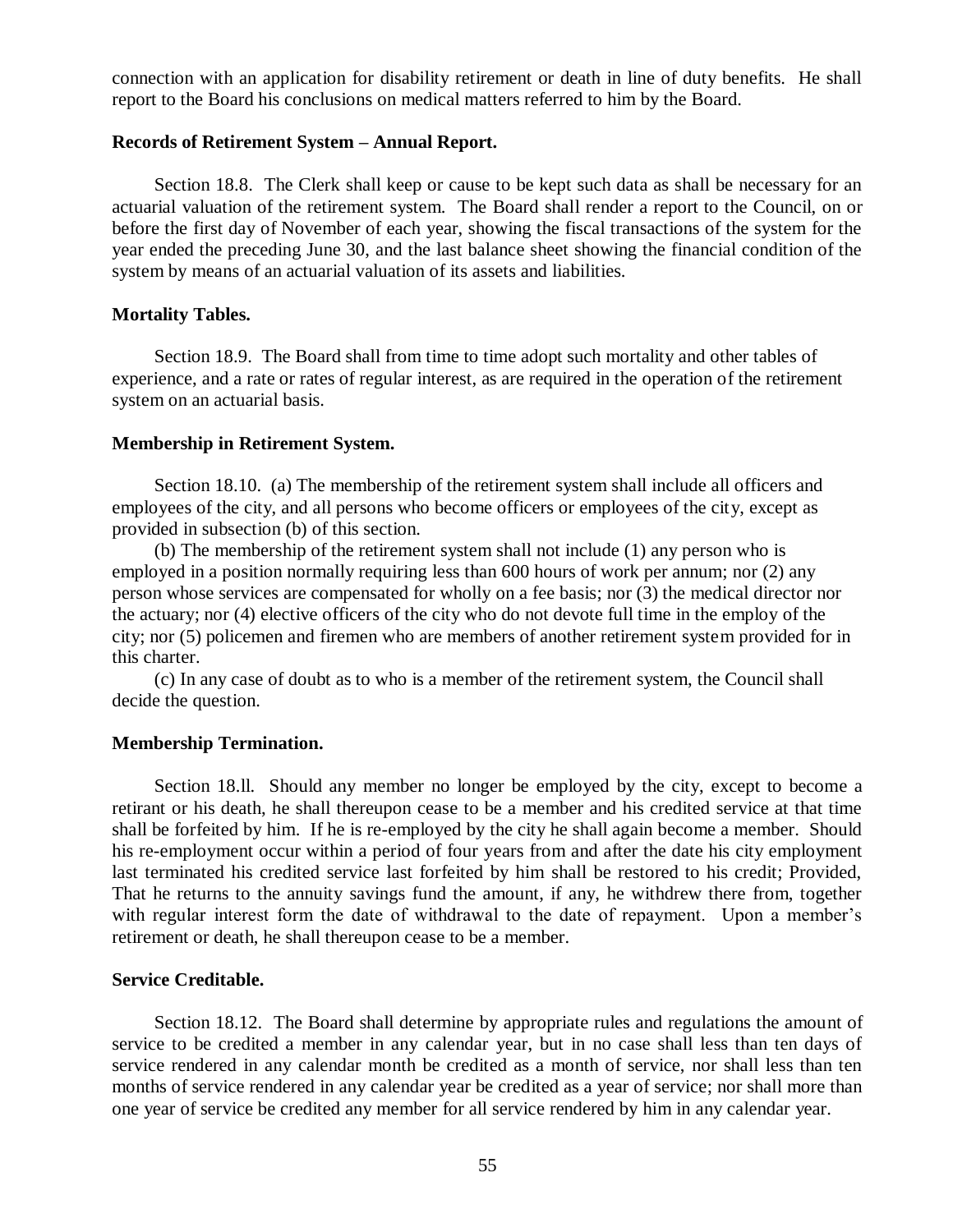## **War Service Credit.**

Section 18.13. If an employee, who while employed by the city, entered or enters any armed service of the United State Government during any period of compulsory military service, he shall be given service credit for such period, not to exceed an aggregate of five years; Provided, That (1) he returned or returns to city employment within ninety days from and after the date of termination of such armed service required of him beyond his control, and (2) he returns to the annuity savings fund the amount, if any, he withdrew there from at the time he entered or while in such armed service, together with regular interest from the date of withdrawal to the date of repayment, and (3) he has not been given credit for such service as a member of another retirement system established in this charter. In any case of doubt as to the period to be so credited any member, the Board of Trustees shall have final power to determine such period. During his period of such armed service, and until his return to city employment his contributions to the annuity savings fund shall be suspended and any balance standing to this credit therein shall be accumulated at regular interest.

## **Member's Service Account.**

Section 18.14. According to such rules and regulations as the Board may adopt, each member's service account shall be credited with the number of years and months of prior service and membership service to which he may be entitled.

## **Voluntary Retirement.**

Section 18.15. Any member who has ten or more years of credited service and has attained age sixty years may retire upon his written application to the Board setting from at what time, not less than thirty days nor more than ninety days subsequent to the execution and filing thereof, he desires to be retired. Upon his retirement, he shall be entitled to a retirement allowance provided for in Section 18.17 hereof.

## **Normal Retirement.**

Section 18.16. Any member, except an elected officer of the city, who has attained or attains age sixty-five years shall be separated from the employ of the city the first day of the calendar month next following the month in which he attains age sixty-five years. If, upon his separation from employ of the city, he has ten or more years of credited service he shall be entitled to a retirement allowance provided for in Section 18.17 hereof.

## **Straight Life Retirement Allowance.**

Section 18.17. (a) Upon his retirement, as provided in this chapter, a member shall receive a straight life retirement allowance and he shall have the right to elect an option provided for in Section 18.28 hereof. His straight life retirement allowance shall consist of the following benefits:

- (1) An annuity which shall be the actuarial equivalent of his accumulated contributions standing to his credit in the annuity savings fund at the time of his retirement; and
- (2) A basic pension of \$100 per annum; and
- (3) A membership service pension of one percent of his final average salary multiplied by the number of years, and fraction of a year, of his membership service credit; and
- (4) A prior service pension of 2/135ths of his final average salary, multiplied by the number of years, and fraction of a year, of his prior service credit.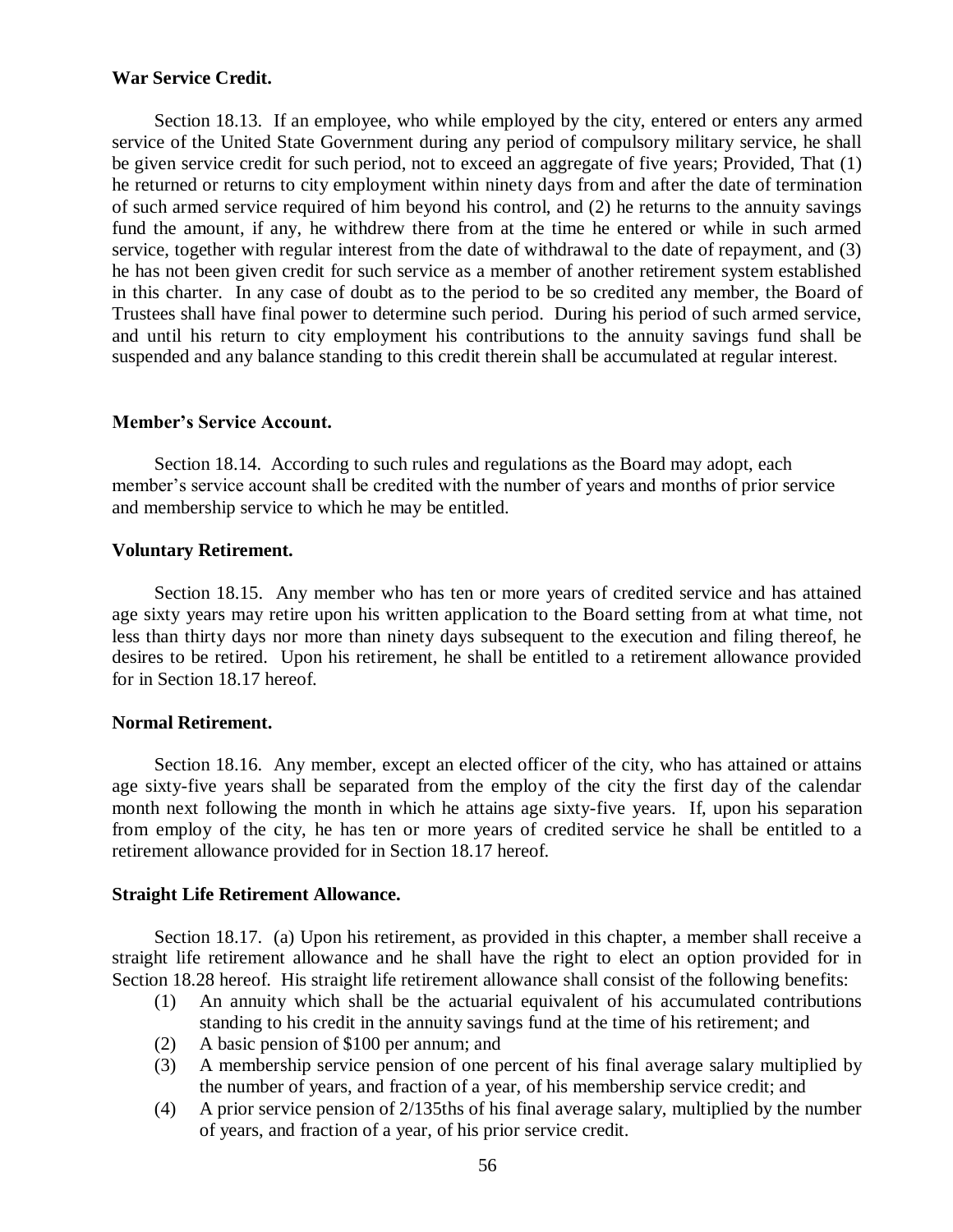(b) In no case shall a member's straight life retirement allowance provided for in subsections (1), (2), (3) and (4) of this section be less then 1.25 per cent of his final average salary, multiplied by the number of years, and fraction of a year, of his credited service.

## **Terminal Payment – Death of Retirant.**

Section 18.18. In the event a retirant dies before he has received in straight life retirement allowance payments an aggregate amount equal to his accumulated contributions standing to his credit in the annuity savings fund at the time of his retirement, the difference between his said accumulated contributions and the said aggregate amount of straight life retirement allowance payments received by him shall be paid from the pension reserve fund to such person or persons as he shall have nominated by written designation duly executed and filed with the Board. If there be no such designated person surviving the said retirant, such difference, if any, shall be paid to his legal representative. No benefits shall be paid under this section on account of the death of a retirant who elected option 1,2, or 3 provided in Section 18.20 hereof.

#### **Deferred Retirement Allowance.**

Section 18.19. Should any member who either (1) has twenty-five or more years of credited service, or (2) has attained age fifty-five years and has ten or more years of credited service, separate from the employ of the city, for any reason except his immediate retirement or death, he shall be entitled to a retirement allowance provided for in Section 18.20 hereof as the section was in force at the time of his separation from city employment: Provided, That he does not withdraw his accumulated contributions from the annuity savings fund. His said retirement allowance shall begin the first day of the calendar month next following the month in which he files his application for same with the Board on or after his attainment of age sixty years.

### **Retirement Allowance Options.**

Section 18.20. (a) Prior to the effective date of his retirement, but not thereafter, a member may elect to receive his retirement allowance as a straight life retirement allowance payable throughout his life in accordance with the provisions of Section 18.17 hereof, or he may elect to receive the actuarial equivalent, at that time, of his straight life retirement allowance in a reduced retirement allowance payable throughout his life, and nominate a beneficiary, in accordance with the provisions of one of options 1, 2, or 3 as hereinafter set forth.

(b) Option 1 – Cash refund annuity. If a retirant dies before he has received in annuity portions of his reduced retirement allowance an aggregate amount equal to his accumulated contributions at the time of his retirement, the difference between his said accumulated contributions and the said aggregate amount of annuity payments received by him shall be paid to such person or persons as he shall have nominated by written designation duly executed and filed with the Board. If there be no such person surviving the retirant, such difference shall be paid to his legal representative.

(c) Option 2 – Survivor Retirement Allowance. Upon the death of a retirant, his reduced retirement allowance shall be continued throughout the life of and paid to such person, having an insurable interest in his life of and paid to such person, having an insurable interest in his life, as he shall have nominated by written designation duly executed and filed with the Board prior to the effective date of his retirement.

(d) Option 3 – Modified Survivor Retirement Allowance. Upon the death of a retirant, onehalf of his reduced retirement allowance shall be continued throughout the life of and paid to such person, having an insurable interest in his life, as he shall have nominated by written designation duly executed and filed with the Board prior to the effective date of his retirement.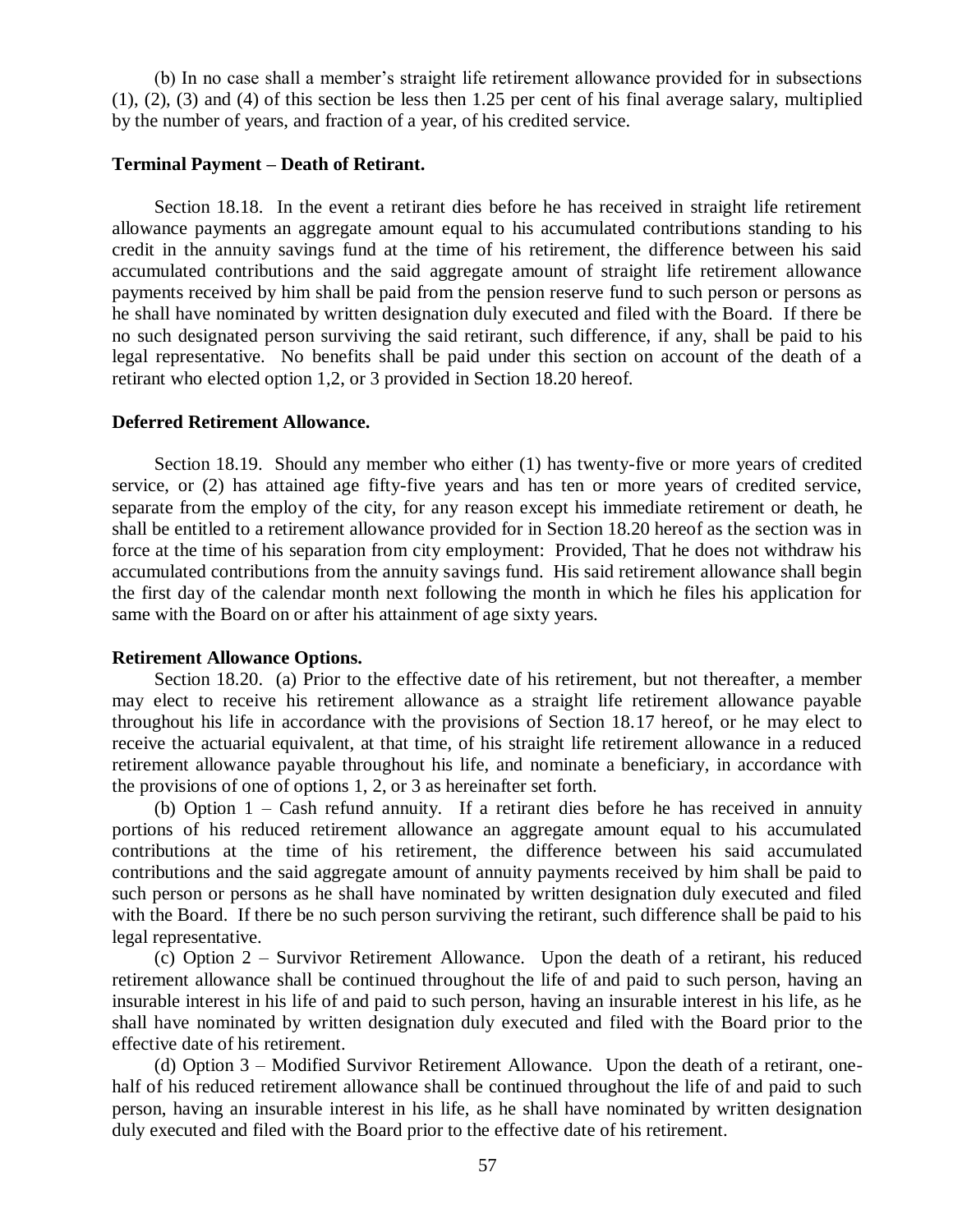#### **Ordinary Death Benefits.**

Section 13.21. (a) Any member who continues in the employ of the city on or after the date he either (1) has acquired twenty years of credited service, or (2) attains age fifty-five years and has ten or more years of credited service, whichever date occurs first, may at any time prior to the effective date of his retirement, but not thereafter, elect Option 2 provided in Section 18.20 hereof, and nominate a beneficiary whom the Board finds to be dependent upon the said member for at least fifty per cent of his support due to lack of financial means. Prior to the effective date of his retirement a member may revoke his said election of Option 2 and nomination of beneficiary and he may again elect Option 2 and nominate a beneficiary as provided in this subsection. Upon the death of a member who has an Option 2 election in force his beneficiary, if living, shall immediately receive a retirement allowance computed in the same manner in all respects as if the said member had retired the day preceding the date of his death, notwithstanding that he might not have attained age sixty years. Prior to the effective date of his retirement a member may cancel his election of Option 2 and nomination of beneficiary and he may elect to receive his retirement allowance as a straight life retirement allowance or according to another option provided for in Section 18.20 hereof. If, at the time of his retirement, he has an Option 2 election in force under this subsection his said election of Option 2 and nomination of beneficiary shall thereafter continue in force. No benefits shall be paid under this subsection on account of death of a member if any benefits are paid under Section 25 hereof on account of his death.

(b) Any member who continues in the employ of the city on or after the date he either (1) has acquired twenty years of credited service, or (2) attains age fifty-five years and has ten or more years of credited service, whichever date occurs first, and in either case does not have an Option 2 election in force as provided in subsection (a) of this section and (1) dies while in the employ of the city, and (2) leaves a widow, or in the case of a female member leaves a widower whom the Board finds to be totally and permanently disabled and to have been dependent upon the said female member for at least fifty per cent of his support due to lack of financial means, the said widow or widower shall immediately receive a retirement allowance computed in the same manner in all respects as if the said member has (1) retired the day preceding the date of his death, notwithstanding that he might not have attained the age sixty years, (2) elected Option 2 provided for in Section 18.20 hereof, and (3) nominated his said widow or widower as beneficiary. No benefits shall be paid under this subsection on account of the death of a member if any benefits are paid under Section 18.27 hereof on account of his death.

#### **Disability Incurred.**

Section 18.22 (a) Upon the application of a member, or his department head, a member who (1) is in the employ of the city, (2) has ten or more years of credited service, and (3) has become or becomes physically or mentally totally and permanently incapacitated for duty in the employ of the city by reason of a personal injury or disease, may be retired by the Board: Provided, That, after a medical examination of the said member made by or under the direction of the Medical Director, the Medical Director certified to the Board (1) that the said member is physically or mentally totally incapacitated for duty in the employ of the city, (2) that such incapacity will probably be permanent, and (3) that the said member should be retired. Upon his retirement the member shall receive a disability retirement allowance provided for in Section 18.23 hereof.

(b) The ten year service requirement contained in sub-section (a) of this section shall not apply to a member whom the Board finds (1) to be totally and permanently incapacitated for duty in the employ of the city as the natural and proximate result of a personal injury or disease arising out of and in the course of his actual performance of duty in the employ of the city, and (2) that he is in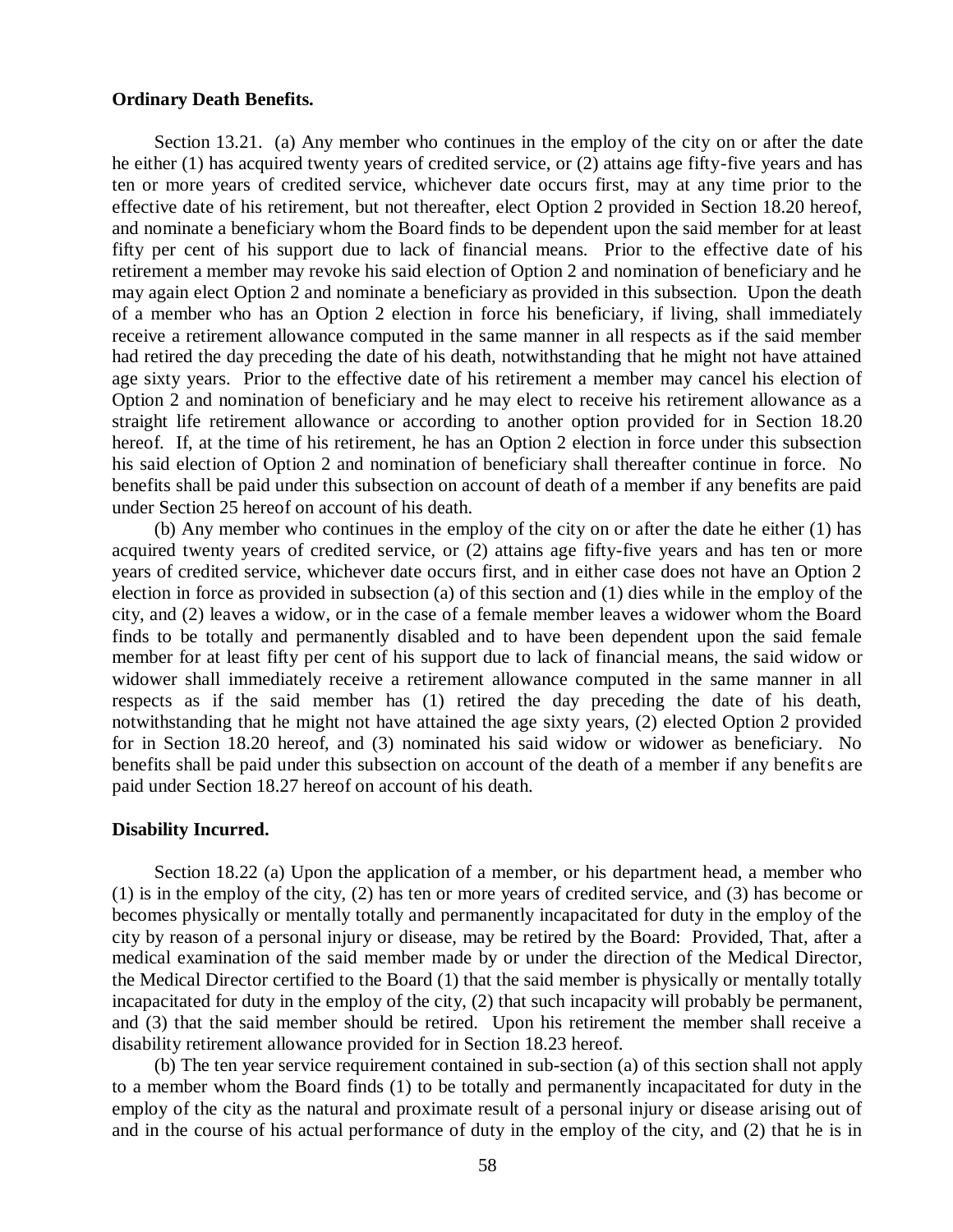receipt of workmen's compensation on account of his total and permanently incapacity as a result of his city employment.

#### **Disability Retirement Allowance.**

Section 18.23. Upon his retirement on account of disability, as provided in Section 18.22 hereof, a member shall receive a disability retirement allowance computed according to Section 18.17 hereof: Provided, That, if he retired prior to his attainment of age sixty years and the Board finds he is in receipt of workmen's compensation on account of his physical or mental incapacity resulting solely and exclusively out of and in the course of his city employment, his straight life disability retirement allowance shall not be less than twenty per cent of his final average salary. Upon his retirement he shall have the right to elect an option provided for in Section 18.20 hereof. His disability retirement allowance shall be subject to Section 18.26 hereof.

## **Workmen's Compensation Service Credit.**

Section 18.24. If a disability retirant is in receipt of workmen's compensation on account of his physical or mental incapacity resulting from the city employment, upon termination of the statutory period for payment of the workmen's compensation he shall be given service credit for such period and his disability retirement allowance shall be recomputed to include such additional service credit.

## **Re-examination of Disability Retirants.**

Section 18.25. (a) Once each year during the first five years following the retirement of a member on account of disability and at least once in each three year period thereafter, the Board may, and upon the retirant's application shall, require the retirant, if he has not attained age sixty years, to undergo a medical examination to be made by or under the direction of the medical director. Should a disability retirant, who has not attained age sixty years, refuse to submit to such medical examination in any such period his disability retirement allowance may be discontinued by the Board, until his withdrawal of such refusal. Should such refusal continue for one year all his rights in and to a disability retirement allowance may be revoked by the Board. If upon such medical examination of a disability retirant the medical director reports to the Board that the said retirant is physically able and capable of resuming employment with the city he shall be returned to the employ of the city and his disability retirement allowance shall terminate: Provided, That the report of the medical director is concurred in by the Board.

(b) A disability retirant who returns to the employ of the city, as provided in subsection (a) of this section shall again become a member of the retirement system. His credited service, in force at the time of his retirement, shall be restored to his credit. He shall be given membership service credit for the period he was receiving a disability retirement allowance, if during such period, he was in receipt of workmen's compensation on account of his disability arising out of and in the course of his actual performance of duty in the employ of the city; otherwise he shall not receive service credit for such period.

(c) In the event a disability retirant who has not attained age sixty years becomes engages in a gainful occupation, business, or employment, paying him more than the difference between his final compensation and the pension portion of his disability retirement allowance his disability pension shall be reduced to an amount which, together with the amount so earned by him, shall equal his final compensation.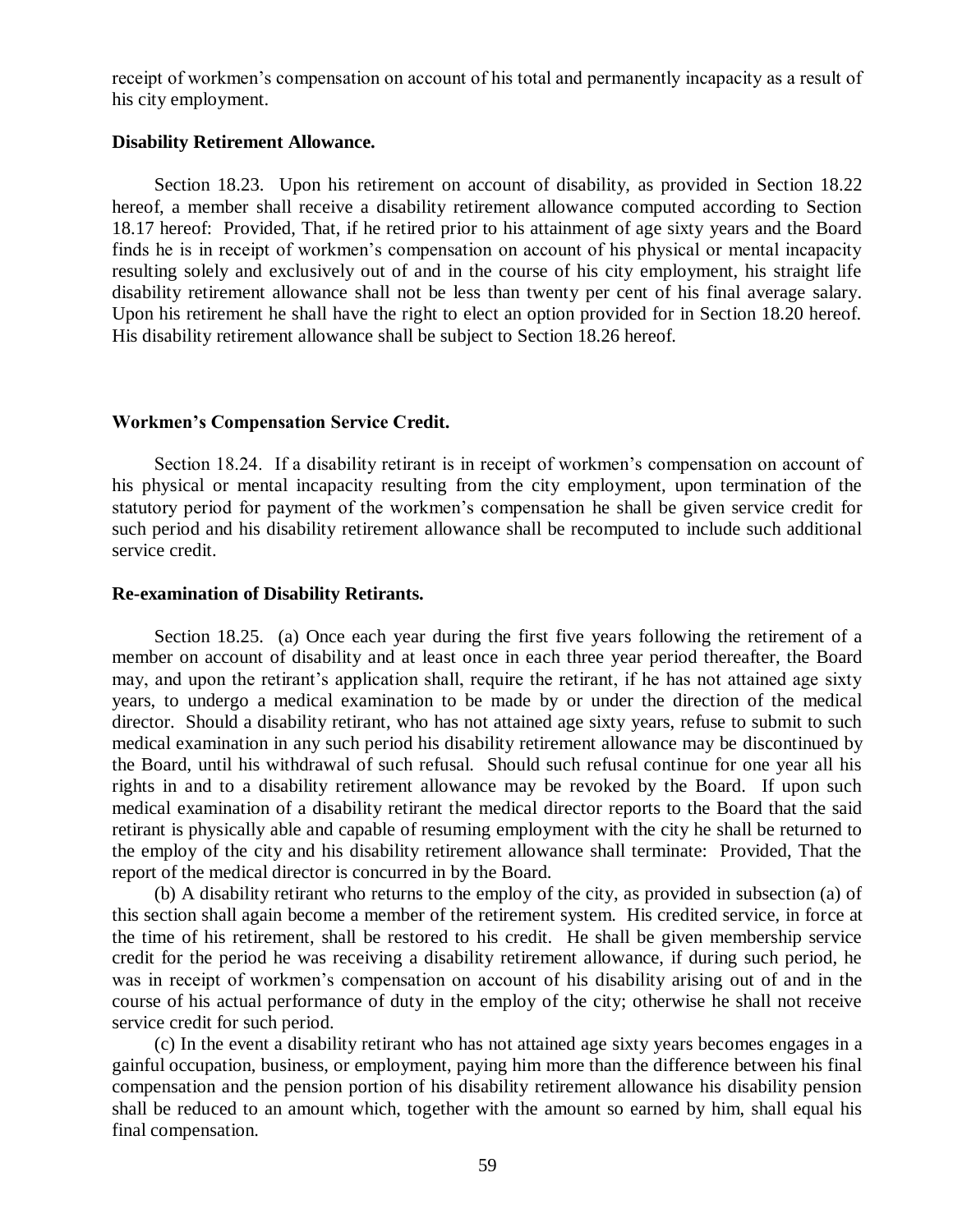### **Death in Line of Duty.**

Section 18.26. (a) In the event a member dies, as a result of a personal injury or disease arising out of and in the course of his employment by the city, and such death, injury, or disease resulting in death, be found by the Board to have occurred as the natural and proximate result of his performance of duty in the service of the city, the applicable benefits provided for in paragraphs (b), (c), (d), (e), and (f) of this section shall be paid subject to the provisions of paragraph (g) of this section and to Section 18.27 of this chapter.

(b) Accumulated Contributions. The Accumulated contributions standing to the said deceased member's credit in the annuity savings fund shall be paid in accordance with the provisions of Section 18.28 of this chapter.

(c) Widow's Pension. A pension of one-third of the final compensation of the said deceased member shall be paid to his widow to continue during her widowhood.

(d) Children's Pensions While Widow is living. If, in addition to a widow, a child or children under age eighteen years also survive the said deceased member, each such child shall receive a pension of an equal share of one-fourth of the final compensation of the said deceased member. Upon the marriage, death, or attainment of age eighteen years of any such child, his pension shall terminate and there shall be a redistribution by the Board to the remaining eligible children under age eighteen years.

(e) Children's Pension if Widow Dies or Remarries. In the event there be no widow, or if the widow dies or remarries before the youngest surviving child of said deceased member shall have attained age eighteen years, then his child or children under age eighteen years shall each receive a pension of one-fourth of the final compensation of the said deceased member: Provided, That, if there be more than two surviving children under age eighteen years, each such child shall receive a pension of an equal share of one-half of the final compensation of the said deceased member. Upon the marriage, death, or attainment of age eighteen years of any such child, his pension shall terminate and there shall be a redistribution by the Board to the remaining eligible children under eighteen years.

(f) Dependent Parent's Pension. In the event there be neither a widow nor children under age eighteen years eligible to receive pension, as provided for in this section, the dependent father and dependent mother, if any, of the said deceased member shall receive a pension of one-sixth of the said deceased member's final compensation: Provided, That the Board, after investigation, shall find such parent to have been actually dependent upon the said deceased member through absence of earning power due to physical or mental disability, and: Provided, further, That in no event shall the pension paid to any such parent exceed six hundred dollars per annum.

(g) Limitations. The total of the pensions provided for in paragraphs (c), (d), and (e) of this section, payable to a widow, or children, or to a widow and children, of any deceased member shall not exceed eighteen hundred dollars per annum.

#### **Offset of Workmen's Compensation Benefits.**

Section 18.27. (a) Any workman's compensation benefits which may be paid to the dependents of a member on account of his death shall be offset against and payable in lieu of any pensions payable as provided for in Section 18.26, paragraphs (c), (d), (e), (f) and (g) of this chapter, on account of the death of said member. In case the present value of the total benefits payable under workmen's compensation be less than the pension reserve for the pensions payable under the said Section 18.26, the present value of said workmen's compensation benefits shall be deducted from the said pension reserve for pensions payable under the said Section 18.26 and such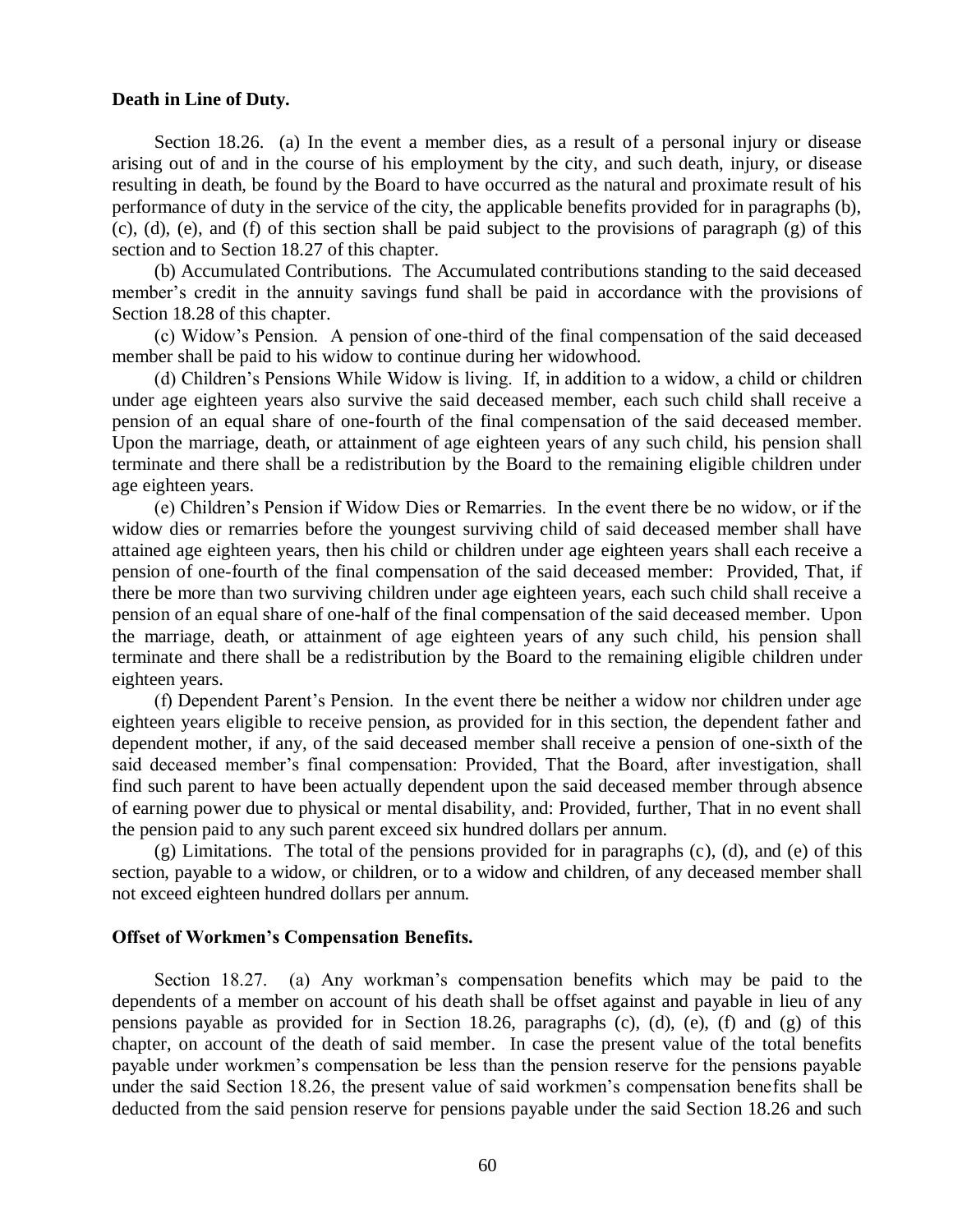pensions as may be provided by the pension reserve so reduced shall be payable under the provisions of this chapter.

(b) Subrogation Rights. In the event any person becomes entitled to pension benefits as the result of an accident or injury caused by the act of a third party, the city shall be subrogated to the rights of the said person against such third party to the extent of benefits, which the city pays or becomes liable to pay.

### **Refund of Accumulated Contributions.**

Section 18.28. (a) If a member leaves the employ of the city before he has satisfied the age and service requirements for retirement provided for in Section 18.15 hereof he shall be paid his accumulated contributions standing to his credit in the annuity savings fund upon his written application for same filed with the Board.

(b) Except as provided in Section 18.21 hereof, upon the death of a member his accumulated contributions standing to his credit in the annuity savings fund at the time of his death shall be paid to such person or persons, as he shall have nominated by written designation duly executed and filed with the board. If there be no such designated person or persons surviving the said member his said accumulated contributions shall be paid to his legal representative.

(c) The return of a member's accumulated contributions may be made in installments in accordance with such rules and regulations as the board may adopt from time to time.

### **Annuity Savings Fund.**

Section 18.29. (a) The annuity savings fund is hereby created. It shall be the fund in which shall be accumulated at regular interest the contributions deducted from the compensation of members to provide for their annuities and from which accumulated contributions shall be paid and transferred as provided in this chapter.

(b) The contributions of a member of the retirement system shall be three per cent of his compensations.

(c) The officer or officers responsible for making up the payroll shall cause the contributions provided for in paragraph (b) of this section to be deducted from the compensation of each member on each and every payroll, for each and every payroll period, so long as he remains in the employ of the city. The member's contributions provided for herein shall be made notwithstanding that the minimum compensation provided by law for any member shall be changed thereby. Every member shall be deemed to consent and agree to the deductions made and provided for herein any payment of his full compensation less said deductions shall be a full and complete discharge and acquittance of all claims and demands whatsoever for the services rendered by said person during the period covered by such payment, except as to benefits provided by this chapter. The officer or officers responsible for making up the payroll shall certify to the Treasurer, on each and every payroll, the amount of contribution to be deducted from the compensation of each member, and each of said accounts shall be deducted by the Treasurer, and when deducted shall be credited to the individual annuity savings fund account of the member from whose compensation said deduction was made.

(d) In addition to the contributions deducted from the compensations of a member, as hereinbefore provided, a member shall deposit in the annuity savings fund, by a single contribution or by an increased rate of contribution as approved by the Board, all amounts he may have previously withdrawn from, and not returned to, the annuity savings fund, together with regular interest from the date of withdrawal to the date of repayment. In no case shall any member be given credit for service rendered prior to the date he withdrew his accumulated contributions until he repays to the annuity savings fund all amounts due the said fund from him.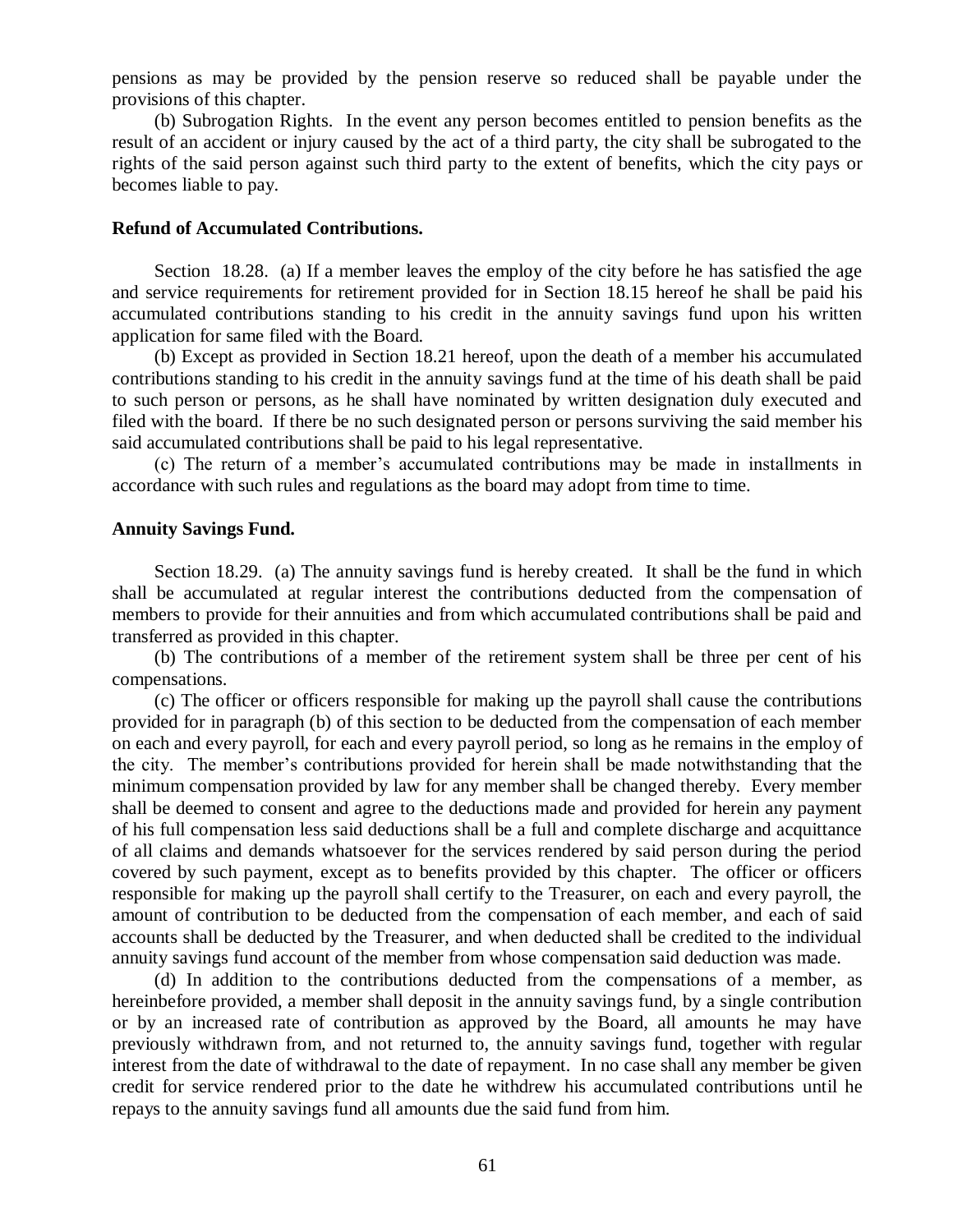(e) Upon his retirement, a member's accumulated contributions shall be transferred from the annuity savings fund to the retirement reserve fund. At the expiration of a period of five years from and after the date an individual ceases to be a member, any balance of accumulated contributions standing to his credit in the annuity savings fund, unclaimed by such member, his beneficiary, or his legal representative, shall be transferred to the pension reserve fund.

### **Retirement Reserve Fund.**

Section 18.30. The retirement reserve fund is hereby established. It shall be the fund from which shall be paid all annuities and pensions payable as provided in this chapter. Should a disability retirant return to city employment his annuity reserve, at that time, shall be transferred to the annuity savings fund and shall be credited to his individual account therein; and his pension reserve, at that time, shall be transferred to the pension reserve fund.

#### **Pension Reserve Fund.**

Section 18.31. (a) The pension reserve fund is hereby created. It shall be the fund in which shall be accumulated reserves for the payment of all pensions and other benefits payable from the contributions made by the city, or any instrumentality of the city. Upon the basis of such mortality and other tables of experience, and regular interest, as the Board shall from time to time adopt, the actuary shall annually compute the pension reserve for (1) pensions being paid retirants and beneficiaries, and (2) covering service rendered and to be rendered by members. The said pension reserves shall be financed by annual appropriations to be made by the Council, determined according to paragraphs (b), (c) and (d) of this section, and subject to paragraph (e) of this section.

(b) The appropriation for member's current service shall be a per cent of their annual compensation which, if paid annually by the city during their future service, will produce an amount sufficient to provide the reserves, at the time of their retirement, for the portions of the pensions to be paid based upon their future service.

(c) The appropriation for member's accrued service shall be a per cent of their annual compensations which will produce an amount which, if paid annually by the city over a period of years, to be determined by the Council, will amortize, at regular interest, the unfunded pension reserves for the accrued service portions of the pensions to which they might be entitled.

(d) The appropriation for pensions being paid retirants and beneficiaries shall be a per cent of the annual compensations of members which will produce an amount which if paid annually by the city over a period of years, to be determined by the Council, will amortize, at regular interest, the unfunded pension reserves for pensions being paid retirants and beneficiaries.

(e) The Board shall report to the Council in each fiscal year the amount of city contributions, as determined in accordance with the above paragraphs, to be made to the retirement system during the ensuing fiscal year. The Council shall appropriate the required contributions each year, and the city shall pay such amounts to the retirement system in the ensuing fiscal year.

(f) Upon the retirement of a member, or upon his death, if a pension becomes payable on account of his death, the pension reserve for the pension or pensions to be payable on his account shall be transferred to the retirement reserve fund.

## **Expense Fund.**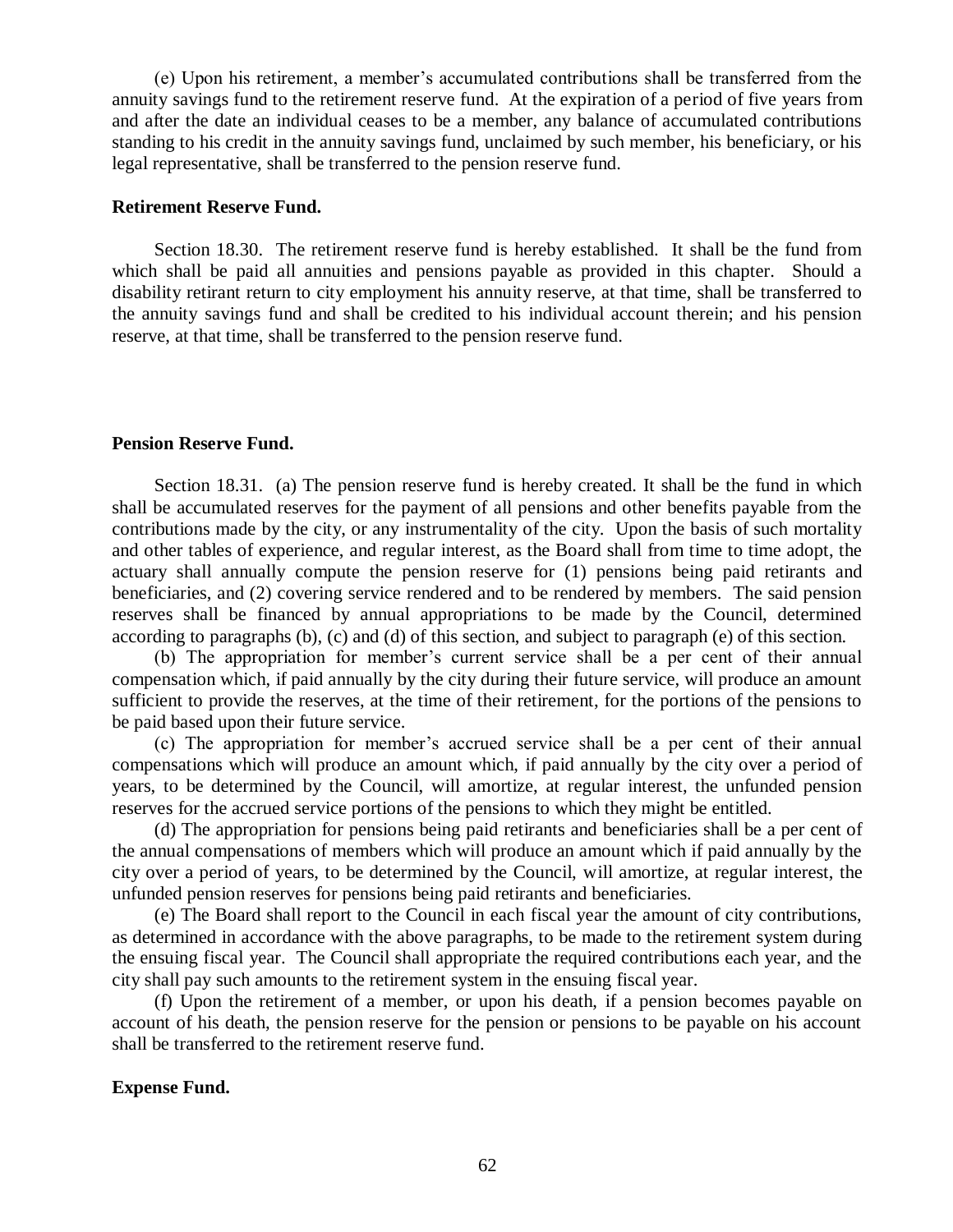Section 18.32. The expense fund shall be the fund to which shall be credited all money provided by the city and any instrumentality of the city, to pay the administration expense of the retirement system, and from which shall be paid all expenses necessary in connection with the administration of the retirement system. The Board shall annually certify to the Council the amount of appropriation necessary to administer the retirement system during the ensuing fiscal year, and the city shall appropriate such amounts to the credit of the expense fund.

#### **Management of Funds.**

Section 18.33. (a) The Board of Trustees shall be the trustees of the funds of the retirement system and shall have full power to invest and reinvest such funds subject to the terms, conditions, limitations, and restrictions imposed by the State of Michigan upon domestic life insurance companies in the making and disposing of their investments.

(b) The Board shall have full power to hold, purchase, sell, assign, transfer, and dispose of any of the securities and investments in which any of the funds of the retirement system have been invested, as well as the proceeds of such investments and any moneys belonging to the system. There shall be kept on deposit available cash not to exceed ten per cent of the assets of the system.

(c) All funds of the retirement system shall be held for the sole purpose of meeting disbursements for pensions, annuities, and other payments authorized by this chapter, and shall be used for no other purpose. The assets of the system shall not be segregated in annuity savings fund, retirement reserve fund, or the pension reserve fund, or any other fund of the system, but such funds shall be maintained as accounting record.

### **Allowance of Regular Interest.**

Section 18.34. The Board shall allow and credit regular interest annually, on the mean balances in the annuity savings fund, retirement reserve fund, and pension reserve fund: Provided, however, That interest on contributions from members credited to their individual accounts in the annuity savings fund within any fiscal year shall begin on the first day of the fiscal year next following and shall be credited at the end of the fiscal year. The amounts of interest so allowed and credited shall be paid from interest and other earnings on investments of the system. Any additional amount necessary to allow and credit regular interest shall be paid from the pension reserve fund. All interest and other earnings on investments of the system, not required for the allowance of regular interest, shall be credited to the pension reserve fund, or may be used to provide reserve for contingencies, as the board shall from time to time determine.

### **Assignments Prohibited.**

Section 18.35. The right of a person to an annuity, a pension, a retirement allowance, to the return of accumulated contributions, the annuity, the pension, or the retirement allowance itself, any optional benefit, any other right accrued or accruing to any member, retirant, or beneficiary under the provisions of this chapter, and the moneys belonging to the retirement system shall not be subject to execution, garnishment, attachment, the operation of insolvency or bankruptcy law, or any other process of law whatsoever, and shall be unassignable, except as is specifically provided in this chapter: Provided, That, should a member be covered by a group insurance or pre-payment plan participated in by the city, and should he be permitted to and elect to continue such coverage as a retirant, he may authorize the Board of Trustees to have deducted from his retirement allowance or pension the payments required of him to continue coverage under such group insurance or prepayment plan: Provided, further, That the city shall have the right of set-off for any claim arising from embezzlement by or fraud of a member, retirant, or beneficiary.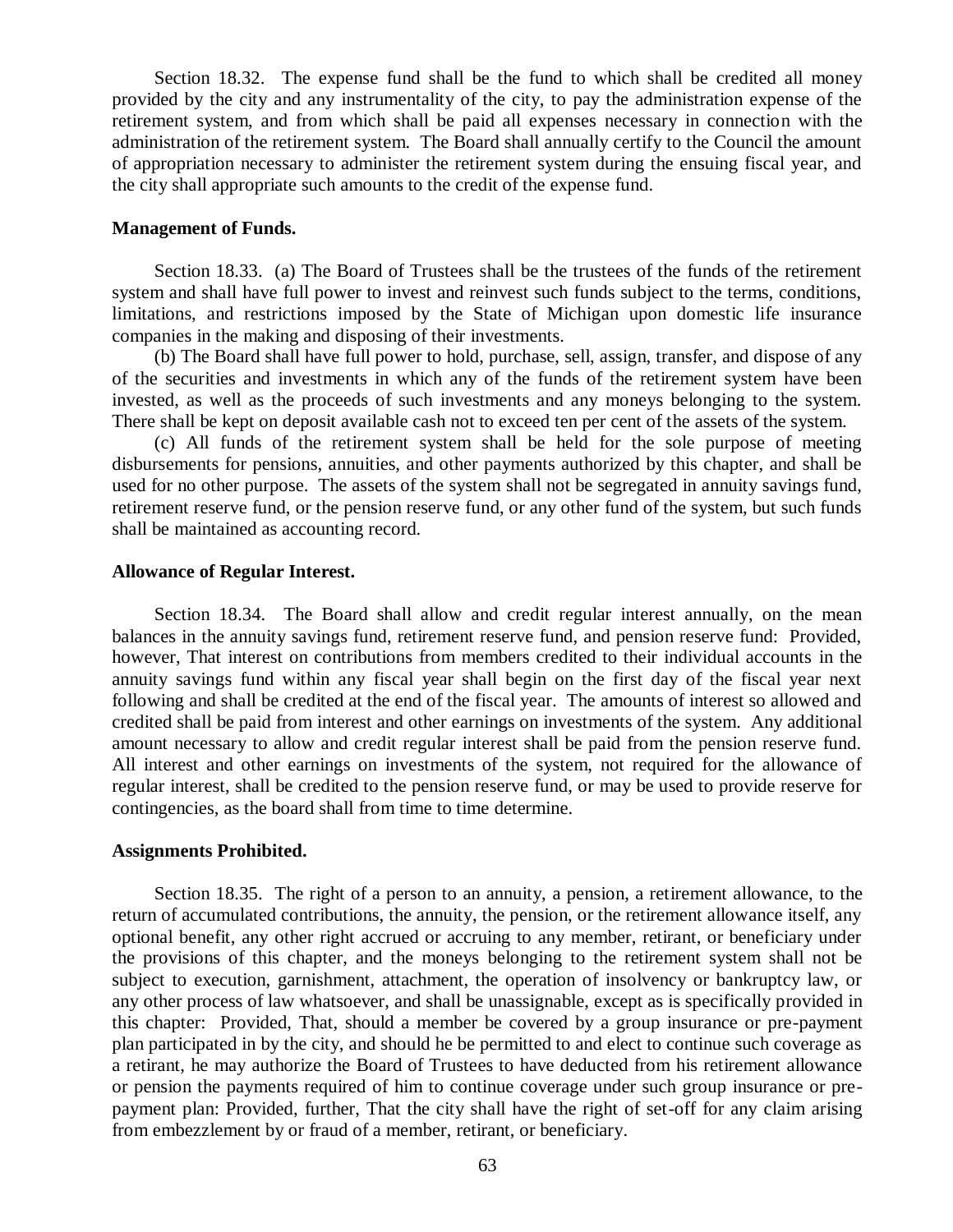## **Contractual Basis of Benefits.**

Section 18.36. The accrued financial benefits of the retirement system shall be a contractual obligation of the city and shall not be diminished or impaired by the city. The terms of this chapter shall constitute the only basis upon which each such contractual obligation shall arise and accrue, and no benefits shall arise or accrue to any member or retirant except those specifically provided in this chapter and in accordance with the terms thereof.

## **Errors.**

Section 18.37. Should any change or error in the records result in any member, retirant, or beneficiary receiving from the retirement system more or less than he would have been entitled to receive had the records been correct, the Board shall correct such error and, as far as possible, shall adjust the payments in such a manner that the actuarial equivalent of the benefits to which such member, retirant, or beneficiary was correctly entitled shall be paid.

## **CHAPTER 19**

## **RETIREMENT SYSTEM FOR CITY POLICEMEN AND FIREMEN<sup>27</sup>**

### **Name and Establishment.**

Section 19.1. The policemen and firemen retirement system established in 1961 and effective on July 1, of that year for the purpose of providing pensions for policemen and firemen in the employ of the City of Marysville who retire on account of superannuation or total and permanent disability, and to provide survivor pensions to certain dependents of policemen and firemen, is hereby continued as in this chapter provided.

# **Definitions.**

 $\overline{a}$ 

Section 19.2. The following words and phrases as used in this chapter, unless a different meaning is plainly required by the context, shall have the following meanings:

- (1) "Retirement system" or "system" means the City of Marysville Policemen and Firemen Retirement System created and established in this chapter;
- (2) "Board of Trustees" or "Board" means the Board of Trustees provided in this chapter;
- (3) "Policeman" means any full time employee in the police department of the city holding the rank of patrolman, including probationary patrolman, or higher rank, but shall not include (1) any civilian employee in the said police department, nor (2) any person who is temporarily employed as a policeman for an emergency, nor (3) any person who is privately employed as a policeman;
- (4) "Fireman" means any full time employee in the fire department of the city holding the rank of pipeman or fire-fighter, including probationary pipeman or fire-fighter, or higher rank, but shall not include (1) any civilian employee in the said fire department, nor (2) any person who is temporarily employed as a fireman for an emergency, nor (3) any person who is privately employed as a fireman;
- (5) "Member" means any policeman or fireman who is included in the membership of the retirement system;

<sup>&</sup>lt;sup>27</sup> The Retirement System for City Policemen and Firemen is presently governed by Ordinance, Title I, Chapter 10, of the City of Marysville Code of Ordinances.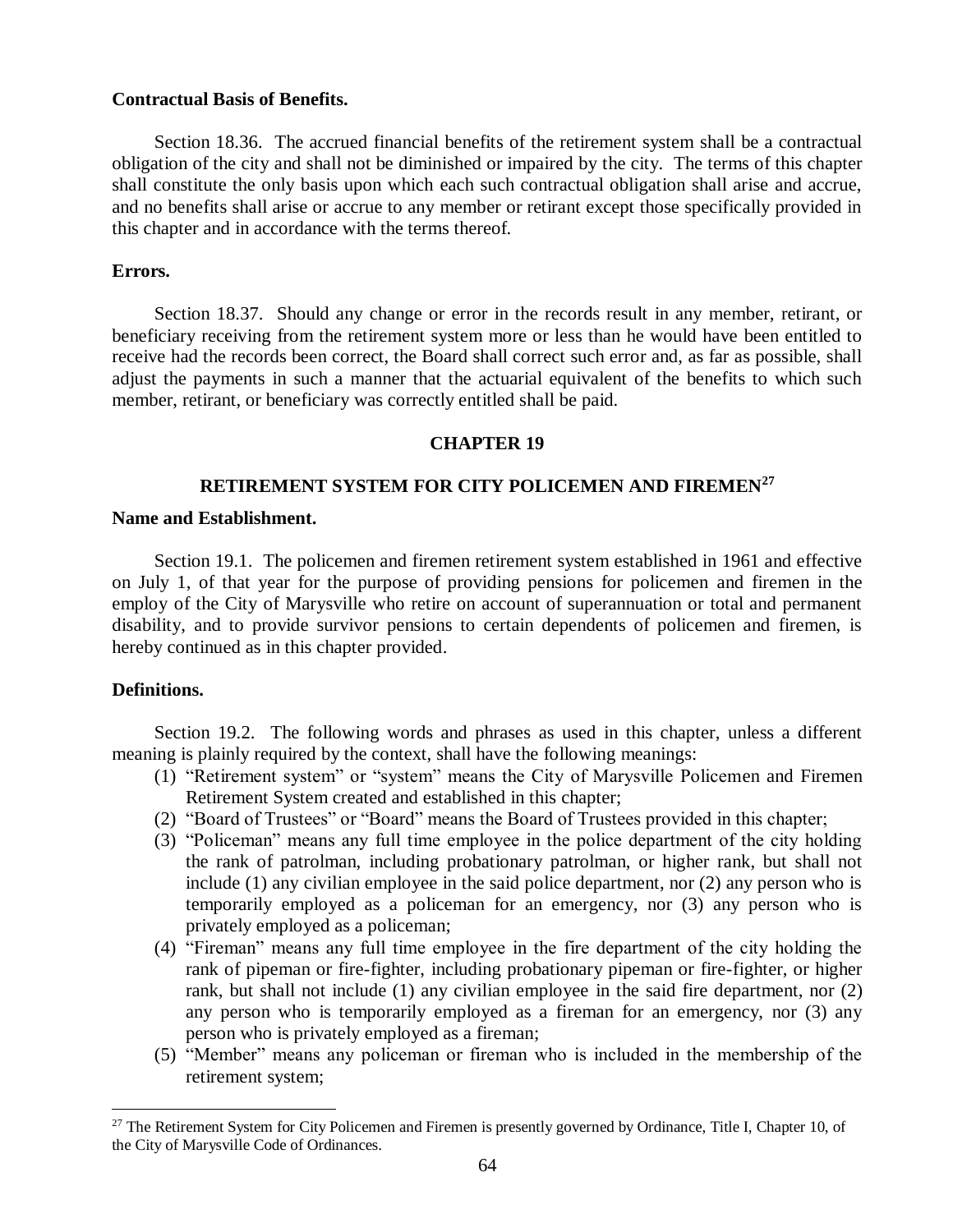- (6) "Retirant" means any member who retires with a pension payable from funds of the retirement system;
- (7) "Beneficiary" means any person, except a retirant, who is in receipt of, or is entitled to receive, a pension or other benefit payable from funds of the retirement system;
- (8) "Credited service" means service rendered by a policeman or fireman in the employ of the city and credited to him to the extent provided in this chapter;
- (9) "Regular interest" means such rate or rates of interest per annum, compounded annually, as the Board of Trustees shall, from time to time, adopt;
- (10)"Compensation" means a member's salary paid him by the city for personal services rendered by him as a policeman or fireman in the employ of the city;
- (11)"Final average salary" means the average of the highest annual compensation received by a member during any period of five consecutive years of credited service contained in his ten years of credited service immediately preceding the date his employment with the city last terminated. If he has less than five years of credited service, his final average salary shall be the average of his annual rate of compensation for his total years of credited service;
- (12)"Accumulated contributions" means the sum of all amounts deducted from the compensations of a member and credited to his individual account in the pension savings fund, together with regular interest thereon;
- (13)"Pension" means an annual amount paid in equal monthly installments payable from funds of the retirement system, throughout the life of a person or for a temporary period, as provided in this chapter;
- (14)"Pension reserve" means the present value of all payments to be made on account of any pension, which shall be computed upon the basis of such mortality and other tables of experience, and regular interest, as the Board of Trustees shall, from time to time, adopt;
- (15)"Retirement" means a member's withdrawal from the employ of the city with a pension payable from the funds of the retirement system;
- (16)The definitions and rules of construction set forth in Section 2.1 of this charter shall apply to words and phrases used in this chapter.

# **Board of Trustees.**

Section 19.3. There is hereby created a Board of Trustees in whom is vested the general administration, management, and responsibility for the proper operation of the retirement system and for construing and making effective the provisions of this chapter. The Board shall consist of five trustees, as follows:

- (1) The Mayor, to serve by virtue of his office,
- (2) One Councilman, to be selected by the Council, who shall serve at the pleasure of the Council,
- (3) A citizen, who is not a member, retirant, or beneficiary of the retirement system, to be appointed by the Mayor by and with the consent of the Council,
- (4) A policeman member to be elected by the policemen members, and a fireman member to be elected by the firemen members. The said elections shall be held under such rules and regulations as the Board of Trustees shall, from time to time, adopt.

# **Trustees' Term of Office; Oath of Office.**

Section 19.4. The regular term of office for the trustees provided for in Section 19.3 (3) and (4) hereof shall be four years. Each trustee shall, within ten days after becoming a trustee, take an oath of office to be administered by the Clerk.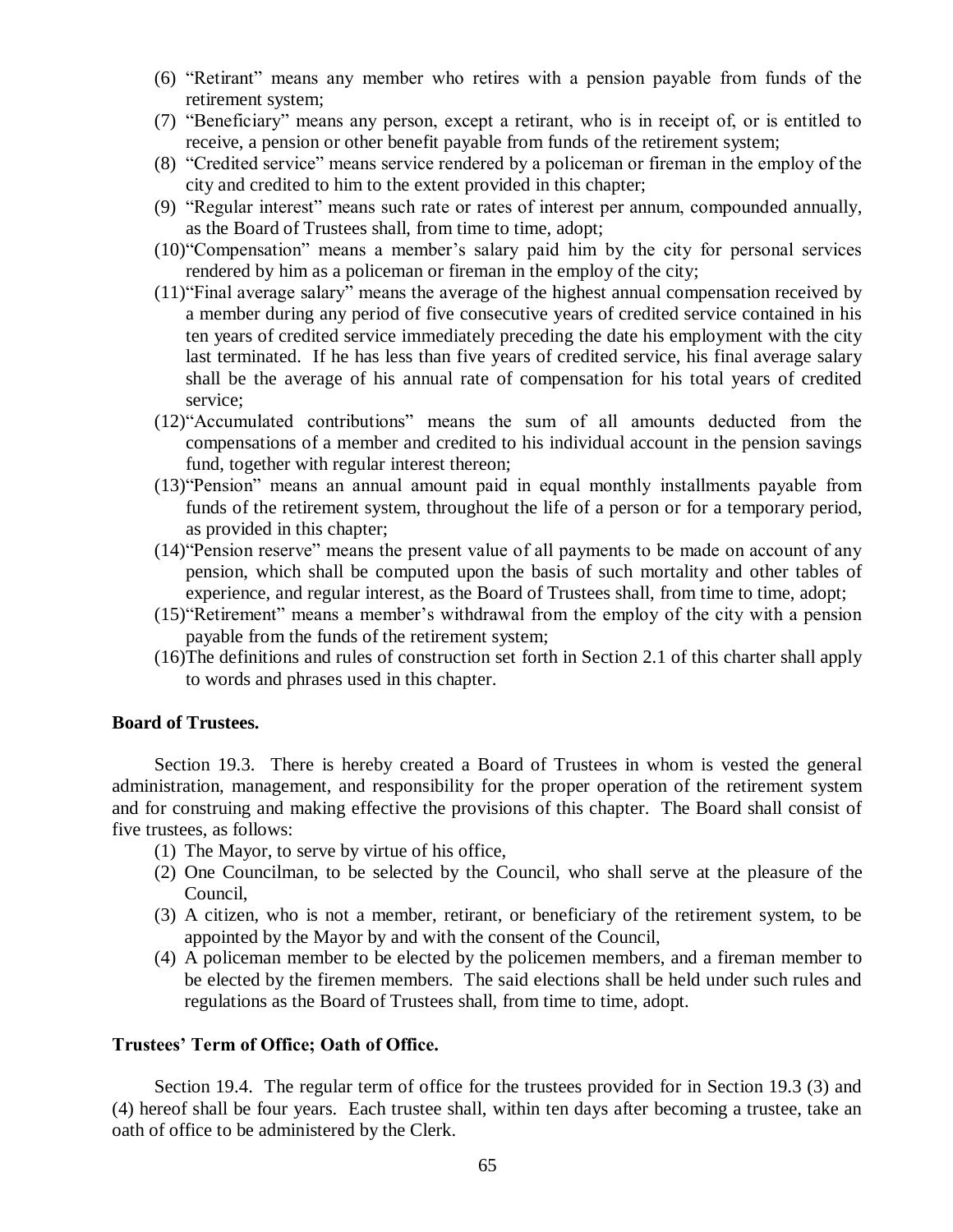### **Vacancy on Board.**

Section 19.5. If a trustee provided for in Section 19.3 (2) or (4) hereof fails to attend three consecutive regularly scheduled meetings of the Board of Trustees, unless in each case excused for cause by the remaining trustees attending such meeting, or if he shall leave the employ of the city, he shall be considered to have resigned from the Board and the Board shall, by resolution, declare his office of trustee to be vacated as of the time of adoption of such resolution. If a vacancy occurs in the office of trustee, the vacancy shall be filled within ninety days from and after the date of the vacancy, for the unexpired term, in the same manner as the office was previously filled.

### **Meetings of Board.**

Section 19.6. The Board of Trustees shall hold meetings regularly, at least once in each quarter of each year, and shall designate the time and place thereof. Three trustees shall constitute a quorum at any meeting of the Board. Each trustee shall be entitled to one vote on each question before the Board and at least three concurring votes shall be necessary for a decision by the Board. The Board shall keep a record of its proceedings and shall adopt its own rules of procedure. All meetings of the Board shall be public. The trustees shall serve without compensation for their services as trustees.

## **Chairman; Officers.**

Section 19.7. The Board of Trustees shall elect from its number a Chairman and a Vice-Chairman.

(a) The Clerk shall serve as secretary of the retirement system.

(b) The Treasurer shall be treasurer of the retirement system and shall be the custodian of its funds. All payments form the funds of the retirement system shall be made by the Treasurer subject to Section 10.9 of this charter upon a specific or continuing resolution adopted by the Board of Trustees authorizing such payment or payments. No authority of the Council shall be required for making such payments.

(c) The City Attorney shall be legal advisor to the Board of Trustees.

(d) The Board of Trustees shall appoint an actuary who shall be technical advisor to the Board and who shall perform such duties as are required of him under this chapter.

## **Records; Annual Report.**

Section 19.8. The Clerk shall keep or cause to be kept such data as shall be necessary for an actuarial valuation of the assets and liabilities of the retirement system. The Board of Trustees shall annually render a report to the Council, showing the fiscal transactions of the retirement system for the preceding fiscal year, and the last balance sheet showing the financial condition of the retirement system by means of an actuarial valuation of its assets and liabilities.

## **Experience Tables; Regular Interest; Adoption of.**

Section 19.9. The Board of Trustees shall, from time to time, adopt such mortality and other tables or experience, and regular interest, as are required for the operation of the retirement system on an actuarial basis.

## **Membership.**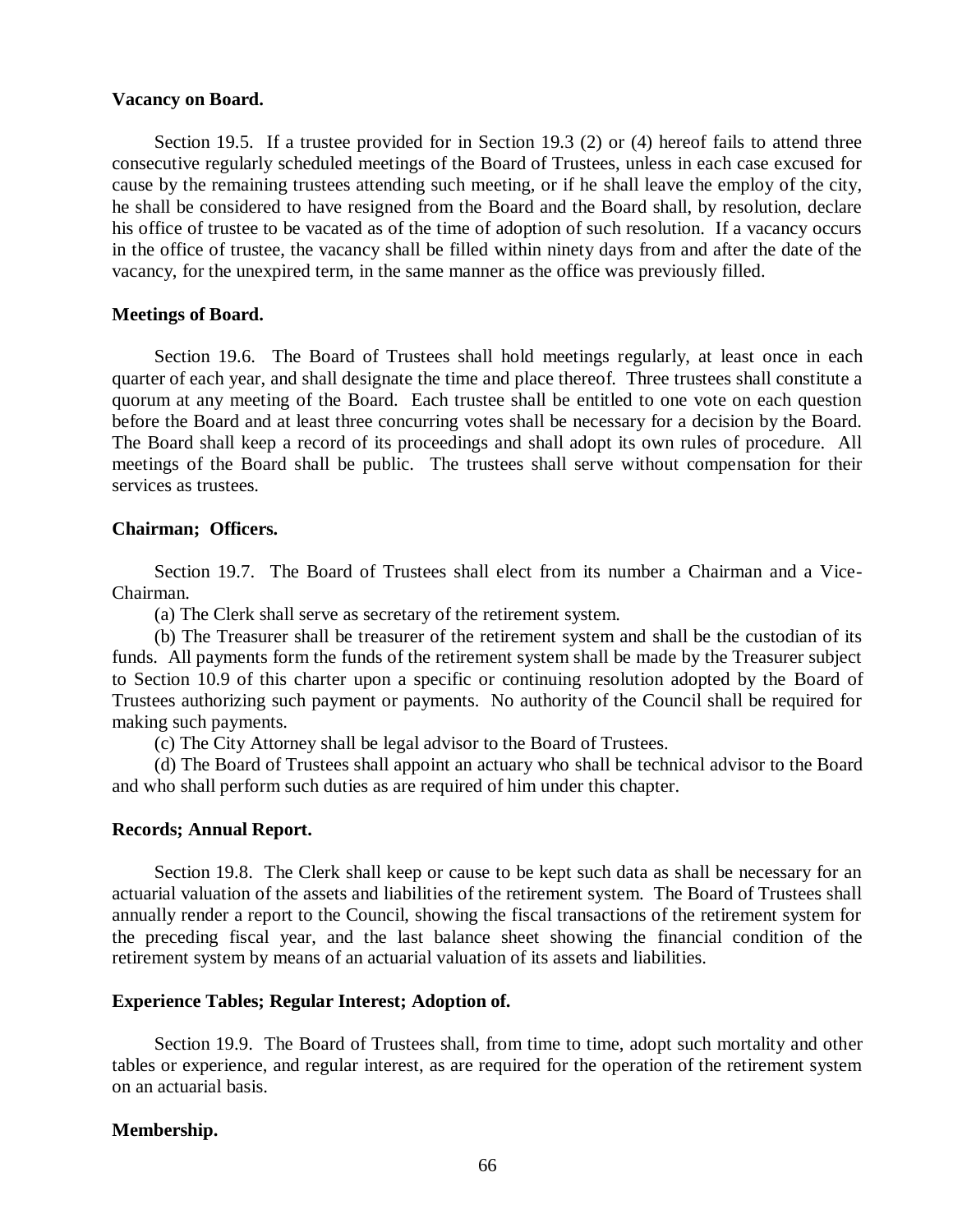Section 19.10. (a) Except as provided in subsection (b) of this section, all policemen and firemen who are in the employ of the city, and all persons who hereafter become policemen or firemen in the employ of the city, shall be members of the retirement system established under this chapter;

(b) In any case of doubt as to who is a member of the retirement system, the Council shall decide the question.

### **Membership Terminates.**

Section 19.11. Except as otherwise provided in this chapter, should any member no longer be employed by the city as a policeman or fireman, for any reason except his retirement or death, he shall thereupon cease to be a member and his credited service at that time shall be forfeited by him. In the event he is re-employed by the city as a policeman or fireman he shall again become a member of the retirement system. Should his said re-employment occur within a period of four years from and after the date his city employment last terminated, his credited service last forfeited by him shall be restored to his credit: Provided; That he first returns to the pension savings fund the amount if any, he withdrew there from, together with regular interest from the date of withdrawal to the date of repayment. Upon his retirement or death he shall thereupon cease to be a member.

### **Service Credit.**

Section 19.12. The Board of Trustees shall determine by appropriate rules and regulations the amount of service to be credited any member. In no case shall less than ten days of service rendered in any calendar month be credited as a month of service, nor shall less than ten months of service rendered in any calendar year be credited as a year of service, nor shall more than one year of service be credited any member for all service rendered by him in any one calendar year.

### **Military Service Credit.**

Section 19.13. If a policeman or fireman who while employed by the city entered or enters any armed service of the United States Government during any period of compulsory military service, he shall be given service credit for such period, not to exceed an aggregate of five years: Provided, That (1) he returned or returns to city employment within ninety days from and after the date of termination of such armed service required of him beyond his control, and (2) he returns to the pension savings fund the amount, if any, he withdrew there from at the time he entered or while in such armed service, together with regular interest thereon from the date of withdrawal to the date of repayment. In any case of doubt, as to the period to be so credited any member, the Board of trustees shall have final power to determine such period. During his period of such armed service, and until his return to city employment, a member's contributions to the pension savings fund shall be suspended and any balance remaining therein standing to his credit shall be accumulated at regular interest.

#### **Voluntary Retirement.**

Section 19.14. Any member who has attained or attains age fifty-five and has ten or more years of credited service, may retire upon his written application filed with the Board of Trustees setting forth at what time, not less than thirty days nor more than ninety days subsequent to the execution and filing thereof, he desires to be retired. Upon his retirement he shall receive a pension provided for in Section 19.16 hereof.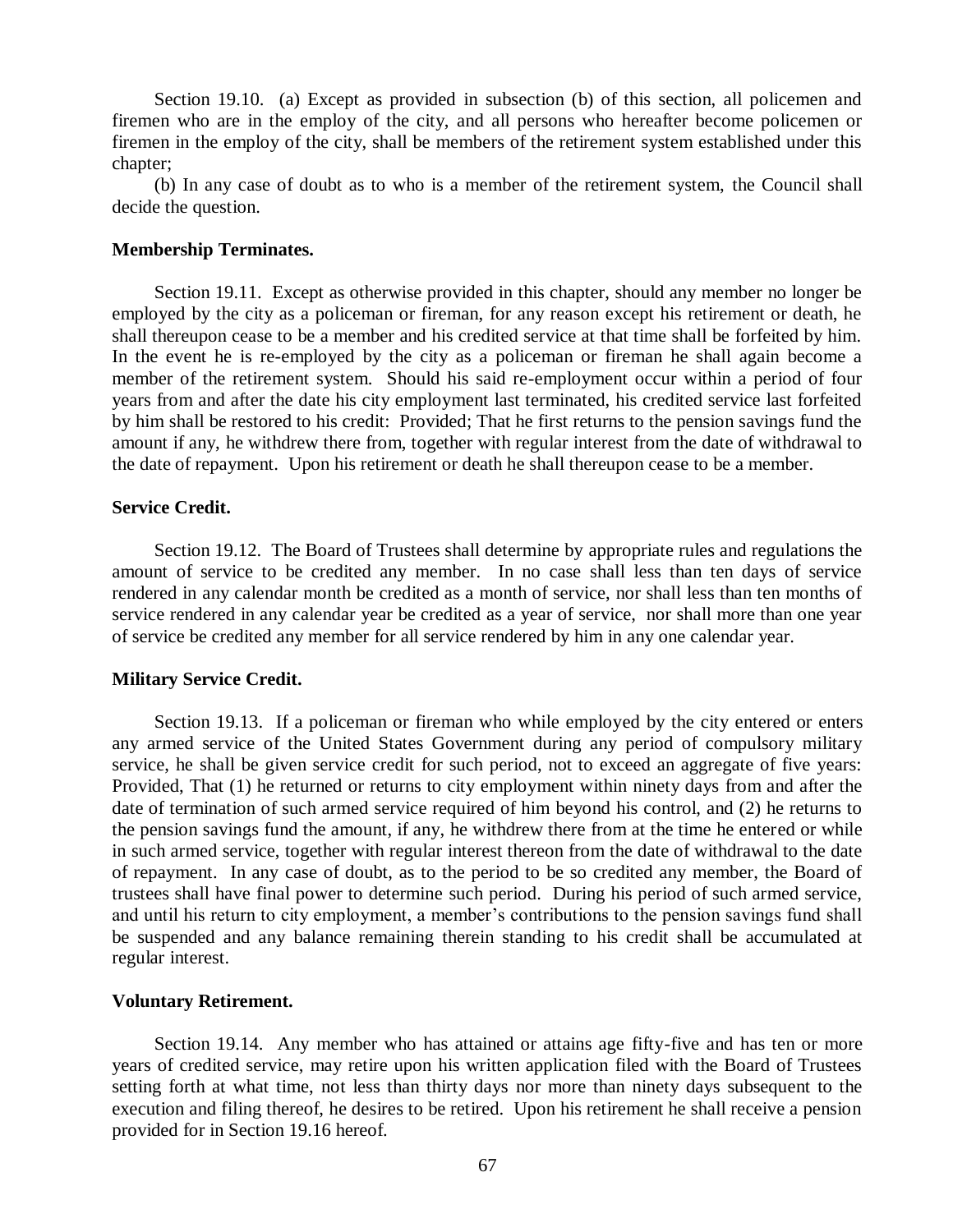### **Normal Retirement.**

Section 19.15. (a) Subject to the provisions of paragraph (b) of this section, a member shall be retired the first day of the calendar month, next following the month in which he attains age sixty years. Upon his retirement he shall receive a pension provided for in Section 19.16 hereof.

(b) A member may be continued in city employment as a policeman or fireman beyond his attainment of age sixty years for periods of time not to extend beyond his attainment of age sixtyfive years: Provided, That his said continuance in city employment is (1) requested by him in writing, and (2) approved by the City Manager by and with the consent of the Council. Upon his separation from city employment he shall receive a pension provided for in Section 19.16 hereof.

### **Age and Service Pension.**

Section 19.16. Upon his retirement, as provided in this chapter, a member shall receive a straight life pension equal to the sum of two per cent of his final average salary multiplied by the number of years, and fraction of a year, of his credited service not to exceed twenty-five years, plus one per cent of his final average salary multiplied by the number of years, and fraction of a year, his credited service is in excess of twenty-five years. Upon his retirement he shall have the right to elect an option provided for in Section 19.19 hereof. Any pensions payable under this section shall be subject to Section 19.24 hereof.

## **Terminal Payments.**

Section 19.17. If a retirant dies before he has received in straight life pension payments an aggregate amount equal to his accumulated contributions, standing to his credit in the pension savings fund at the time of his retirement, the difference between his said accumulated contributions and the said aggregate amount of straight life pension payment received by him shall be paid to such person or persons as he shall have nominated by written designation duly executed and filed with the Board of Trustees. If there be no such designated person or persons surviving the said retirant, such differences shall be paid to his legal representative. No benefits shall be paid under this section on account of the death of a retirant who elected either Option "A" or "B" provided for in Section 19.19 hereof.

## **Deferred Pension.**

Section 19.18. Should any member who has twenty-five years or more of credited service separate from the employ of the city prior to his attainment of fifty-five years, for any reason except his retirement or death, he shall be entitled to a pension computed according to Section 19.16 hereof, as it was in force at the time he left city employment: Provided, That he does not withdraw his accumulated contributions standing to his credit in the pension savings fund. His said pension shall begin the first day of the calendar month next following the month in which his application therefore is filed with the Board of Trustees on or after his attainment of age sixty years.

## **Pension Options.**

Section 19.19. (a) Prior to the effective date of his retirement, but not thereafter, a member may elect to receive his pension as a straight life pension payable throughout his life, or he may elect to receive the actuarial equivalent, at that time, of his straight life pension in a reduced pension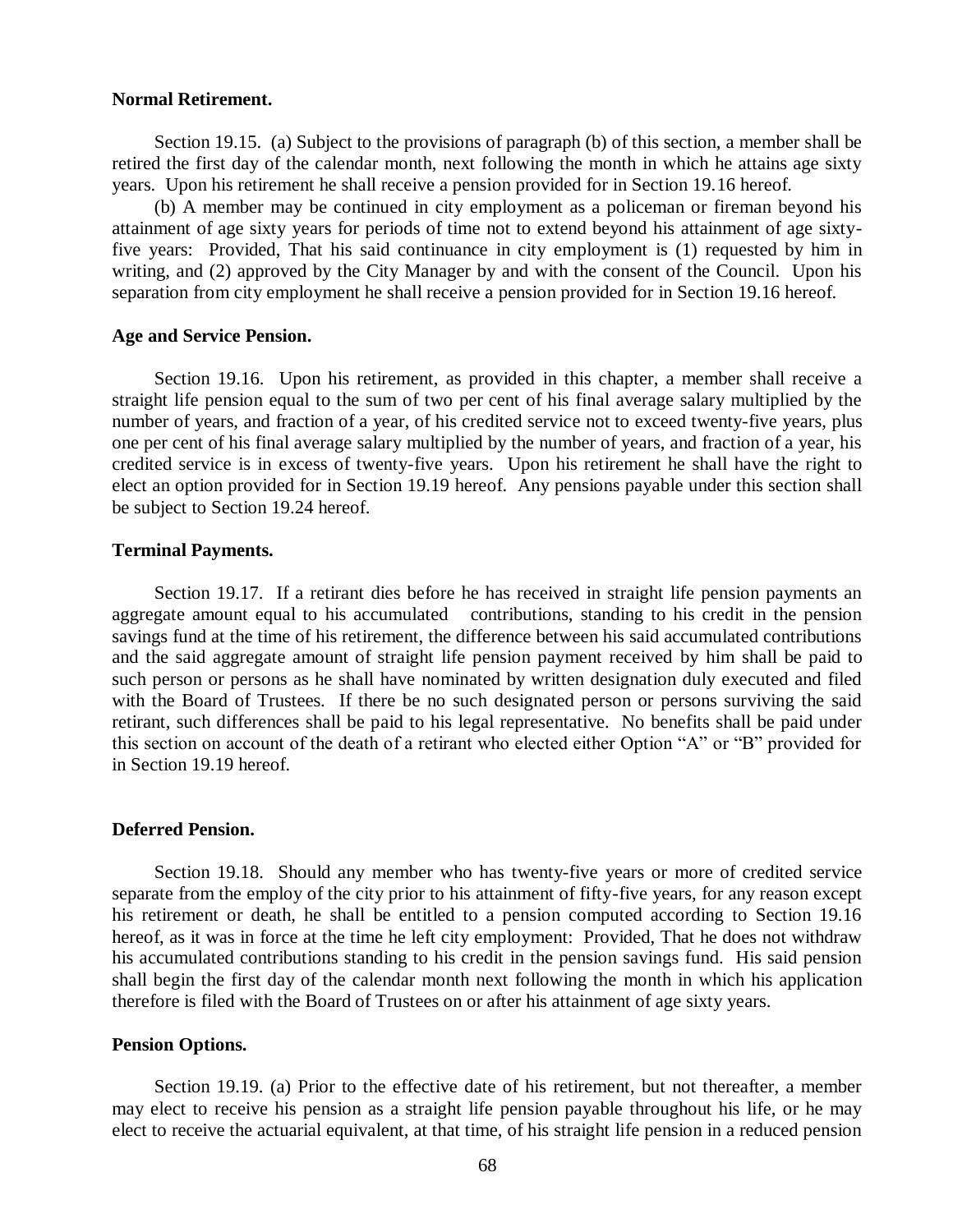payable throughout his life, and nominate a beneficiary, in accordance with the provisions of Option "A" or "B" as hereinafter set forth;

(b) Option A. Joint and Survivor Pension: Under Option A, upon the death of a retirant his reduced pension shall be continued throughout the life of and paid to such person, having an insurable interest in his life, as he shall have nominated by written designation duly executed and filed with the Board of Trustees prior to the effective date of his retirement;

(c) Option B. Modified Joint and Survivor Pension: Under Option B, upon the death of a retirant one-half of his reduced pension shall be continued throughout the life of and paid to such person, having an insurable interest in his life, as he shall have nominated by written designation duly executed and filed with the Board of Trustees prior to the effective date of his retirement.

#### **Ordinary Death Pensions.**

Section 19.20. (a) Any member who continues in the employ of the city as a policeman or fireman on or after the date he acquires ten years of credited service, may at any time prior to the effective date of his retirement elect Option A provided for in Section 19.19 hereof, and nominate a beneficiary whom the Board of Trustees finds to be dependent upon the said member for at least fifty per cent of his support due to the lack of financial means. Prior to the effective date of his retirement a member may revoke his said election of Option A and nomination of beneficiary, and he may again election the said Option A and nominate a beneficiary as provided in this sub-section. Upon the death of a member who has an Option A election in force, his beneficiary, if living, shall immediately receive a pension computed in the same manner in all respects as if said member had retired the day preceding the date of his death, notwithstanding that he might not have attained age fifty-five years. Prior to the effective date of his retirement, a member may elect to receive, in lieu of his straight life pension, a straight life pension, or an Option A or an Option B pension provided for in Section 19.19 hereof. If, at the effective date of his retirement, a member has an Option A election in force under this sub-section his said election of Option A and nomination of beneficiary shall thereafter continue in force. No pensions shall be paid under this subsection on account of the death of a member if any pensions are paid under Section 19.26 hereof on account of his death. Any pension payable under his sub-section shall be subject to Section 19.24 hereof.

(b) Any member who continues in the employ of the city as a policeman or fireman on or after the date he acquires ten years of credited service and does not have an Option A election in force as provided in sub-section (a) of this section, and (1) dies while in the employ of the city, and (2) leaves a widow, or in the case of a female member leaves a widower whom the Board of Trustees finds to be to totally and permanently disabled and to have been dependent upon the said female member for at least fifty per cent of his support, said widow or widower, shall immediately receive a pension, computed in the same manner in all respects as if the said member had (1) retired the day preceding the date of his death, notwithstanding that he might not have attained age fifty-five years, (2) elected Option A provided for in Section 19.19 hereof, and (3) nominated his said widow or widower, as the case may be, as beneficiary. No pension shall be paid under this sub-section on account of the death of a member if any pension is paid under Section 19.26 hereof on account of his death. Any pension payable under this sub-section shall be subject to Section 19.24 hereof.

#### **Duty Disability Incurred.**

Section 19.21. Upon the application of a member, or the City Manager on behalf of a member, a member who (1) is in the employ of the city, and (2) has become or becomes physically or mentally totally and permanently incapacitated, by reason of a personal injury or disease incurred as the natural and proximate result of cause arising out of and in the course of his employment by the city, may be retired by the Board of Trustees: Provided, That, after a medical examination of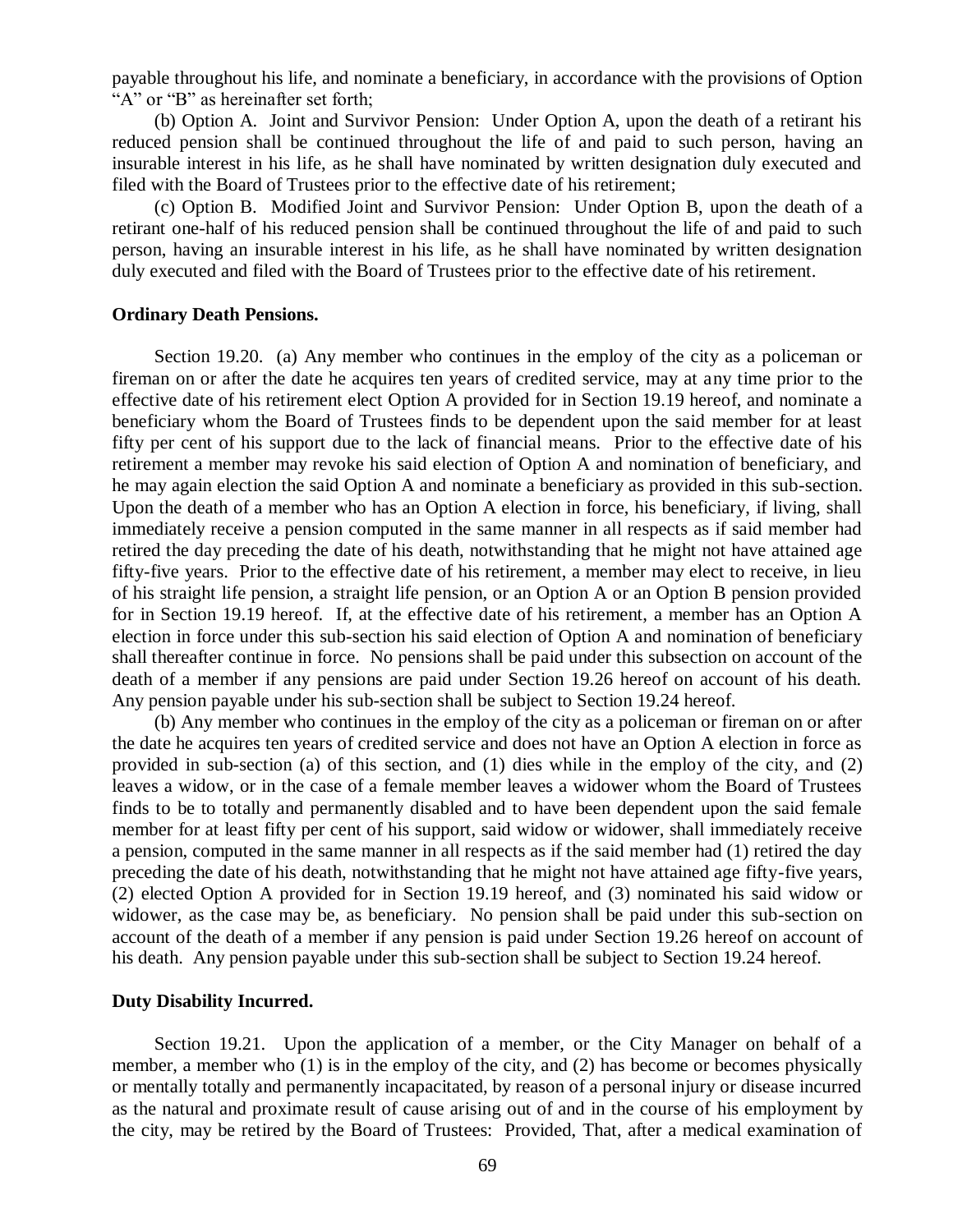the said member made by or under the direction of a medical committee consisting of three physicians, one of whom shall be named by the Board, one by the member claiming benefits, and the third by the first two physicians so named, the said medical committee, by majority opinion, in writing, certifies to the Board (1) that the said member is physically or mentally totally incapacitated for duty as a policeman or fireman, (2) that such incapacity will probably be permanent, and (3) that the said member should be retired. Upon his retirement he shall receive a pension provided for in Section 19.23 (a) hereof.

#### **Non-duty Disability Incurred.**

Section 19.22. Upon the application of a member, or the City Manager on behalf of a member, a member who (1) is in the employ of the city, (2) has ten or more years of credited service, and (3) has become or becomes physically or mentally totally and permanently incapacitated, by reason of a personal injury or disease, incurred as a result of causes arising outside the course of his employment by the city, may be retired by the Board of Trustees: Provided, That, after a medical examination of the said member made by or under the direction of a medical committee consisting of three physicians, one of whom shall be named by the Board, one by the member claiming benefits, and the third by the first two physicians so named, the said medical committee, by majority opinion in writing, certifies to the Board (1) that said member is physically or mentally totally incapacitated for duty as a policeman or firemen, (2) that such incapacity will probably be permanent, and (3) that the said member should be retired. Upon his retirement he shall receive a pension provided for in Section 19.23 (b) hereof.

### **Disability Pension.**

Section 19.23. (a) Upon his retirement, as provided in Section 19.21 hereof, a member shall receive a pension computed according to the provisions of Section 19.16 hereof. His said pension payable to his attainment of age fifty-five years, if he retired prior thereto, shall not be less than fifty per cent of his final average salary. At his attainment of age fifty-five years, if he retired prior thereto, he shall be given service credit for the period he was receiving a pension provided for in this section and his pension payable from and after his attainment of age fifty-five years shall be recomputed to include such additional service credit. Any pension payable under this sub-section shall be subject to Sections 19.24 and 19.25 hereof.

(b) Upon his retirement, as provided in Section 19.22 hereof, a member shall receive a pension computed according to the provisions of Section 19.16 hereof. Any pension payable under this subsection shall be subject to Sections 19.24 and 19.25 hereof.

### **Workmen's Compensation Offset.**

Section 19.24. (a) Any amounts paid under the provisions of the workmen's compensation act of the State of Michigan to a retirant or beneficiary shall be offset against and payable in lieu of any pensions provided under the provisions of this chapter.

In the event the benefits under the workmen's compensation act are less than the pension payable under this chapter, then the pensions to be paid to a retirant or beneficiary under this chapter shall be the difference between the said workmen's compensation benefits and the said pensions herein provided. Upon termination of the statutory period for payment of workmen's compensation the pension shall be paid in full in accordance with the provisions of this chapter.

(b) Any person who becomes entitled to a pension as the result of an accident or injury caused by the act of a third party, the city shall be subrogated to the rights of the said person against such third party to the extent of benefits which the city pays or becomes liable to pay.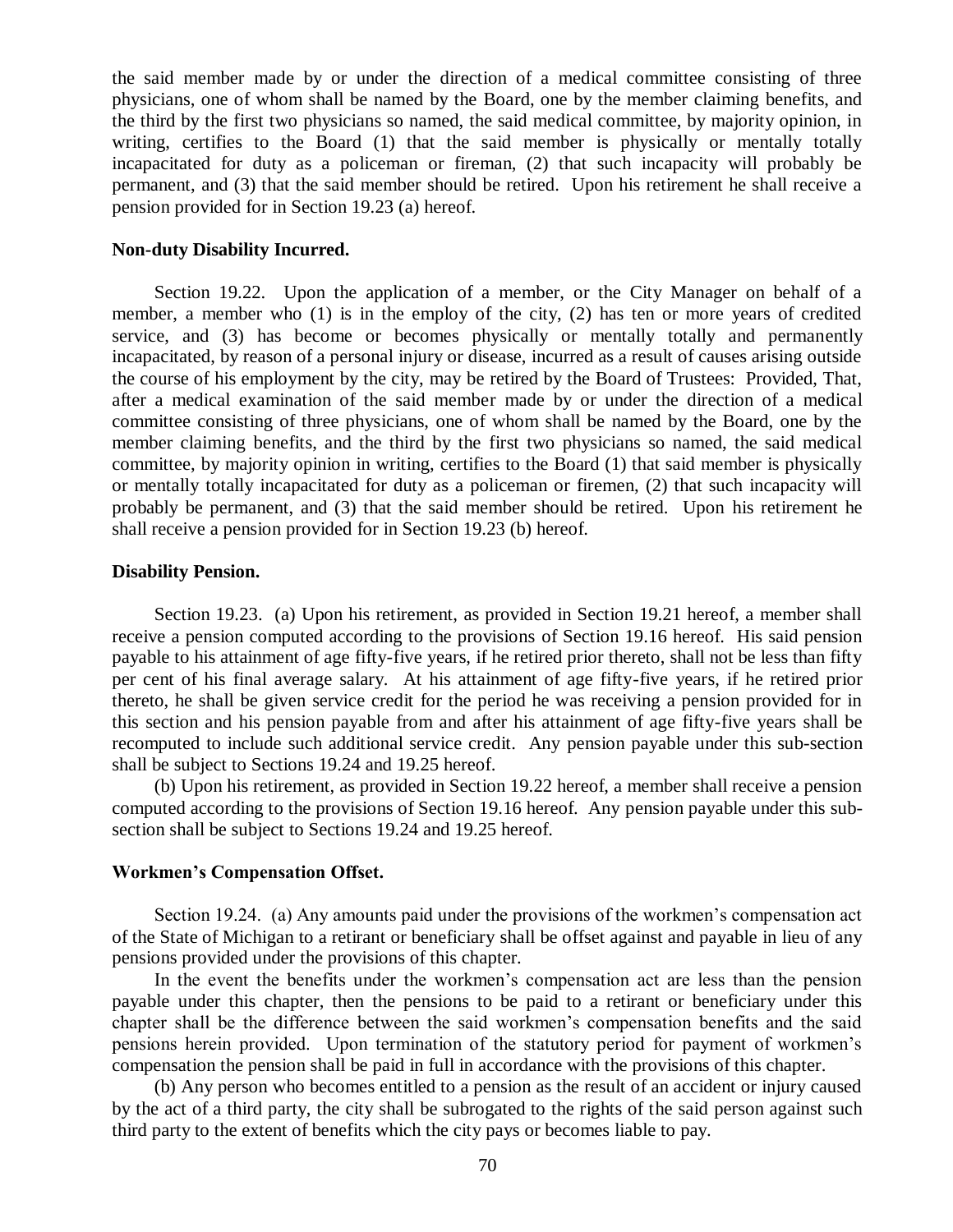#### **Examination of Disability Retirants.**

Section 19.25. (a) At least once each year during the first five years following a member's retirement on account of disability and at least once in each three year period, thereafter, the Board of Trustees may, and upon the disability retirant's application shall, require a disability retirant, who has not attained age fifty-five year, to undergo a medical examination to be made by or under the direction of a physician to be designated by the Board. In the event a disability retirant, who has not attained age fifty-five years, refuses to submit to such medical examination in any such period his pension may be discontinued by the Board until his withdrawal of such refusal. Should such refusal continue for one year, all his rights in and to his pension may be revoked by the Board. If, upon such medical examination, the physician reports to the Board that said retirant is physically and mentally able and capable of resuming employment with the city as a policeman or fireman he shall be returned to employment with the city and his pension shall terminate: Provided, That the report of the said physician is concurred in by the Board.

(b) A disability retirant who has been or shall be returned to employment with the city, as provided in sub-section (a) above, shall, from the date of his return, again become a member of the retirement system. Any service standing to his credit at the time of his retirement shall be restored to full force and effect. He shall be given credit for the period he was receiving a disability pension if he retired under Section 19.21 hereof. He shall not be given service credit for the period he was receiving a disability pension if he retired under Section 19.22 hereof.

(c) In the event a disability retirant, who has not attained age fifty-five years, becomes engaged in a gainful occupation, business, or employment, paying more than the difference between the current salary for the rank held by him at the time of his retirement and his disability pension, his disability pension shall be reduced to the difference between the said current salary of the rank held by him and the amount so earned by him.

### **Death in the Line of Duty.**

Section 19.26. (a) In the event a member dies as the result of a personal injury or disease arising out of and in the course of his employment by the city, and such death, injury, or disease resulting in death, be found by the Board of Trustees to have occurred as the natural and proximate result of his actual performance of duty as a policeman or fireman in the employ of the city, and the applicable benefits provided in paragraphs (b), (c), (d), (e), and (f) of this section shall be paid, subject to Section 19.24 hereof.

(b) The accumulated contributions standing to the said deceased member's credit in the pension savings fund shall be paid in accordance with the provisions of Section 19.27 hereof.

(c) A pension of one-third of the deceased member's last annual rate of compensation shall be paid to his widow to continue during her widowhood: Provided, That the said pension shall not exceed fifty per cent of the maximum annual rate of salary for a patrolman, or pipeman or firefighter, as the case may be, as fixed in the city budget for the fiscal year in which the member died.

(d) If, in addition to a widow, an unmarried child or children under age eighteen years also survive the deceased member, each such child shall receive a pension of an equal share of onefourth of the deceased member's last annual rate of compensation. Upon the adoption, marriage, death, or attainment of age eighteen years of any such child, his pension shall terminate and his pension shall be shared by the said deceased member's remaining unmarried eligible children under age eighteen years. In no case shall the total of the pension payable, under paragraphs (c) and (d) of this section, on account of the death of a member, exceed fifty per cent of the maximum annual rate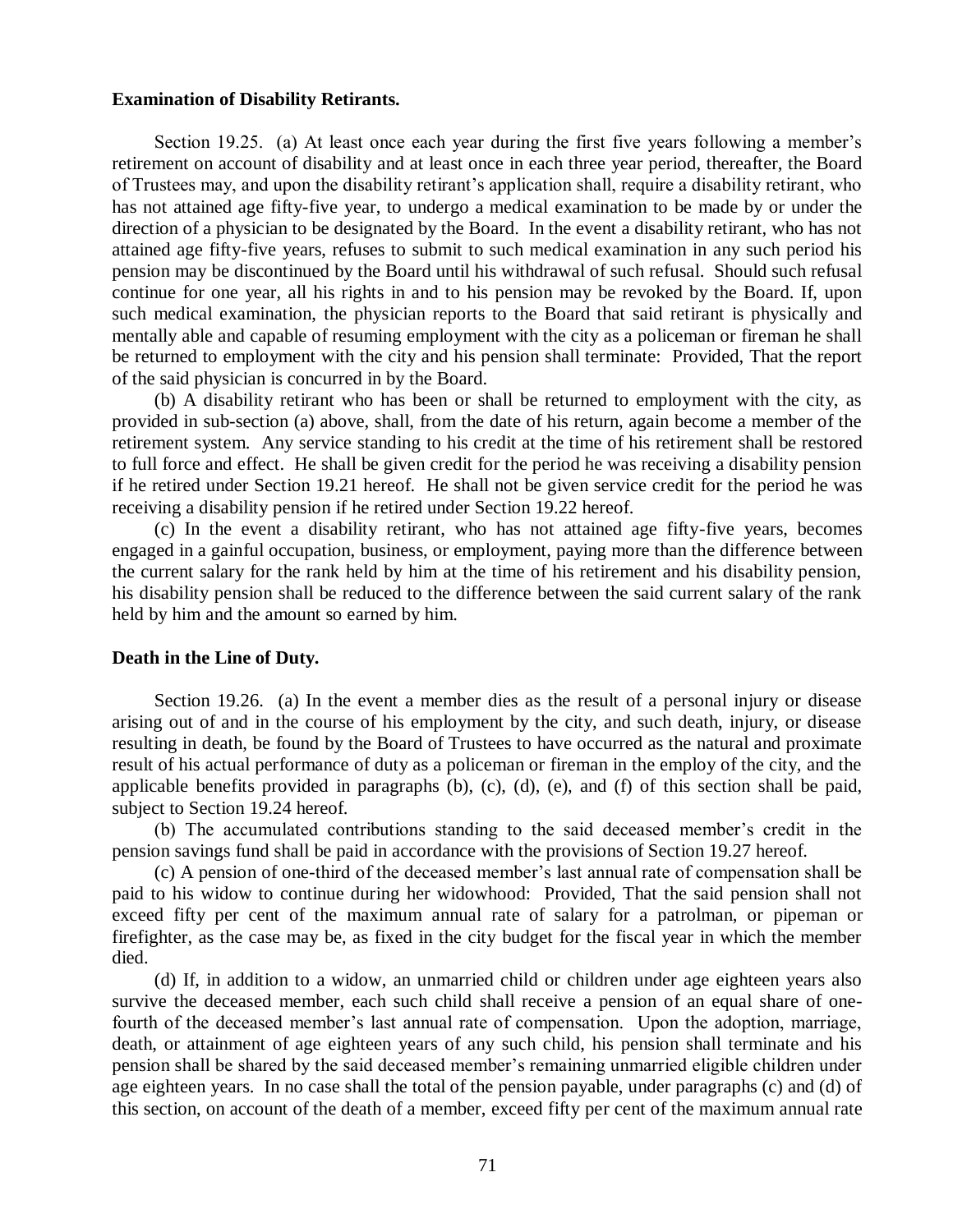of salary for a patrolman, or pipeman or firefighter, as the case may be, as fixed in the city budget for the fiscal year in which the member died.

(e) In the event the deceased member does not leave a widow, or if his widow dies, or remarries before his youngest surviving unmarried child attains age eighteen years, his unmarried child or children under age eighteen years shall each receive a pension of one-fourth the deceased member's last annual rate of compensation: Provided, That, if there be more than two such surviving unmarried children under age eighteen years, each such child shall receive a pension of an equal share of one-half of the said deceased member's last annual rate of compensation. Upon the adoption, marriage, death, or attainment of age eighteen years of any such child, his pension shall terminate and his pension shall be shared by the said deceased member's remaining unmarried eligible children, under age eighteen years. In no case shall the pension payable to any such child exceed one-fourth of the said member's last annual rate of compensation, in no case shall the total of the pensions payable under this paragraph on account of the death of a member exceed fifty per cent of the maximum annual rate of salary for a patrolman, or pipeman or firefighter, as the case may be, as fixed in the city budget for the fiscal year in which the member died.

(e) In the event there be neither a widow nor children under age eighteen years eligible to receive pensions provided for in this section, the dependent father and dependent mother, or either of them, of the deceased member shall each receive a pension of one-sixth of the said deceased member's last annual rate of compensation: Provided, That the Board of Trustees, after investigation, shall find such parent to have been actually dependent upon the said deceased member for financial support through absence of earning power. In no case shall the total of the pensions payable under this paragraph on account of the death of a member exceed fifty per cent of the maximum rate of salary for a patrolman, or pipeman or firefighter, as the case may be, as fixed in the city budget for the fiscal year in which the member died.

#### **Refunds of Accumulated Contributions.**

Section 19.27. (a) In the event a member ceases to be a policeman or fireman in the employ of the city before becoming eligible to a pension payable from funds of the retirement system he shall be paid, subject to the rules and regulations as the Board of Trustees shall from time to time adopt, his accumulated contributions standing to his credit in the pension savings fund.

(b) Should a member die before his retirement becomes effective his accumulated contributions standing to his credit in the pension savings fund at the time of his death shall be paid to such person or persons, as he shall have nominated by written designation duly executed and filed with the Board of Trustees. If there be no such designated person or persons surviving the said member his said accumulated contributions shall be paid to his legal representative. No payment shall be made under this sub-section on account of the death of a member if any pension becomes payable under Section 19.20 hereof on account of his death.

(c) Any refund of a member's accumulated contributions provided for in this section may be made in installments in accordance with such rules and regulations as the Board of Trustees shall from time to time adopt.

#### **Pension Savings Fund.**

Section 19.28. (a) The pension savings fund is hereby created. It shall be the fund in which shall be accumulated, at regular interest, the contributions deducted from the compensations of members, and from which accumulated contributions shall be paid and transferred as provided in this chapter.

(b) The contributions of a member to the retirement system shall be five per cent of his compensations. The officer or officers responsible for making up the payroll shall cause the said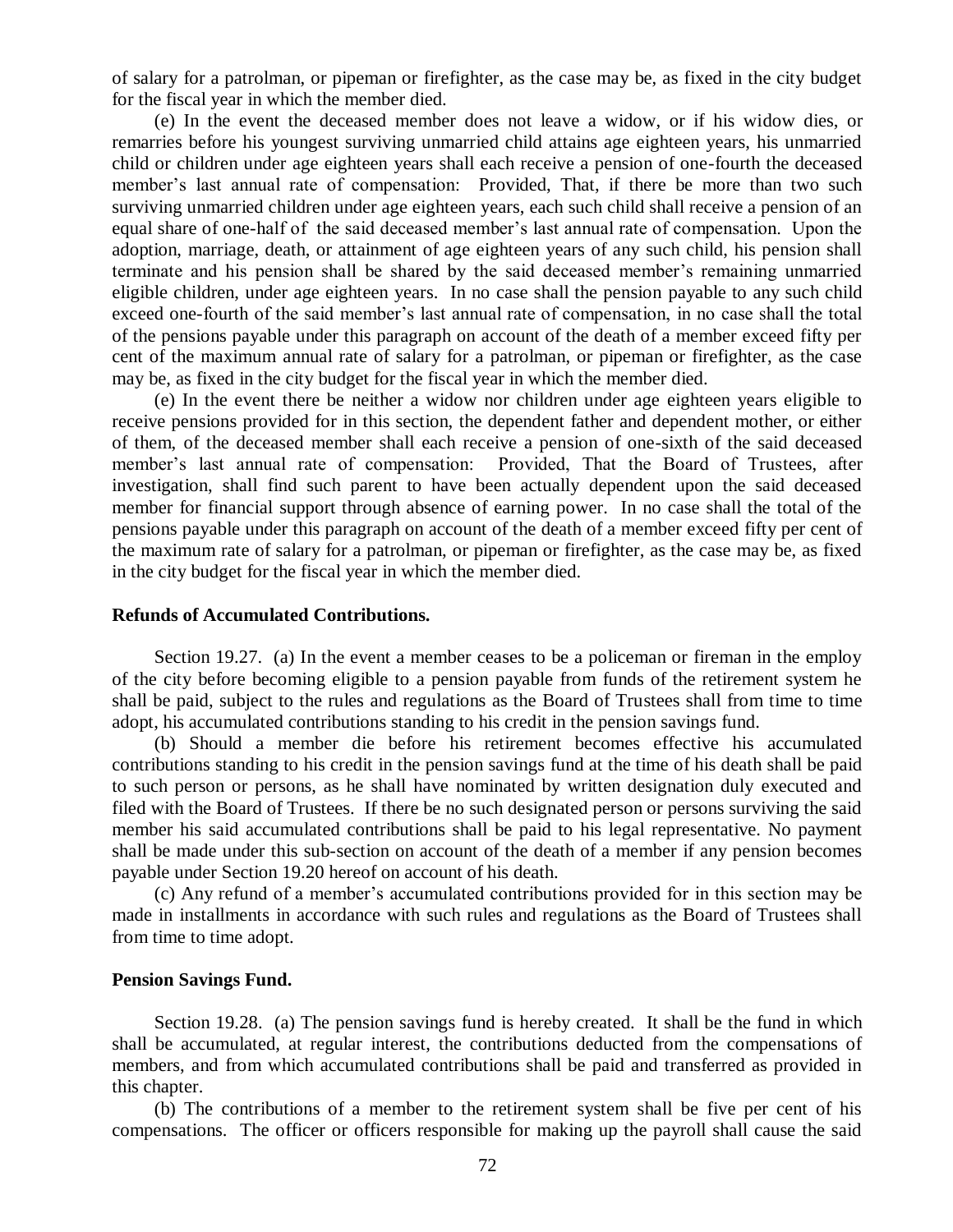contributions to be deducted from the compensation of each member on each and every payroll, for each and every payroll period, so long as he remains a member in the employ of the city. The member's contributions provided for herein shall be made notwithstanding that the minimum compensation, provided by law for any member shall be thereby changed. Every member shall be deemed to consent and agree to the deductions, made and provided for herein and payment of his full compensation less said deductions shall be a full and complete discharge and acquitance of all claims and demands whatsoever for the services rendered by said member during the period covered by such payment, except, as to benefits provided by this chapter. The officer or officers responsible for making up the payroll shall certify to the Treasurer, on each and every payroll, the amount of contribution to be deducted from each member, and each said amount shall be deducted by the Treasurer, and when deducted shall be credited to the individual pension savings fund account of the member from whose compensation said deduction was made.

(c) In addition to the contributions deducted from the compensations of a member, as hereinbefore provided, a member shall deposit in the pension savings fund, by a single contribution or by an increased rate of contribution as approved by the Board of Trustees, all amounts he might have withdrawn there from, together with regular interest from the date of withdrawal to the date of repayment. In no case shall any member be given credit for service rendered prior to the date he withdrew his accumulated contributions until he repays to the pension savings fund all amounts due said fund by him.

(d) Upon his retirement, a member's accumulated contributions shall be transferred from the pension savings fund to the pension reserve fund. At the expiration of a period of five years from and after the date an individual ceases to be a member any balance standing to this credit in the pension savings fund, unclaimed by him, or his duly designated beneficiary, or his estate, shall be transferred to the pension reserve fund, except as is specifically otherwise provided in this chapter.

#### **Pension Reserve Fund.**

Section 19.29. (a) The pension reserve fund is hereby created. It shall be the fund in which shall be accumulated reserves for the payment of all pensions and other benefits payable from contributions made by the city and from which shall be paid all pensions, and benefits in lieu of pensions, to retirants and beneficiaries, as provided in this chapter. Upon the basis of such mortality and other tables of experience, and regular interest, as the Board of Trustees shall from time to time adopt, the actuary shall annually compute the pension reserve for (1) pensions being paid retirants and beneficiaries and (2) covering service rendered and to be rendered by members. The said pension reserves shall be financed by annual appropriations to be made by the Council, determined according to paragraphs (b), (c), and (d) of this section, and subject to paragraph (e) of this section.

(b) The appropriation for members' current service shall be a per cent of their annual compensations, which, if paid annually by the city during their future service, will produce an amount sufficient to provide the reserves, at the time of their retirements, for the portions of the pensions to be paid them based upon their future service.

(c) The appropriation for members' accrued service shall be a percentage of their annual compensations which will produce an amount which, if paid annually by the city over a period of years, to be determined by the Council, will amortize, at regular interest, the unfounded pension reserves for the accrued service portions of the pensions to which they might be entitled.

(d) The appropriation for pensions being paid retirants and beneficiaries shall be a percentage of the annual compensations of members which will produce an amount which, if paid annually by the city over a period of years, to be determined by the Council, will amortize at regular interest, the unfounded pension reserve for pensions being paid retirants and beneficiaries.

(e) The Board shall report to the Council in each fiscal year the amount of city contributions, as determined in accordance with the above paragraphs, to be made to the retirement system during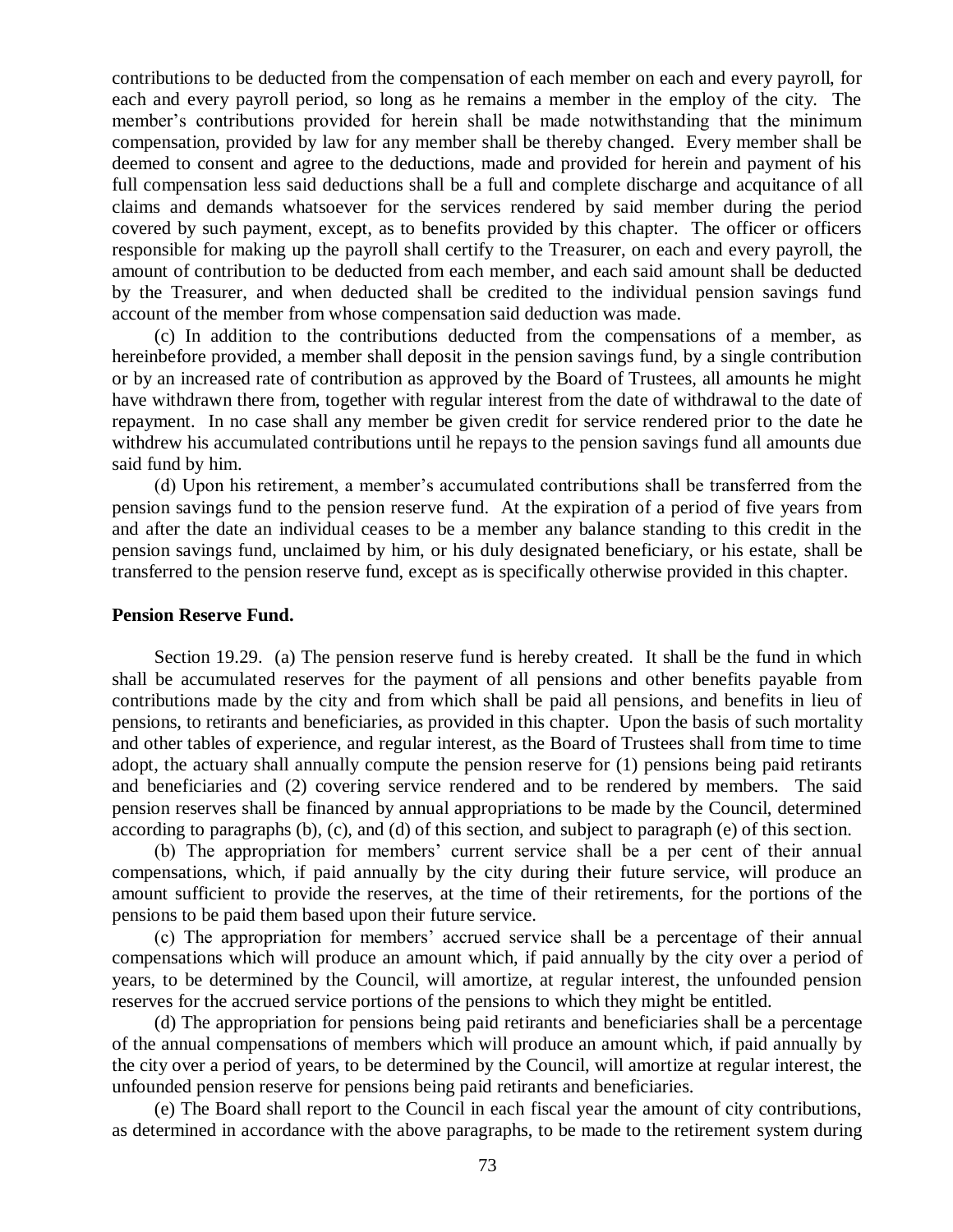the ensuing fiscal year. The Council shall appropriate the required contributions each year, and the city shall pay such amounts to the retirement system in the ensuing fiscal year.

### **Expense Fund.**

Section 19.30. The expense fund shall be the fund to which shall be credited all money provided by the city to pay the administrative expense of the retirement system and from which shall be paid all expenses necessary in connection with the administration of the system.

#### **Investment of Funds.**

Section 19.31. (a) The Board of Trustees shall be the trustees of the funds of the retirement system and shall have full power to invest and re-invest such funds, subject to all terms, conditions, limitations, and restrictions imposed by the State of Michigan upon domestic life insurance companies in the making and disposing of their investments. The Board shall have power to purchase notes, bonds, or other obligations of the City of Marysville at any legally conducted public or private sale.

(b) The Board of Trustees shall have full power to hold, purchase, sell, assign, transfer, and dispose of any securities and investments in which any of the monies of the retirement system have been invested, as well as the proceeds of said investments and any monies belonging to the system. There shall be kept on deposit available cash not to exceed ten percent of the total assets of the system.

#### **Asserts Not Segregated; Trust Funds.**

Section 19.32. All monies and investments of the retirement system shall be paid for the sole purpose of meeting disbursements for pension, annuities, and other payments authorized by this chapter and shall be used for no other purpose. References to various pension funds of the system shall be for accounting purposes and shall not be interpreted to cover the actual segregation of the monies and investments of the system within the various pension funds of the system.

### **Allowance of Regular Interest.**

Section 19.33. All interest and other income on monies and investments of the retirement system shall be credited to the pension reserve fund. At the end of each fiscal year regular interest shall be computed on each member's balance in the pension savings fund as of the beginning of the said fiscal year. After deducting for any refund or transfer made during the fiscal year.. The interest so computed for each member shall be credited to his individual account in the pension savings fund and shall be charged to the pension reserve fund.

#### **Assignments Prohibited.**

Section 19.34. The right of a person to a pension, to the return of accumulated contributions, any option benefit, any other right accrued or accruing to any member, retirant, or beneficiary under the provisions of this chapter, and the monies and investments of the retirement system, shall not be subject to execution, garnishment, attachment, the operation of bankruptcy or insolvency law, or any process of law whatsoever, and shall be unassignable, except as is specifically provided in this chapter: Provided, That, if a member is covered by a group insurance or prepayment plan participated in by the city, and should be permitted to, and elect to, continue such coverage as a retirant, he may authorize the Board of Trustees to have deducted from his pension the payments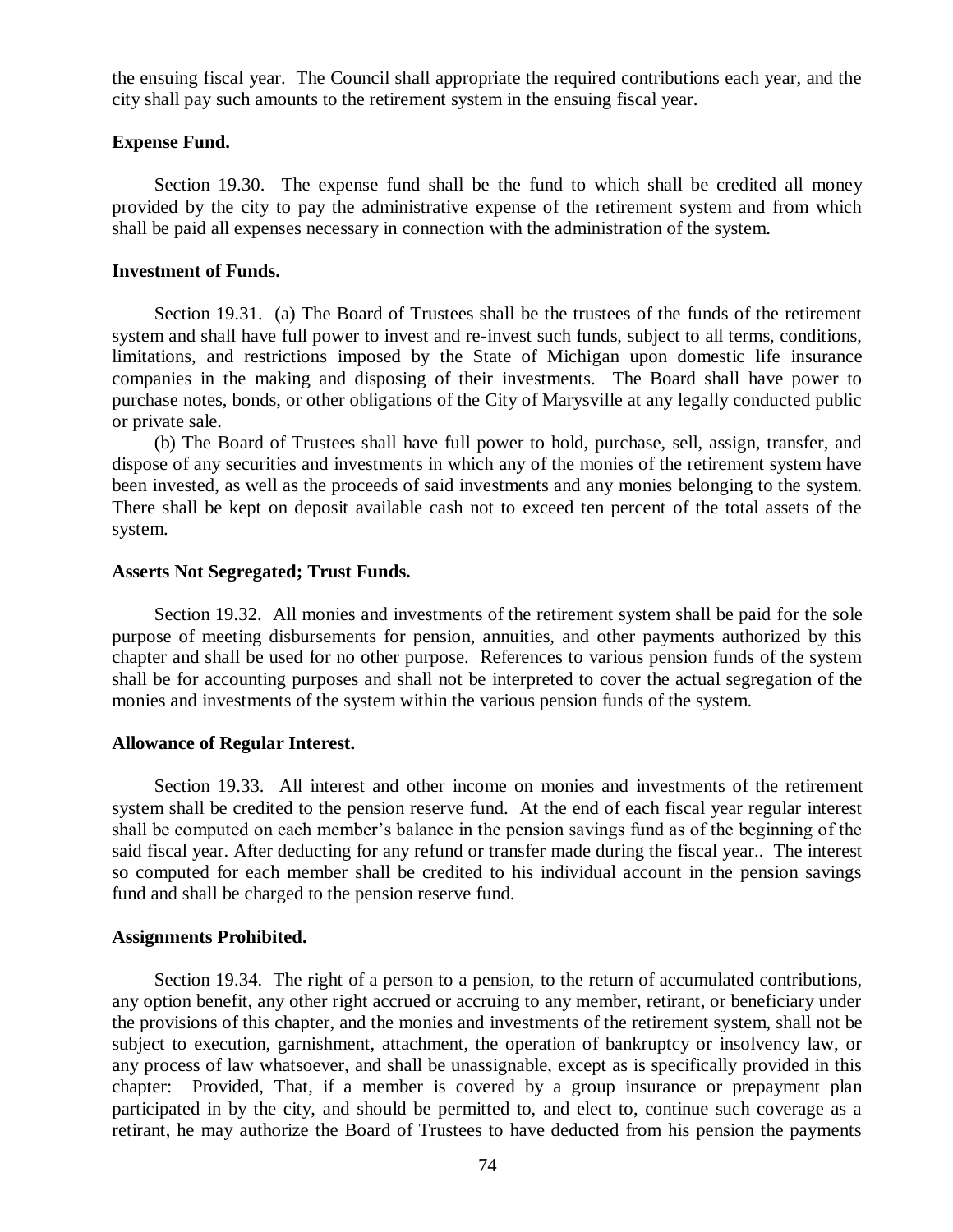required of him to continue coverage under such group insurance or prepayment plan. Notwithstanding the provisions of this section, the city shall have the right of set-off for any claim of the city arising out of embezzlement by, or the fraud of, a member, retirant, or beneficiary.

## **Contractual Nature of Pension Plan.**

Section 19.35. The accrued financial benefits of the retirement system shall be a contractual obligation of the city and shall not be diminished or impaired by the city. The terms of this chapter shall constitute the only basis upon which each such contractual obligation shall arise and accrue, and no benefits shall arise or accrue to any member or retirant except those specifically provided in this chapter, and in accordance with the terms thereof.

#### **Errors.**

Section 19.36. Should any change or error in the records of the retirement system result in any person receiving more or less than he would have been entitled to receive had the record been correct, the Board of Trustees shall correct such error, and as far as possible shall adjust the payments in such manner that the actuarial equivalent of the benefits to which such person was correctly entitled shall be paid.

### **BOUNDARY APPENDIX**

### **(Required by Section 1.1 (b) of this charter)**

The City of Marysville shall include all the territory contained within the boundaries described as follows:

Beginning at the extreme southeastern corner of the City of Port Huron (which is a point in the St. Clair River on the international boundary line formed by its intersection with the line between sections twenty-one and twenty-eight, township six north, range seventeen east, produced) and running westwardly along the southern boundary of said City of Port Huron to the eastern line of the highway called "Military Street"; thence northerly along the eastern line of said highway following the boundary of Port Huron to its intersection with the north line (produced) of the highway called "Ravenswood Avenue" or "The Wooden Track"; thence again westwardly along the southern line of the City of Port Huron, which is the northern line of said last named highway, to its intersection with the center line of the highway called "Thirty-Second Street"; thence southerly along said center line, which is also the line between sections twenty and twenty-one, township six north, range seventeen east, to its intersection with the line between section twenty and twenty-nine, which point of intersection is the corner common to sections twenty, twenty-one, twenty-eight and twenty-nine, town and range aforesaid; thence westwardly along the center line of Ravenswood Avenue, following the north line of sections twenty-nine and thirty, township six north, range seventeen east, to its intersection with the center line of the Range Road; thence southerly along the line between ranges sixteen and seventeen east of the meridian of Michigan to its intersection with the center line of Davis Road, which point is the western corner common to sections seven and eighteen of township five north, range seventeen east; thence eastwardly along the center line of Davis Road, following the line between said sections seven and eighteen and such line produced,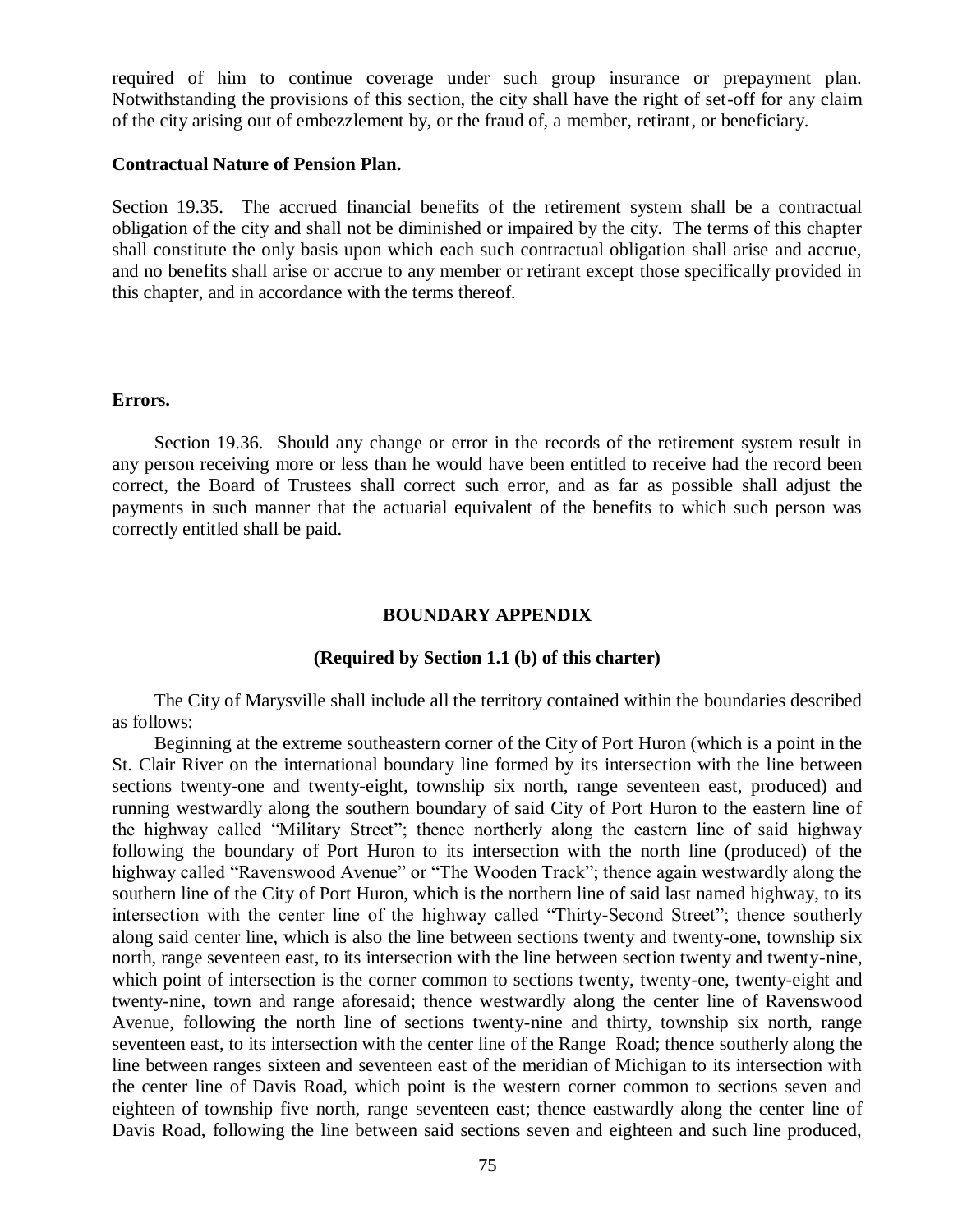through Private Claim 406 to the international boundary line in the St. Clair River; thence northwardly along said boundary line to the place of beginning.

### **SCHEDULE**

#### **Purpose and Status of Schedule Chapter.**

Section 1. The purpose of this schedule chapter is to inaugurate the government of the City of Marysville under this charter and provide the transition from the government of the city under the previous charter to that under this charter. It shall constitute a part of this charter only to the extent and for the time required to accomplish that end.

#### **Election to Adopt Charter.**

Section 2. (a) This charter shall be submitted to a vote of the qualified electors of the territory comprising the City of Marysville at a special election to be held in the city on Monday, February 15, l965, between the hours of 7:00 o'clock a.m. and 8:00 o'clock p.m. All provisions for the submission of the question of adopting this charter at such election shall be made in the manner provided by law. The canvass of the vote cast at said election shall be made by the city board of canvassers.

(b) If, at said election, a majority of the electors voting thereon shall vote in favor of the adoption of this charter, then the City Clerk shall perform all other acts required by law to carry this charter into effect.

#### **Form of Ballot.**

Section 3. The form of the question of submission of this charter shall be as follows: Shall the proposed charter of the City of Marysville Drafted by the Charter Commission which was elected November 5, 1963 be adopted? YES NO

#### **Effective Date of Charter.**

Section 4. If the canvass of the votes upon the adoption of this charter shows it to have been adopted, it shall take effect and become law as the charter of the city for all purposes on Thursday, July 1, 1965, at 12:01 o'clock, a.m.

#### **Elective Officers of the City.**

Section 5. (a) Each person who held any elective office of the city on the effective date of this charter shall continue in the office to which he has been elected, or appointed if to fill a vacancy, for the term for which he was elected or appointed. They shall conduct their several offices subject to the provisions of this charter. The Mayor and four Commissioners serving under the former charter of the city shall be the Mayor and Councilmen, respectively, under this charter. Until the Monday following the regular city election held in November 1965, the Council shall be comprised of such five persons, notwithstanding the first sentence of Section 6.1 (a), and three members shall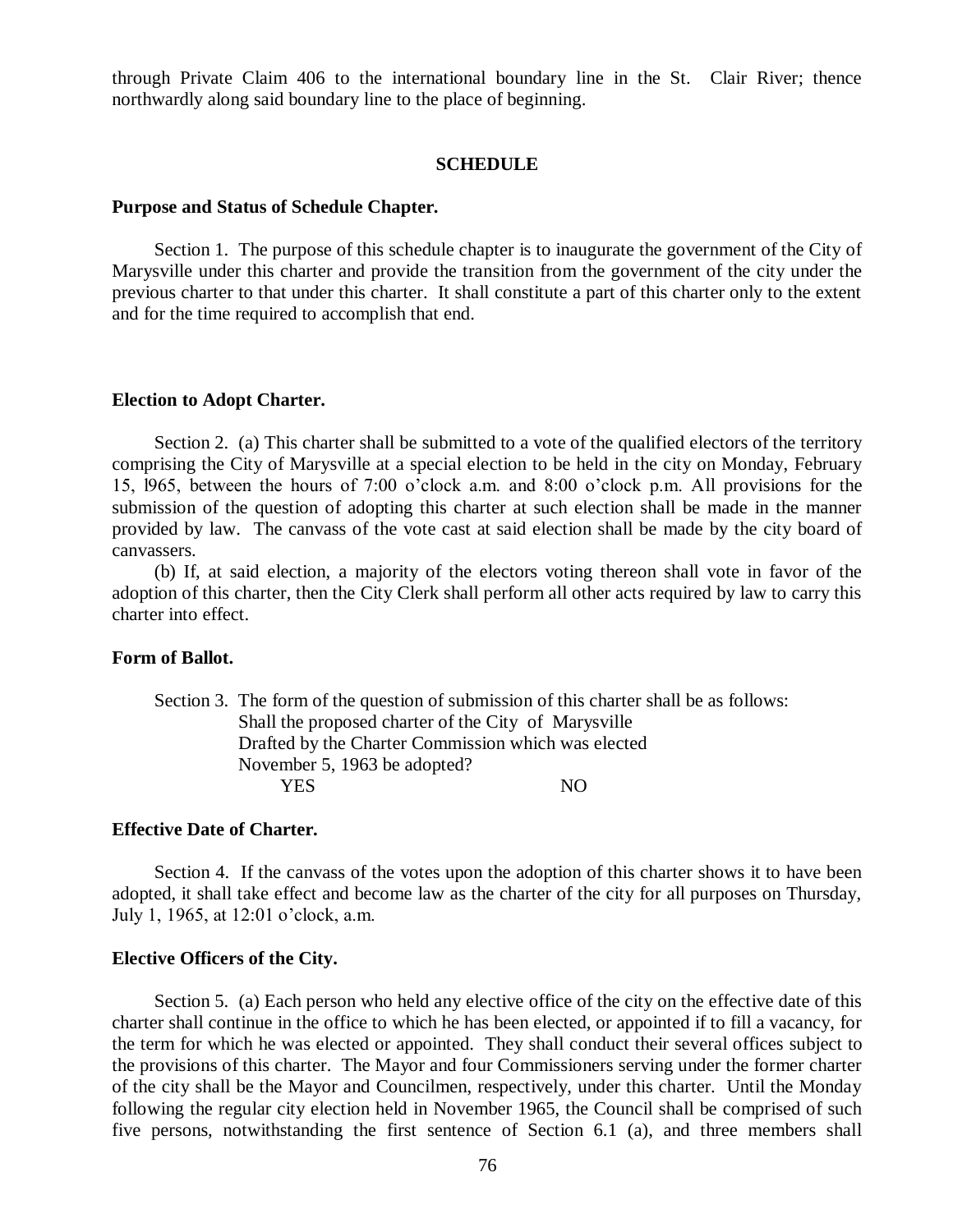constitute a quorum. The vote of three members or more of the Council, as so comprised, shall be required for any official action by the Council, except in those cases where a vote of more than five members is required of the seven member Council provided by this charter, in which case the vote of four or more members shall be required. Vacancies in any such office shall be filled as provided by Section 4.14 of this charter.

(b) A regular city election shall be held on the  $2<sup>nd</sup>$  day of November 1965, at which election there shall be elected a Mayor, six Councilmen, and a Justice of the Peace. The three Councilmen elected who receive the greater number of votes, and the Justice of the Peace, shall serve for terms beginning on the Monday following their election and expiring as in this charter provided following the regular city election held in  $1969.^{28}$  The three Councilmen elected who receive the lesser number of votes and the Mayor shall serve for terms beginning on the Monday following their election and expiring as in this charter provided following the regular city election held in 1967. Thereafter, all such officers shall be elected as provided in Chapter 5 of this charter.

(c) Such election shall be held and conducted, and the proceedings and preparations therefore made, in all respects as is provided in Chapter 5 of this charter, except as to the date thereof. For the purposes of such election, the primary election therefore, if required to be held, shall be on the second Monday in September, 1965, and the last date and time for filing nominating petitions for candidates for city office shall be filed with the Clerk between the thirty-fifth day preceding and 12:00 o'clock, noon, on the fourth Saturday preceding the date of such primary election.

### **Council Meetings.**

Section 6. Until otherwise provided, regular meetings of the Council shall be held in the established Council chamber in the city hall on the second and fourth Thursdays in each month, commencing at 7:00 o'clock p.m.

### **Administrative Officers.**

Section 7. (a) Notwithstanding any other requirements or limitations contained in this charter, the persons who held any appointive or administrative offices of the city on the effective date of this charter shall continue in such offices for the balance of the terms to which each was, respectively, appointed and as though appointed under the provisions of this charter, and shall perform their several duties, and, in all respects, be subject to the provisions thereof. The Clerk, the Treasurer, and the Assessor shall continue in the offices held by them after the expiration of the terms of office to which they were, respectively, elected and shall hold such offices, subject to this charter, as though they had been appointed to such offices under this charter.

# **City Supervisors.**

 $\overline{a}$ 

Section 8. The supervisors representing the city and its inhabitants under the previous charter shall be and remain such Supervisors for the balance of the terms for which they were severally elected or appointed and until their successors assume such office in accordance with the provisions of this charter.

### **Compensation of Incumbent Officers.**

Section 9. Beginning on the effective date of this charter, the compensation of the Mayor, each Councilman, and the Justice of the Peace shall be that fixed or provided by this charter. The

<sup>&</sup>lt;sup>28</sup> The Office of Justice of the Peace no longer exists pursuant to provisions of state law (See Chapter 8).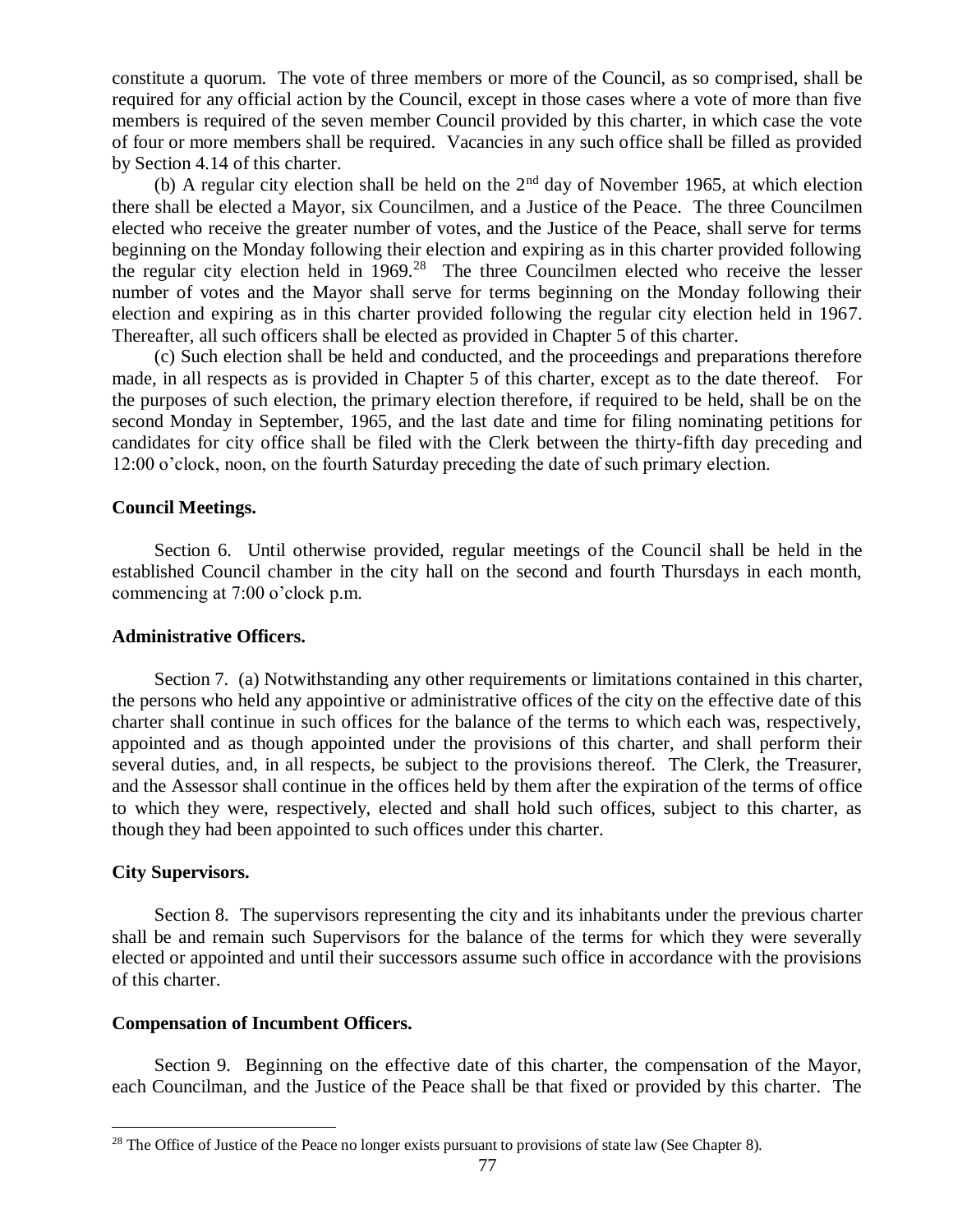compensation of all other incumbent officers shall be and remain as fixed on the effective date of this charter, until otherwise fixed or set by the proper authority under the provisions of this charter.

### **New Boards and Commissions.**

Section 10. The terms of the first members on any new board or commission created by this charter shall be such that, thereafter, the term of one member thereof shall expire in each year, or as otherwise provided by law.

### **Council Action.**

Section 11. In all cases involving the transition of the city government from that under the previous charter to that under this charter, which are not covered by this Schedule, the Council shall supply necessary details and procedures and may adopt such rules, regulations, and ordinances as may be required therefore.

## **New State Constitution.**

Section 12. It is recognized, that, at the time of the drafting and adoption of this charter, the Legislature had not completed the necessary supplementation of the new State Constitution. In so far as any such supplementation may be inconsistent with the provisions of this charter, such provisions shall be subject to and governed by general laws enacted in compliance with the Constitution and no amendment of this charter shall be required to make the same effective. In all future printings of this charter, footnotes shall be made, under the directions of the City Attorney, showing the applicable law governing in situations within the contemplation of this section.

### **Vested Rights and Liabilities.**

Section 13. After the effective date of this charter, the city and all its agencies shall be vested with all property, moneys, contracts, rights, credits, effects, and the records, files, books, and papers belonging to it under and by virtue of the previous charter. No right or liability, contract, lease, or franchise, either in favor of or against the city, existing at the time this charter became effective, and no suit or prosecution of any character shall be affected in any manner by any change resulting from the adoption of this charter, but the same shall stand or proceed as if no change had been made. All taxes, debts, and liabilities due to the city from any person, and all fines and penalties, imposed and existing at the time of such change, shall be collected by the city. All trusts established for any municipal purpose shall be continued in accordance with the terms thereof, subject to the cy pres doctrine.

# **Prior Pension Plan.**

Section 14. Each person who was a member of and a retirant under the pension plan of the city adopted as an amendment to the previous charter of the city by the electors of the city on April 1, 1940, shall continue as a retirant under such pension plan, and each person appointed a member of the police or fire departments prior to January 1, 1951, shall remain a member of such pension plan and be entitled to the benefits thereof and shall be subject to the provisions thereof as though such pension plan were included in and made a part of this charter.